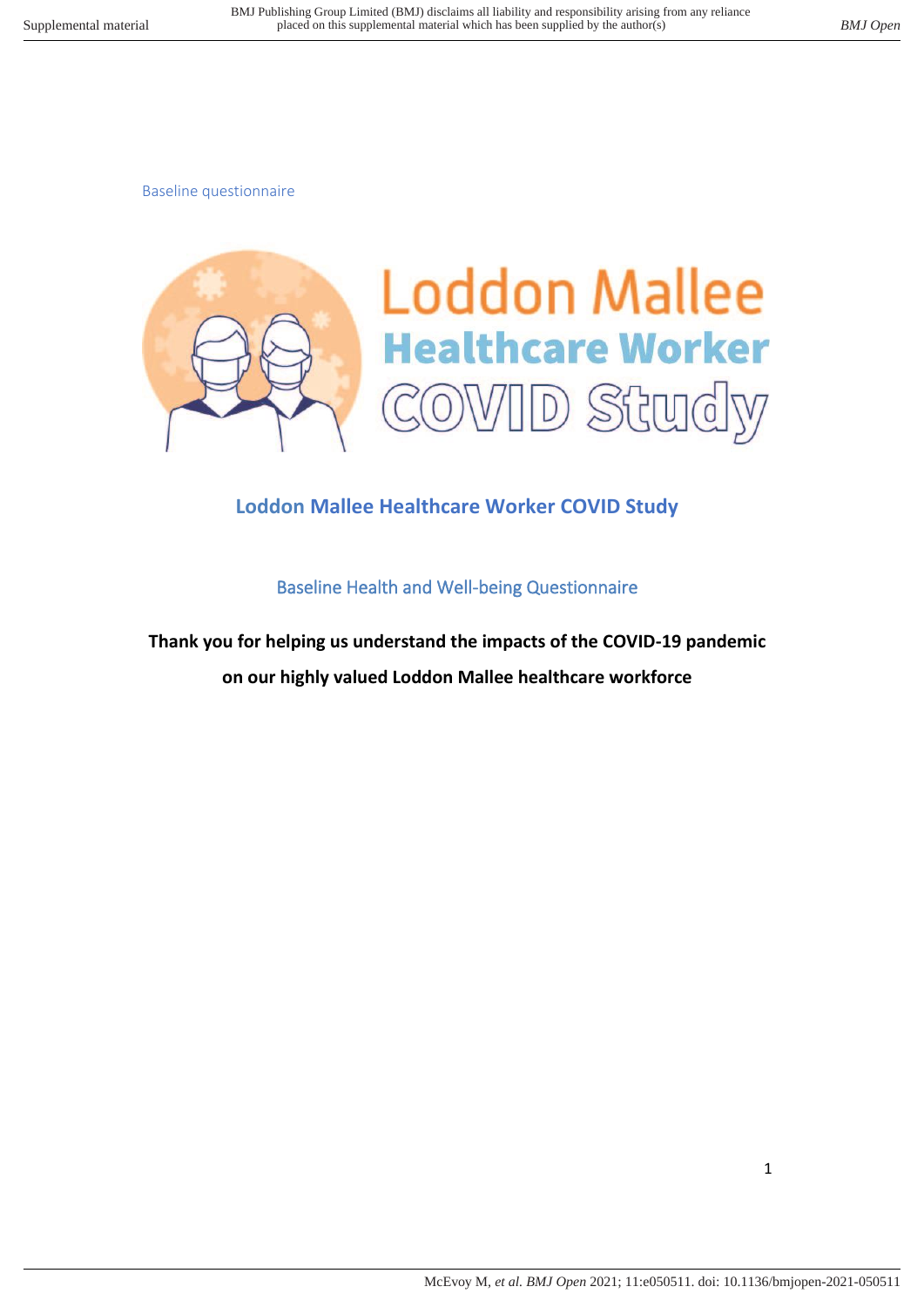### **Instructions for completing this questionnaire**

This questionnaire asks about you, your health & wellbeing, and your work with an emphasis on the impact that COVID-19 has had on your life and work during the COVID-19 pandemic. The COVID-19 pandemic is likely to be the only uniform threat that we will see in our lifetime. Your experiences during the pandemic will provide valuable information about what can be done now and, in the future, to support healthcare workers across our region during times of disruption.

This is not just another survey!

Longitudinal research studies of this type are scarce, particularly in rural & regional areas, and your contribution will make a big difference to our understanding of the long-term effects of the COVID-19 pandemic.

Studies of this type have made massive contributions to our understanding of health & disease (e.g. Nurses' Health Study). Like other important longitudinal studies the questionnaire is slightly longer (approx. 30-45 minutes) than a usual survey but this is necessary because we need to collect as much information as possible as the COVID-19 pandemic is likely to be a once in a lifetime event and it is critical that we understand the full implications on our healthcare workforce and community, and that we are able to consider all confounding factors when looking at relationships between health status and future health events or disease.

#### **The questionnaire has five sections.**

**Section 1** asks about you and your life in general

**Section 2** asks about your work situation with an emphasis on events since the start of the COVID-19 pandemic

**Section 3** asks about your physical and mental health as well significant events in your life and social supports

**Section 4** asks about your lifestyle and changes that have taken place since the start of the COVID-19 pandemic

**Section 5** is an OPTIONAL section that asks about your medical and surgical history

Each group of questions have been drawn from existing measures scientifically designed to examine different aspects of your health.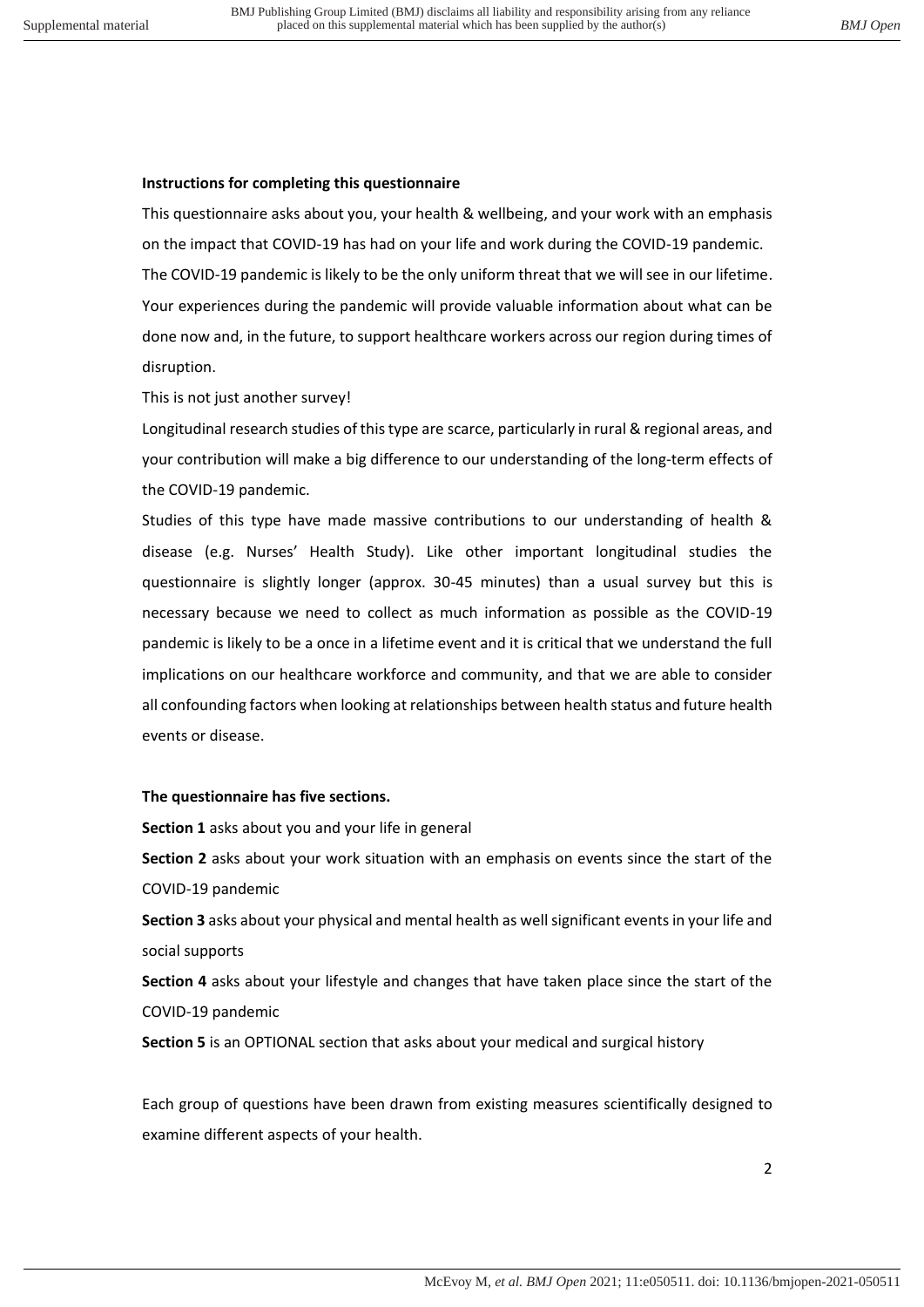If you are unsure about how to answer a question, please give the best answer you can, even if some questions may seem very similar.

If you feel uncomfortable about answering a question, just leave it and go on to the next one, but please try to finish the questionnaire.

*If you would like to take a break and return at any time to continue, please click the link within the Loddon Mallee Healthcare Worker COVID Study 'Welcome' email that you receive, and you will be returned to the section of the questionnaire that you were previously up to.*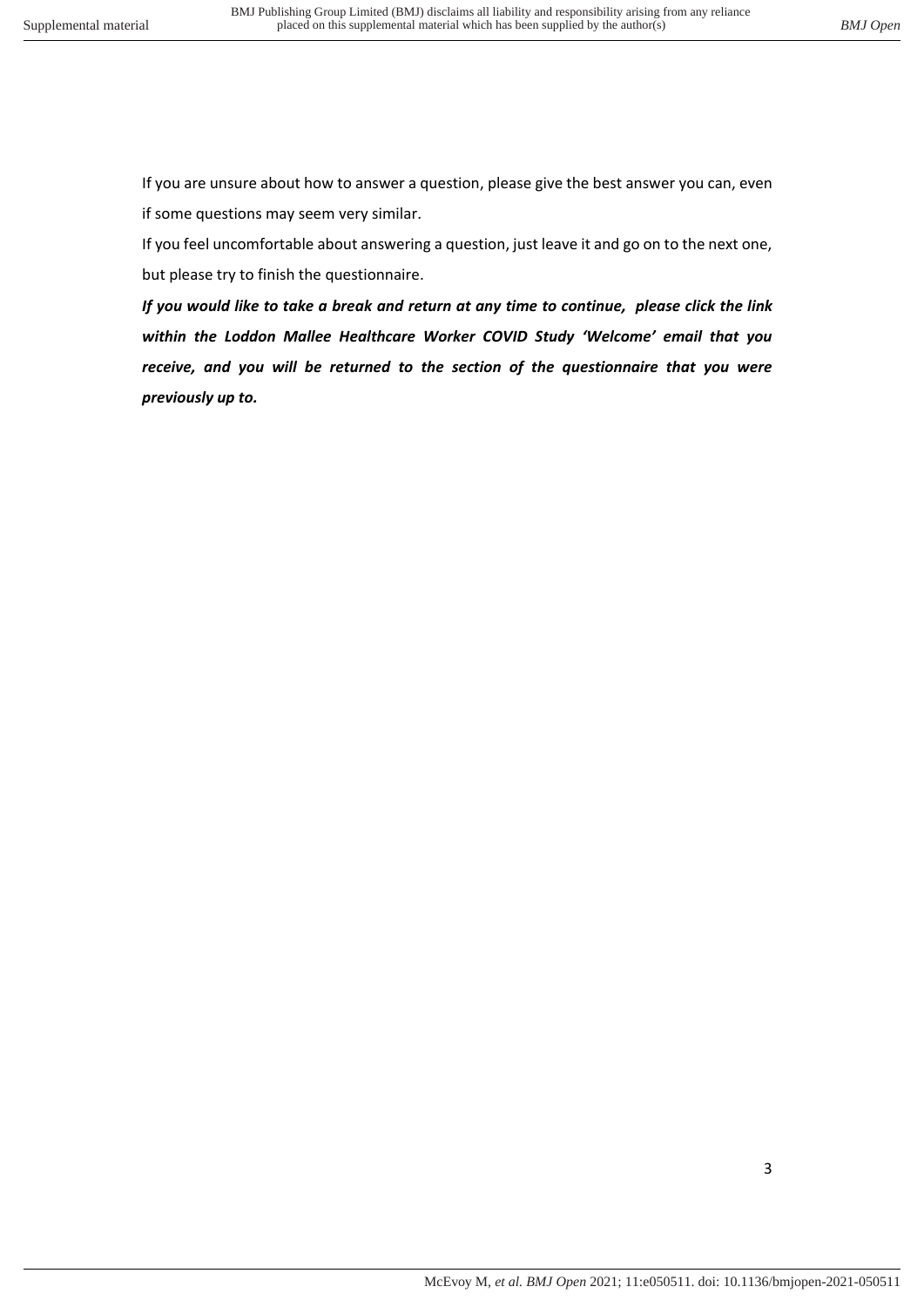- This questionnaire has several sections, we recommend that you start at Section 1 and work your way through, taking breaks.
- Below are some examples of how to complete this questionnaire. You choose the answer that suits you and use your computer mouse to click in the appropriate radio button or check box.
- For single-answer questions, please make your choice by clicking in the radio button like this:  $\bullet$  $\circ$
- If you make a mistake just click the correct radio button instead.
- For questions that request tick all that apply, please make your choice by checking the appropriate boxes like this:
- $\vert$  ma $\vert$  mistahly bust untick the box and check the correct box instead. Please do not use your web browser to navigate back or forward within the questionnaire, as this will result in an error that may result in loss of important information. ✓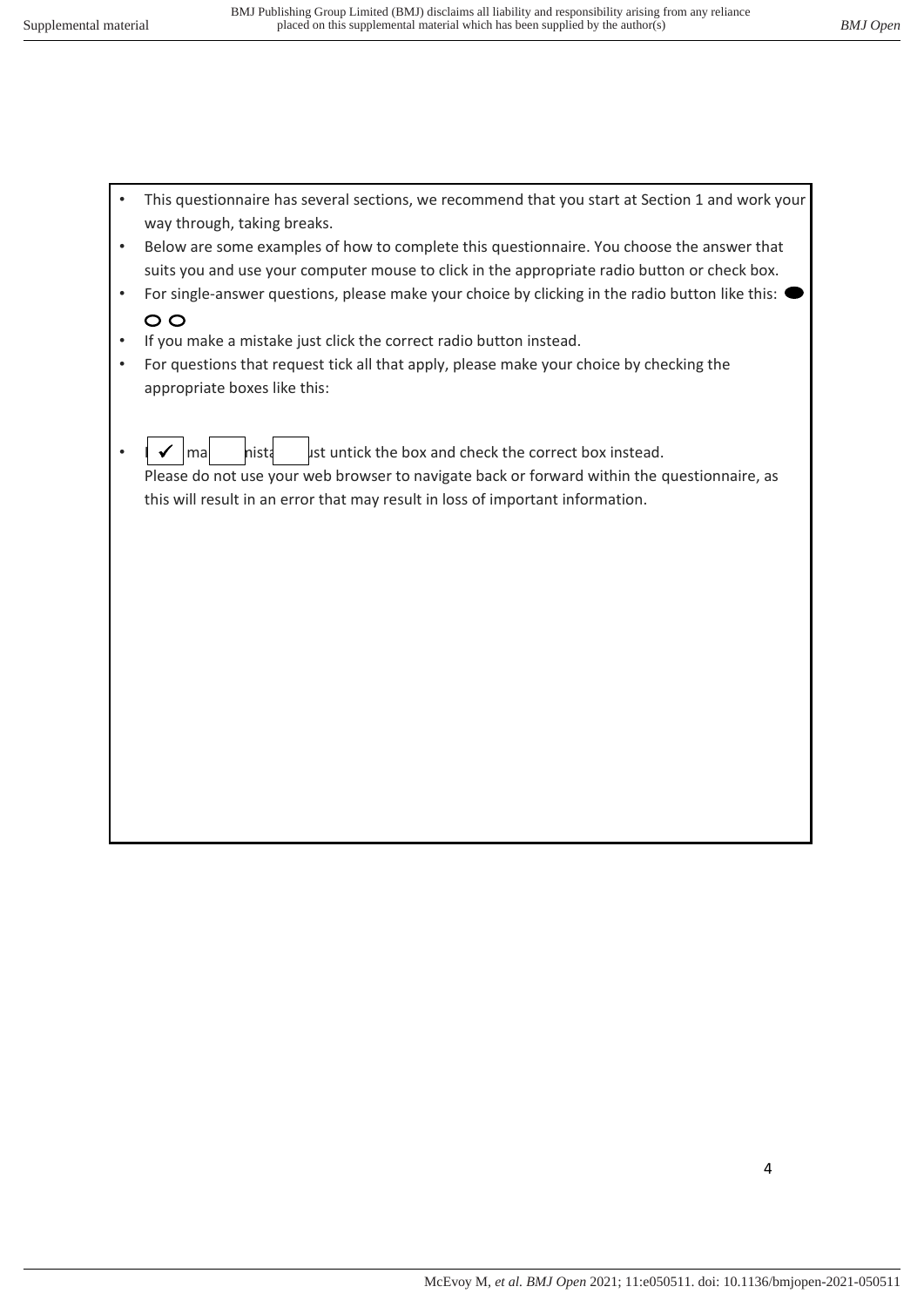# Section 1: About you

This first group of questions asks about you and your home situation. This will help us understand the overall characteristics of the people involved in this study

- 1. What was your sex at birth: (select one option)
- Male
- Female
- Other
- Prefer not to say
- 2. What gender do you identify as? (select one option)
- Male
- Female
- **Transgender**
- **Other**
- Prefer not to say
- 3. Are you of Aboriginal or Torres Strait Islander origin?
- Yes Aboriginal
- Yes Torres Strait Islander
- No
- Prefer not to say
- 4. Were you born in Australia?
- Yes
- No
- Prefer not to say
- 5. What is your highest level of education?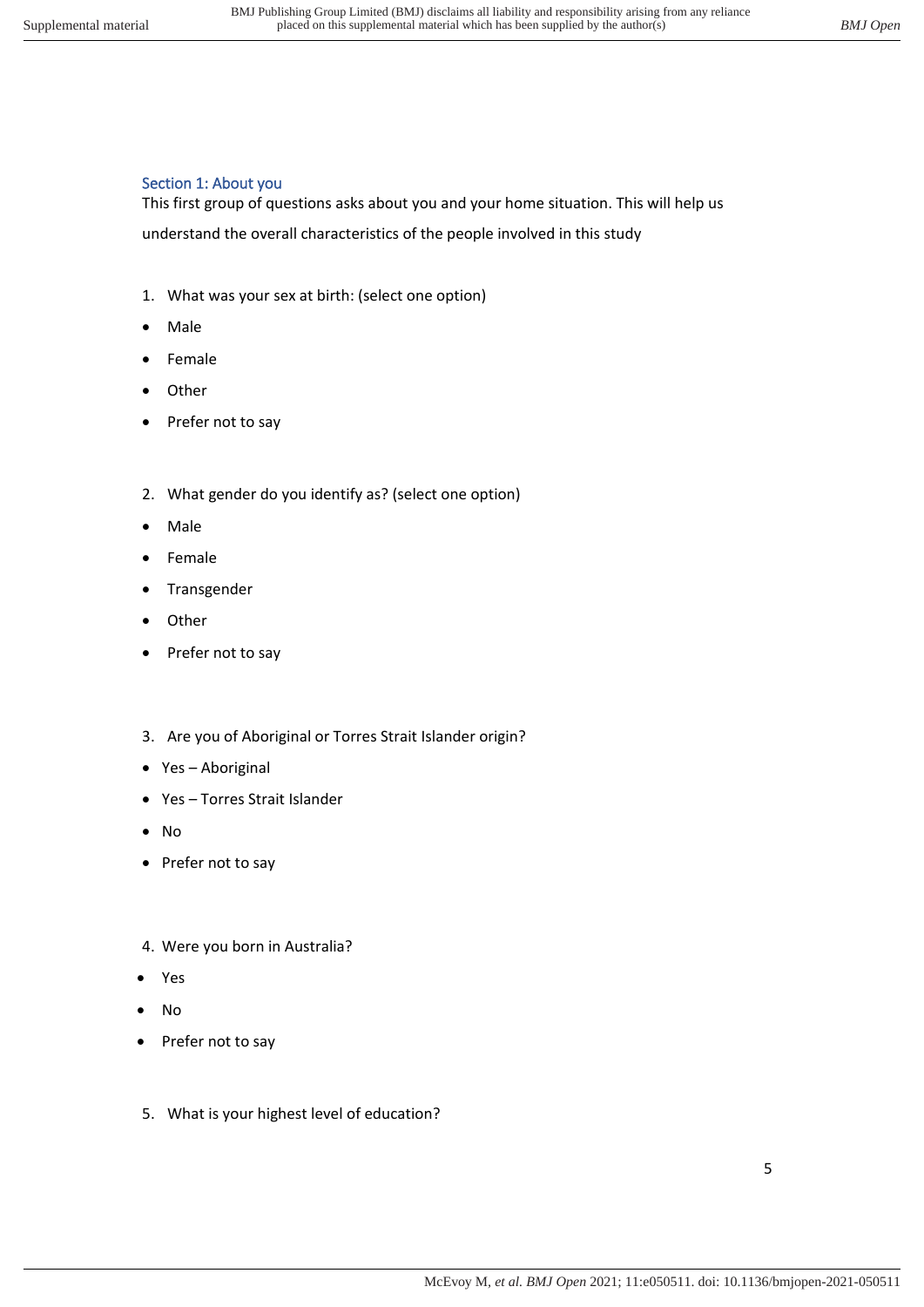- Primary schooling only
- Secondary schooling completed
- Secondary schooling not completed
- Trade qualification or TAFE
- University or other tertiary study
- Other or not applicable: please describe

# **Household, Sociodemographic and Neighbourhood**

- 1. What is your marital status?
- **Married**
- Defacto/Living with a partner
- Widowed
- Divorced or separated
- Never married
- Prefer not to say
- 2. What kind of place do you live in?
- Own house
- Own flat/unit
- Rented house
- Rented flat/unit
- Own mobile home / caravan
- Rented mobile home / caravan
- Hostel
- Boarding House
- With family or relatives
- With friends
- Retirement Home
- Assisted living/nursing home
- Other please specify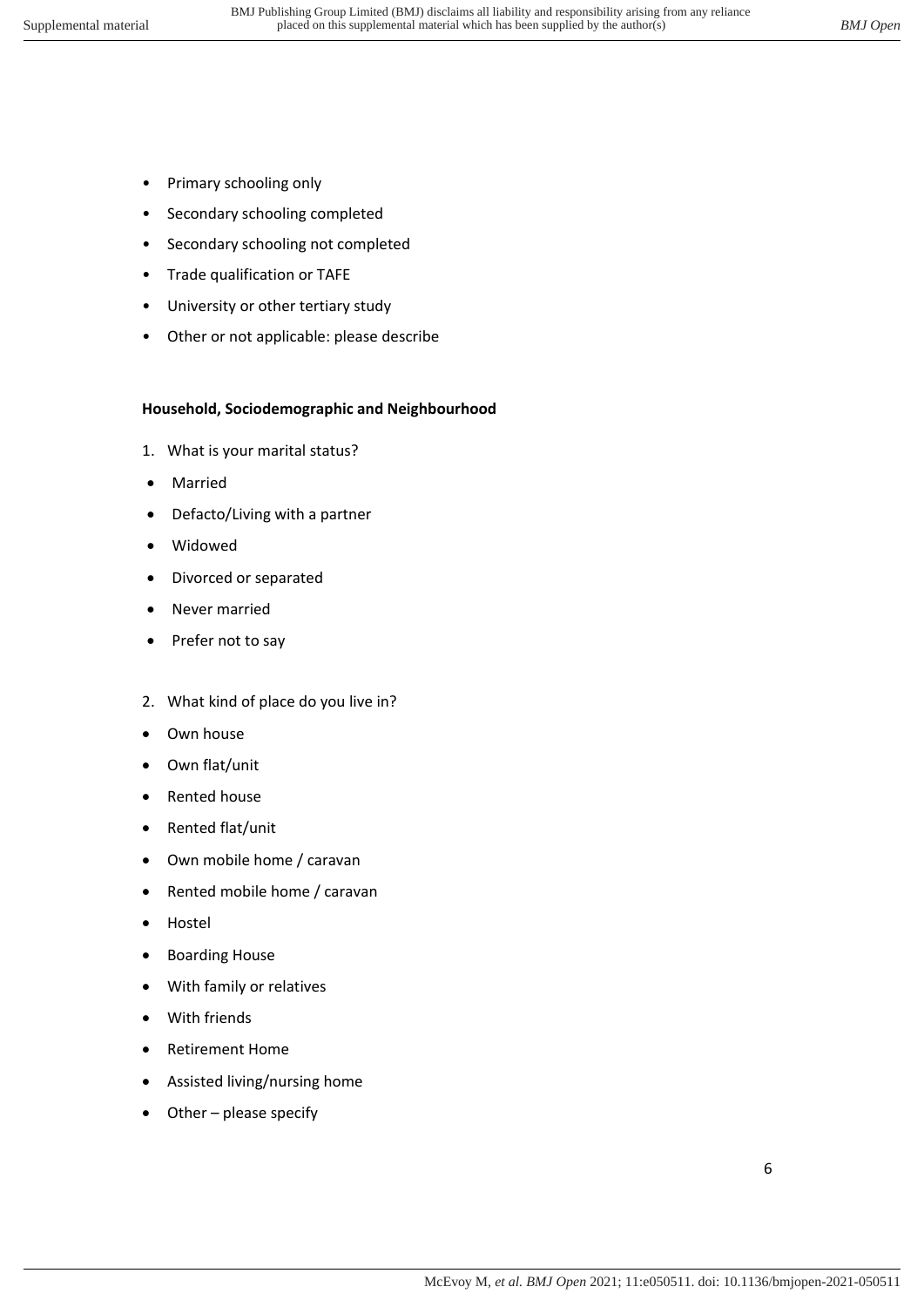- 3. Do you live on a farm or consider yourself to be involved in farming?
- Yes
- No
- 4. How many people, including yourself, currently live in your household? (Dropdown list)
- 5. Who currently lives in the same house as you? (check all that apply)
- Live alone
- Partner / spouse
- Son / daughter
- Parent/s
- Brother / sister
- Others related to you
- Others not related to you
- 6. How many children do you have? (Dropdown list)
- 7. How many dependent children do you have? (Dropdown list)
- 8. Since the COVID-19 pandemic started, have you had to actively manage home schooling responsibilities?
- Yes
- No
- Not applicable (Branching logic)
- 9. Do you live with other healthcare or aged care workers?
- Yes
- No
- 10. Do you have any caring responsibilities (such as for children, older adults, or others) that have impacted your ability to work during the pandemic?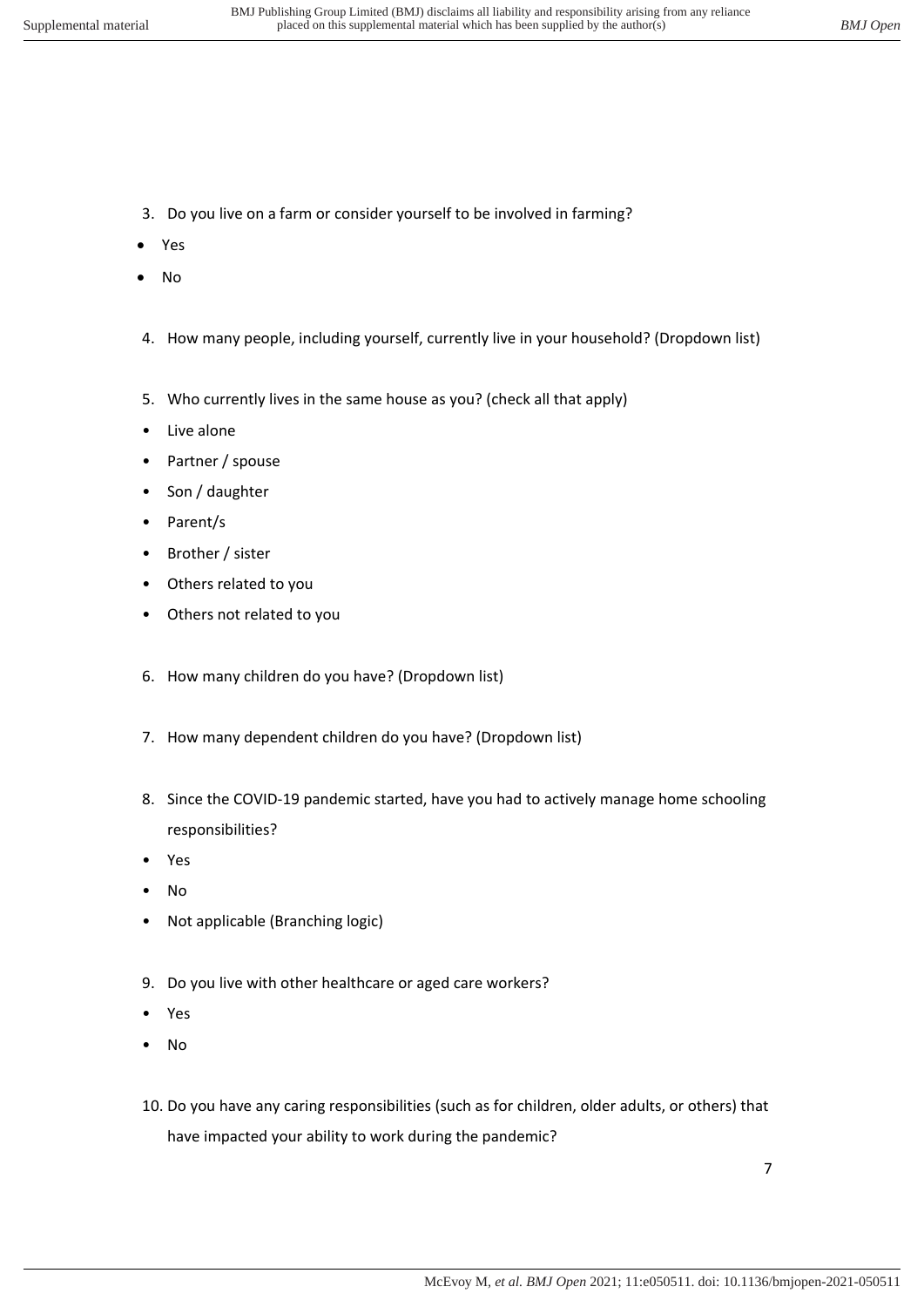- Yes
- No

11. What is your current weekly (annual equivalent) household income?

- \$1-\$199 (\$1-\$10,399)
- \$200-\$299 (\$10,400-\$15,599)
- \$300-\$399 (\$15,600-\$20,799)
- \$400-\$599 (\$20,800-\$31,199)
- \$600-\$799 (\$31,200-\$41,599)
- \$800-\$999 (\$41,600-\$51,999)
- \$1,000-\$1,249 (\$52,000-\$64,999)
- \$1,250-\$1,499 (\$65,000-\$77,999)
- \$1,500-\$1,999 (\$78,000-\$103,999)
- \$2,000 or more (\$104,000 or more)
- Prefer not to say
- 12. Given your current needs and financial responsibilities, would you say that you and your family are:
- **Prosperous**
- Very comfortable
- Reasonably comfortable
- Just getting along
- Poor
- Very poor

13. Has your household income changed due to the COVID-19 pandemic?

- Increased
- **Decreased**
- No change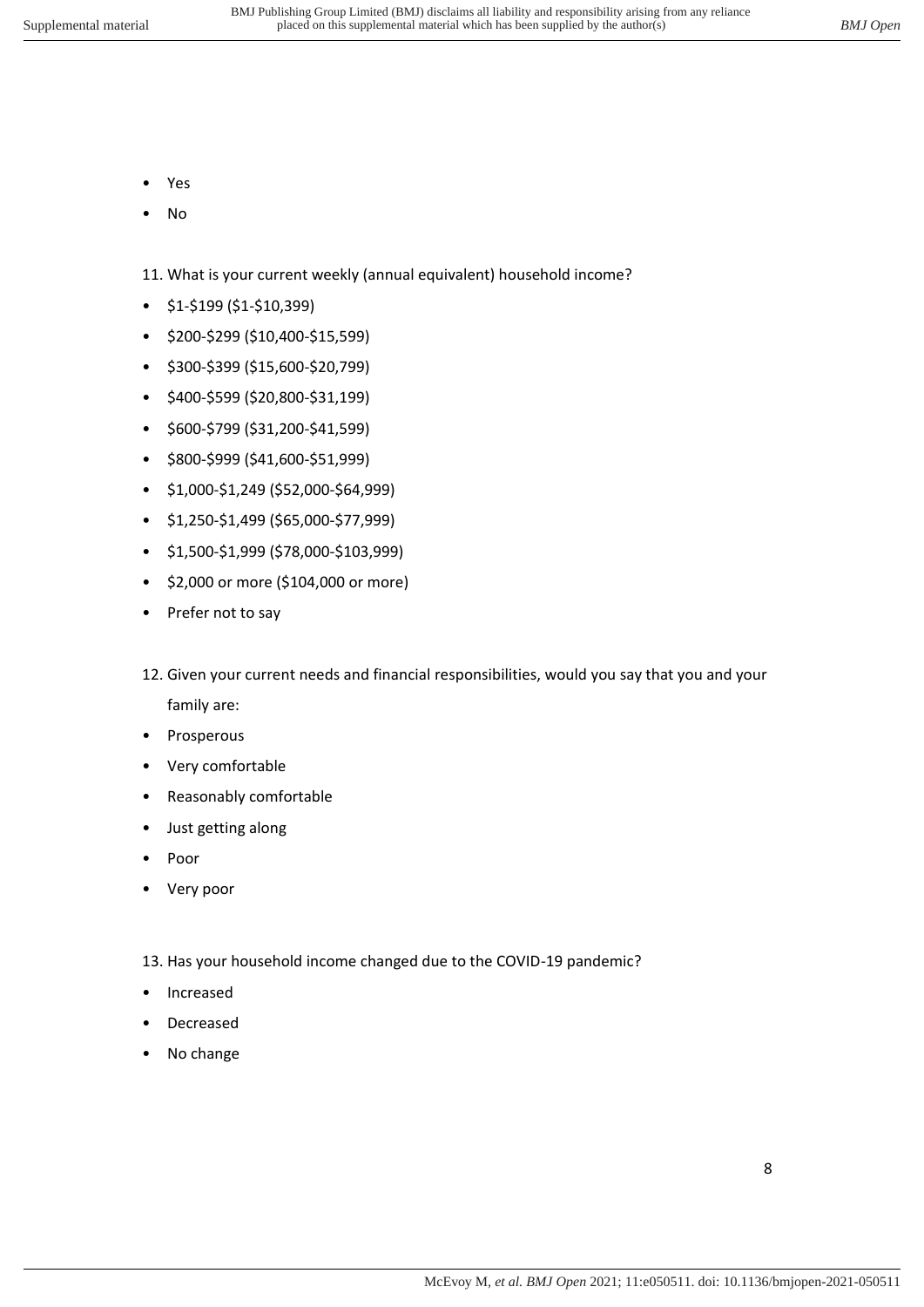- 14. As a result of COVID-19 pandemic do you have concerns or worries about your household income?
- Yes
- No
- 15. Please answer the following questions about how you feel within the neighbourhood in which you live.
- I could call on a neighbour for help if I needed it.
- People in my neighbourhood trust each other.
- I feel safe from violence and crime in my neighbourhood.
- 1 = Strongly disagree
- 2 = Disagree
- 3 = Neither agree nor disagree (neutral)
- $4 = \text{Agree}$
- 5 = Strongly agree

16. Do you think you will move to a new house in the next two years?

- Yes
- No
- Considering it
- **Unsure**

17. Where do you think you will move to?

- Within present city or town
- To another part of rural/regional Victoria
- To a capital city
- To a place on the coast
- Somewhere else in Australia
- To another country
- Don't know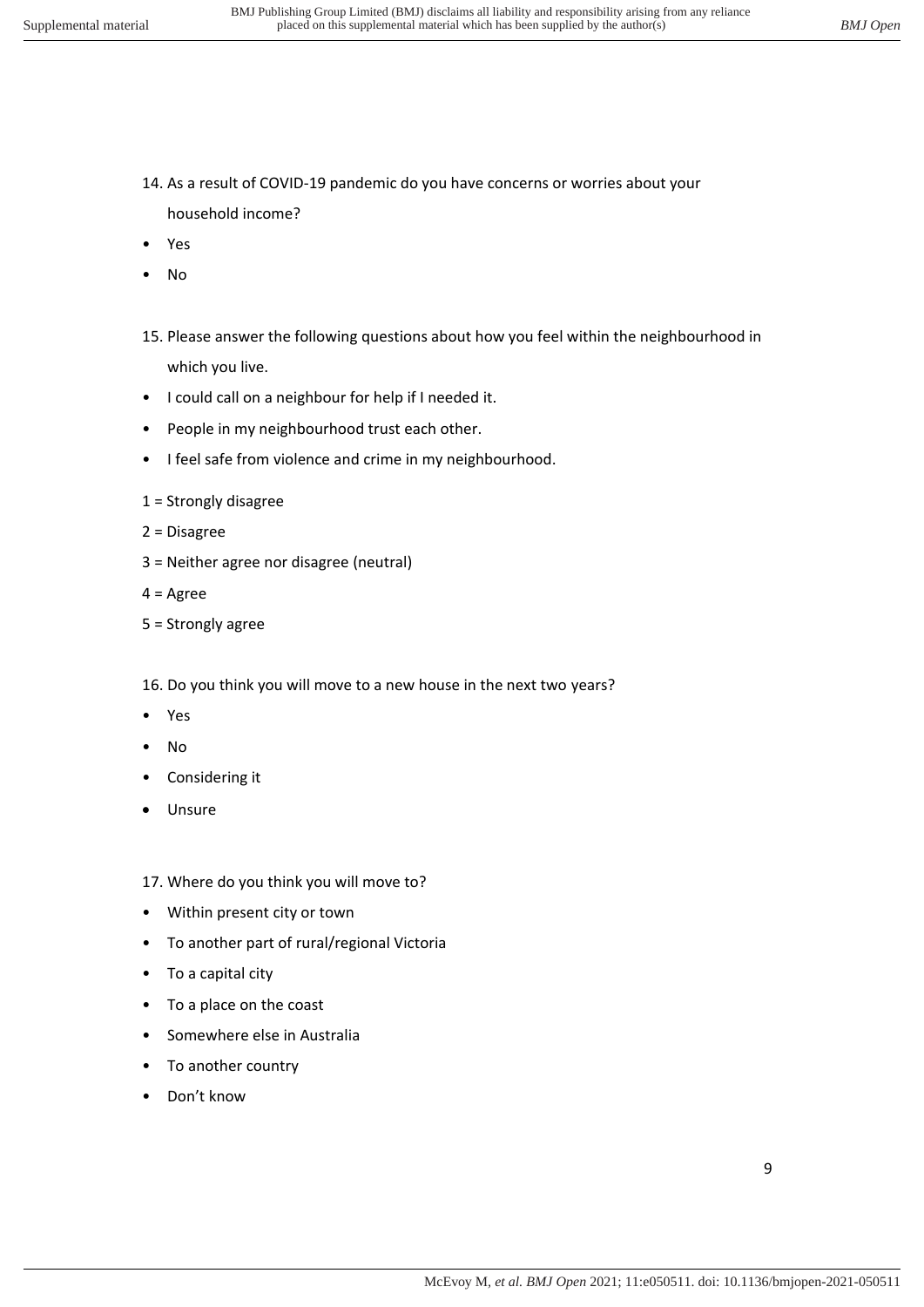- 18. Do you have private health insurance?
- Yes
- No

19. How important or unimportant is religion or spirituality in your life?

- Very important
- Important
- Unimportant
- Very unimportant

20. Prior to the COVID-19 pandemic how often did you attend religious services? (mark one

only)

- Never
- Less than once per year
- About once or twice per year
- Several times per year
- About once a month
- Two to three times per month
- Nearly every week
- Every week
- Several times a week
- 21. During the COVID-19 pandemic, how has your attendance (in person/online) at religious

services changed?

- Significantly increased
- Slightly increased
- Grossly similar
- Slightly decreased
- Significantly decreased
- 22. Are you considering retirement?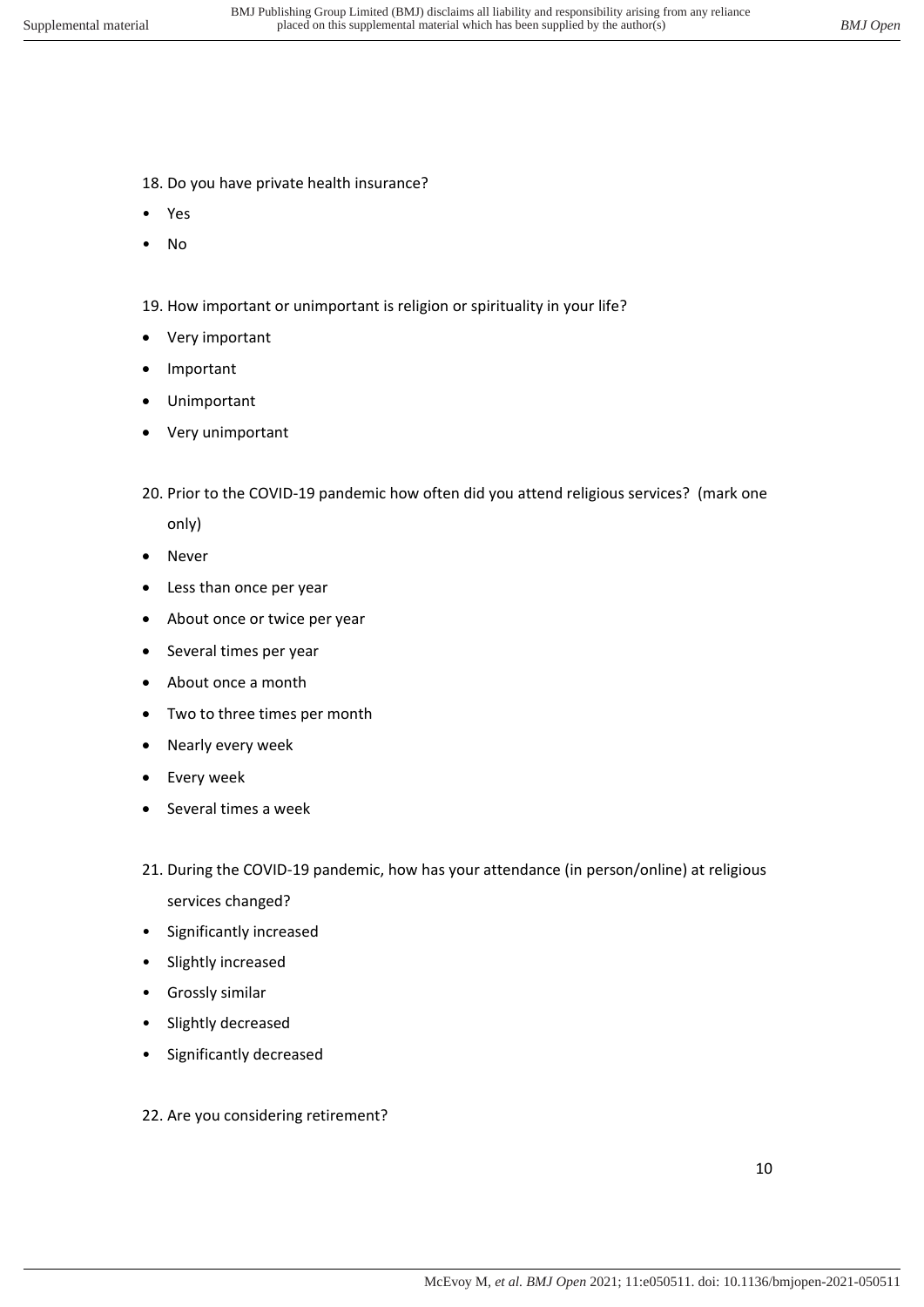- Yes (Branching logic)
- No, I am already retired
- No, I am not considering retirement soon

23. If you are considering retirement, will it be within the next:

- $\bullet$  0 6 months
- $6 12$  months
- 12 months 2 years
- Greater than 2 years
- 24. Are you considering changing career/job type due to the COVID-19 pandemic?
- Yes
- No
- Unsure
- 25. Do you currently own a pet? (Branching logic)
- Yes
- No

26. What type of pet(s) do you own? (Check all that apply)

- Dog
- Cat
- Bird
- Fish
- Other please specify

27. Did you get this pet during the COVID-19 pandemic?

- Yes
- No

28. Are you a registered user of a social media network? (Branching logic)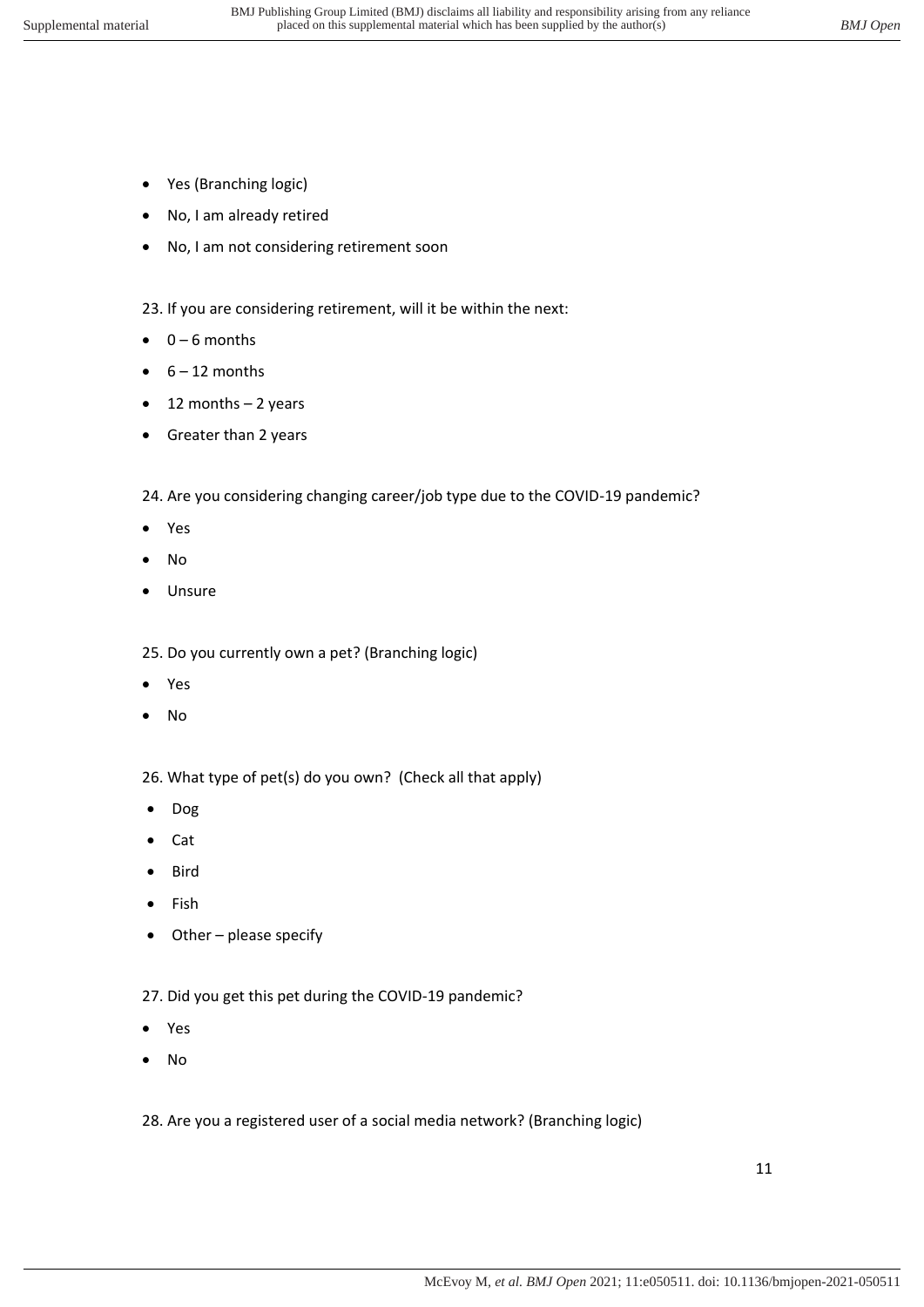- Yes
- No If yes which ones Fb, Twitter, Instagram, Snapchat, Other please specify) (check all that apply)
- 29. How often do you login to social media on average? (Branching logic)
- Never
- Every couple of months
- Several times per month
- Several times per week
- Once a day
- Several times per day
- 30. On average, how many minutes do you spend per session (i.e., how many minutes does an average social media session last)?
- Less than 15 minutes
- $\bullet$  15 29 minutes
- 30 59 minutes
- 60 89 minutes
- 90 119 minutes
- Greater than 120 minutes (2 hours)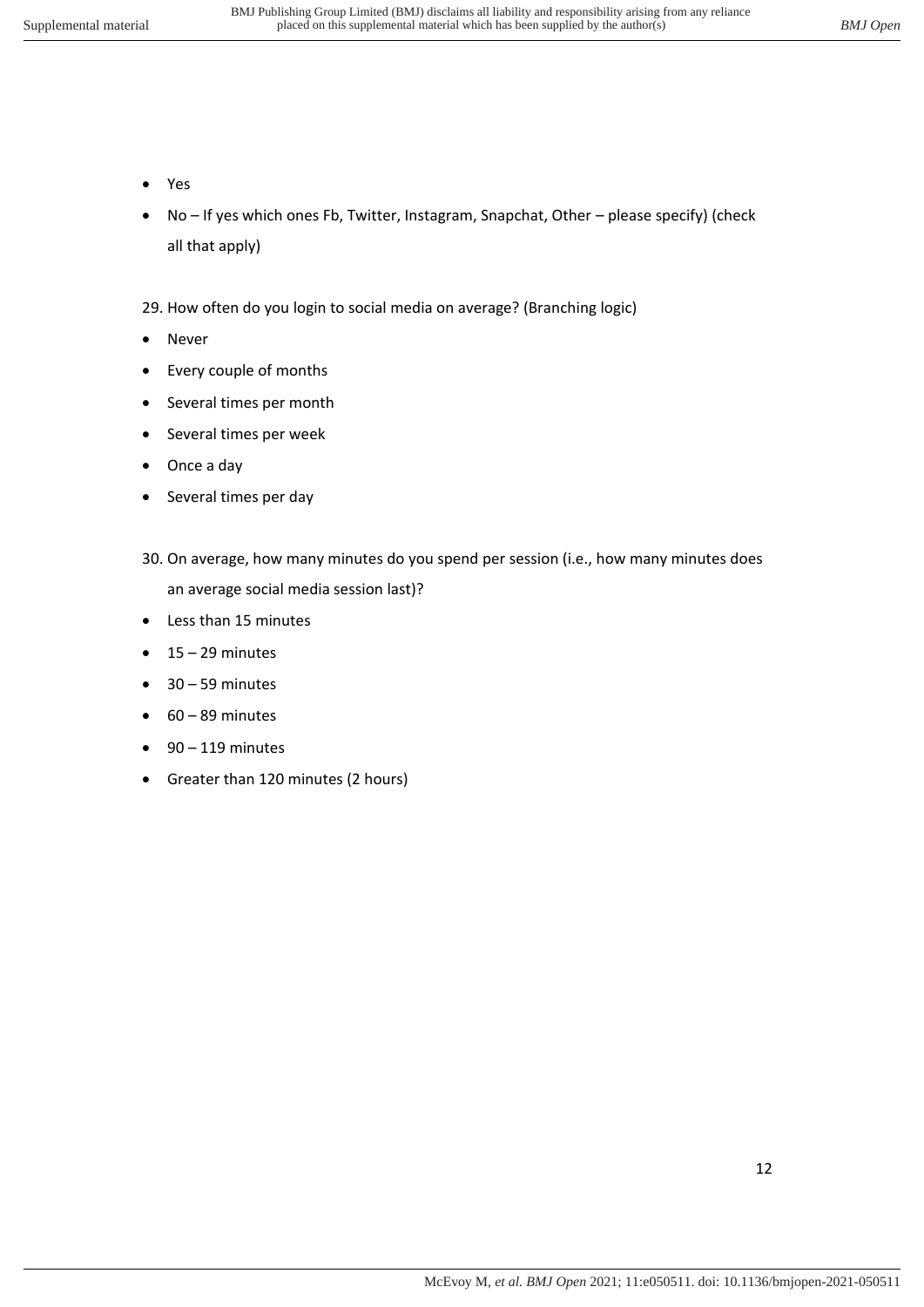# Section 2: Your work situation

This next group of questions asks about your work situation and background. These questions are important to help us understand the backgrounds and characteristics of the workforce, how COVID-19 has affected your work, and how work has affected your health & well-being. It will also help us understand how your workplace responded to the COVID-19 pandemic.

- 1. Are you currently associated with, or working for, a healthcare setting, paid or unpaid? (Including hospital, aged care, primary care, community health service etc.)?
- Yes
- No
- 2. If no, please indicate where you work or which organization you are associated with.
- 3. Before the COVID-19 pandemic what was your employment status?
- Full time
- Part time
- Casual
- Retired Volunteer
- Other  $-$  please specify
- 4. Where did you perform your work duties during the COVID-19 pandemic?
- Exclusively at home
- Exclusively at your place of employment (on site)
- A combination of home and place of employment (mixed)
- 5. Have your paid or unpaid hours spent working changed? This includes work carried out in the hospital/healthcare setting or from home.
- Increased paid hours
- Increased unpaid hours
- Decreased hours (paid or unpaid)
- No change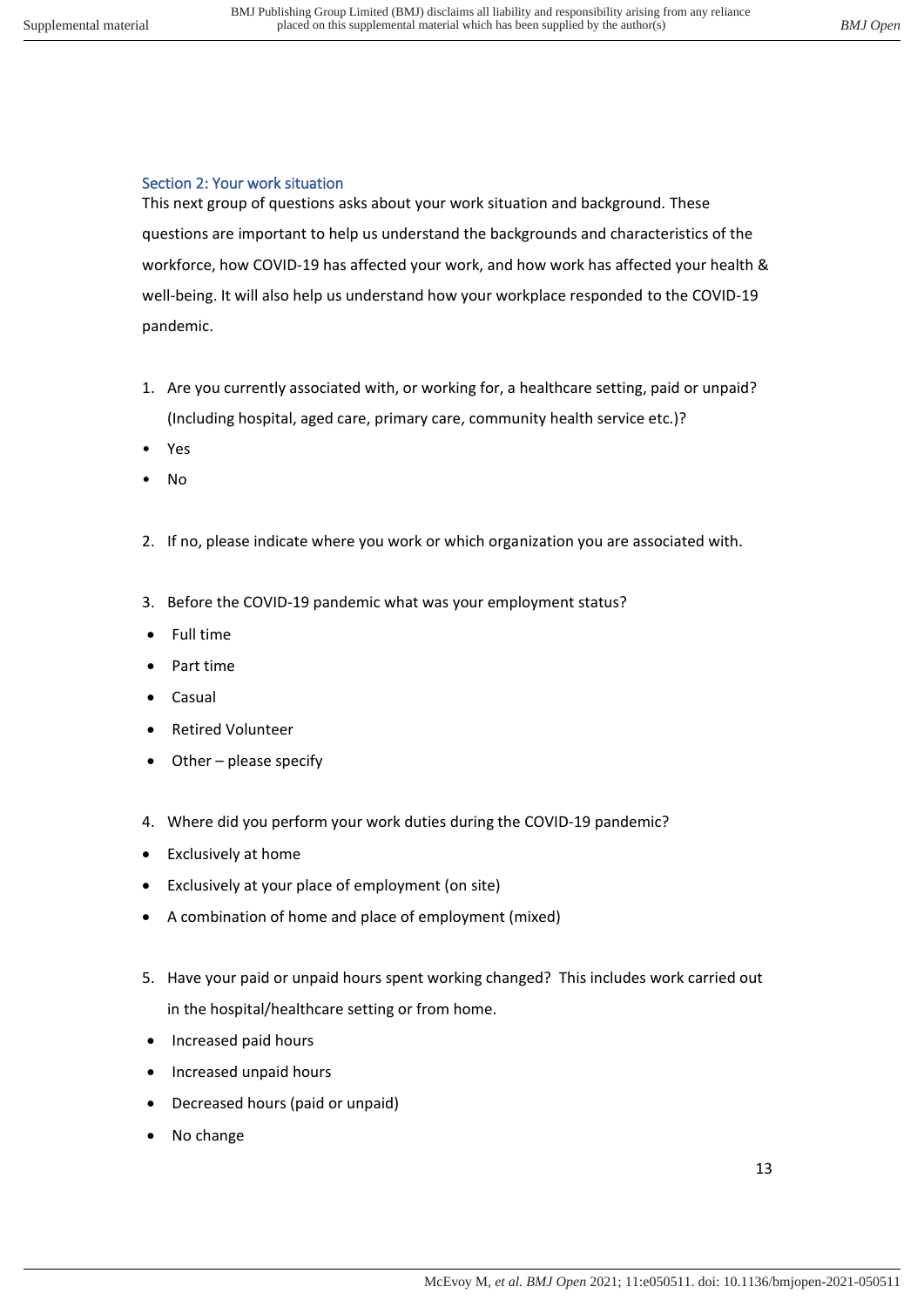- 6. Does your workplace currently have a plan or protocol in place to respond to known or suspected COVID-19 cases?
- Yes
- No
- Unsure
- 7. When the COVID-19 pandemic was declared, how prepared was your workplace to respond to those with known or suspected COVID-19?
- Very prepared
- Moderately prepared
- Somewhat prepared
- A little prepared
- Not prepared at all
- Unsure
- 8. At the start of the COVID-19 pandemic, in your primary workplace, how often did you typically have:
	- The right types of PPE (e.g. gloves, gowns, masks, respirators, eye protection, etc.)?
	- The right size of PPE
	- A sufficient amount of PPE?
- $1 =$  Never
- 2 = Rarely
- 3 = Sometimes
- 4 = Often
- 5 = Very often
- 6 = Not applicable to my role

#### **Work characteristics**

- 1. Currently, what is your employment status?
- Full time
- Part time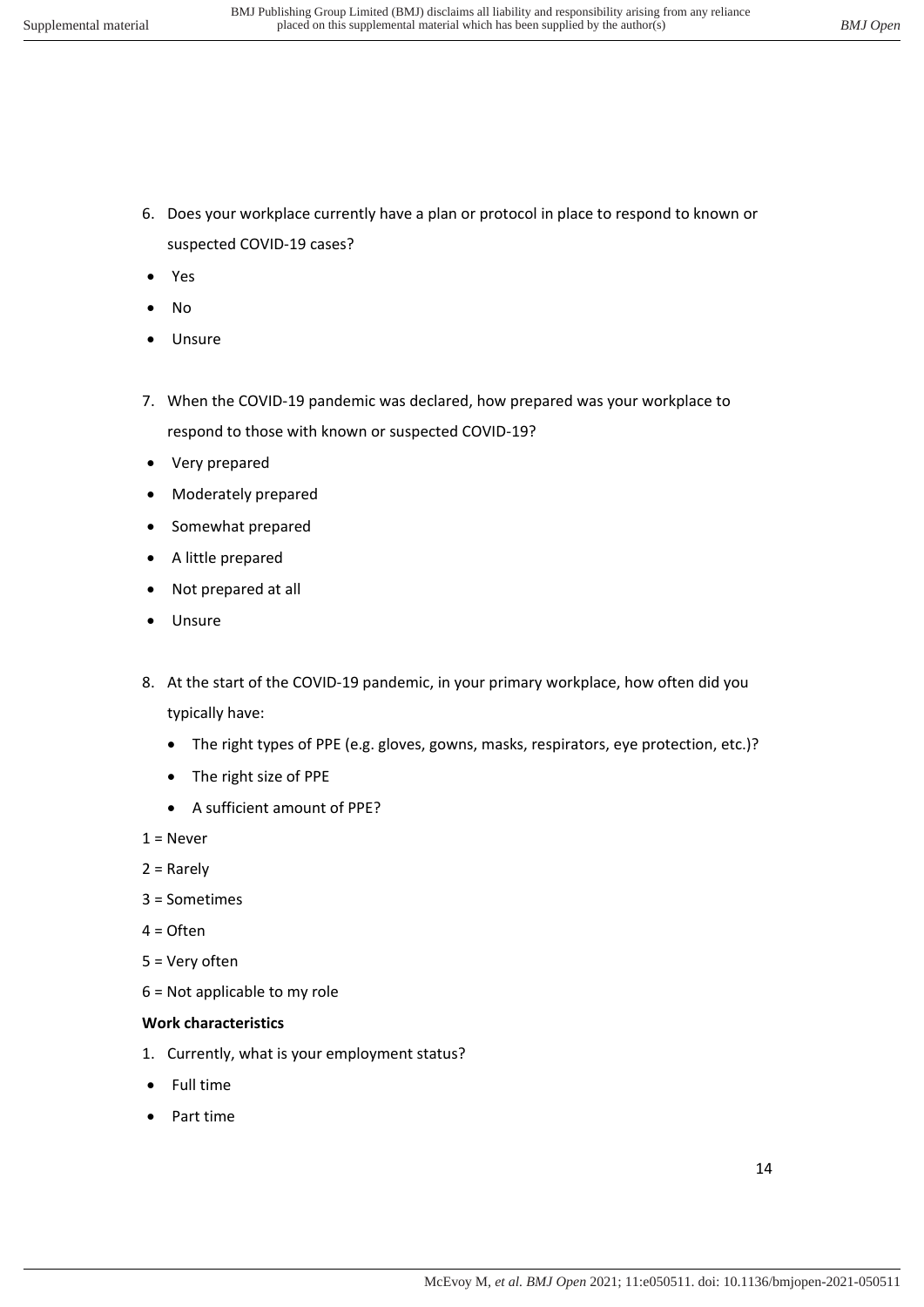- **Casual**
- **Retired**
- Volunteer
- Other please specify
- 2. What is your primary place of work?
- Public hospital
- Private hospital
- Clinic outside a hospital (e.g. Physiotherapy clinic) please specify
- General Practice clinic
- Community health service
- Nursing home/aged care or group care facility
- **Pharmacy**
- 3. What is your secondary place of work? (if applicable)
- Public hospital
- Private hospital
- Clinic outside a hospital (e.g. Physiotherapy clinic) please specify
- General Practice clinic
- Community health service
- Nursing home/aged care or group care facility
- **Pharmacy**
- Other please specify
- **Retired**
- Volunteer
- 4. What is your primary profession or work background?
- Aboriginal health liaison or support officer
- Accountant/Finance Officer
- Administration officer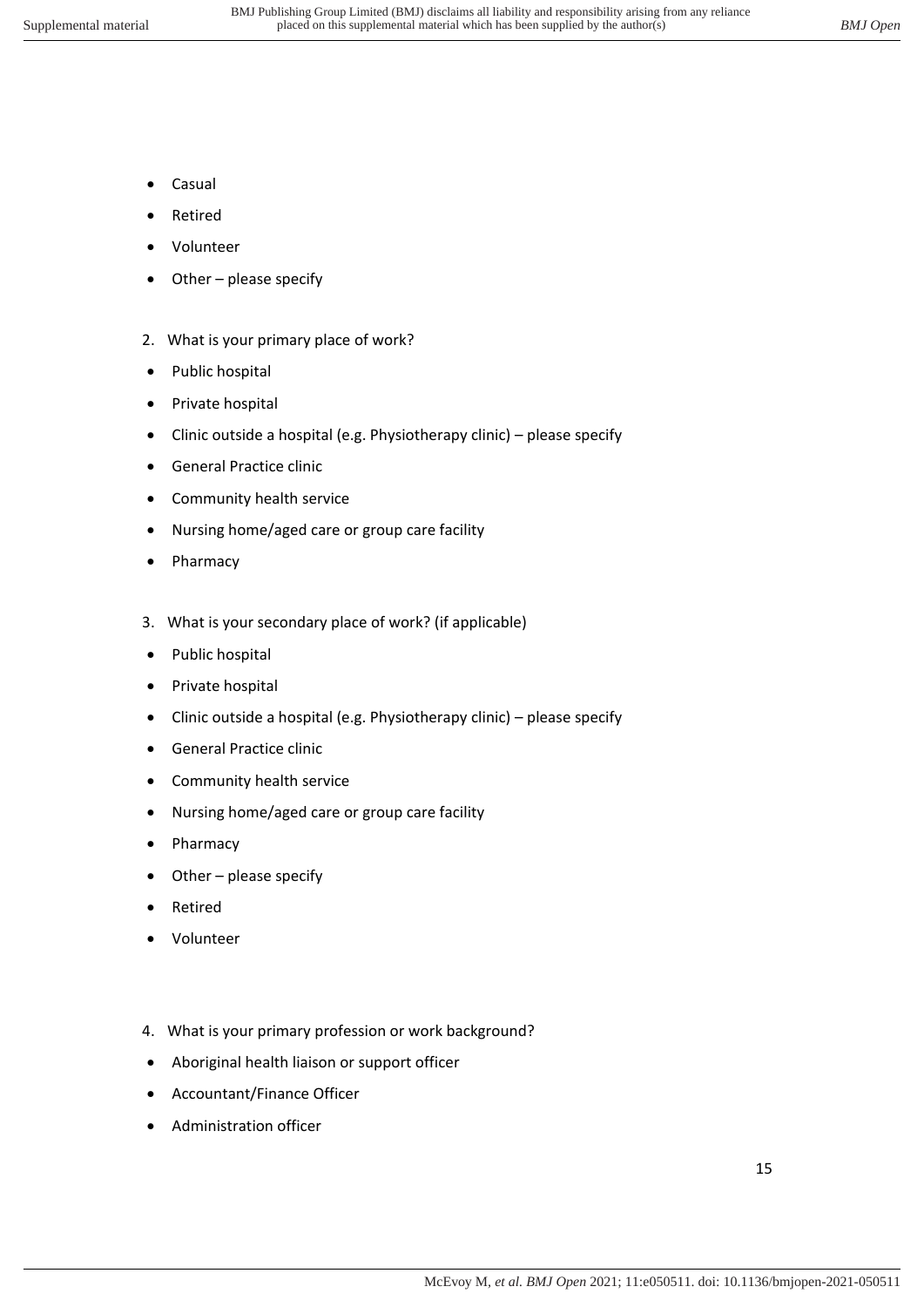- Allied Health Assistant
- Anaesthetic technician
- Board member
- Buildings/Maintenance worker
- Care coordinator
- Career medical officer
- Cleaning services
- Clerical or administrative
- Clinic or practice manager
- Clinical coder
- Clinical nurse consultant
- Clinical nurse educator
- Clinical scientist/technician
- Clinical Trials/Research Manager/Coordinator
- Consultant physician or senior staff specialist
- Counsellor
- Data/Business analyst
- Dental assistant
- Dental therapist or hygienist
- Dentist
- Department/Business Director
- Dietitian
- Disability support worker
- Engineering services
- Enrolled nurse
- **Executive Director**
- Exercise physiologist
- Food and domestic services assistant
- General practitioner
- General practitioner registrar
- Graduate nurse or midwife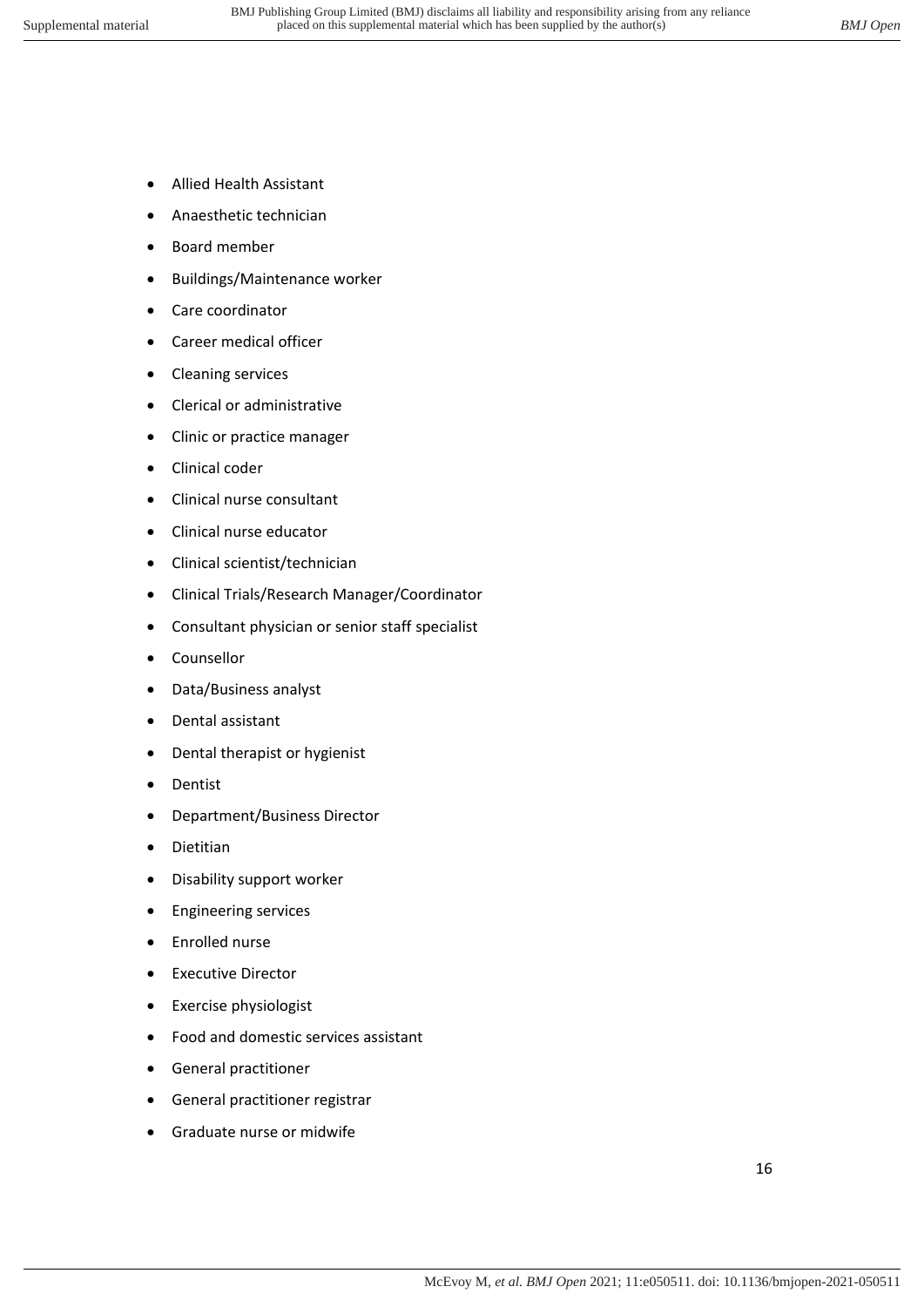- Health Information Manager/Officer
- Health Service Assistant
- ICT officer/manager
- Intern
- **Interpreter**
- IT support technician
- Junior medical officer (postgrad year 2+)
- Locum medical officer
- Medical education officer
- Medical trainee or registrar
- Mental health nurse
- Mental health or welfare support worker
- Midwife
- Nurse practitioner
- Nurse unit manager
- Occupational health and safety officer
- Occupational therapist
- Orthopaedic technician
- Pastoral or spiritual care practitioner
- Pathologist
- Patient transport officer
- People and Culture advisor
- Personal Care Assistant/Worker
- Pharmacist
- Pharmacologist
- Pharmacy assistant
- Pharmacy dispensary technician
- Phlebotomist
- Physiotherapist
- Podiatrist
- Practice Nurse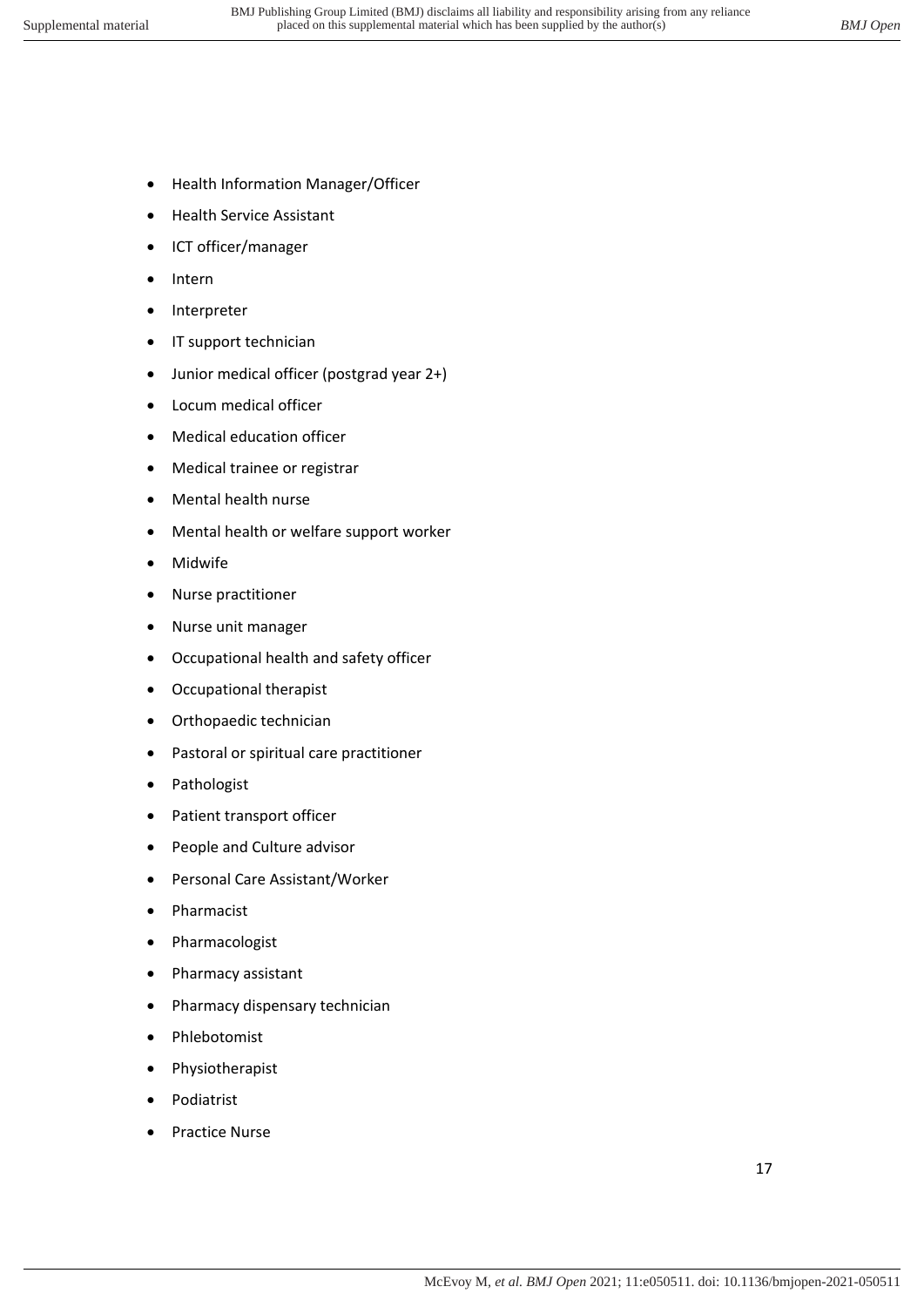- Project officer or manager
- **Psychologist**
- Quality Manager/Officer
- **Receptionist**
- Registered nurse
- Research Nurse/Assistant
- Resident or house medical officer
- Risk Manager
- Security officer
- Senior registrar
- Social worker
- Sonographer
- Speech therapist
- Student medical, nursing, allied health
- **Surgeon**
- Theatre or instrument technician
- Visiting medical officer
- Volunteer
- Volunteer Manager/Coordinator
- Youth worker
- Other please specify
- 5. What is your secondary profession or work background? (if applicable)
- Aboriginal health liaison or support officer
- Accountant/Finance Officer
- Administration officer
- Allied Health Assistant
- Anaesthetic technician
- Board member
- Buildings/Maintenance worker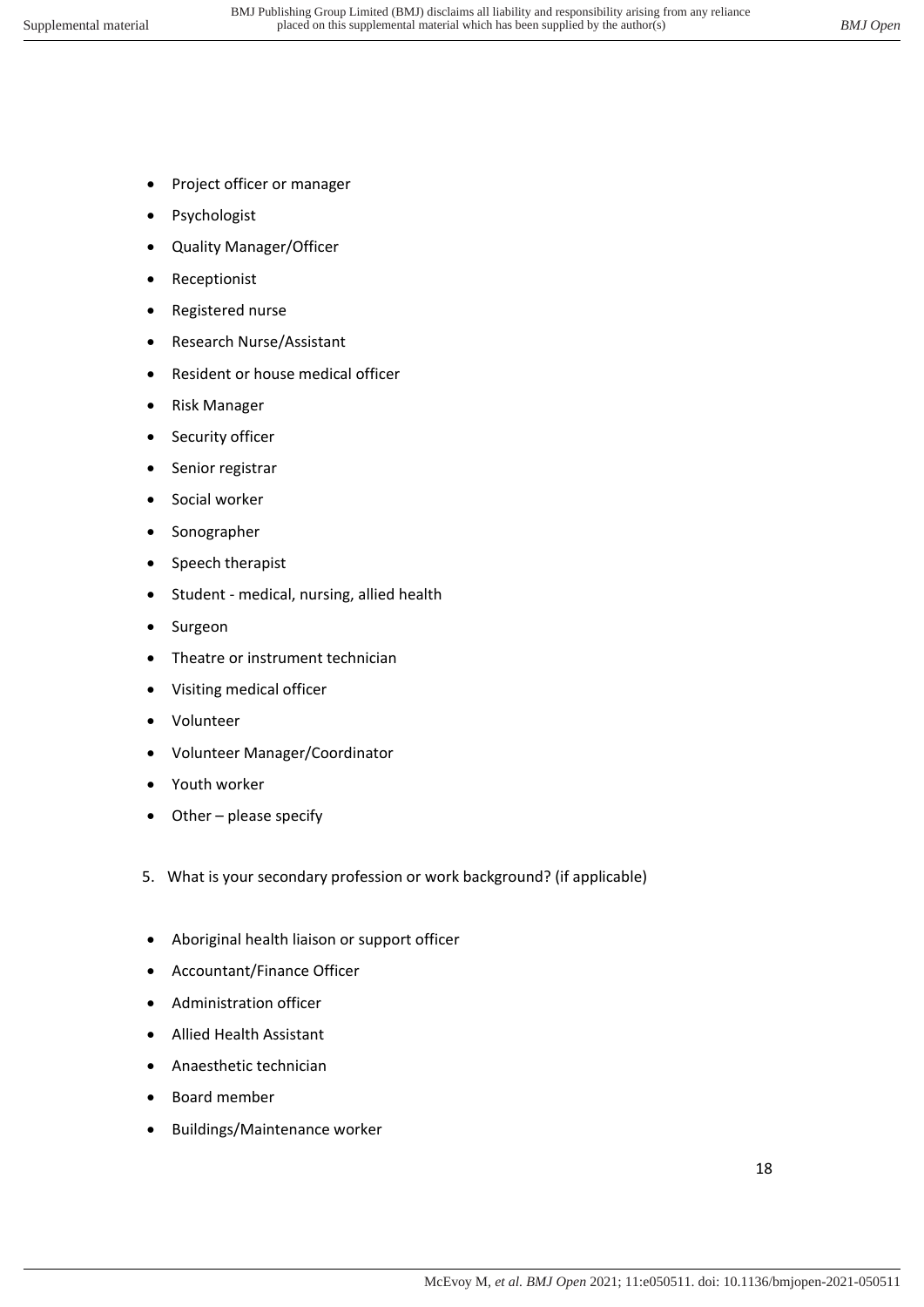- Care coordinator
- Career medical officer
- Cleaning services
- Clerical or administrative
- Clinic or practice manager
- Clinical coder
- Clinical nurse consultant
- Clinical nurse educator
- Clinical scientist/technician
- Clinical Trials/Research Manager/Coordinator
- Consultant physician or senior staff specialist
- Counsellor
- Data/Business analyst
- Dental assistant
- Dental therapist or hygienist
- **Dentist**
- Department/Business Director
- **Dietitian**
- Disability support worker
- Engineering services
- Enrolled nurse
- Executive Director
- Exercise physiologist
- Food and domestic services assistant
- General practitioner
- General practitioner registrar
- Graduate nurse or midwife
- Health Information Manager/Officer
- Health Service Assistant
- ICT officer/manager
- Intern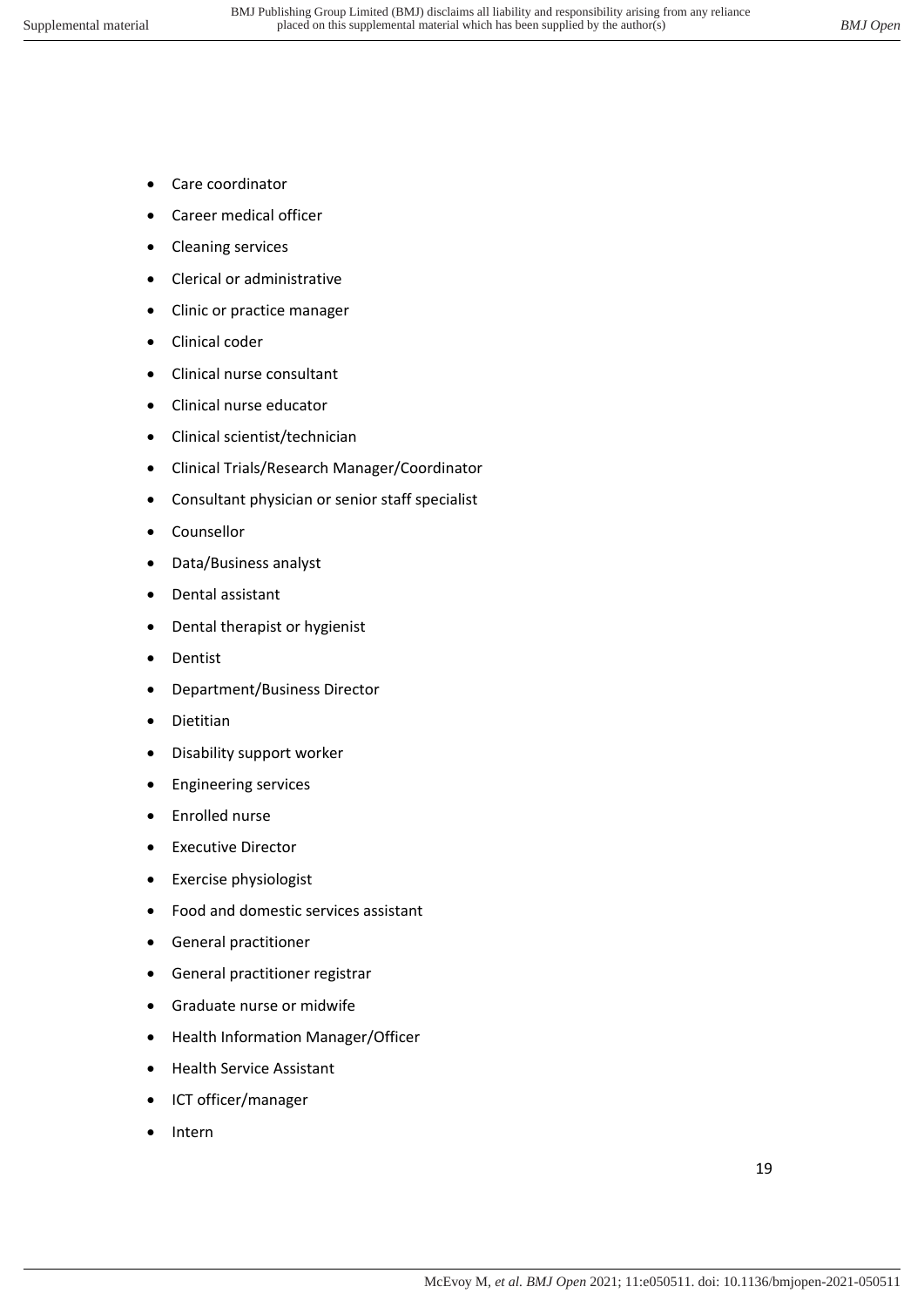- **Interpreter**
- IT support technician
- Junior medical officer (postgrad year 2+)
- Locum medical officer
- Medical education officer
- Medical trainee or registrar
- Mental health nurse
- Mental health or welfare support worker
- Midwife
- Nurse practitioner
- Nurse unit manager
- Occupational health and safety officer
- Occupational therapist
- Orthopaedic technician
- Pastoral or spiritual care practitioner
- **Pathologist**
- Patient transport officer
- People and Culture advisor
- Personal Care Assistant/Worker
- Pharmacist
- **Pharmacologist**
- Pharmacy assistant
- Pharmacy dispensary technician
- Phlebotomist
- Physiotherapist
- Podiatrist
- Practice Nurse
- Project officer or manager
- **Psychologist**
- Quality Manager/Officer
- **Receptionist**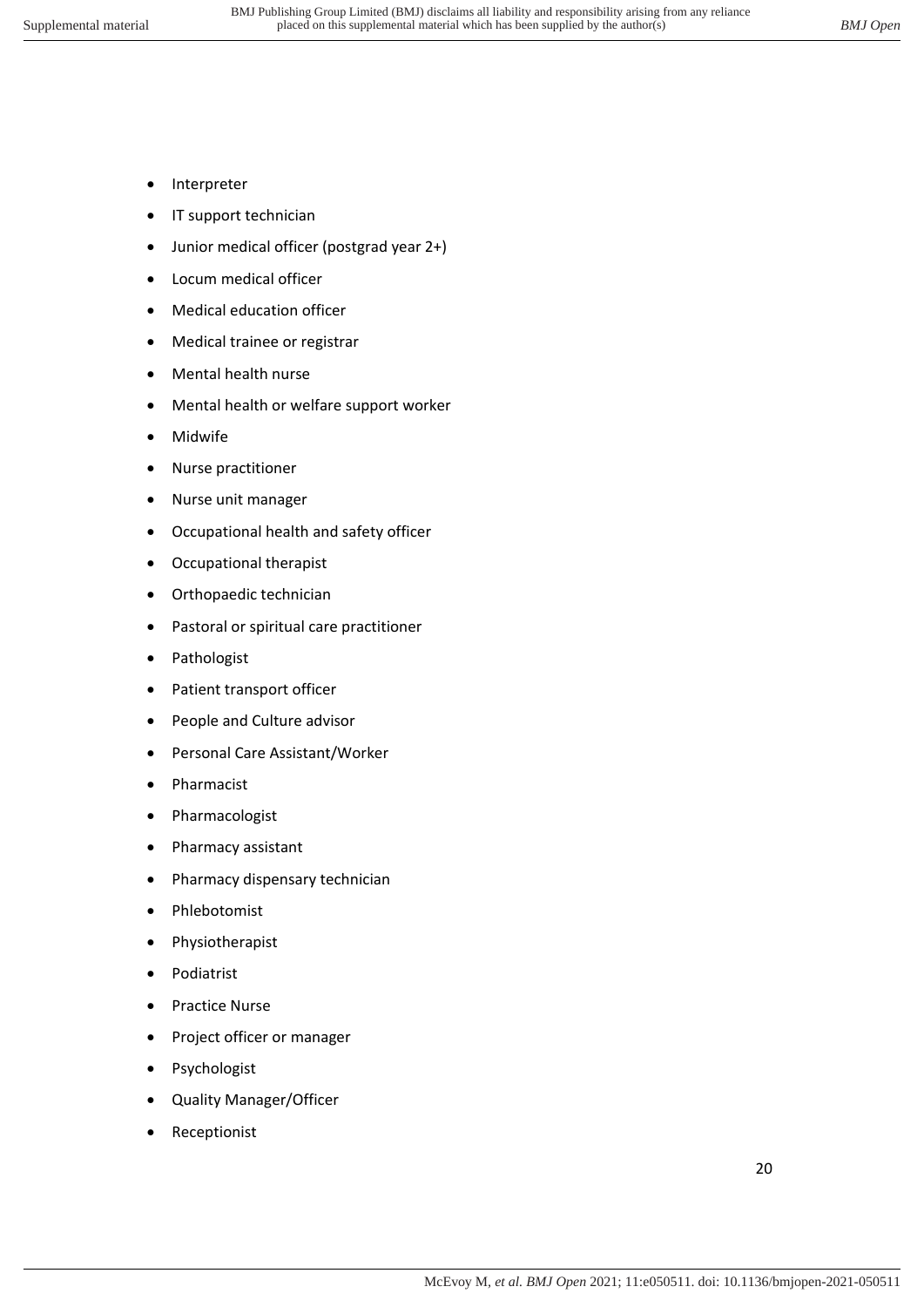- Registered nurse
- Research Nurse/Assistant
- Resident or house medical officer
- Risk Manager
- Security officer
- Senior registrar
- Social worker
- Sonographer
- Speech therapist
- Student medical, nursing, allied health
- Surgeon
- Theatre or instrument technician
- Visiting medical officer
- Volunteer
- Volunteer Manager/Coordinator
- Youth worker
- Other please specify
- 6. How many years have you worked in your primary profession since graduation?
- 0-5 years
- 6-10 years
- 11-15 years
- More than 15 years
- 7. What is the primary service/department that you work in?
- Aboriginal health
- Alcohol and other drugs
- Anaesthesiology
- Business/accounting
- **Cardiology**
- Clerical or administrative services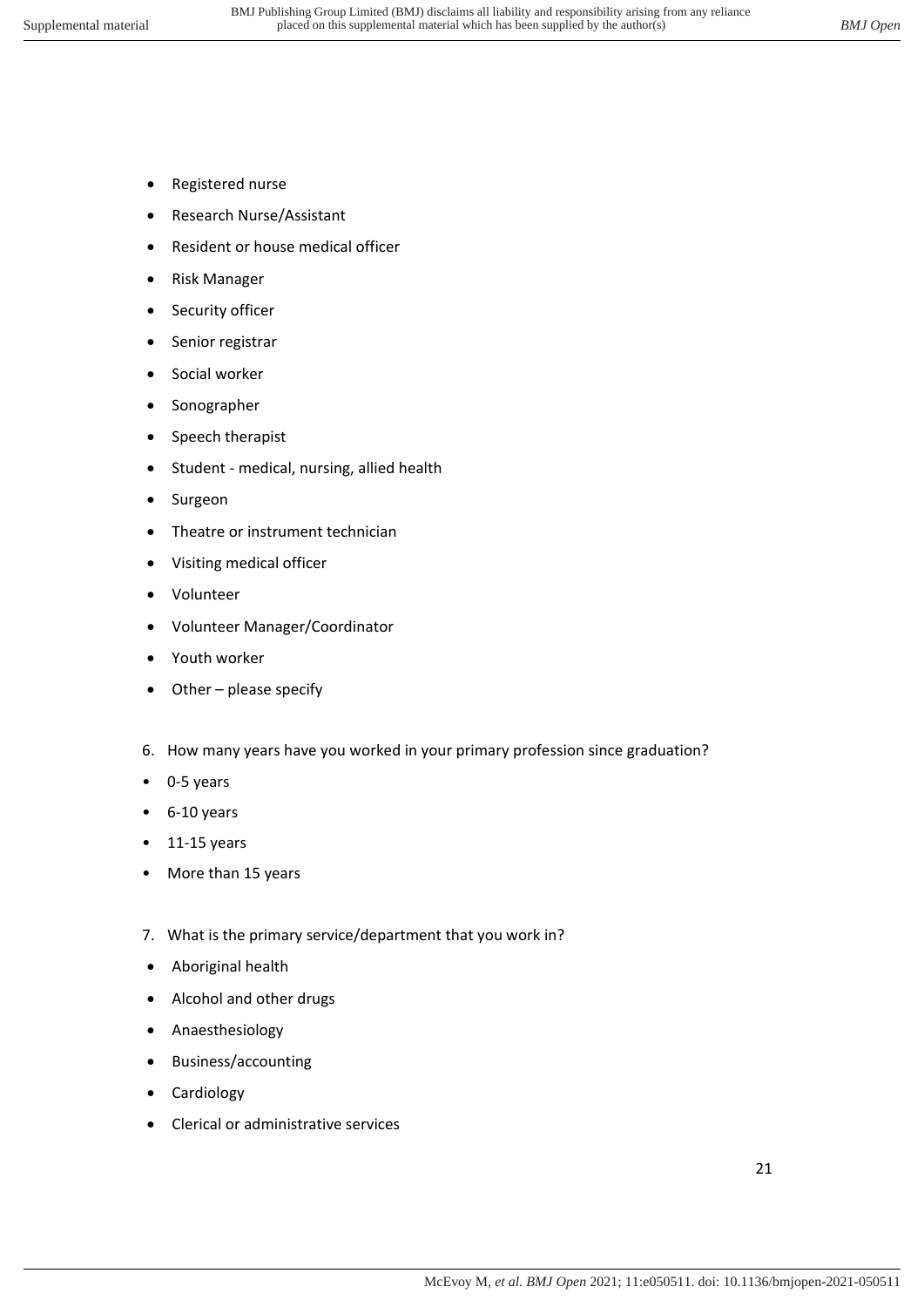- Clinical education
- Clinical or scientific research
- Community aged care or assessment services
- Community Allied Health Services
- Community health services
- Community mental health services
- Community Nursing Services
- Dental services
- Dermatology
- Diabetes care/education/management
- **Emergency**
- **Endocrinology**
- Engineering services
- Food or domestic services
- Forensic medicine and science
- Gastroenterology
- General internal medicine
- General practice
- General surgery
- Geriatric medicine
- Health promotion
- Hospital Admission Risk Program (HARP)
- Hospital aged care
- Hospital in the home
- Human resources/staff health/professional development
- Immunology and allergy
- Infectious Diseases
- Information technology/digital health/information management
- Inpatient mental health services
- Intensive care
- Intervention suite/Theatre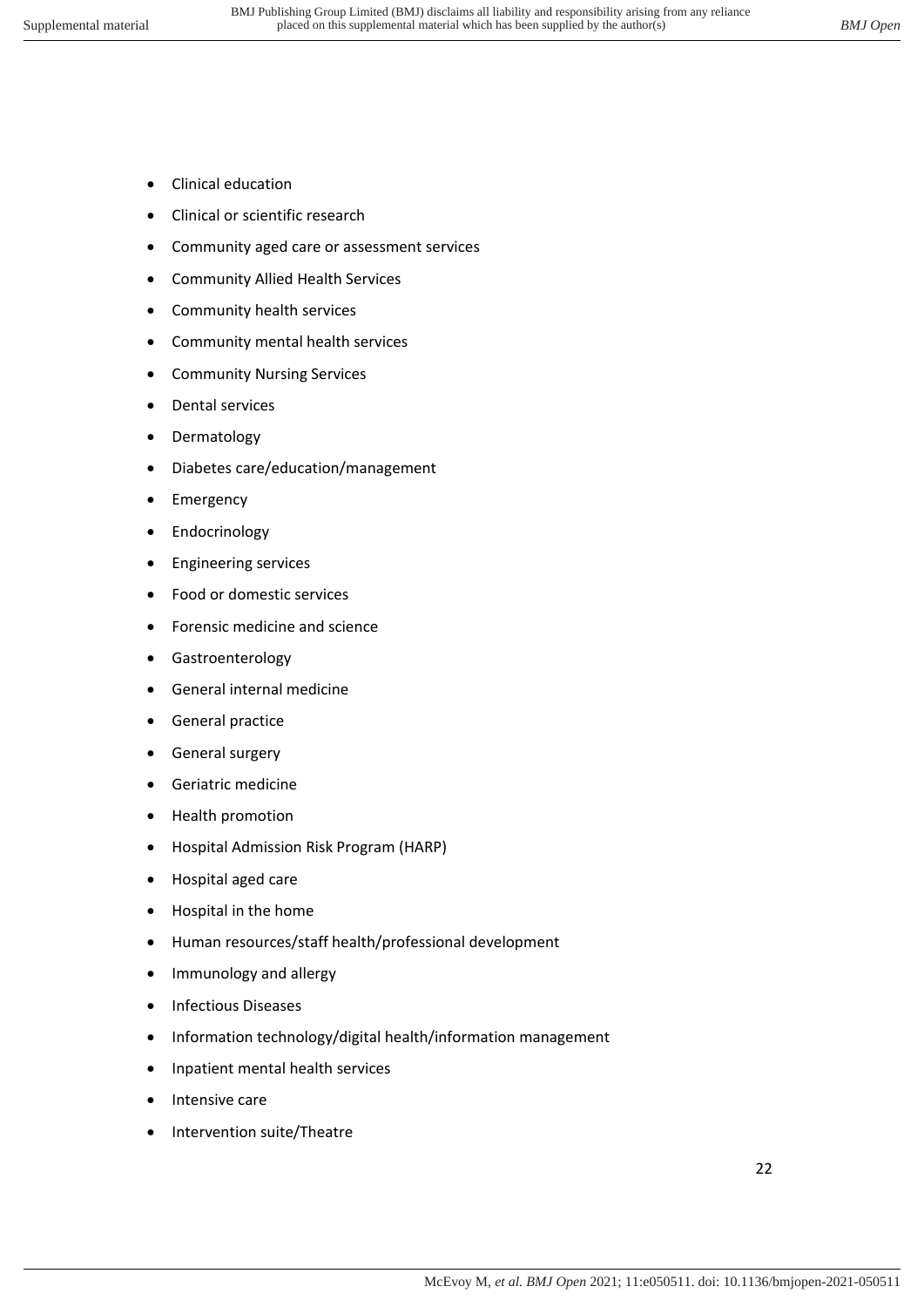- Laboratory worker or technician
- Laundry and linen services
- **Maintenance**
- **Management**
- Medical education
- Midwifery
- NDIS and disability services
- Nephrology, urology, dialysis or transplant
- Neurology
- Nutrition and dietetics
- Obstetrics and gynaecology
- Occupational health and safety
- Occupational therapy
- Oncology
- Ophthalmology
- Orthopaedics
- Other medical or nursing specialty area
- Outpatient clinic
- Paediatric care
- Palliative care or advanced care planning services
- Pastoral and spiritual care
- Pathology
- Perioperative care
- **Pharmacy**
- Physiotherapy
- Podiatry
- **Psychiatry**
- **Psychology**
- Public or population health
- Public relations
- Quality and Risk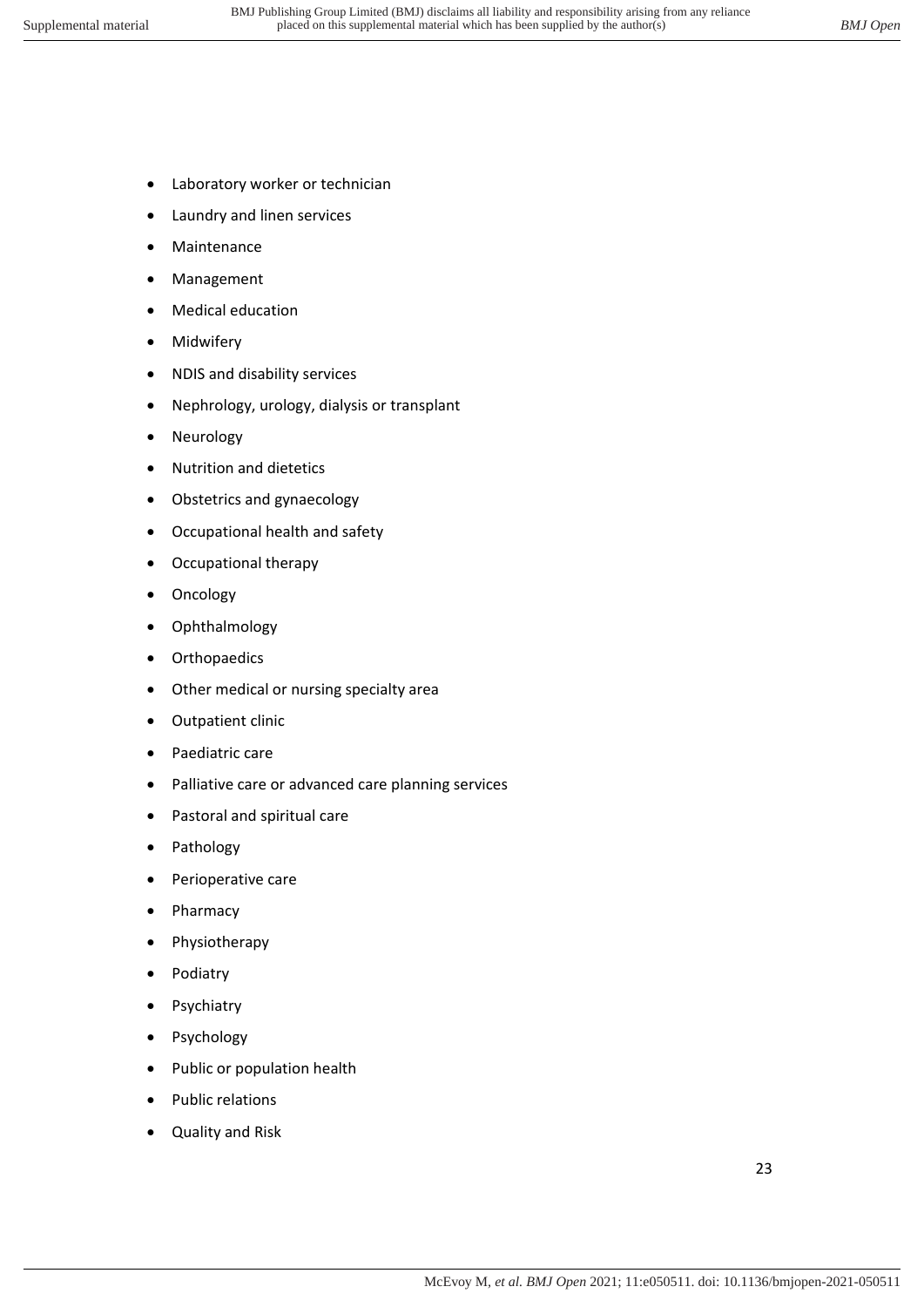- Radiology
- **Rehabilitation**
- Rehabilitation or occupational medicine
- Respiratory and sleep medicine
- **Security**
- Social work
- Speech pathology
- Sterilising services
- Surgical specialty area
- Transition care
- Women's and Children's services
- Other non-clinical patient support services
- Other please specify
- 8. What is your secondary service/department that you work in? (if applicable)
- Aboriginal health
- Alcohol and other drugs
- Anaesthesiology
- Business/accounting
- Cardiology
- Clerical or administrative services
- Clinical education
- Clinical or scientific research
- Community aged care or assessment services
- Community Allied Health Services
- Community health services
- Community mental health services
- Community Nursing Services
- Dental services
- **Dermatology**
- Diabetes care/education/management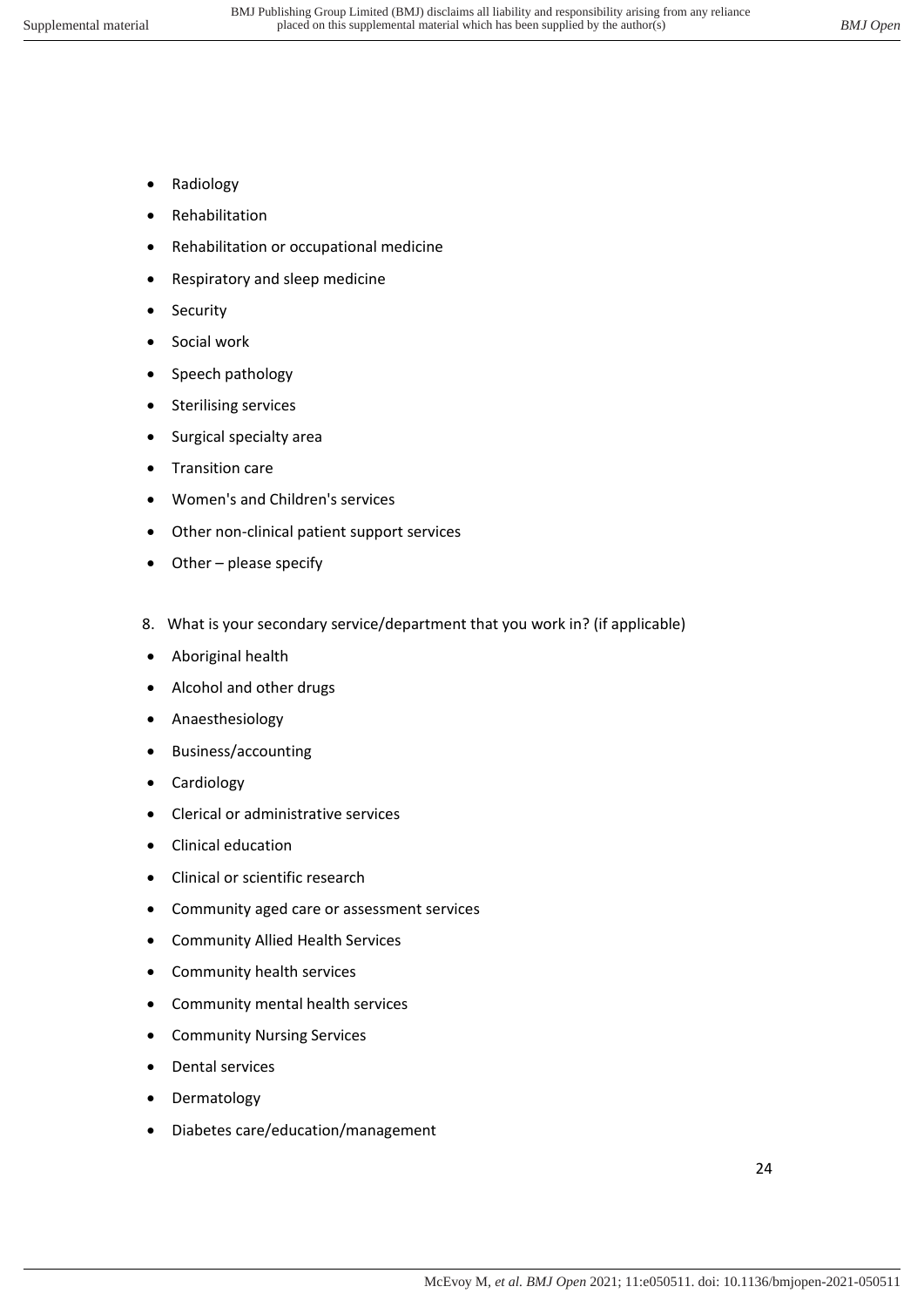- Emergency
- **Endocrinology**
- Engineering services
- Food or domestic services
- Forensic medicine and science
- Gastroenterology
- General internal medicine
- General practice
- General surgery
- Geriatric medicine
- Health promotion
- Hospital Admission Risk Program (HARP)
- Hospital aged care
- Hospital in the home
- Human resources/staff health/professional development
- Immunology and allergy
- Infectious Diseases
- Information technology/digital health/information management
- Inpatient mental health services
- Intensive care
- Intervention suite/Theatre
- Laboratory worker or technician
- Laundry and linen services
- **Maintenance**
- Management
- Medical education
- Midwifery
- NDIS and disability services
- Nephrology, urology, dialysis or transplant
- **Neurology**
- Nutrition and dietetics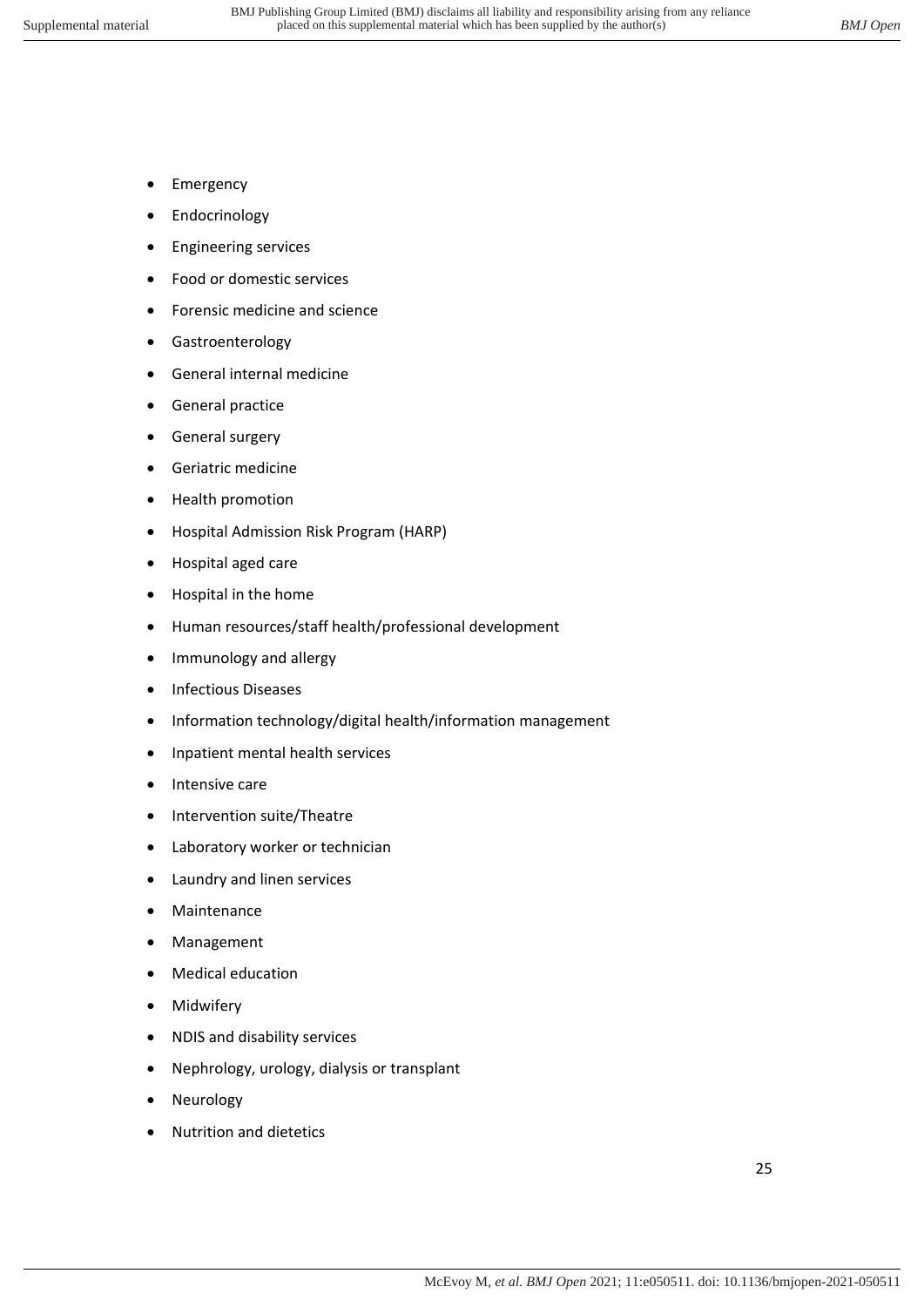- Obstetrics and gynaecology
- Occupational health and safety
- Occupational therapy
- **Oncology**
- Ophthalmology
- Orthopaedics
- Other medical or nursing specialty area
- Outpatient clinic
- Paediatric care
- Palliative care or advanced care planning services
- Pastoral and spiritual care
- **Pathology**
- Perioperative care
- Pharmacy
- Physiotherapy
- **Podiatry**
- **Psychiatry**
- **Psychology**
- Public or population health
- Public relations
- Quality and Risk
- Radiology
- Rehabilitation
- Rehabilitation or occupational medicine
- Respiratory and sleep medicine
- Security
- Social work
- Speech pathology
- Sterilising services
- Surgical specialty area
- Transition care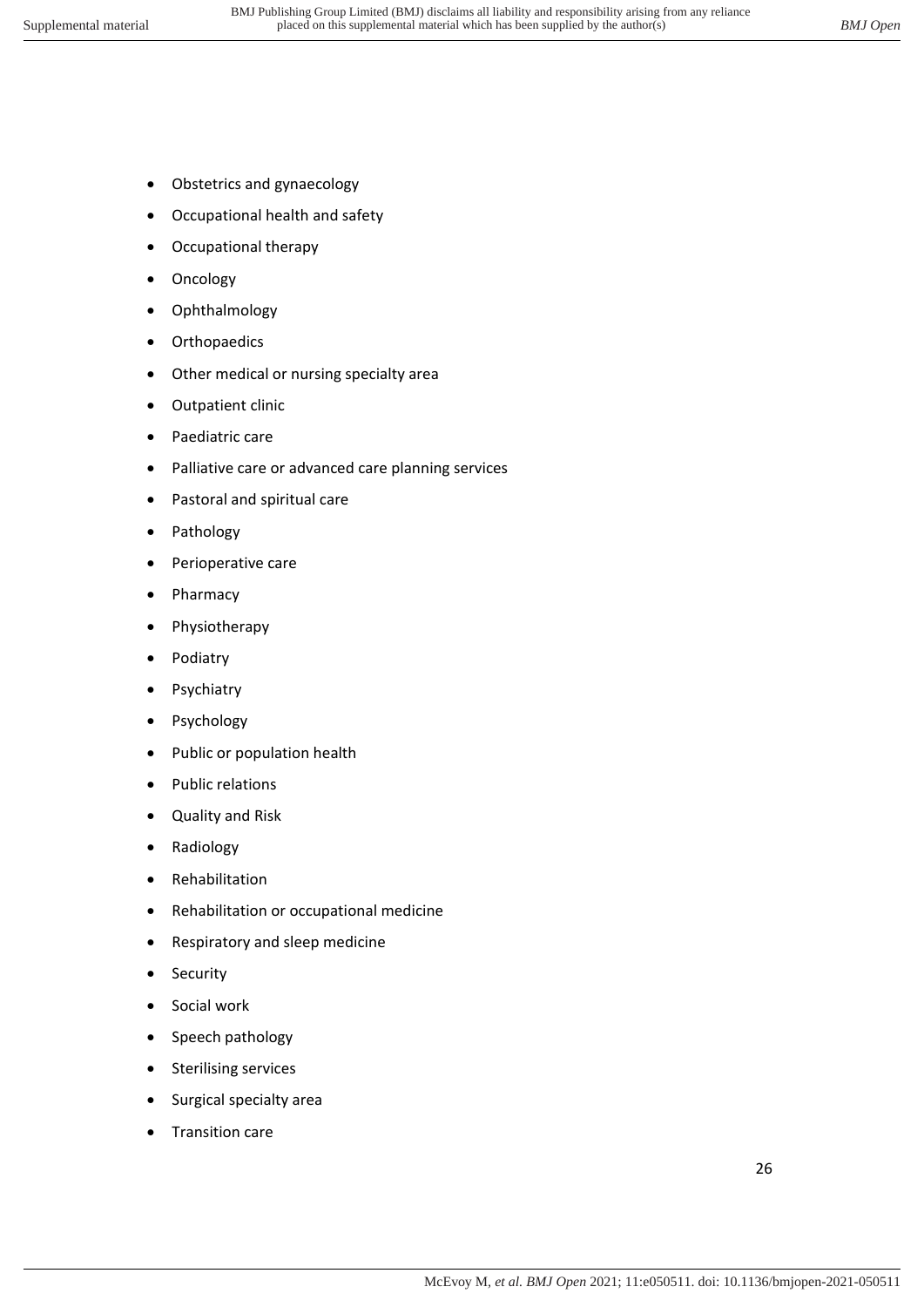- Women's and Children's services
- Other non-clinical patient support services
- Other please specify
- 9. Since the start of the COVID-19 pandemic, have you been redeployed to a new area of work (i.e., change in the department you work in)?
- Yes
- No

10. How confident do you feel working in your new area?

- Not confident at all
- A little confident
- Somewhat confident
- **Confident**
- Very confident
- 11. In response to the COVID-19 pandemic, were you asked to work outside of your usual scope of practice/duties?
- Yes
- No

12. Were you assigned or asked to care for patients with COVID-19?

- Yes
- No
- Not applicable to my role
- 13. Have you had direct contact (i.e., diagnosed, treated or provide care) with suspected/infected COVID-19 patients?
- Yes
- No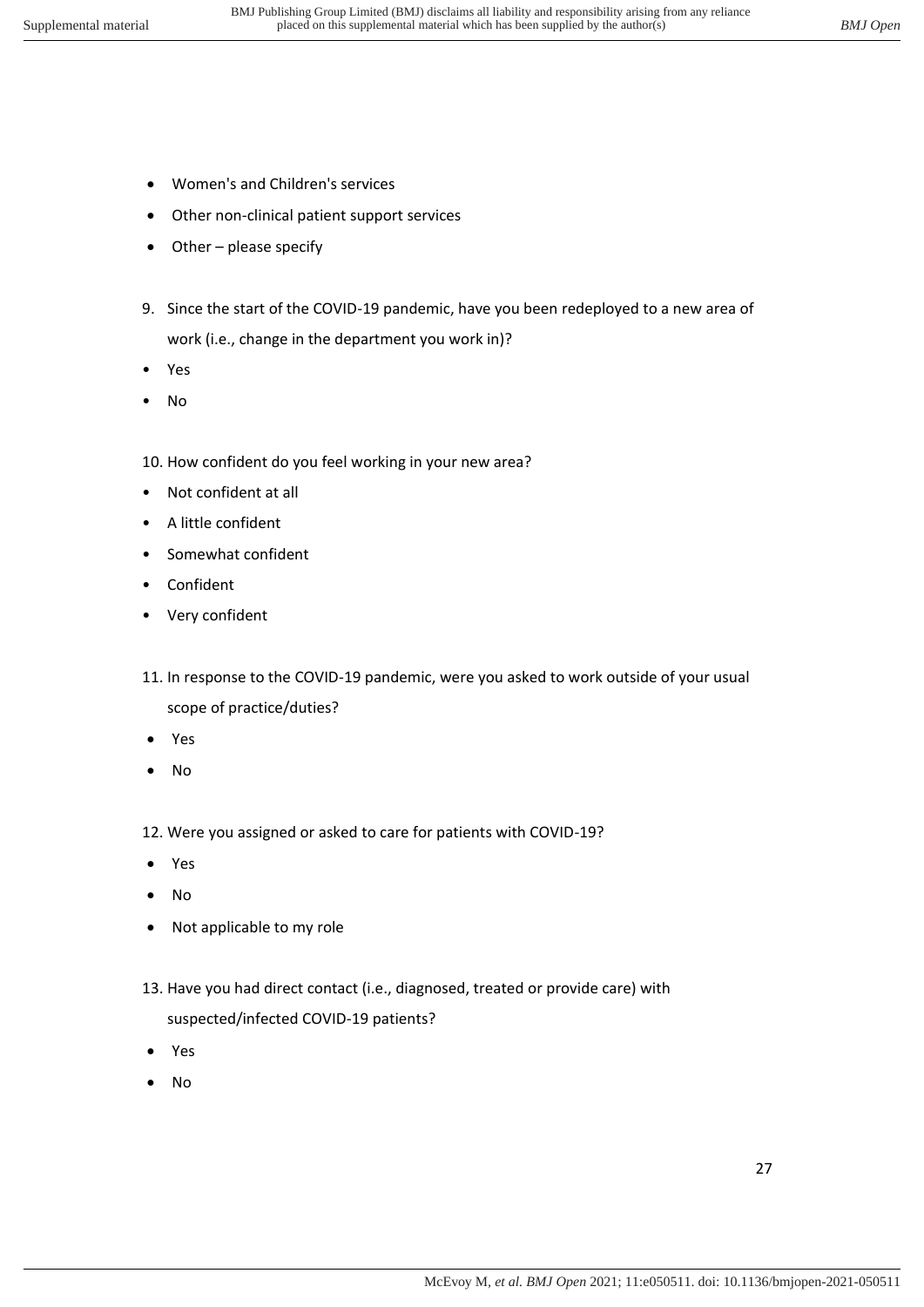- 14. Have you had indirect contact (e.g., cleaning areas where COVID-19 patients received care) with suspected/infected COVID-19 patients?
- Yes
- No
- 15. Have you received COVID-19 infection control and prevention training from your employer?
- Yes
- No
- 16. How confident do you feel that the infection control and training was adequate to protect you from infection?
- Very confident
- Moderately confident
- Somewhat confident
- A little confident
- Not confident at all
- 17. Because of COVID-19, have you needed to take any days off work?
- Yes
- No
- 18. If you have taken any days off work due to COVID-19, please choose relevant reasons

from the options below. (Please tick all that apply)

- Contact with known or suspected case at work
- Contact with known or suspected case outside work
- Travel interstate/overseas
- Showing symptoms of COVID-19 or other respiratory illness
- Screened for COVID-19
- Tested positive for COVID-19
- Other reasons please specify

28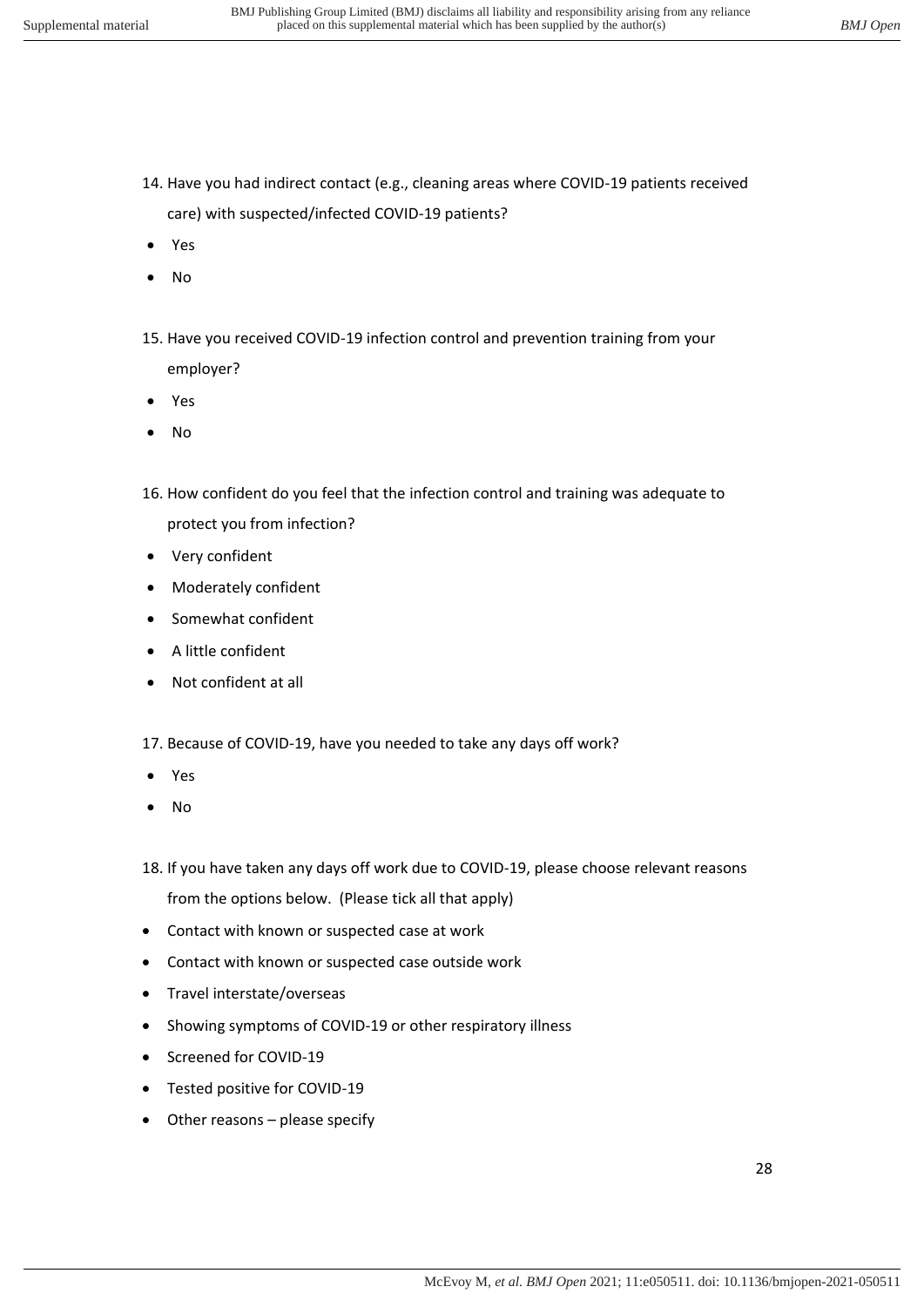19. Currently, how would you rate your primary workplace's COVID-19 policies and

procedures with respect to the following:

- Staff screening for risk factors/symptoms
- Staff testing for suspected cases
- Support for new graduates or inexperienced staff
- Access to workplace psychological or mental health support
- Managing staff abuse
- Changes to the physical work environment to reduce exposure to potentially infected patients/clients
- Use of other methods (e.g. telehealth) to reduce face-to-face contact with patients/clients
- Responding to an outbreak
- Able to deploy more staff if required
- Isolation of vulnerable populations
- Cleaning protocols in general
- Access to other equipment (e.g. linen)
- Access to alternative accommodation for you to stay between shifts
- Debriefing processes
- Social distancing
- Visitor policies

#### **Response categories**

- **Excellent**
- Very good
- Good
- Fair
- Poor
- **Unsure**
- 20. Since the start of the COVID-19 pandemic, are you aware if your workplace

plan/protocol(s) regarding COVID-19 have been reviewed or updated?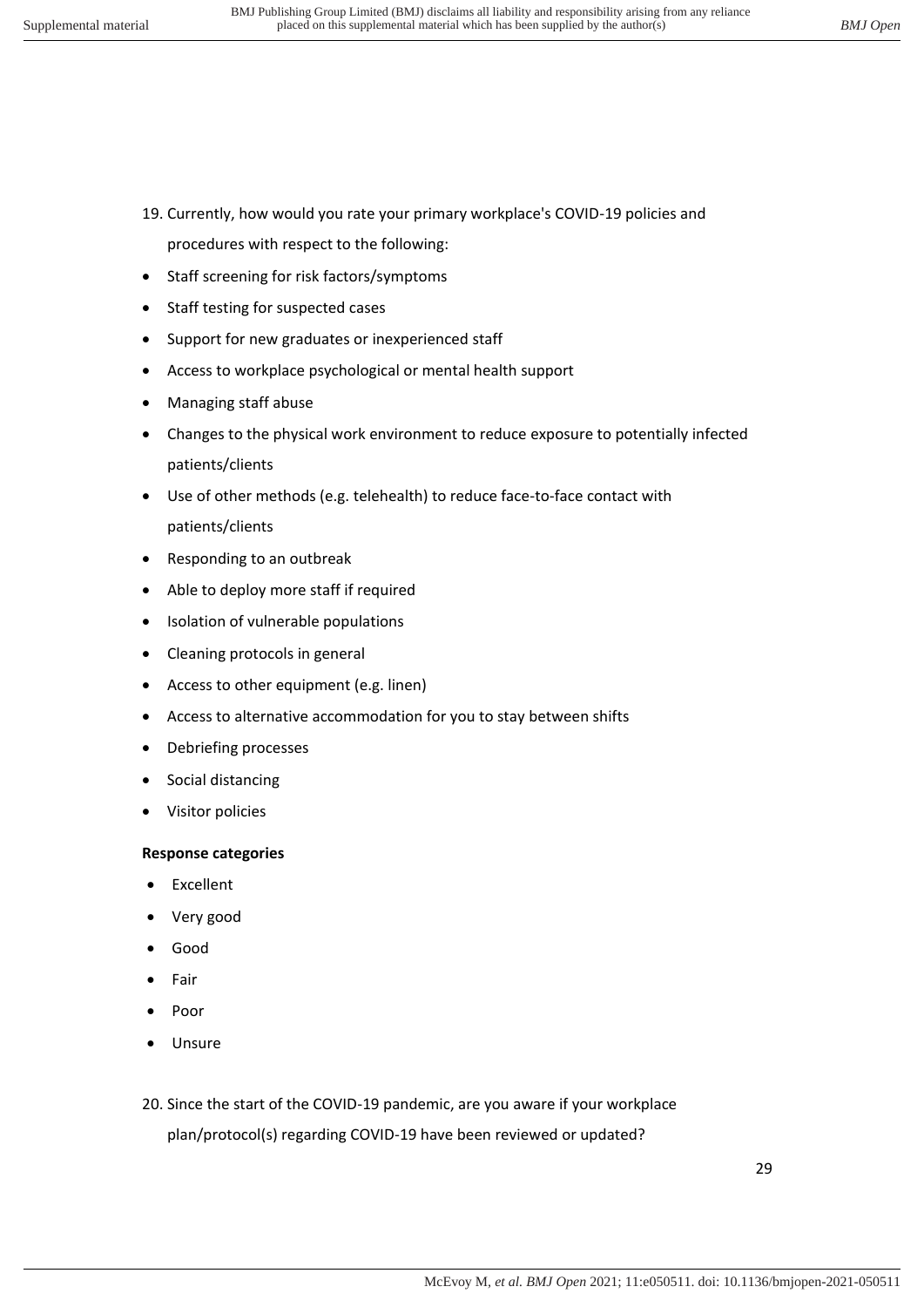- Yes
- No

21. I feel confident that the PPE training I received has equipped me to practice safely during the pandemic.

- Yes
- No
- Not applicable to my role
- 22. I feel supported by my workplace regarding PPE concerns and requirements.
- Yes
- No
- Not applicable to my role
- 23. Does your workplace have a policy for breaks while working in full PPE? (i.e., gloves, mask/respirator, gown as a minimum)
- No
- Yes
- **Unsure**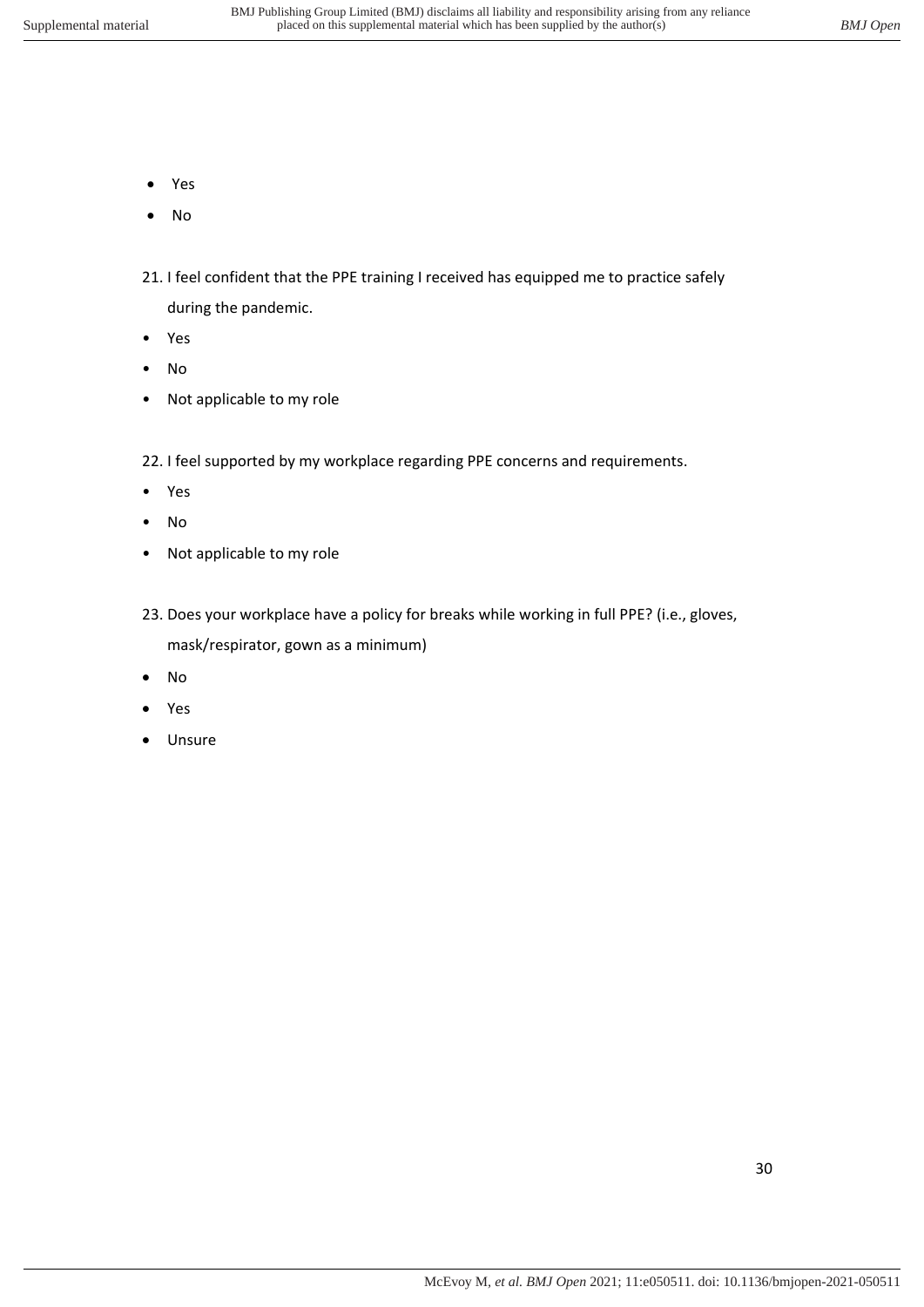### **Job stress**

- 1. Using the following response categories, please indicate the degree with which you agree or disagree with the following statements about stress related to your workplace. Responses
- Strongly disagree
- Disagree
- Neither agree nor disagree (neutral)
- Agree
- Strongly agree
- Working here makes it hard to spend enough time my family.
- I spend so much time at work; I can't see the forest for the trees.
- Working here leaves little time for other activities.
- I frequently get the feeling I am married to the organisation.
- I have too much work and too little time to do it in.
- I sometimes dread the telephone ringing at home because the call might be job-related.
- I feel like I never have a day off
- Too many people at my level in the organisation get burned out by job demands.
- I have felt fidgety or nervous as a result of my job.
- My job affects me more than it should.
- There are lots of times when my job drives me right up the wall.
- Sometimes when I think about my job I get a tight feeling in my chest.
- I feel guilty when I take time off from my job.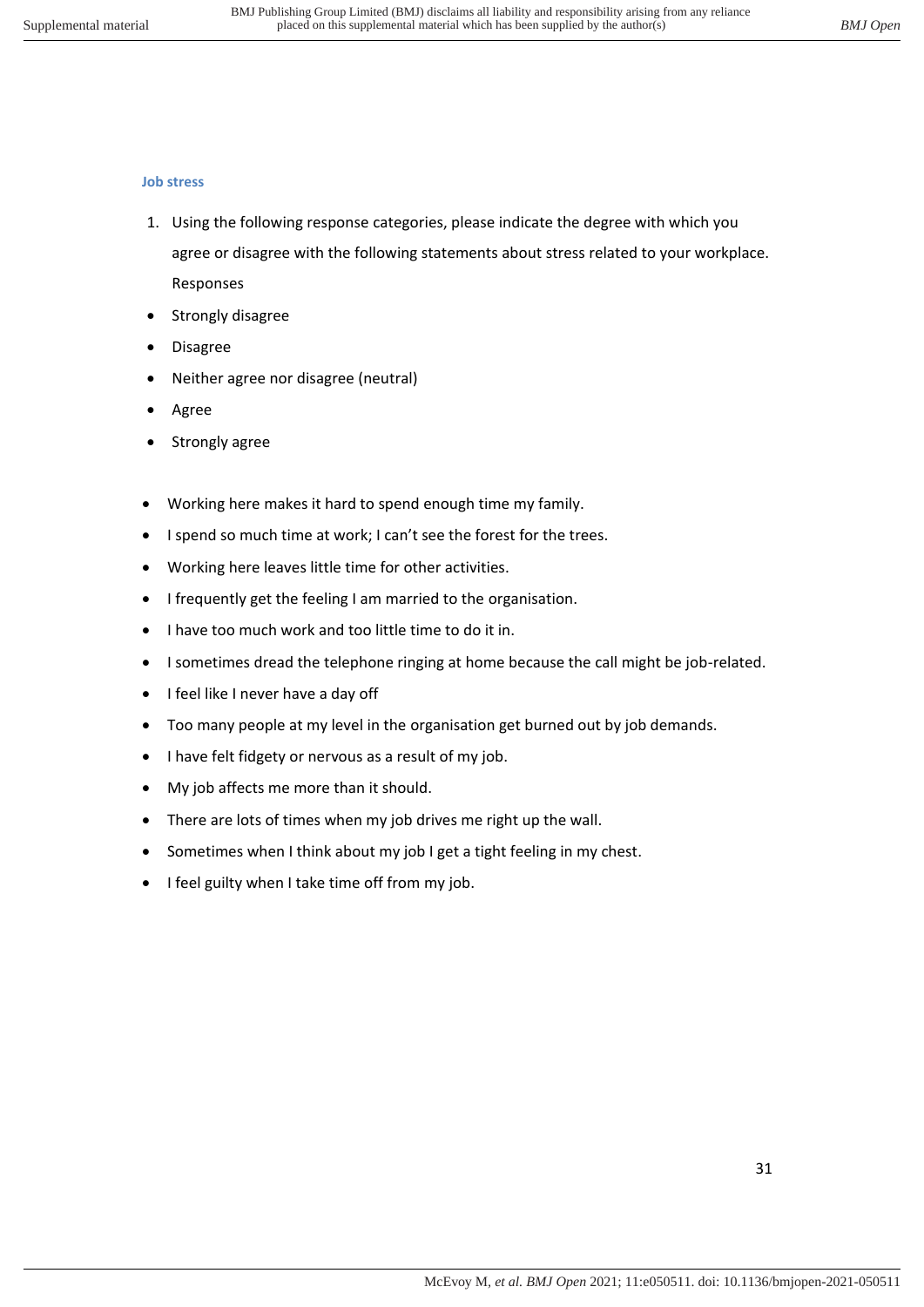#### **Job satisfaction**

- 2. Using the following response categories, please indicate the degree with which you agree or disagree with the following statements about your feelings of satisfaction related to your job/workplace.
- In general, the type of work I do corresponds closely to what I want in life.
- The conditions under which I do my work are excellent
- I am satisfied with the type of work I do.
- Until now, I have obtained the important things I wanted to get from my work.
- If I could change anything at work, I would change almost nothing.

- Strongly disagree
- Disagree
- Neither agree nor disagree (neutral)
- **Agree**
- Strongly agree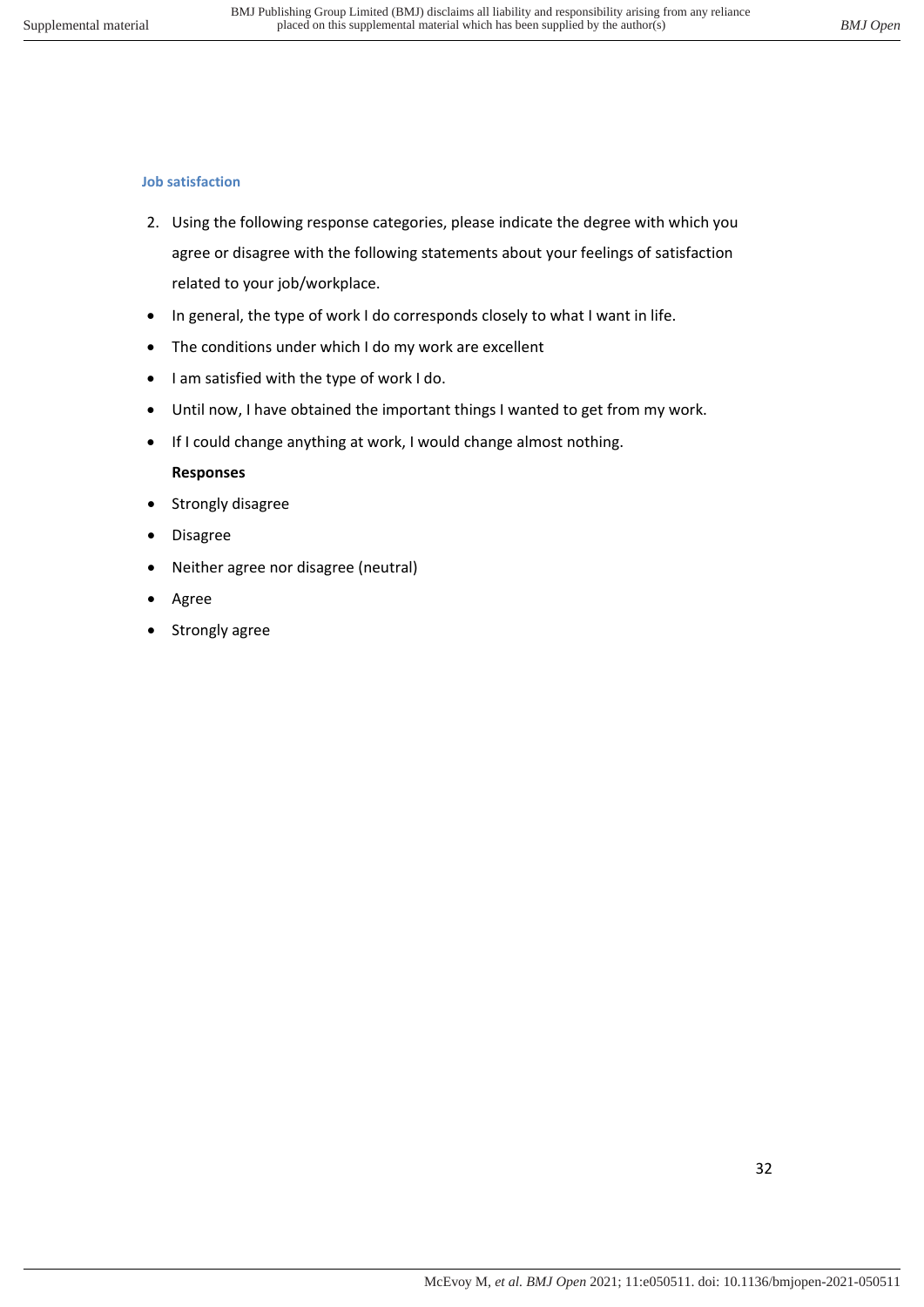#### **Absenteeism and presenteeism - Job-stress-related presenteeism (6-items)**

- 3. Using the following response categories, please indicate the frequency with which each of the following feelings of stress related to your job/workplace occur.
- I'm unable to concentrate on my job because of work-related stress.
- I spend a significant proportion of my workday coping with work stress.
- Work stress distracts my attention away from my job tasks.
- Mental energy I'd otherwise devote to my work is squandered on work stressors.
- I delay starting on new projects at work because of stress.
- I spend time talking to co-workers about stressful work situations.

- Always
- Usually
- About half the time
- Seldom
- **Never**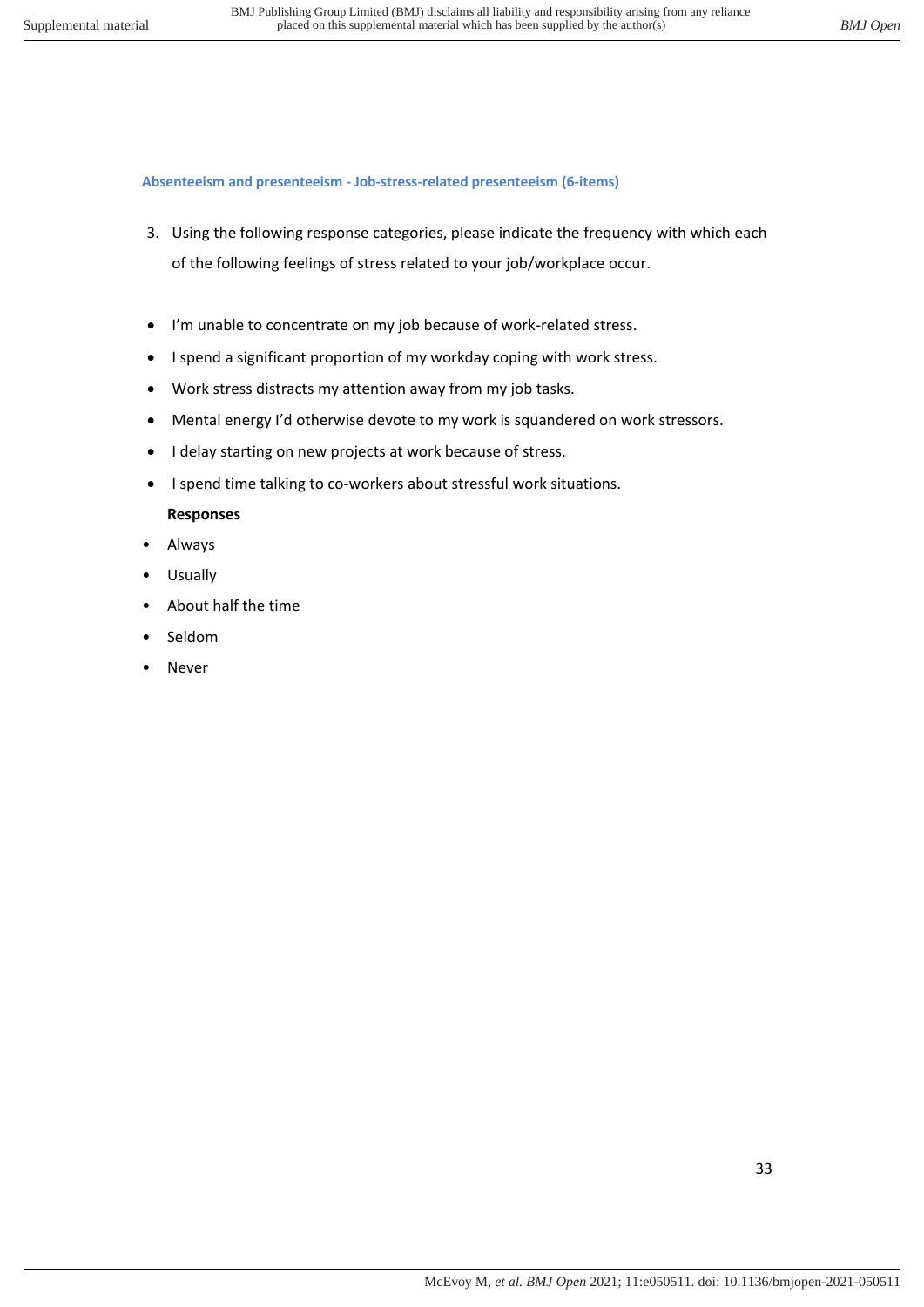# **Work engagement (UWES) (3-item)**

4. The following statements are about how you feel at work. Please read each statement carefully and decide if you ever feel this way about your job.

If you have had this feeling, indicate how often you feel it by checking the option (from

- 0 to 6) that best describes how frequently you feel that way.
- 1. At my work, I feel bursting with energy
- 2. At my job, I feel strong and vigorous
- 3. When I get up in the morning, I feel like going to work

- $0 =$  Never
- 1 = Almost never/a few times a year or less
- 2 = Rarely/once a month or less
- 3 = Sometimes/a few times a month
- 4 = Often/once a week
- 5 = Very often/a few times a week
- 6 = Always/every day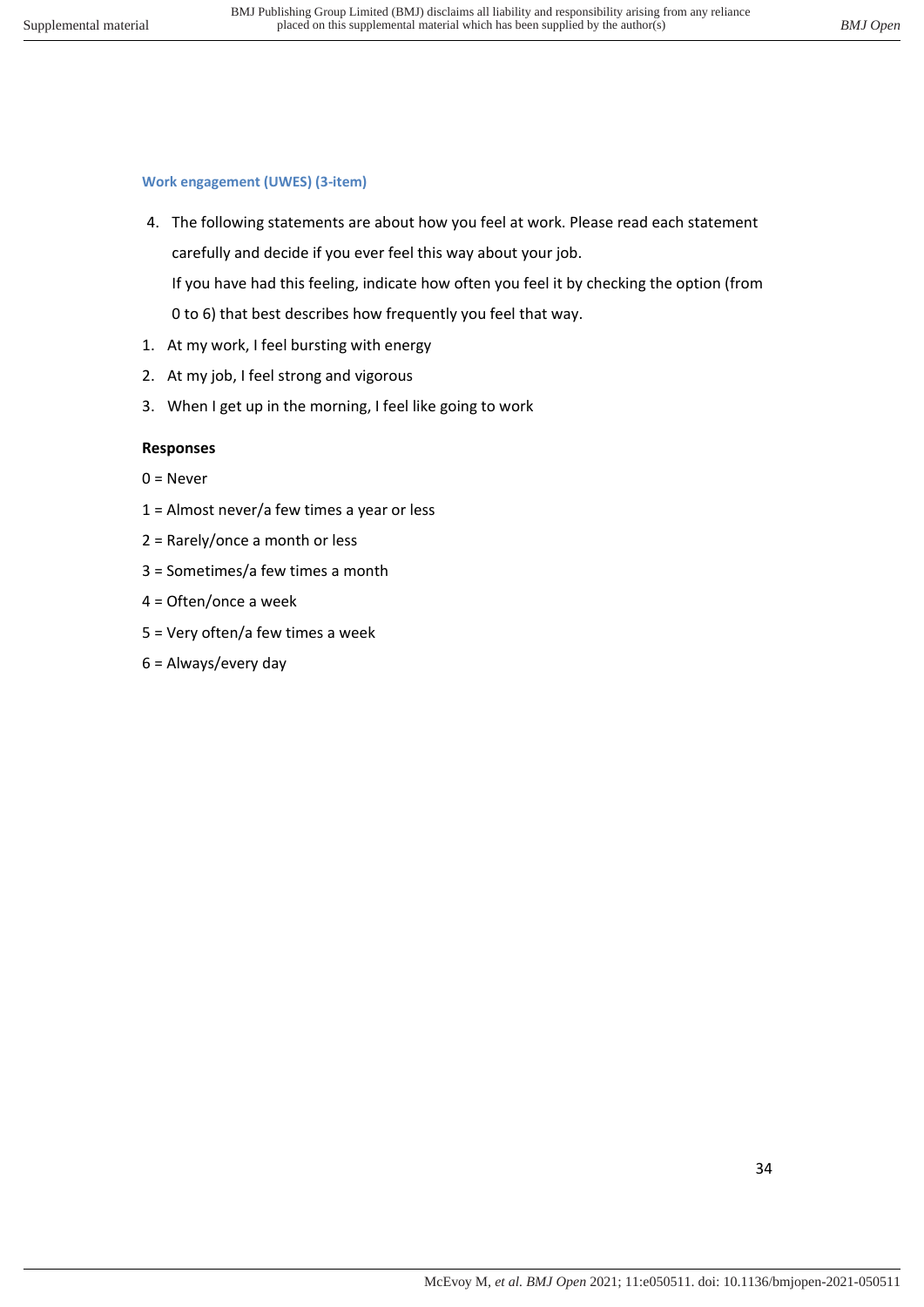#### **Burnout**

- 5. Is your work primarily client/customer/patient based?
- Yes
- No

#### **Work-related burnout**

- Is your work emotionally exhausting?
- Do you feel burnt out because of your work?
- Does your work frustrate you?

#### **Responses**

- To a very high degree
- To a high degree
- Somewhat
- To a low degree
- To a very low degree

#### **Work-related burnout**

- Do you feel worn out at the end of the working day?
- Are you exhausted in the morning at the thought of another day of work?
- Do you feel that every working hour is tiring for you?
- Do you have enough energy for family and friends during leisure time?

#### **Responses**

- Always
- Often
- **Sometimes**
- Seldom
- Never/almost never

#### **Client-related burnout**

- Do you find it hard to work with clients?
- Do you find it frustrating to work with clients?
- Does it drain your energy to work with clients?

Do you feel that you give more than you get back when you work with clients?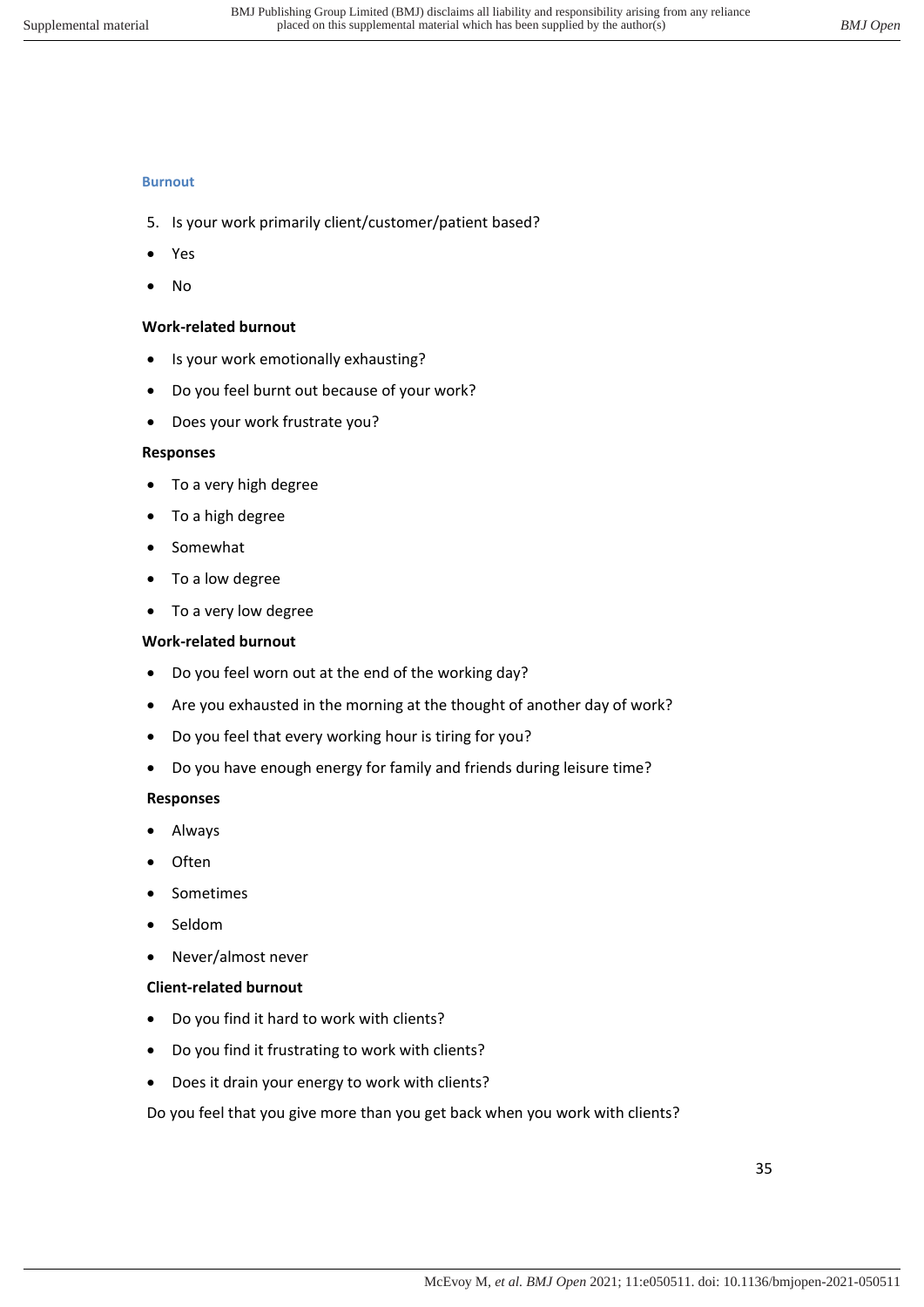## **Responses**

- To a very high degree
- To a high degree
- Somewhat
- To a low degree
- To a very low degree

# **Client-related burnout**

- Are you tired of working with clients?
- Do you sometimes wonder how long you will be able to continue working with clients?

- Always
- Often
- **Sometimes**
- Seldom
- Never/almost never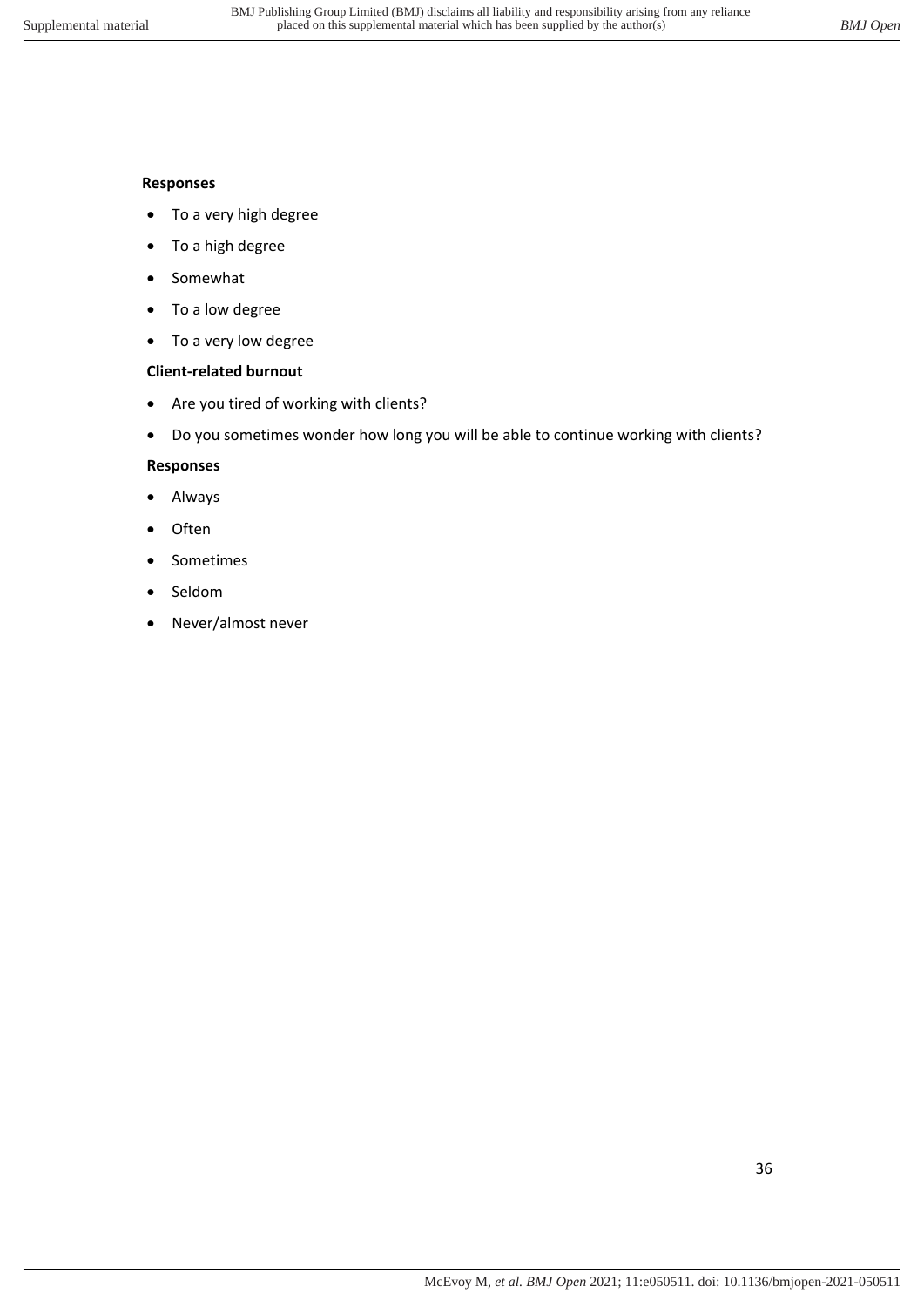**Occupational Self-efficacy - Occupational self-efficacy scale (OSE) (6-item)** 

- 6. Thinking about your workplace/job, using the following response categories, please indicate how each of the following statements apply to you?
- I can remain calm when facing difficulties in my job because I can rely on my abilities.
- When I am confronted with a problem in my job, I can usually find several solutions.
- Whatever comes my way in my job, I can usually handle it.
- My past experiences in my job have prepared me well for my occupational future.
- I meet the goals that I set for myself in my job.
- I feel prepared for most of the demands in my job.

- Never true
- Rarely true
- Sometimes but infrequently true
- Sometimes true
- Usually true
- Always true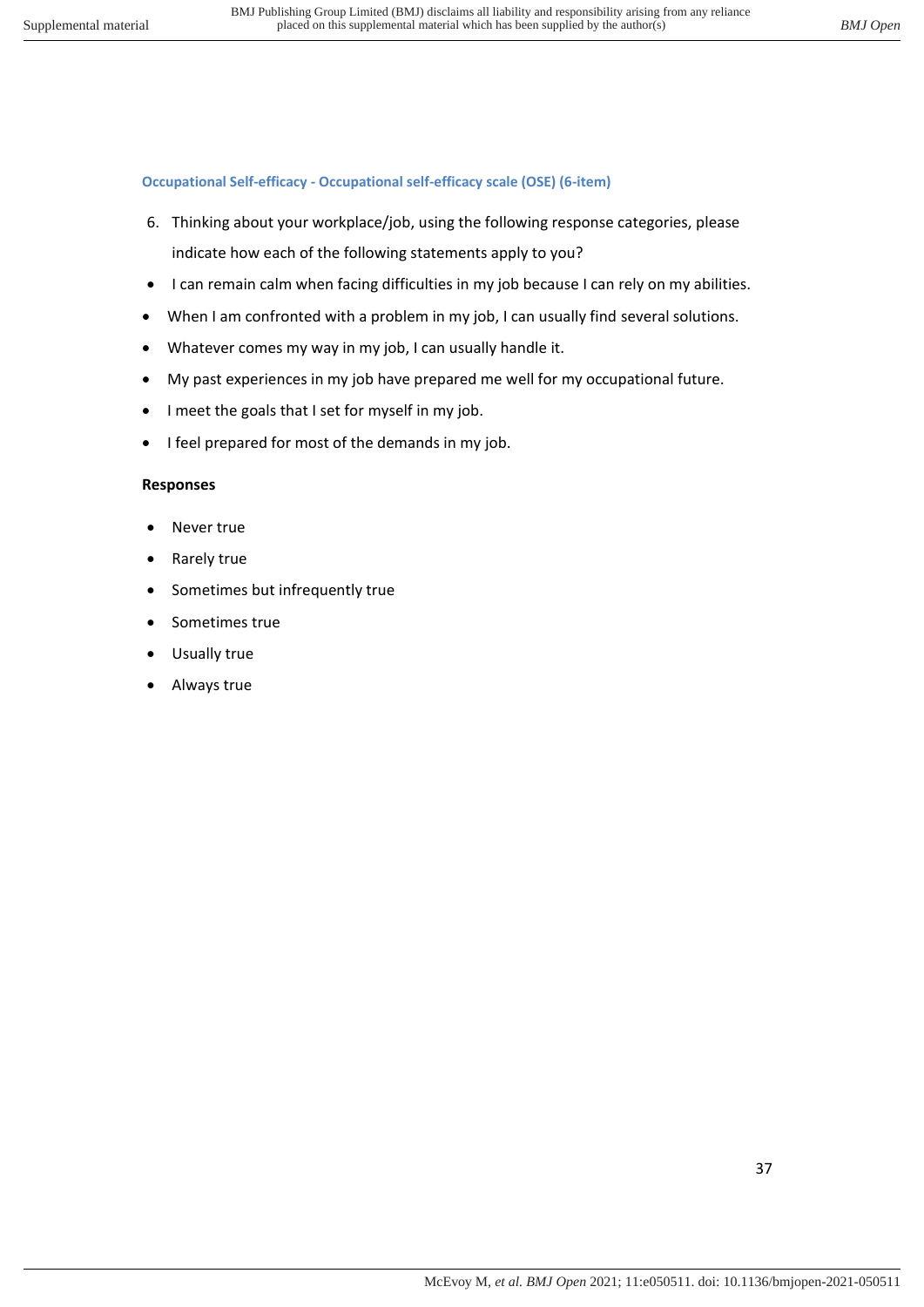### **Psychological safety - Psychologically safe workplace questionnaire (7-items)**

Thinking about your primary work team and using the following response categories, please indicate the degree to which you agree or disagree with the following statements about each experience in your workplace.

- If I make a mistake in this team, it is held against me.
- Members of this team are able to bring up problems and tough issues.
- People on this team sometimes reject others for being different.
- It is safe to take a risk in this team.
- It is difficult to ask other members of this team for help.
- No one on this team would deliberately act in a way that undermines my efforts.
- Working with members of this team, my unique skills and talents are valued and utilized.

- **Strongly Agree**
- Agree
- Undecided
- Disagree
- **Strongly Disagree**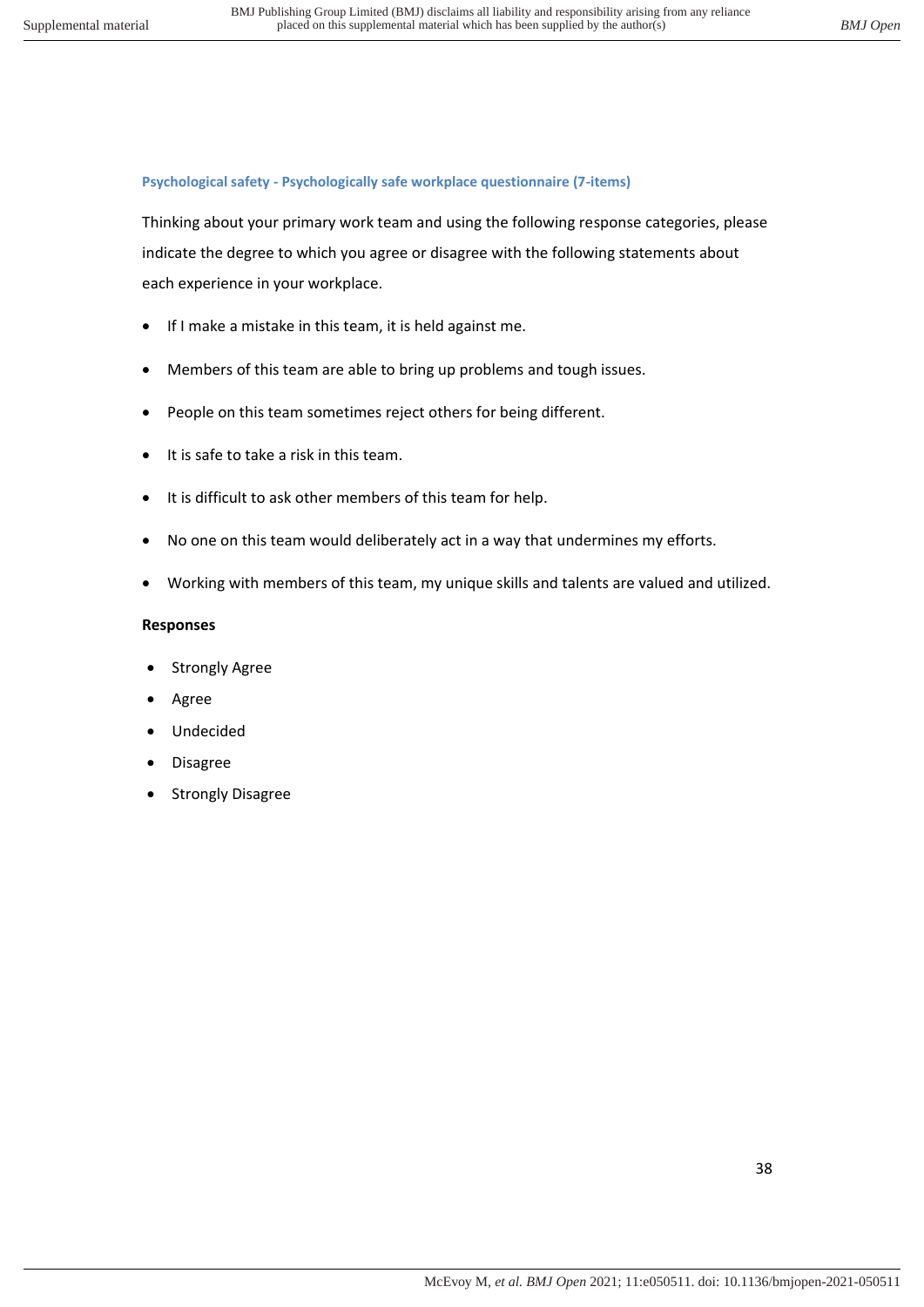## **Section 3: About your Health and Wellbeing**

If at any stage you feel distressed by any of these questions and would like to speak to a health professional or need help, please refer to the mental health support services below.

Lifeline 131 114 [lifeline.org.au](https://www.lifeline.org.au/)

HeadtoHelp 1800 595 212 <https://headtohelp.org.au/>

Black Dog Institute [blackdoginstitute.org.au](https://www.blackdoginstitute.org.au/)

Beyond Blue 1300 224 636 [beyondblue.org.au](https://www.beyondblue.org.au/)

Djirra (Aboriginal Support Service) 1800 105 303 <https://djirra.org.au/>

For more services that may help, please click the link [here.](https://www.bendigohealth.org.au/supportservices/)

How did you rate your overall health prior to the COVID-19 pandemic?

- **Excellent**
- Very good
- Good
- **Fair**
- Poor

39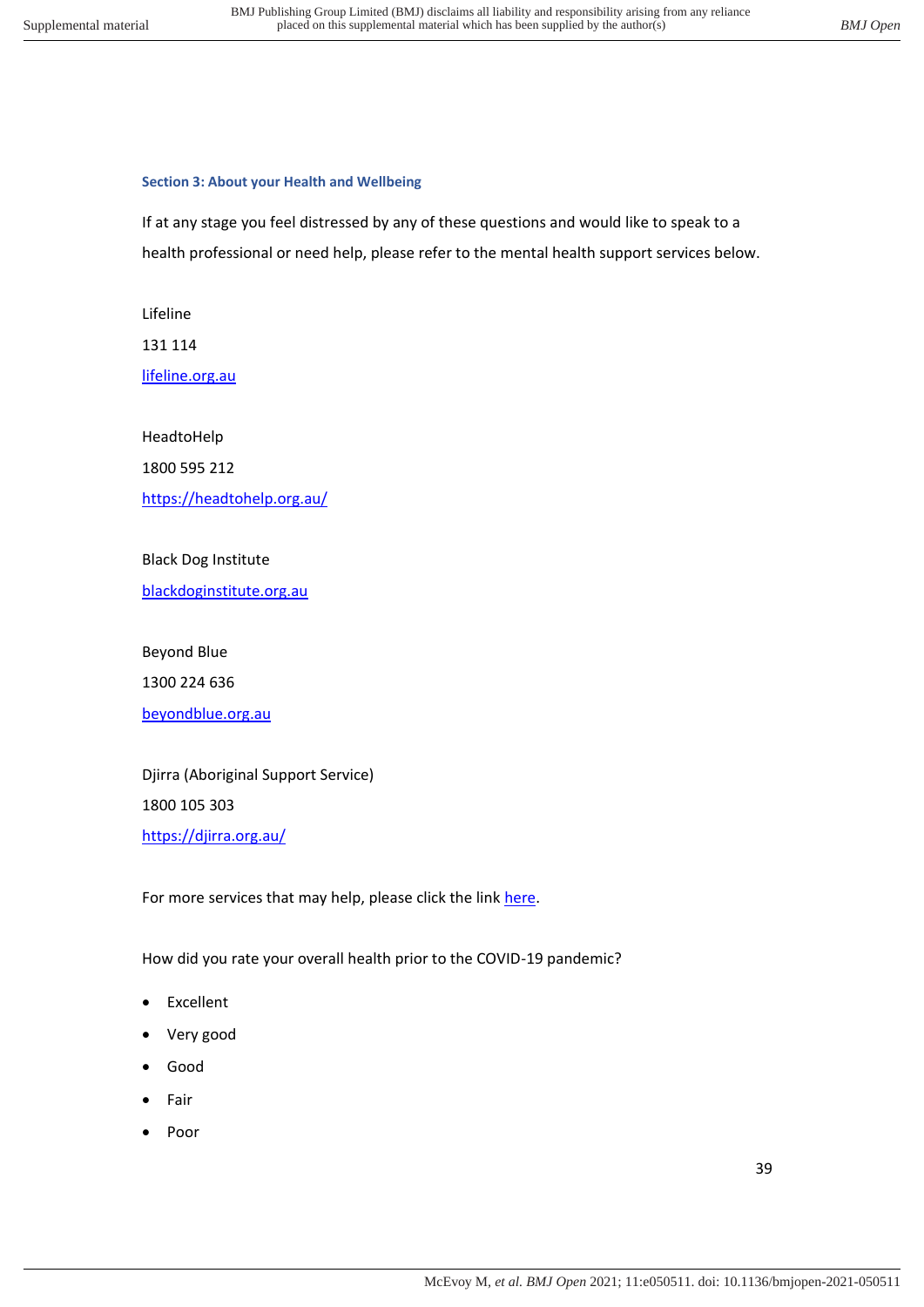• Prefer not to say

At the peak of the pandemic, how worried were you that you would catch COVID-19?

- To a great extent
- **Somewhat**
- Good
- Very little
- Not at all
- Prefer not to say

Have you ever been tested for COVID-19?

- Yes
- No

How many COVID-19 tests have you had since the start of the pandemic? (Dropdown list)

Have you ever tested positive for COVID-19?

- Yes
- No

Has someone you live with ever tested positive for COVID-19?

- Yes
- No

Have you had a family member or close friend become very unwell or die from COVID-19 since the start of the pandemic?

- Yes
- No

40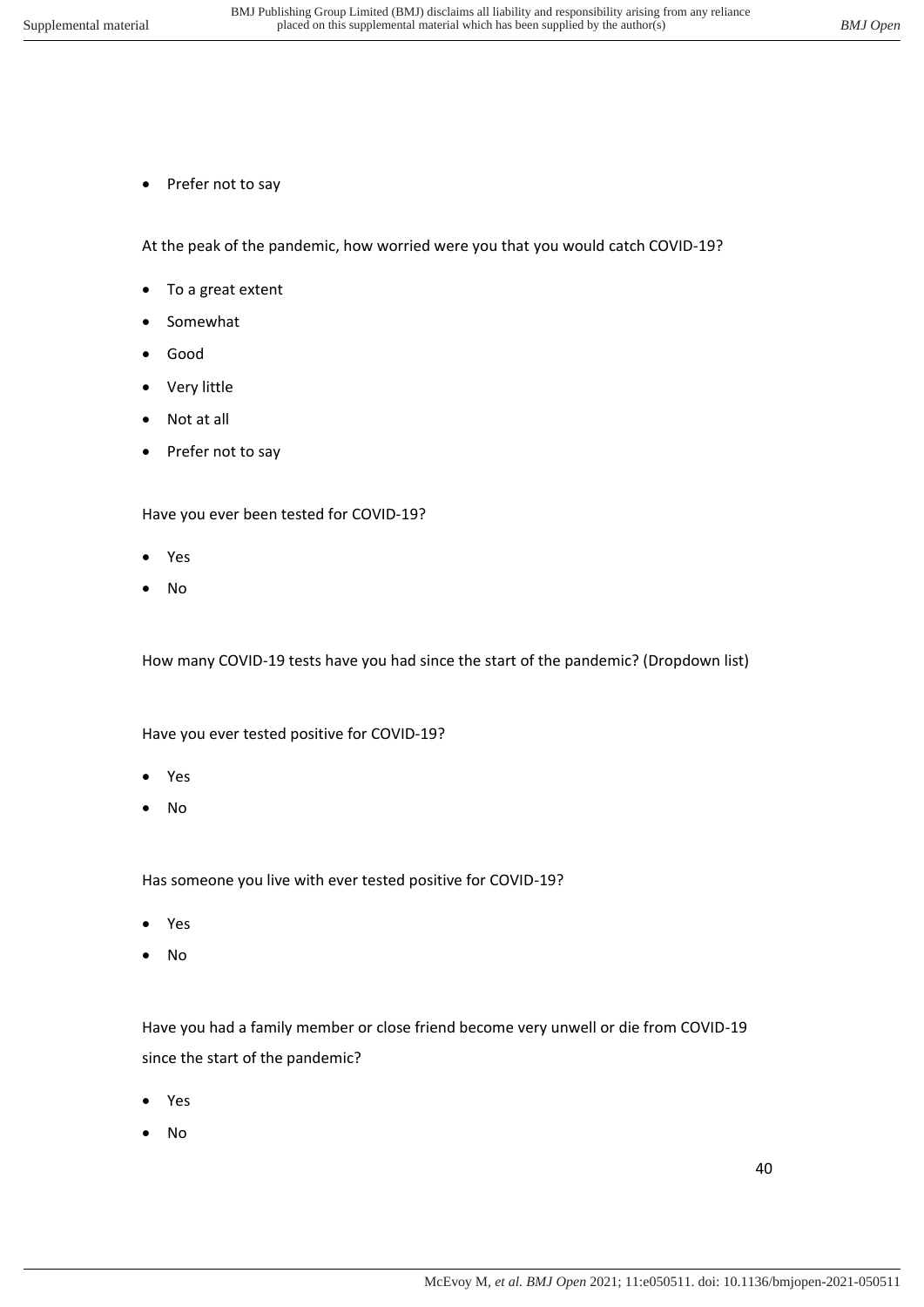Have you been hospitalised due to COVID-19?

- Yes
- No

Have you been admitted to the intensive care unit due to COVID-19?

- Yes
- No

Have you ever been quarantined due to significant exposure to someone with COVID-19?

- Yes
- No

How worried are you at the moment that you will catch COVID-19?

- To a great extent
- **Somewhat**
- Very little
- Not at all

At the peak of the COVID-19 pandemic, how fearful were you that you would become infected with COVID-19 while on the job?

- To a great extent
- **Somewhat**
- Very little
- Not at all

How fearful are you now that you will become infected with COVID-19 while on the job?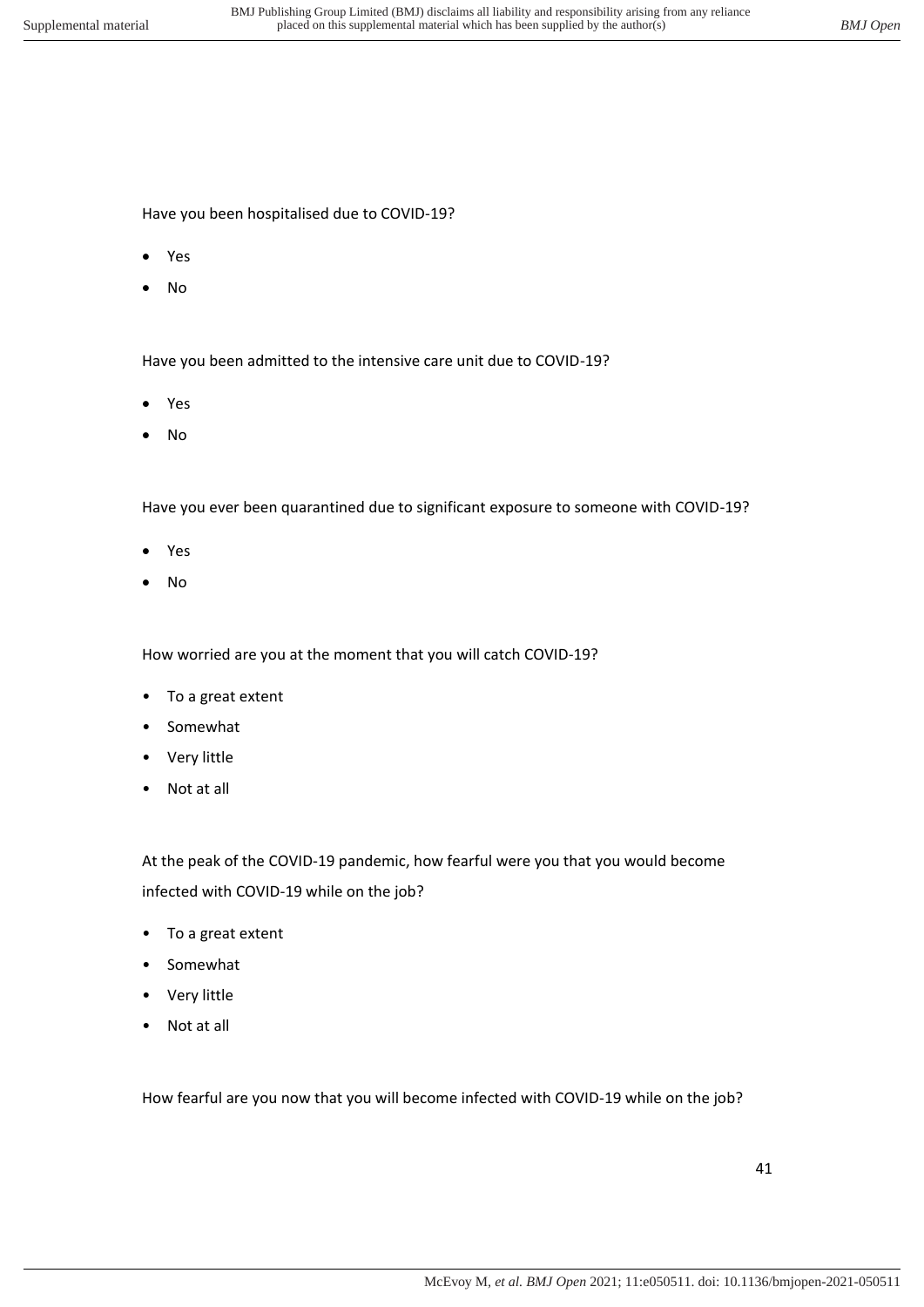- To a great extent
- Somewhat
- Very little
- Not at all

At the peak of the COVID-19 pandemic, how worried were you that you would pass the virus onto others, such as friends and family?

- To a great extent
- Somewhat
- Very little
- Not at all

How worried are you now that you will pass the COVID-19 virus onto others, such as friends and family?

- To a great extent
- Somewhat
- Very little
- Not at all

To what extent has the threat of COVID-19 influenced your decisions to be around people?

- To a great extent
- **Somewhat**
- Very little
- Not at all

Throughout the COVID-19 restrictions, overall my relationships have changed:

- For the better
- For the worse
- No change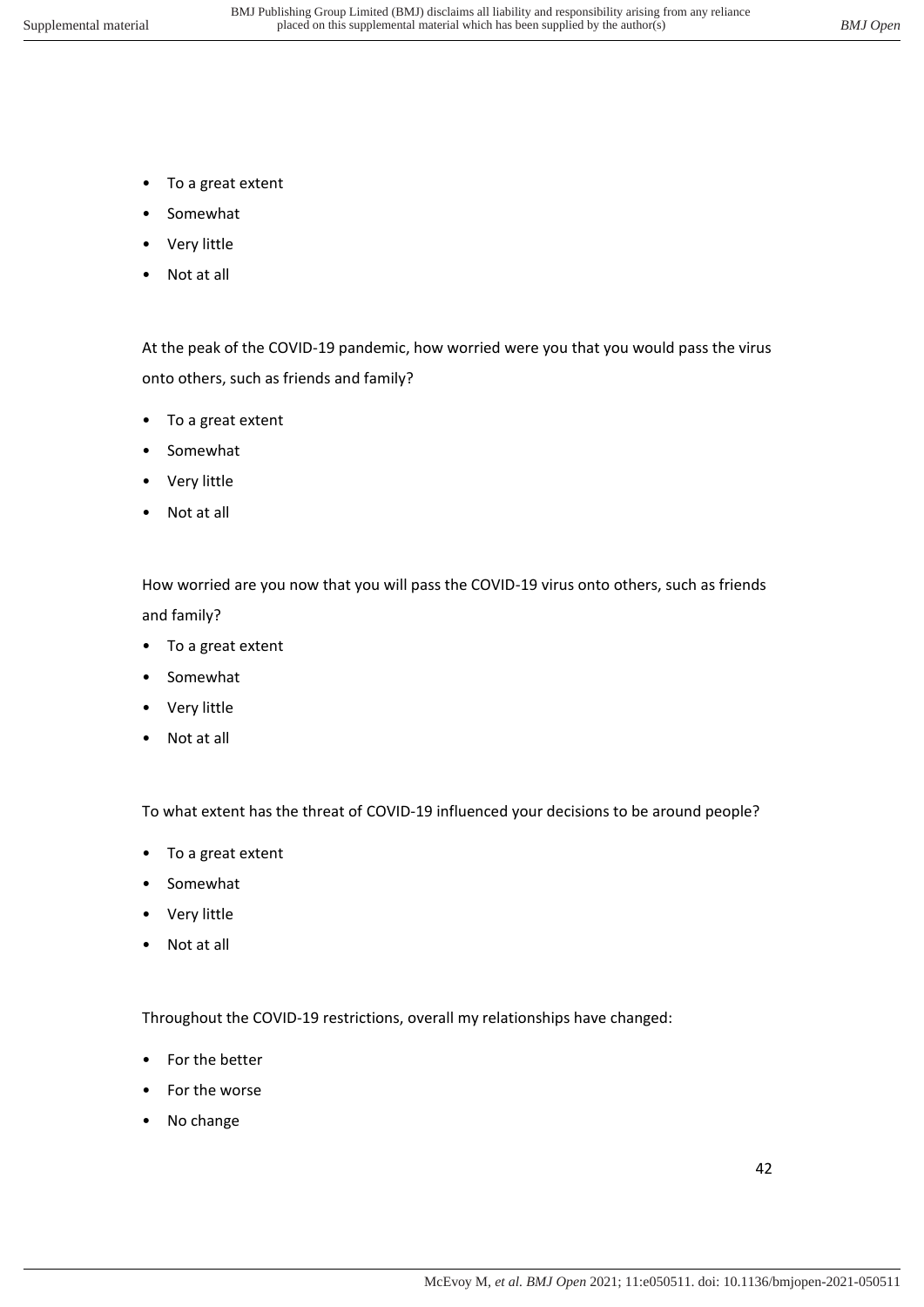# • Unsure

As a consequence of COVID-19, to what extent have you been concerned by the following:

- My personal health and/or safety
- My psychological wellbeing
- Keeping my family/the people I live with safe
- Managing the personal needs of my family/the people I live with
- Family members or partner losing hours/work
- Experiencing financial hardship
- The welfare of my colleagues
- Losing my shifts/hours/work due to children schooling from home
- Losing my shifts/hours/work due to other caring responsibilities
- Job security in general
- Managing my workload
- Staffing levels (number of staff/ratios of staff to patients/clients)
- Skills mix (number/ratios of the right kinds of staff)
- Having access to paid leave
- Having access to hand sanitizer at work
- Having supplies needed to disinfect myself before going home.

# **Responses**

- Very Frequently
- **Frequently**
- **Occasionally**
- **Rarely**
- Very Rarely
- **Never**

Overall, how much have the COVID-19 restrictions affected your daily life?

- To a great extent
- **Somewhat**
- Very little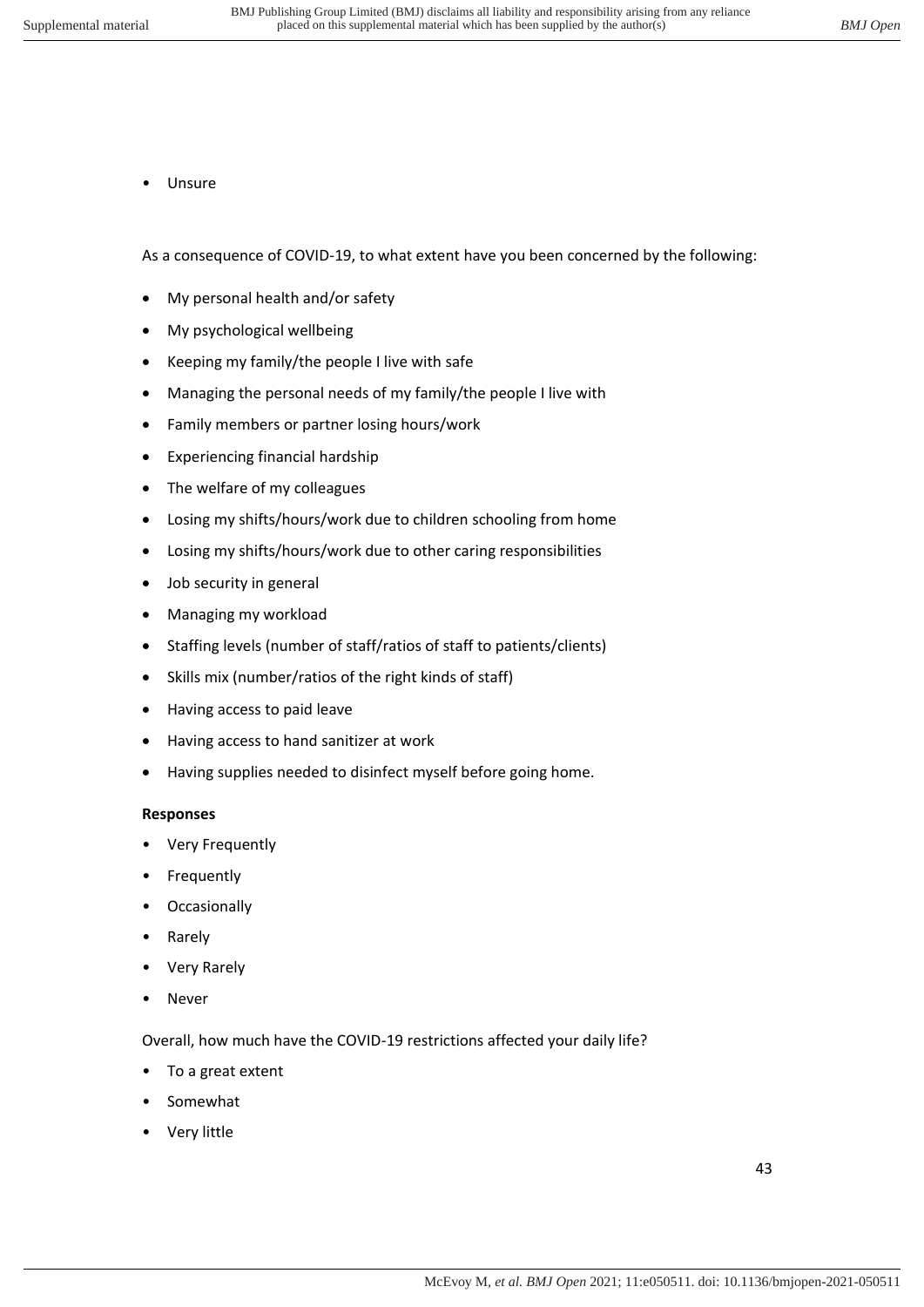• Not at all

To what extent has the threat of COVID-19 influenced your travel plans?

- To a great extent
- **Somewhat**
- Very little
- Not at all

To what extent has the threat of COVID-19 influenced your use of safety behaviours (e.g.

hand sanitizer)?

- To a great extent
- Somewhat
- Very little
- Not at all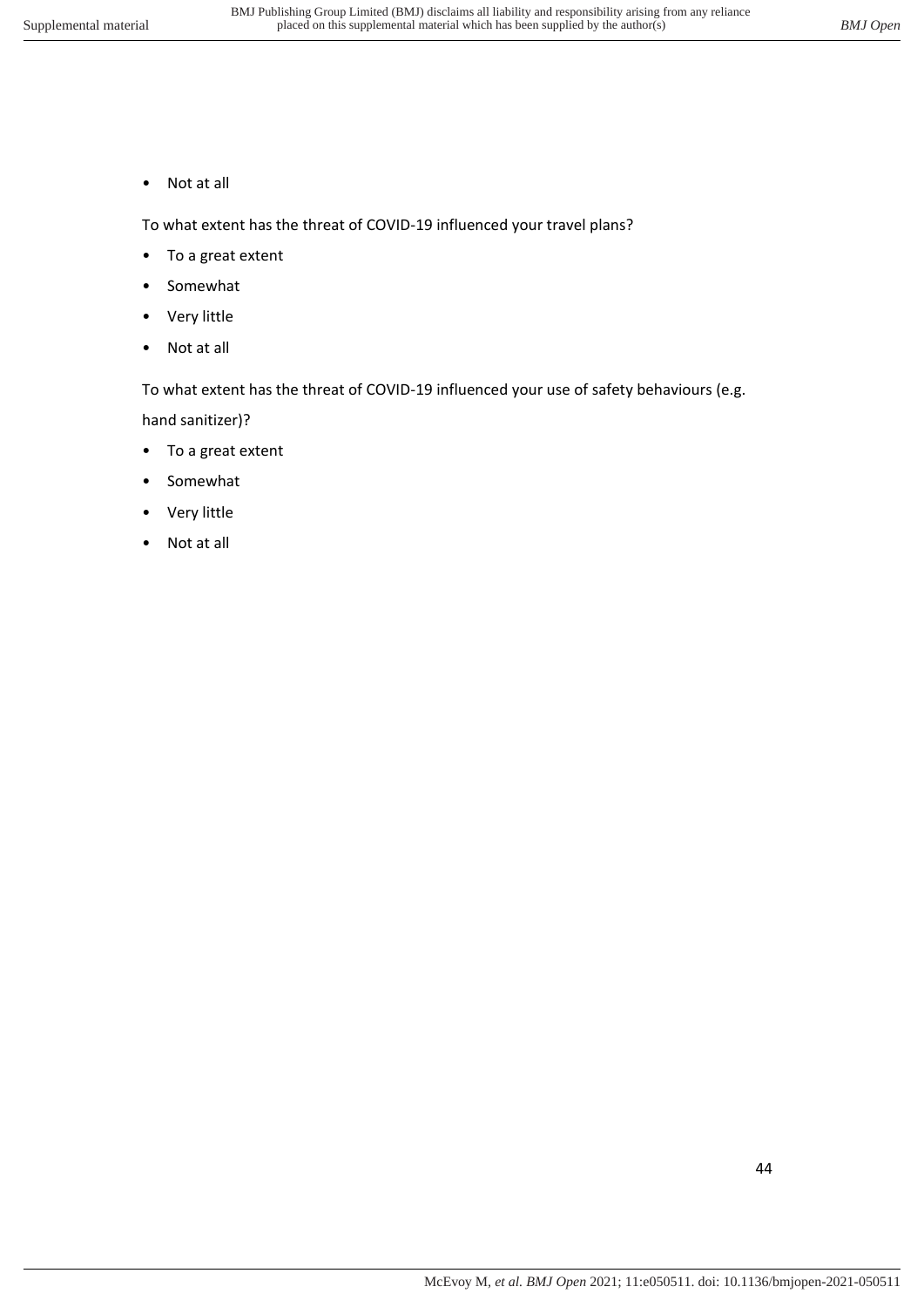# **Physical functioning/functional living satisfaction with physical function, QoL**

In general, would you say your health is:

- **Excellent**
- Very good
- Good
- **Fair**
- Poor

The following questions are about activities you might do during a typical day. Does your health now limit you in these activities? If so, how much?

|                                                        | Yes,      | Yes,      | No, not |  |
|--------------------------------------------------------|-----------|-----------|---------|--|
|                                                        | limited a | limited a | limited |  |
|                                                        | lot       | little    | at all  |  |
| Moderate activities, such as moving a table, pushing a | $\circ$   |           |         |  |
| vacuum cleaner, bowling, or playing golf               |           |           |         |  |
| Climbing several flights of stairs                     |           |           |         |  |

During the past 4 weeks, have you accomplished less than you would like with your work or other regular daily activities, as a result of your physical health?

- Yes
- No

During the past four weeks, were you limited in the kind of work or other activities, as a result of your physical health?

- Yes
- No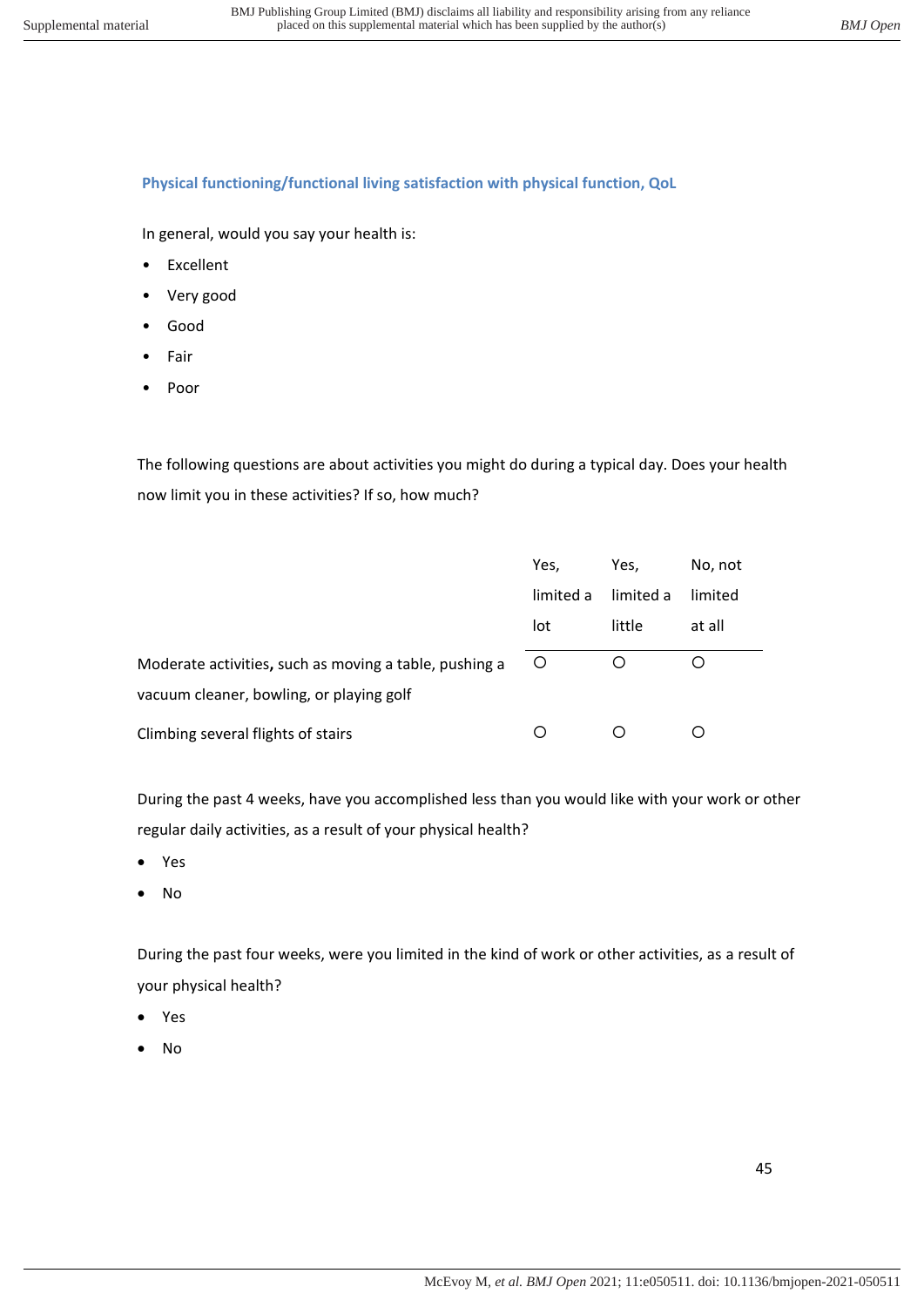During the past four weeks, have you accomplished less than you would like with your work or other regular daily activities, as a result of any emotional problems, such as feeling depressed or anxious?

- Yes
- No

During the past four weeks, did you not do work or other activities as carefully as usual, as a result of any emotional problems, such as feeling depressed or anxious?

- Yes
- No

During the past four weeks, how much did pain interfere with your normal work, including both work outside the home and housework?

- Not at all
- A little bit
- Moderately
- Quite a bit
- Extremely

These questions are about how you have been feeling during the past four weeks. How of the time during the past four weeks:

|                                     | All of the | Most of  | A good     | Some of  | A little of | None of |
|-------------------------------------|------------|----------|------------|----------|-------------|---------|
|                                     | time       | the time | bit of the | the time | the time    | the     |
|                                     |            |          | time       |          |             | time    |
| Have you felt calm and<br>peaceful? |            | O        | O          | O        | O           | O       |
| Did you have a lot of energy?       | $\circ$    | O        | O          | $\circ$  | $\circ$     | O       |
| Have you felt downhearted and       | $\circ$    | O        | O          | O        | O           | O       |
| blue?                               |            |          |            |          |             |         |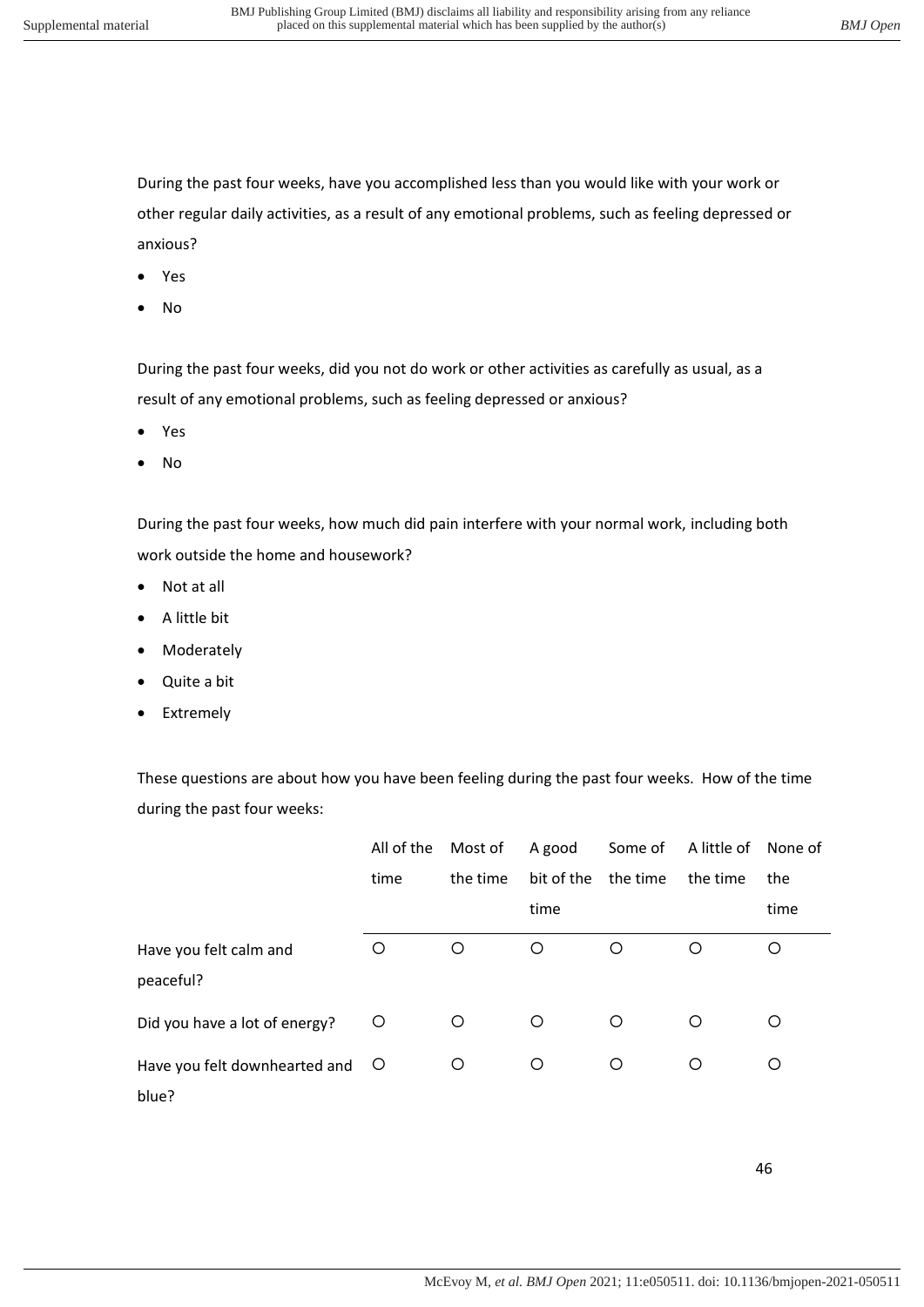During the past 4 weeks, how much of the time has your physical health or emotional problems interfered with your social activities like visiting with friends, relatives etc.?

- All of the time
- Most of the time
- Some of the time
- A little of the time
- None of the time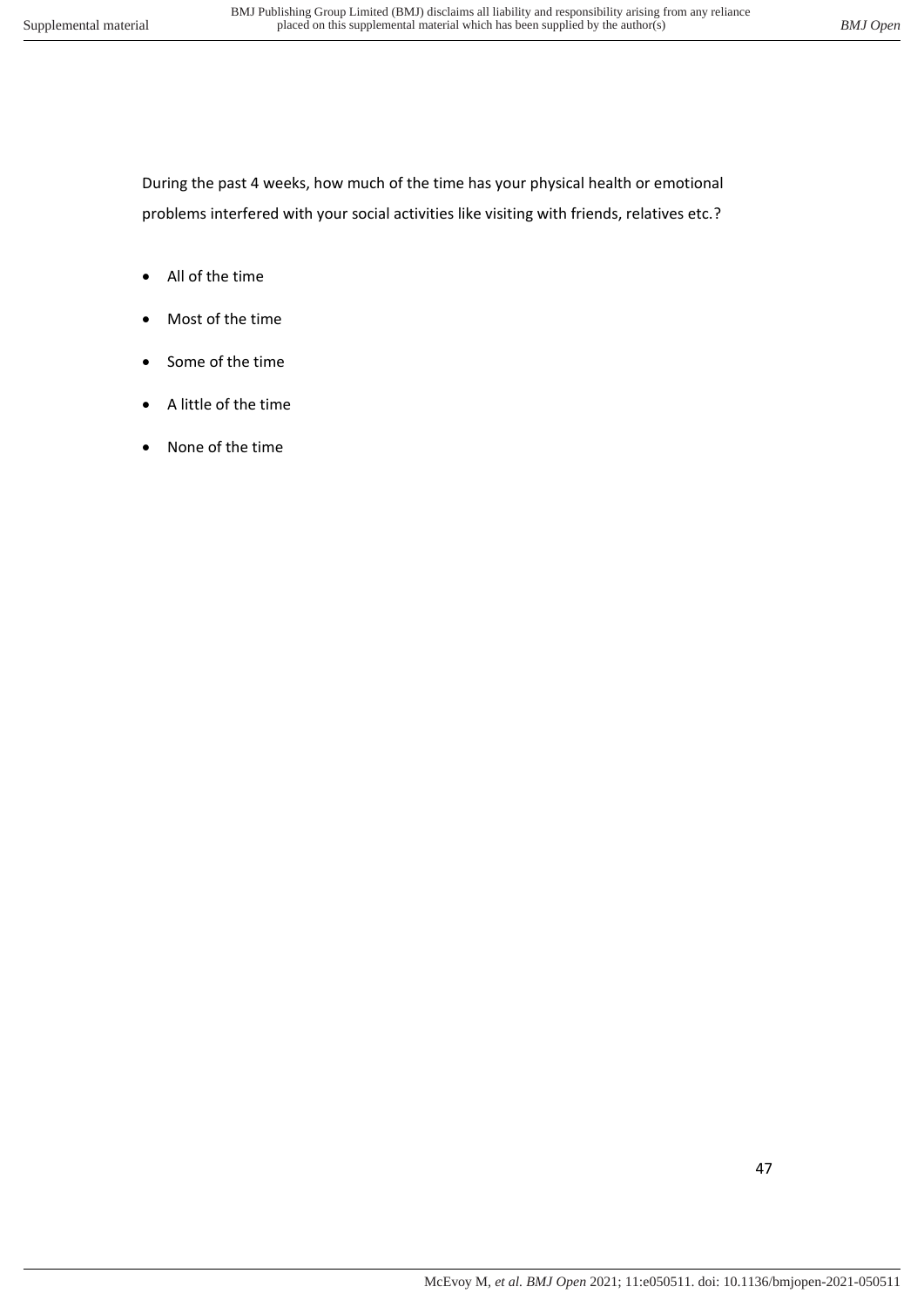### **Wellbeing - PWI-A**

The following questions ask how satisfied you feel, on a scale from 0 to 10. Zero means you feel no satisfaction at all and 10 means you feel completely satisfied.

Thinking about your own life and personal circumstances, how satisfied are you with your life as a whole?



## How satisfied are **you with your standard of living?**



### How satisfied are **you with your health?**



How satisfied are you with what you are achieving in life?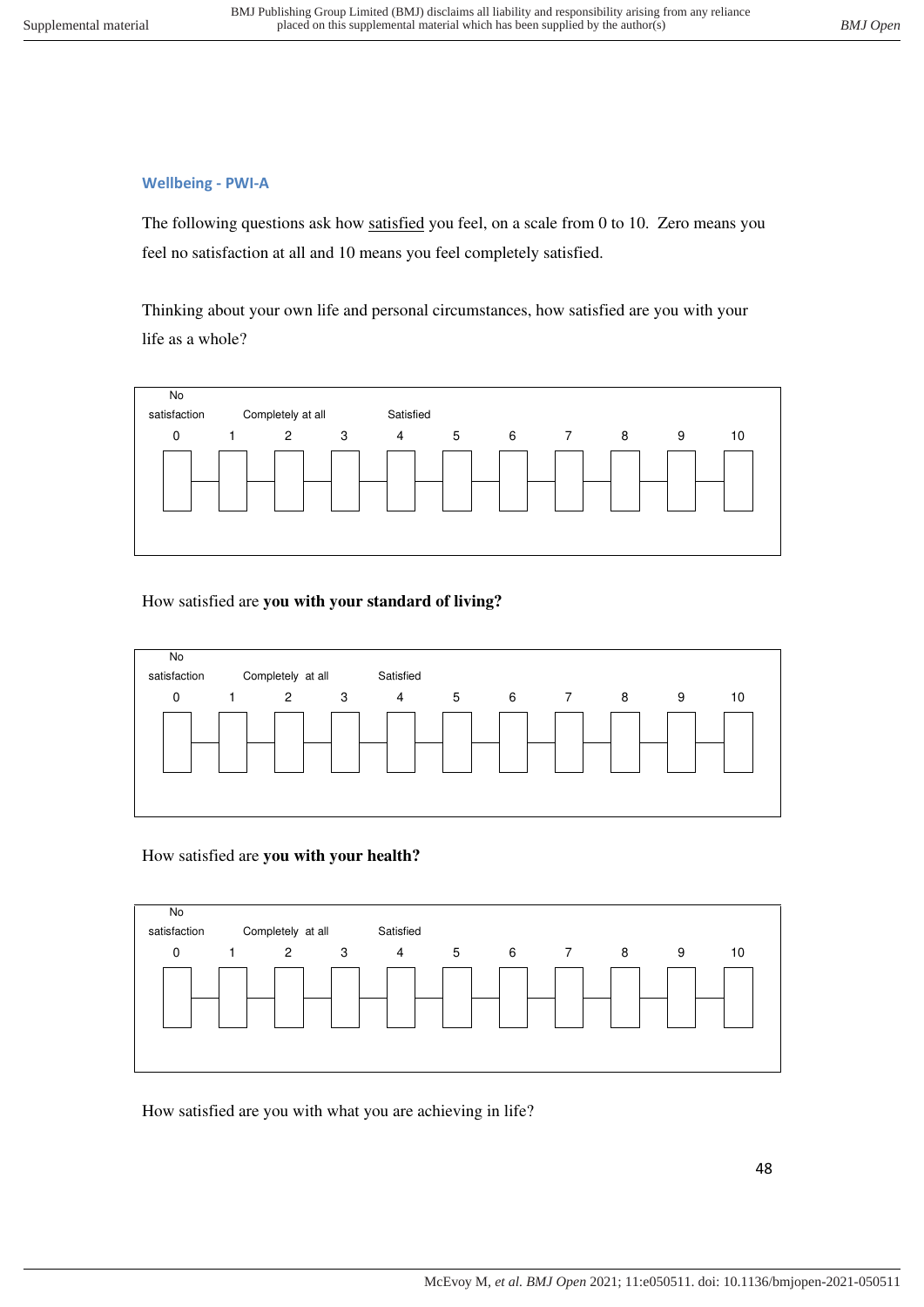| No<br>satisfaction | Completely at all |   | Satisfied      |   |   |   |   |   |    |
|--------------------|-------------------|---|----------------|---|---|---|---|---|----|
| 0                  | $\overline{2}$    | 3 | $\overline{4}$ | 5 | 6 | 7 | 8 | 9 | 10 |

How satisfied are you with your personal relationships?



How satisfied are you with how safe you feel?



How satisfied are you with feeling part of your community?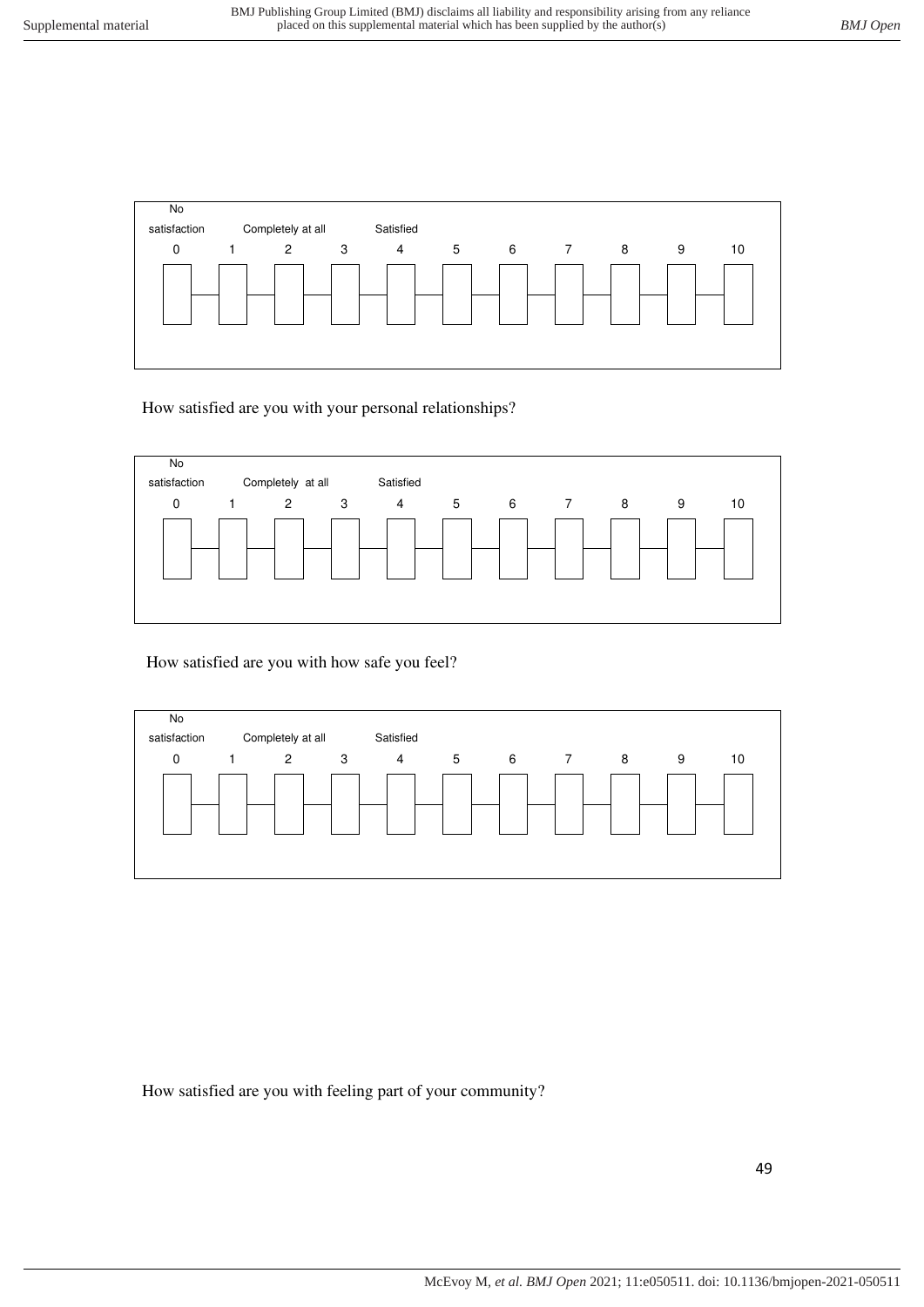

## How satisfied are you with your future security?



How satisfied are you with your spirituality or religion?

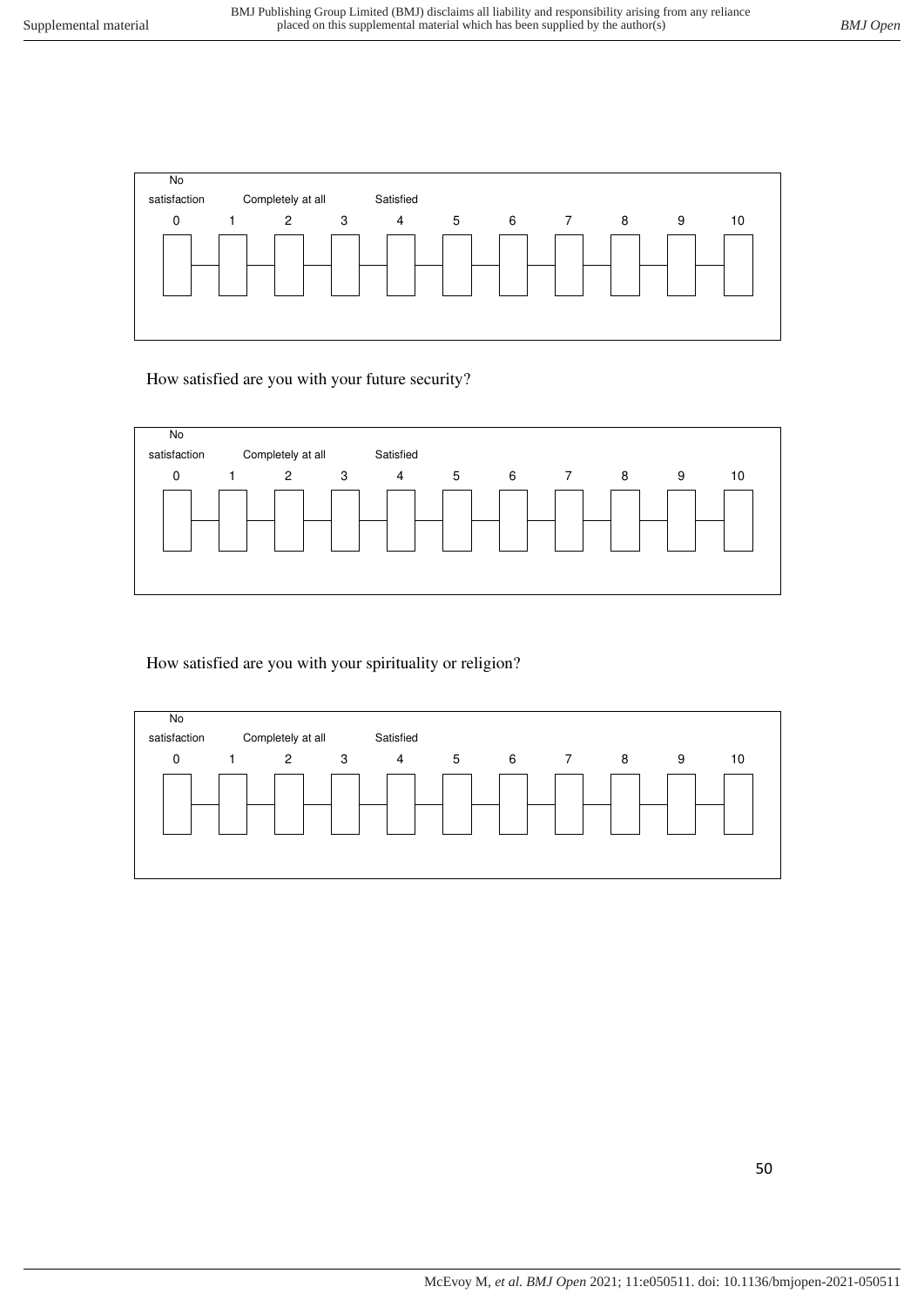### **Anxiety - GAD-7**

Over the last 2 weeks, how often have you been bothered by the following problems?

- Feeling nervous, anxious or on edge
- Not being able to stop or control worrying
- Worrying too much about different things
- Trouble relaxing
- Being so restless that it is hard to sit still
- Becoming easily annoyed or irritable
- Feeling afraid as if something awful might happen

- Not at all
- Several days
- More than half the days
- Nearly every day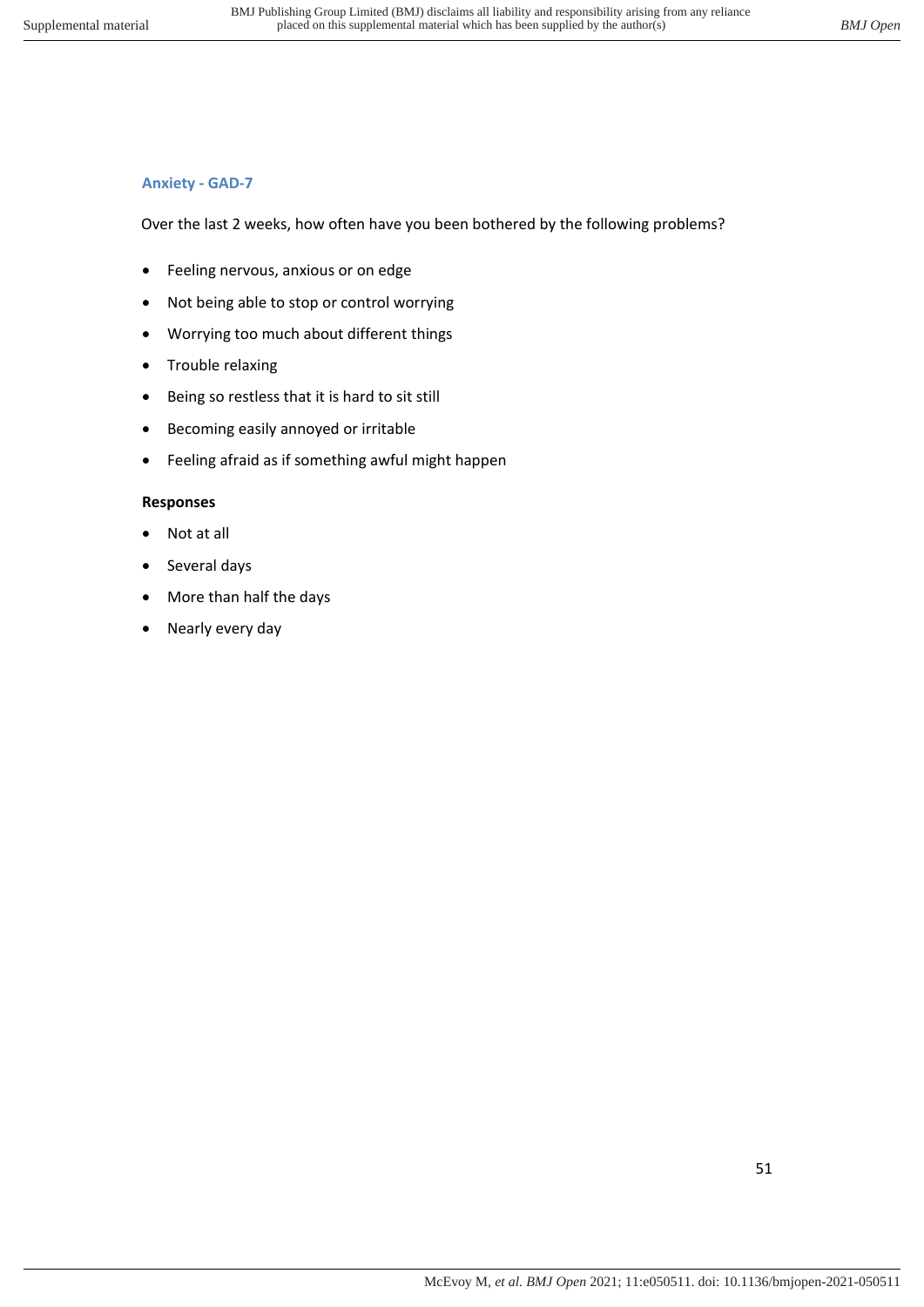### **Depression – PHQ-9**

| PATIENT HEALTH QUESTIONNAIRE-9                                                                                                                                                      |        |                |                |               |
|-------------------------------------------------------------------------------------------------------------------------------------------------------------------------------------|--------|----------------|----------------|---------------|
| (PHQ-9)                                                                                                                                                                             |        |                |                |               |
|                                                                                                                                                                                     |        |                | <b>More</b>    |               |
|                                                                                                                                                                                     |        |                | than           |               |
|                                                                                                                                                                                     |        |                | half of        |               |
|                                                                                                                                                                                     |        |                | the            |               |
| Over the previous 2 weeks, how often have                                                                                                                                           |        |                | two            | <b>Nearly</b> |
| you been bothered by any of the following                                                                                                                                           | Not at | <b>Several</b> | week           | every         |
| problems?                                                                                                                                                                           | all    | days           | period         | day           |
| 1. Little pleasure or little interest in doing things                                                                                                                               | 0      | $\mathbf{1}$   | $\overline{2}$ | 3             |
| 2. Feeling down, depressed, or hopeless                                                                                                                                             | 0      | 1              | 2              | 3             |
| 3. Trouble falling or staying asleep, or sleeping too<br>much                                                                                                                       | 0      | $\mathbf{1}$   | 2              | 3             |
| 4. Having little energy or feeling tired                                                                                                                                            | 0      | $\mathbf{1}$   | 2              | 3             |
| 5. Poor appetite or overeating                                                                                                                                                      | 0      | $\mathbf{1}$   | $\overline{2}$ | 3             |
| 6. Feeling negative about yourself or that you are a<br>failure or have let yourself or your family down                                                                            | 0      | $\mathbf{1}$   | 2              | 3             |
| 7. Trouble concentrating on things, such as reading<br>the newspaper or watching television                                                                                         | 0      | 1              | 2              | 3             |
| 8. Moving or talking so slowly that other people<br>could have noticed? Or the opposite - being so<br>fidgety or restless that you have been moving<br>around a lot more than usual | 0      | $\mathbf{1}$   | 2              | 3             |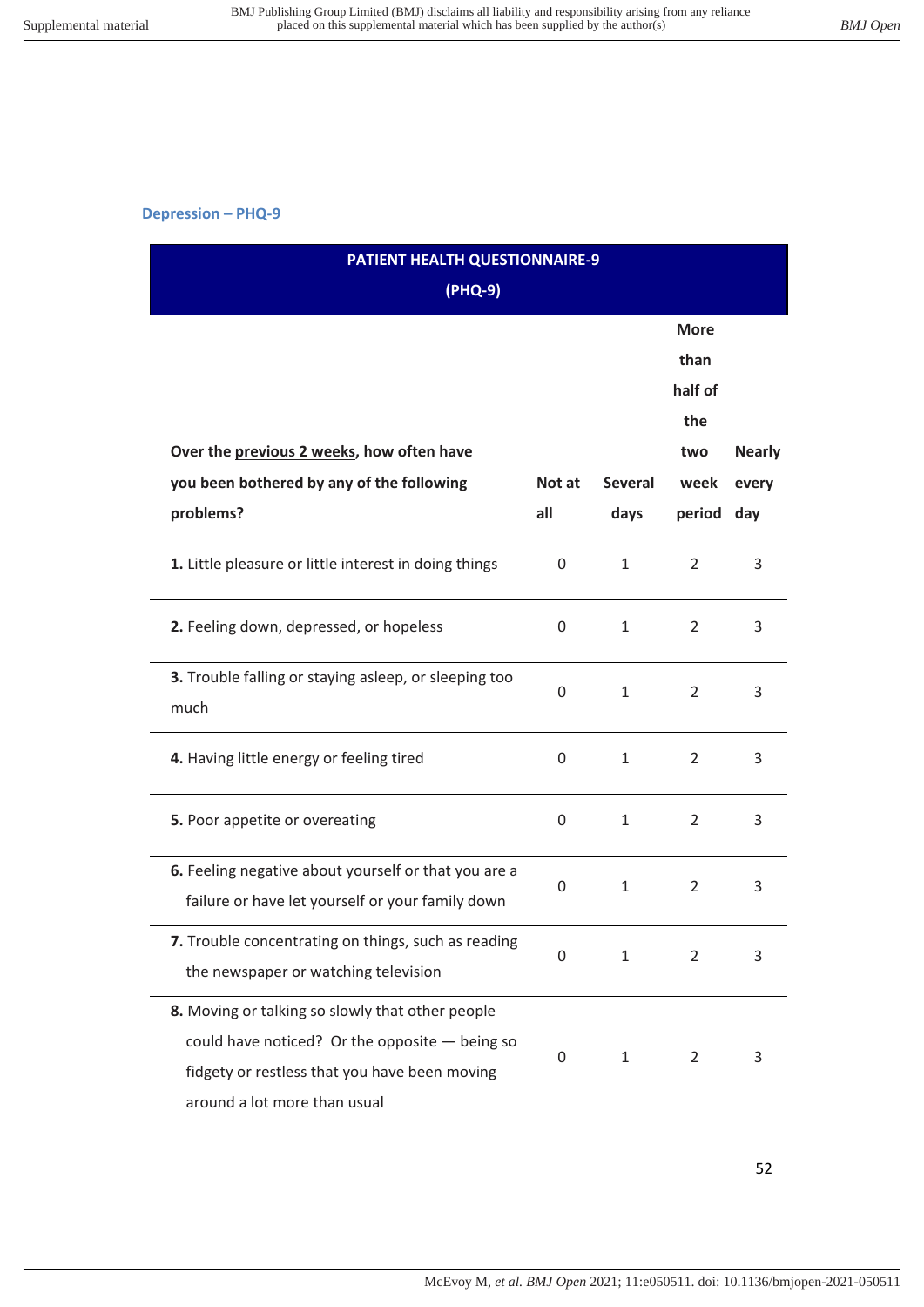| 9. Thoughts that you would be better off dead or of |  |  |
|-----------------------------------------------------|--|--|
| hurting yourself in some way                        |  |  |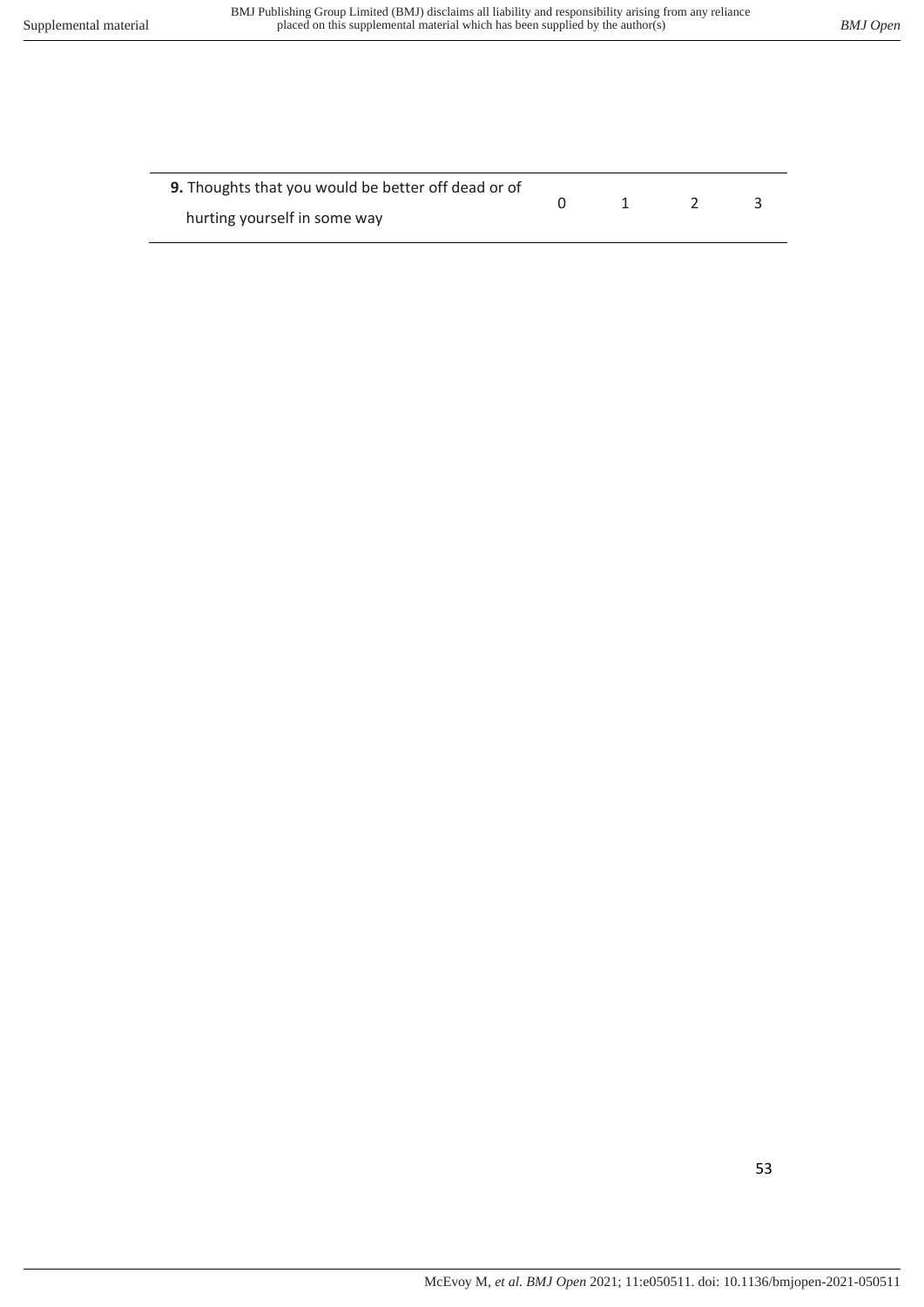#### **PTSD – IES-6**

**1. Below is a list of difficulties people sometimes have after stressful life events. Please read each item, and then indicate how distressing each difficulty has been for you DURING THE PAST SEVEN DAYS with respect to a traumatic event in your life (e.g. COVID-19). How much were you distressed or bothered by these difficulties?** 

|                                                                                             | Not at<br>all | A little<br>bit | Moderately     | Quite a<br>bit | Extremely |
|---------------------------------------------------------------------------------------------|---------------|-----------------|----------------|----------------|-----------|
| Other things kept making me think<br>about it                                               | 0             | 1               | $\overline{2}$ | 3              | 4         |
| I thought about it when I did not<br>mean to                                                | 0             | 1               | $\overline{2}$ | 3              | 4         |
| I tried not to think about it                                                               | 0             | 1               | $\overline{2}$ | 3              | 4         |
| I was aware that I still had a lot of<br>feelings about it, but I did not deal<br>with them | 0             | 1               | 2              | 3              | 4         |
| I had trouble concentrating                                                                 | 0             | 1               | $\overline{2}$ | 3              | 4         |
| I feel watchful or on-guard                                                                 | 0             | 1               | $\overline{2}$ | 3              | 4         |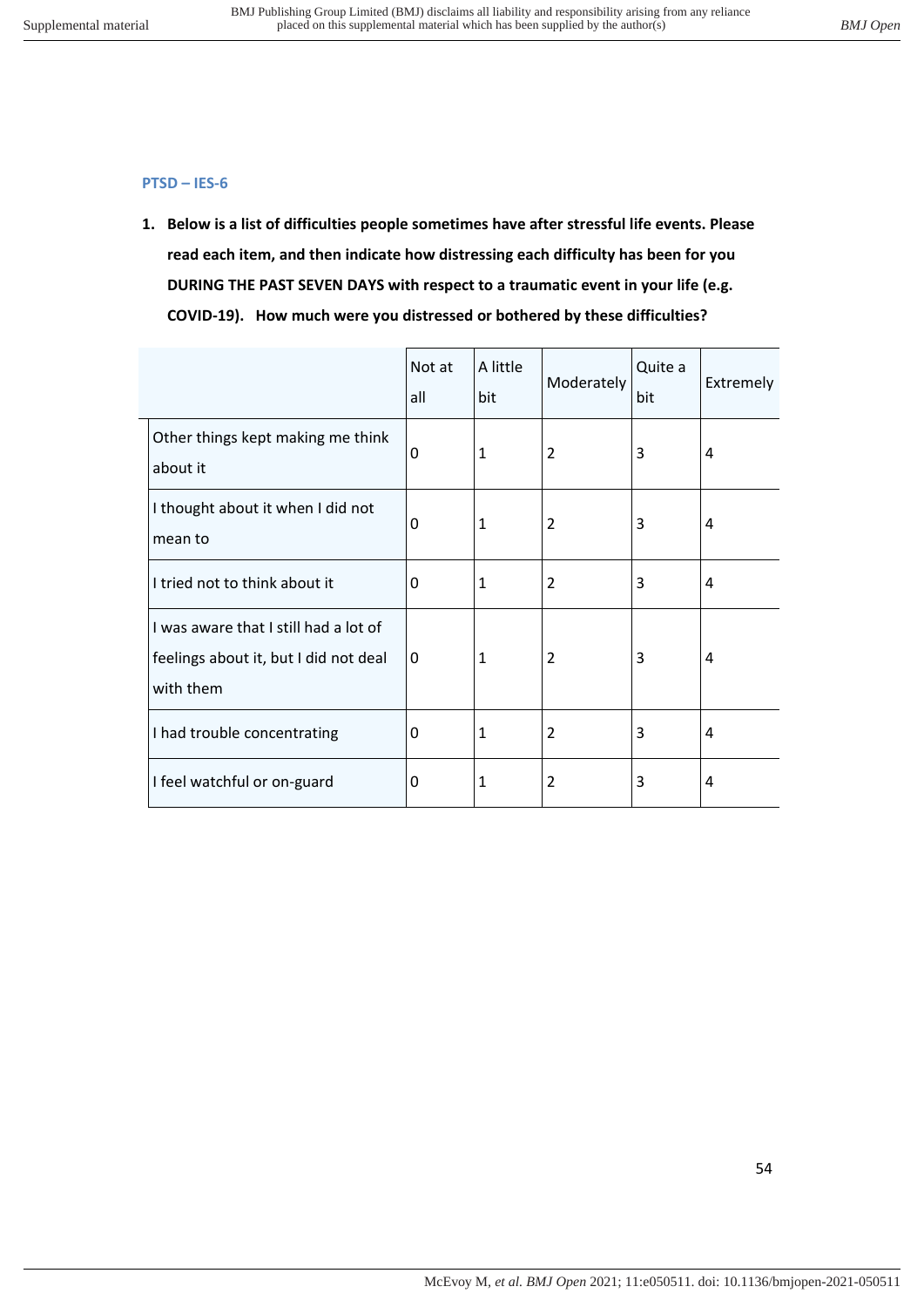### **Suicide ideation - The Suicide Behaviours Questionnaire-Revised**

The following four questions ask about suicidal behaviour or thoughts and may be confronting. If you feel uncomfortable about answering these questions you can skip these and move onto the next question. If you feel distressed, please refer immediately to Lifeline on 131114 or the mental health support services detailed below.

### **Lifeline**

131 114 Lifeline.org.au

### **HeadtoHelp**

1800 595 212 [https://headtohelp.org.au](https://headtohelp.org.au/)

### **Black Dog Institute**

Blackdoginstitute.org.au

### **Beyond Blue**

1300 22 46736 Beyondblue.org.au

## **Djirra (Aboriginal Support Service)**

1800 105 303 https://djirra.org.au/

For more services that may help, please click the link [here.](https://www.bendigohealth.org.au/supportservices/)

## **Have you ever thought about or attempted to take your own life?**

- Never
- It was just a brief passing thought
- I have had a plan at least once to kill myself but did not try to do it
- I have had a plan at least once to kill myself and really wanted to die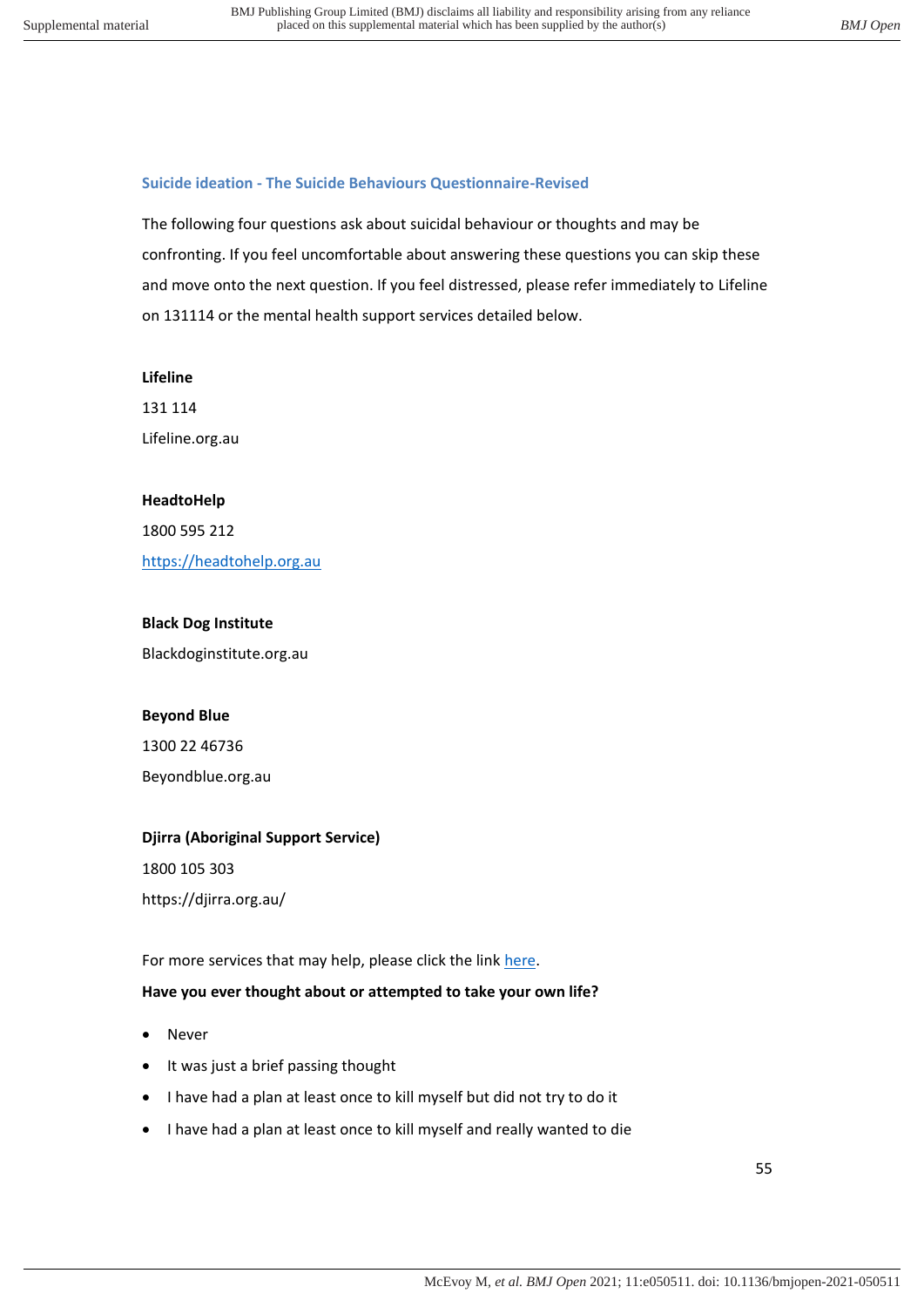- I have attempted to kill myself, but did not want to die
- I have attempted to kill myself, and really hoped to die

# **How often have you thought about taking your own life in the past year?**

- **Never**
- **Rarely**
- **Sometimes**
- Often
- Very often

**Have you ever told someone that you were going to commit suicide, or that you might do it?** 

- No
- Yes, at one time, but did not really want to die
- Yes, at one time, and really wanted to die
- Yes, more than once, but did not want to do it
- Yes, more than once, and really wanted to do it

### **How likely is it that you will attempt suicide someday?**

- **Never**
- No chance at all
- Rather unlikely
- Unlikely
- **Likely**
- Rather likely
- Very likely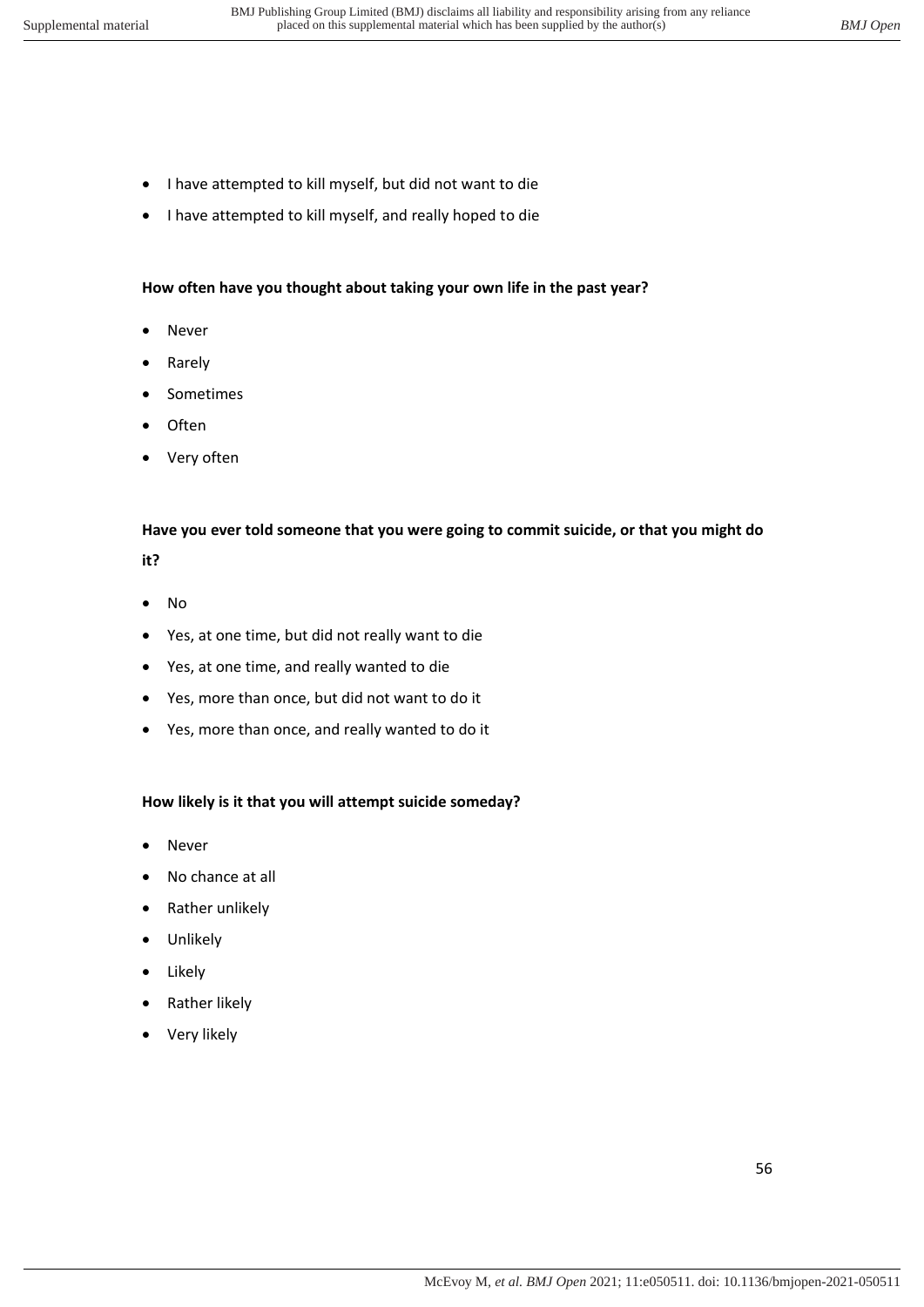# **Stress – Perceived Stress Scale**

The following question asks about your stress levels in the last month.

For each question choose only one option for each statement.

- In the last month, how often have you been upset because of something that happened unexpectedly?
- In the last month, how often have you felt that you were unable to control the important things in your life?
- In the last month, how often have you felt nervous and stressed?
- In the last month, how often have you felt confident about your ability to handle your personal problems?
- In the last month, how often have you felt that things were going your way?
- In the last month, how often have you found that you could not cope with all the things that you had to do?
- In the last month, how often have you been able to control irritations in your life?
- In the last month, how often have you felt that you were on top of things?
- In the last month, how often have you been angered because of things that happened that were outside of your control?
- In the last month, how often have you felt difficulties were piling up so high that you could not overcome them?

- Never
- Almost never
- **Sometimes**
- Fairly often
- Very often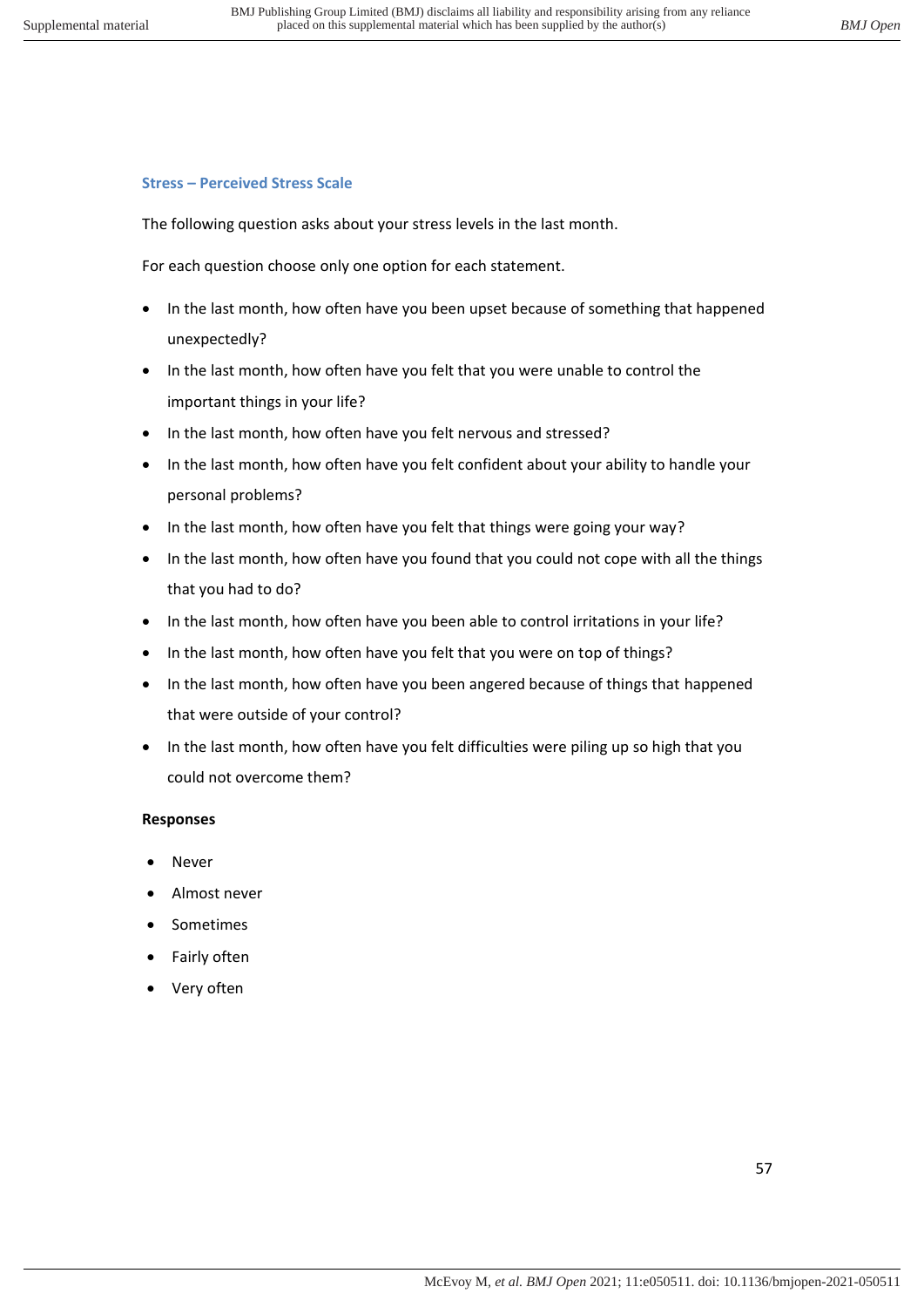# **Resilience (BRS) - Brief Resilience Scale (BRS)**

These questions ask about how you recover following difficult times in your life. Please respond to each item by marking one answer per question.

|                |                                     | <b>Strongly</b> |                 |                |                | <b>Strongly</b> |
|----------------|-------------------------------------|-----------------|-----------------|----------------|----------------|-----------------|
|                |                                     | <b>Disagree</b> | <b>Disagree</b> | <b>Neutral</b> | <b>Agree</b>   | Agree           |
| <b>BRS</b>     | I tend to bounce back quickly after | 1               | 2               | 3              | 4              | 5               |
| 1              | hard times.                         |                 |                 |                |                |                 |
| <b>BRS</b>     | I have a hard time making it        | 5               | 4               | 3              | 2              | 1               |
| $\overline{2}$ | through stressful events.           |                 |                 |                |                |                 |
| <b>BRS</b>     | It does not take me long to recover | 1               | $\overline{2}$  | 3              | 4              | 5               |
| 3              | from a stressful event.             |                 |                 |                |                |                 |
| <b>BRS</b>     | It is hard for me to snap back when | 5               | 4               | 3              | $\overline{2}$ | 1               |
| 4              | something bad happens.              |                 |                 |                |                |                 |
| <b>BRS</b>     | I usually come through difficult    | $\mathbf{1}$    | $\overline{2}$  | 3              | 4              | 5               |
| 5              | times with little trouble.          |                 |                 |                |                |                 |
| <b>BRS</b>     | I tend to take a long time to get   | 5               | 4               | 3              | $\overline{2}$ | 1               |
| 6              | over setbacks in my life.           |                 |                 |                |                |                 |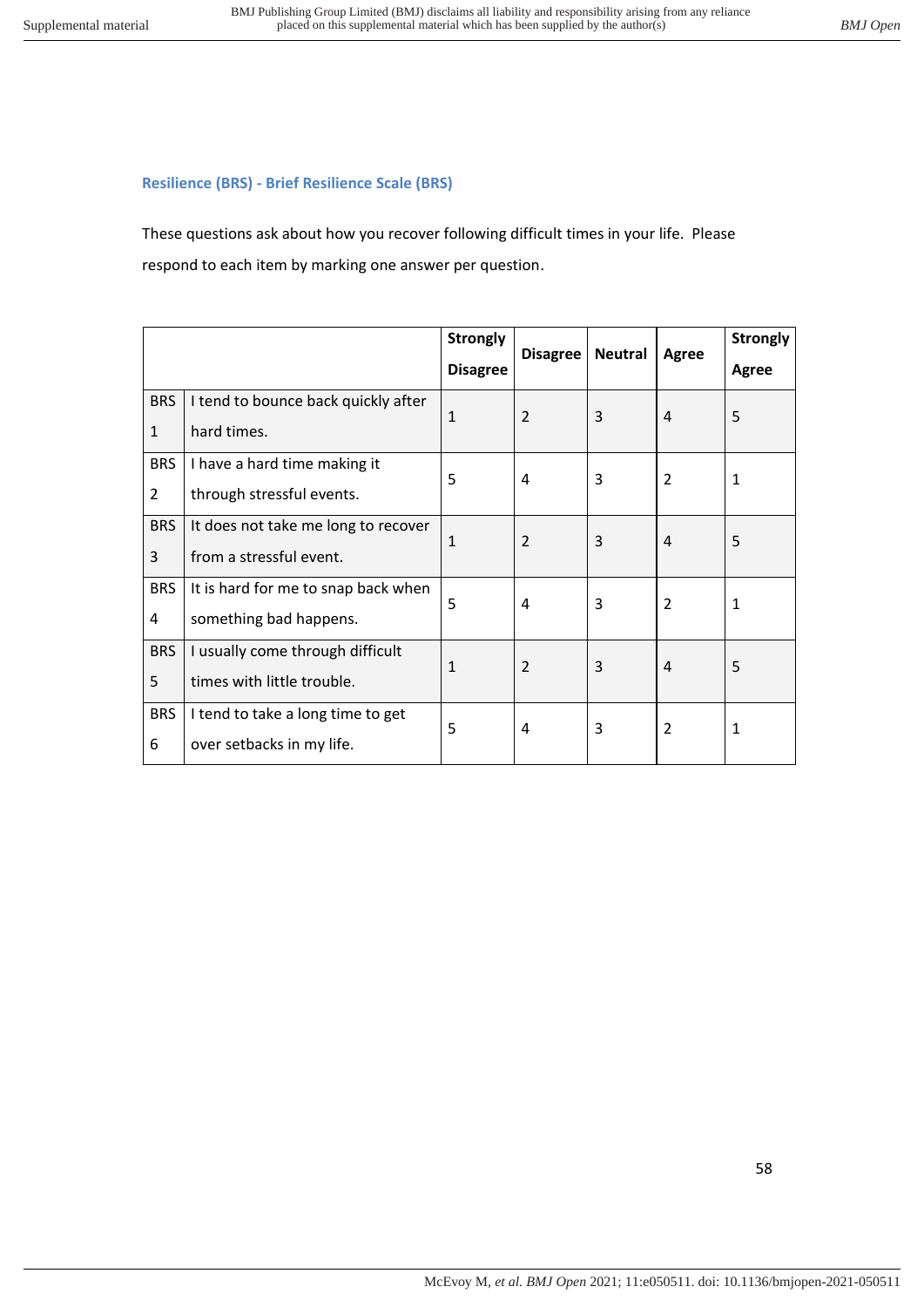# **Penn State Worry Scale (PSWQ-A)**

These questions ask about the degree of worry that you experience. Please rate each of the following statements on a scale of 1 ("not at all typical of me") to 5 ("very typical of me"). Please try not to leave any items blank.

- My worries overwhelm me
- Many situations make me worry
- I know I should not worry about things, but I just cannot help it
- When I am under pressure I worry a lot
- I am always worrying about something
- As soon as I finish one task, I start to worry about everything else I have to do
- I have been a worrier all my life
- I notice that I have been worrying about things

```
1 = Not at all typical of me
```
- 2
- 3
- 4
- 5 = Very typical of me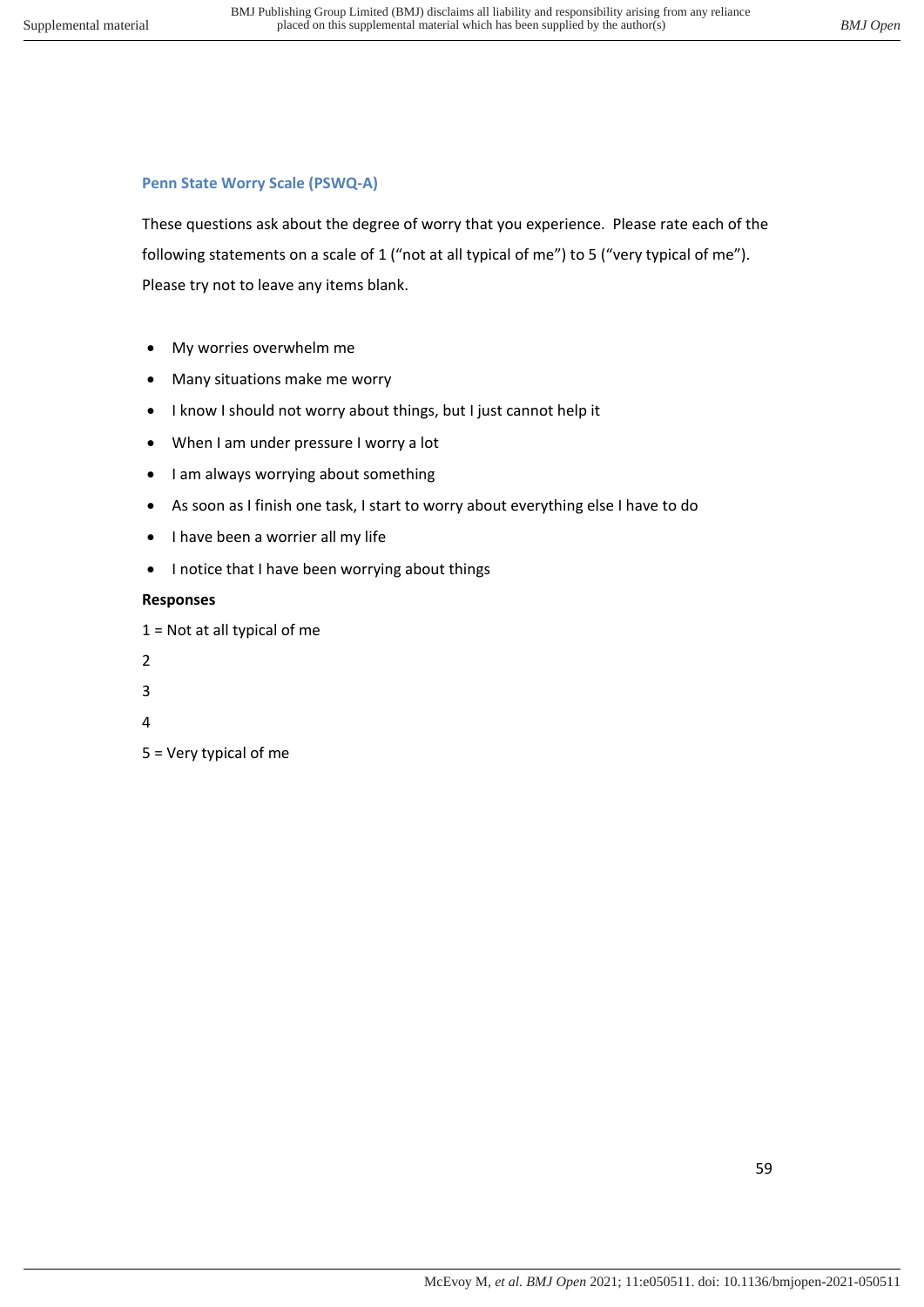# **Fear of Coronavirus-19 Scale**

- 2. The following questions ask about your fears towards COVID-19. Please indicate your degrees of agreement or disagreement with the following statements.
- I am most afraid of Covid-19.
- It makes me uncomfortable to think about Covid-19.
- My hands become clammy when I think about Covid-19.
- I am afraid of losing my life because of Covid-19.
- When watching news and stories about Covid-19 on social media, I become nervous or anxious.
- I cannot sleep because I'm worrying about getting Covid-19.
- My heart races or palpitates when I think about getting Covid-19.

- Strongly disagree
- Disagree
- Neither agree nor disagree
- Agree
- Strongly agree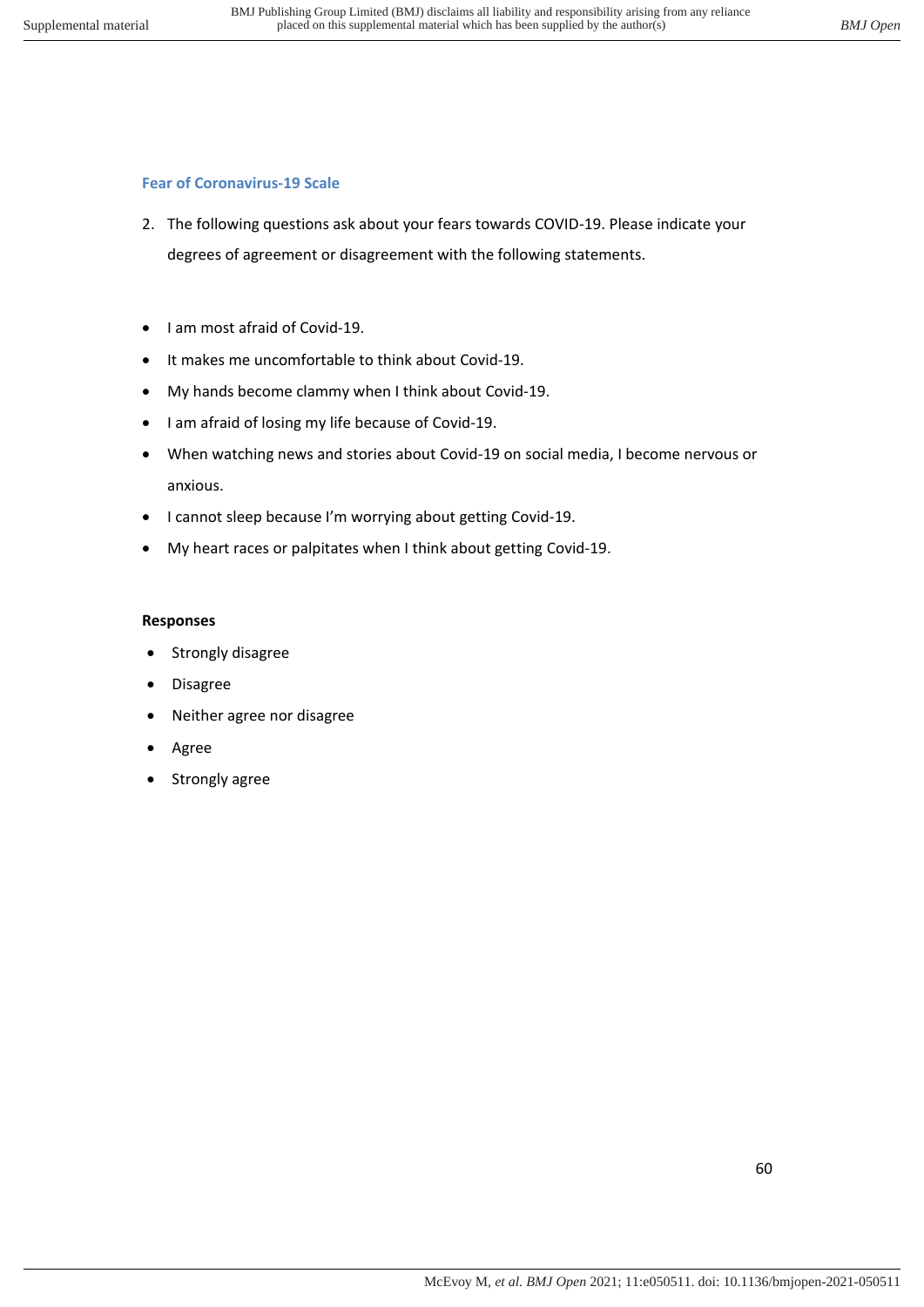## **Self-efficacy - The General Self-Efficacy Scale (GSF)**

These questions are designed to assess self-beliefs around coping with a variety of difficult demands in life. Select one option for each statement that best describes your opinion.

- I can always manage to solve difficult problems if I try hard enough.
- If someone opposes me, I can find the means and ways to get what I want.
- It is easy for me to stick to my aims and accomplish my goals.
- I am confident that I could deal efficiently with unexpected events.
- Thanks to my resourcefulness, I know how to handle unforeseen situations.
- I can solve most problems if I invest the necessary effort.
- I can remain calm when facing difficulties because I can rely on my coping abilities.
- When I am confronted with a problem, I can usually find several solutions.
- If I am in trouble, I can usually think of a solution.
- I can usually handle whatever comes my way.

- Not at all true
- Hardly true
- Moderately true
- **Exactly true**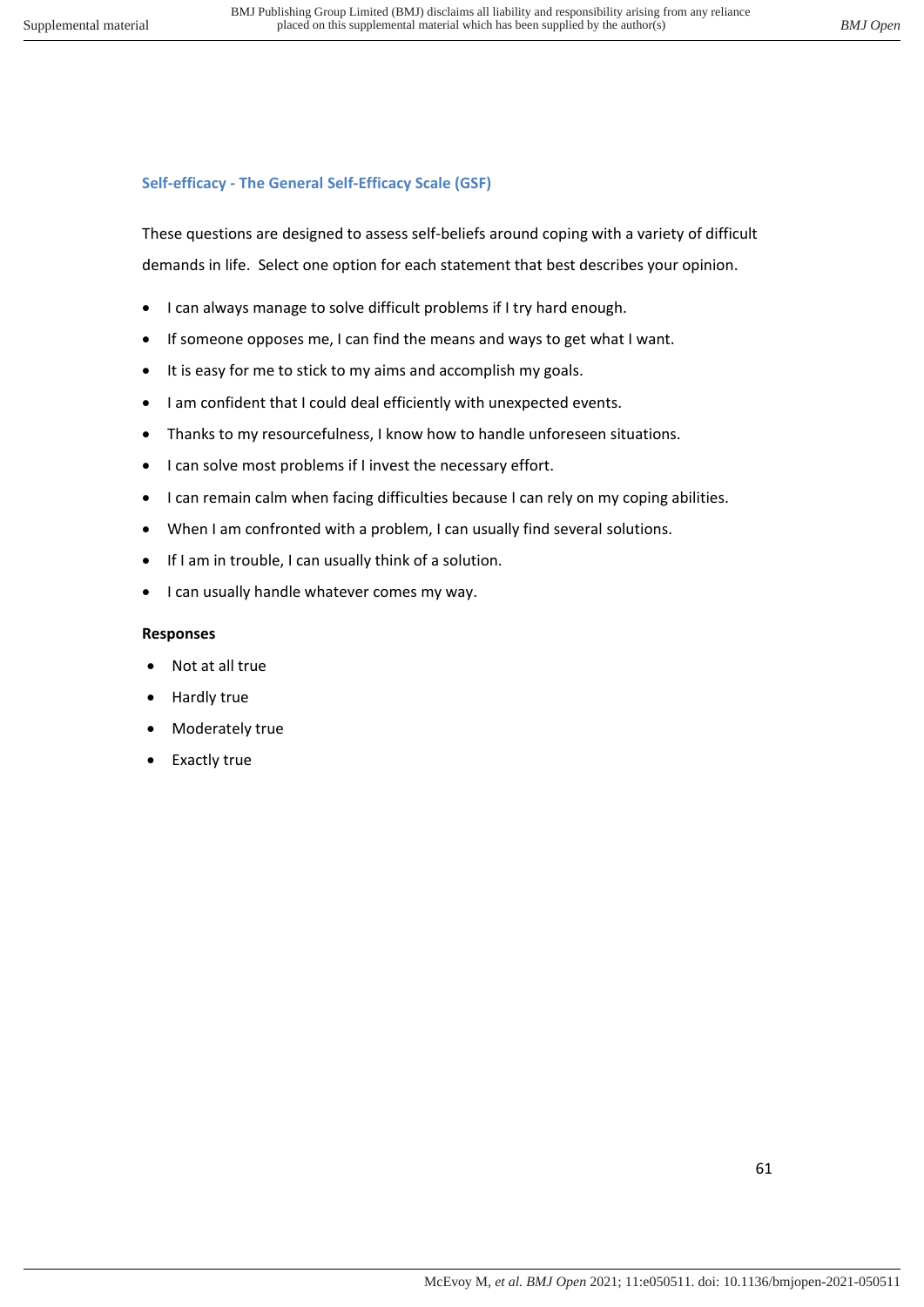# **Coping – Brief COPE Scale**

The following questions ask how you have sought to cope with a hardship in your life. Read the statements and indicate how much you have been using each coping style.

- I have been turning to work or other activities to take my mind off things.
- I have been concentrating my efforts on doing something about the situation I'm in.
- I have been saying to myself "this isn't real".
- I have been using alcohol or other drugs to make myself feel better
- I have been getting emotional support from others.
- I have been giving up trying to deal with it.
- I have been taking action to try to make the situation better.
- I have been refusing to believe that it has happened.
- I have been saying things to let my unpleasant feelings escape.
- I have been getting help and advice from other people.
- I have been using alcohol or other drugs to help me get through it.
- I have been trying to see it in a different light, to make it seem more positive.
- I have been criticizing myself.
- I have been trying to come up with a strategy about what to do.
- I have been getting comfort and understanding from someone.
- I have been giving up the attempt to cope.
- I have been looking for something good in what is happening.
- I have been making jokes about it.
- I have been doing something to think about it less, such as going to movies, watching TV, reading, daydreaming, sleeping, or shopping.
- I have been accepting the reality of the fact that it has happened.
- I have been expressing my negative feelings.
- I have been trying to find comfort in my religion or spiritual beliefs.
- I have been trying to get advice or help from other people about what steps to take.
- I have been learning to live with it.
- I have been thinking hard about what steps to take.
- I have been blaming myself for things that happened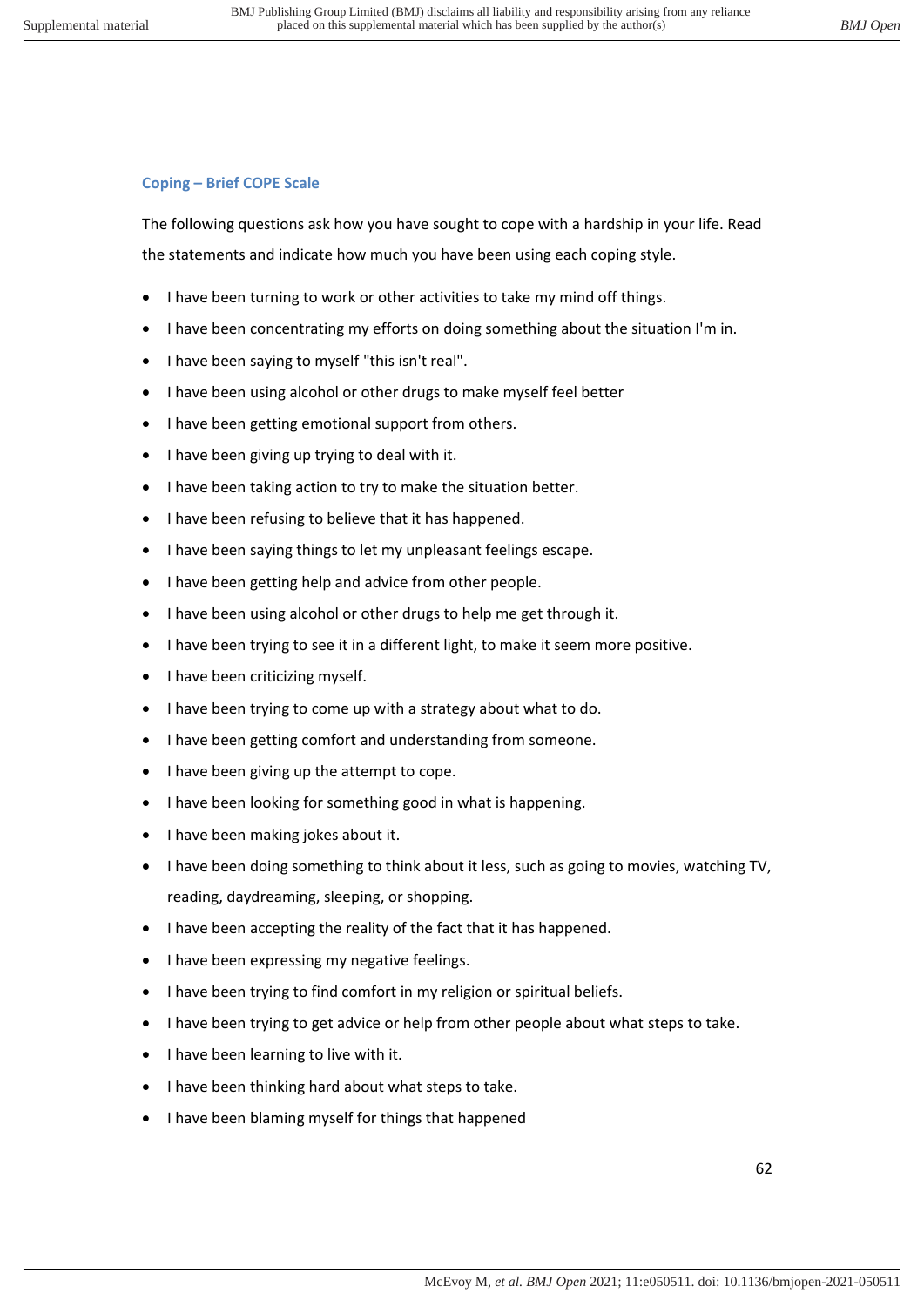- I have been praying or meditating
- I have been making fun of the situation.

- I have not been doing this at all
- A little bit
- A medium amount
- I have been doing this a lot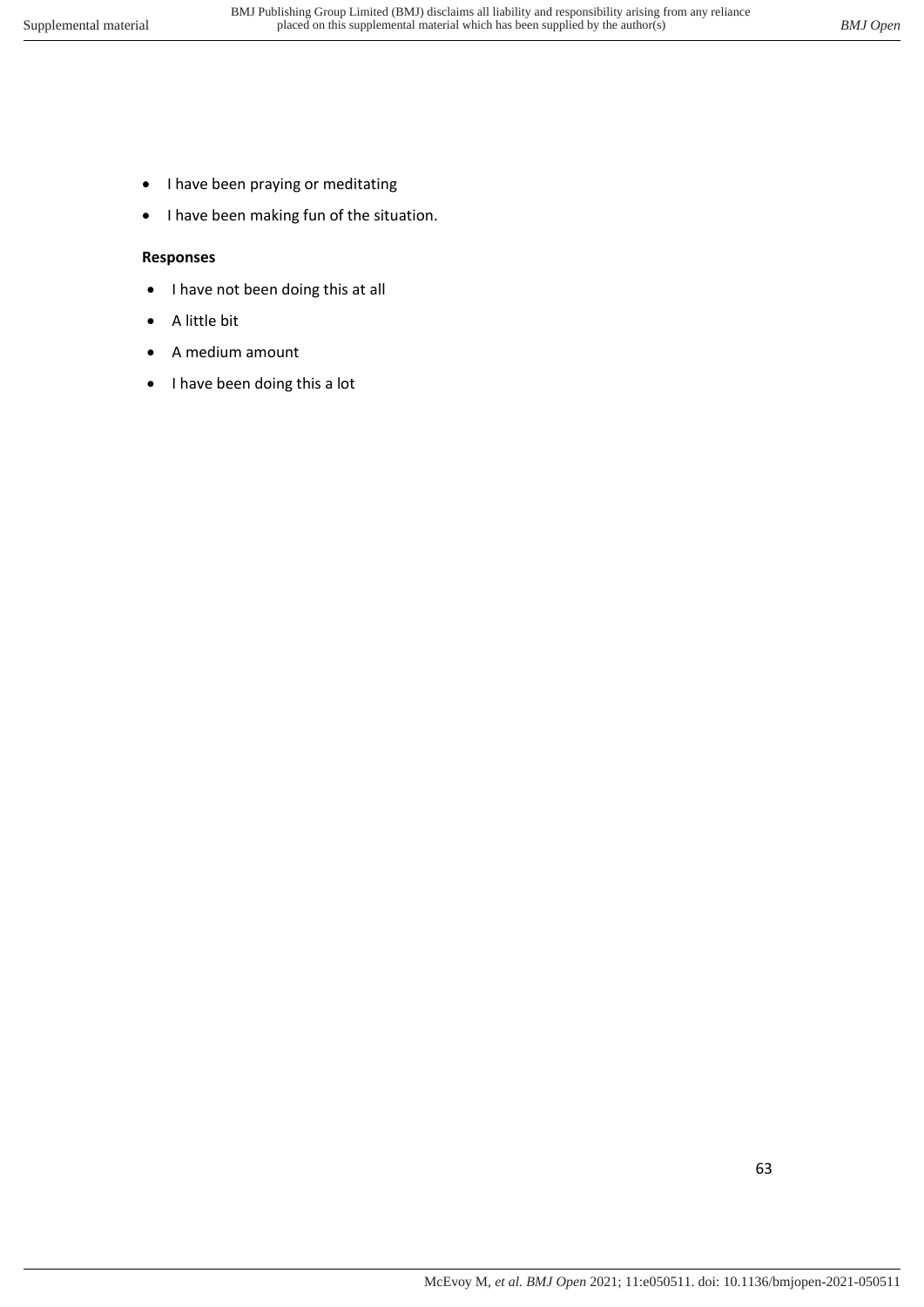## **Mental Health Continuum Short Form (MHC-SF)**

Please answer the following questions about how you have been feeling during the past month. Select the response that best represents how often you have experienced or felt the following. During the past month, how often did you feel….

- Happy
- Interested in life
- Satisfied with life
- That you had something important to contribute to society
- That you belonged to a community (like a social group, or your neighbourhood)
- That our society is a good place, or is becoming a better place, for all people\That people are basically good
- That the way our society works makes sense to you
- That you liked most parts of your personality
- Good at managing the responsibilities of your daily life
- That you had warm and trusting relationships with others
- That you had experiences that challenged you to grow and become a better person
- Confident to think or express your own ideas and opinions
- That your life has a sense of direction or meaning to it

### **Responses**

- Never
- Once or twice
- About once a week
- About 2 or 3 times a week
- Almost every day
- Every day

**Optimism and Pessimism - Revised Life Orientation Test (LOT-R)**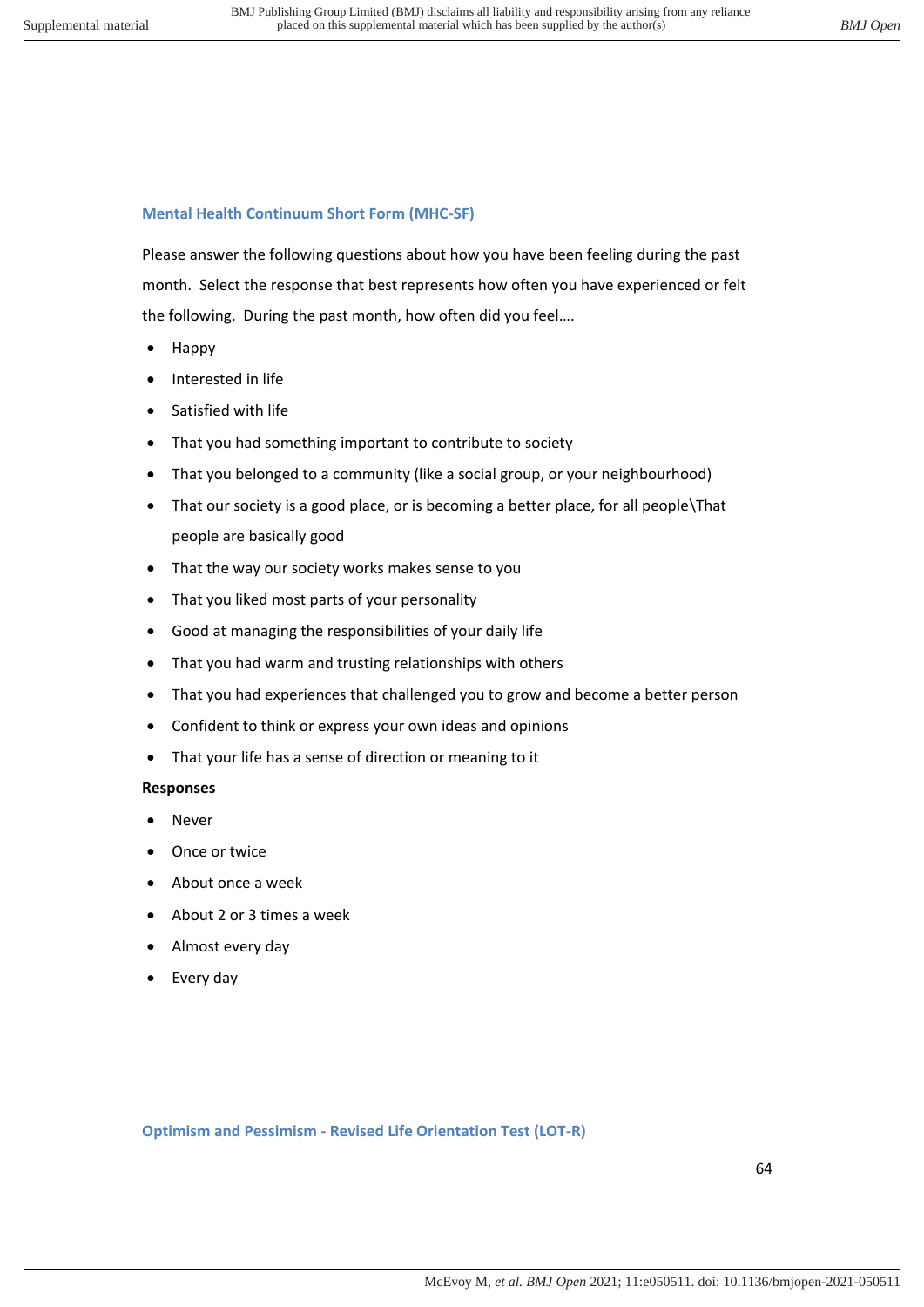Please answer the following questions about yourself by indicating the extent of your agreement. Try not to let your response to one statement influence your responses to other statements.

There are no "correct" or "incorrect" answers. Answer according to your own feelings, rather than how you think "most people" would answer

- In uncertain times, I usually expect the best
- It's easy for me to relax,
- If something can go wrong for me, it will.
- I'm always optimistic about my future
- I enjoy my friends a lot.
- It's important for me to keep busy
- I hardly ever expect things to go my way.
- I don't get upset too easily
- I rarely count on good things happening to me
- Overall, I expect more good things to happen to me than bad

- Strongly disagree
- Disagree
- **Neutral**
- **Agree**
- Strongly agree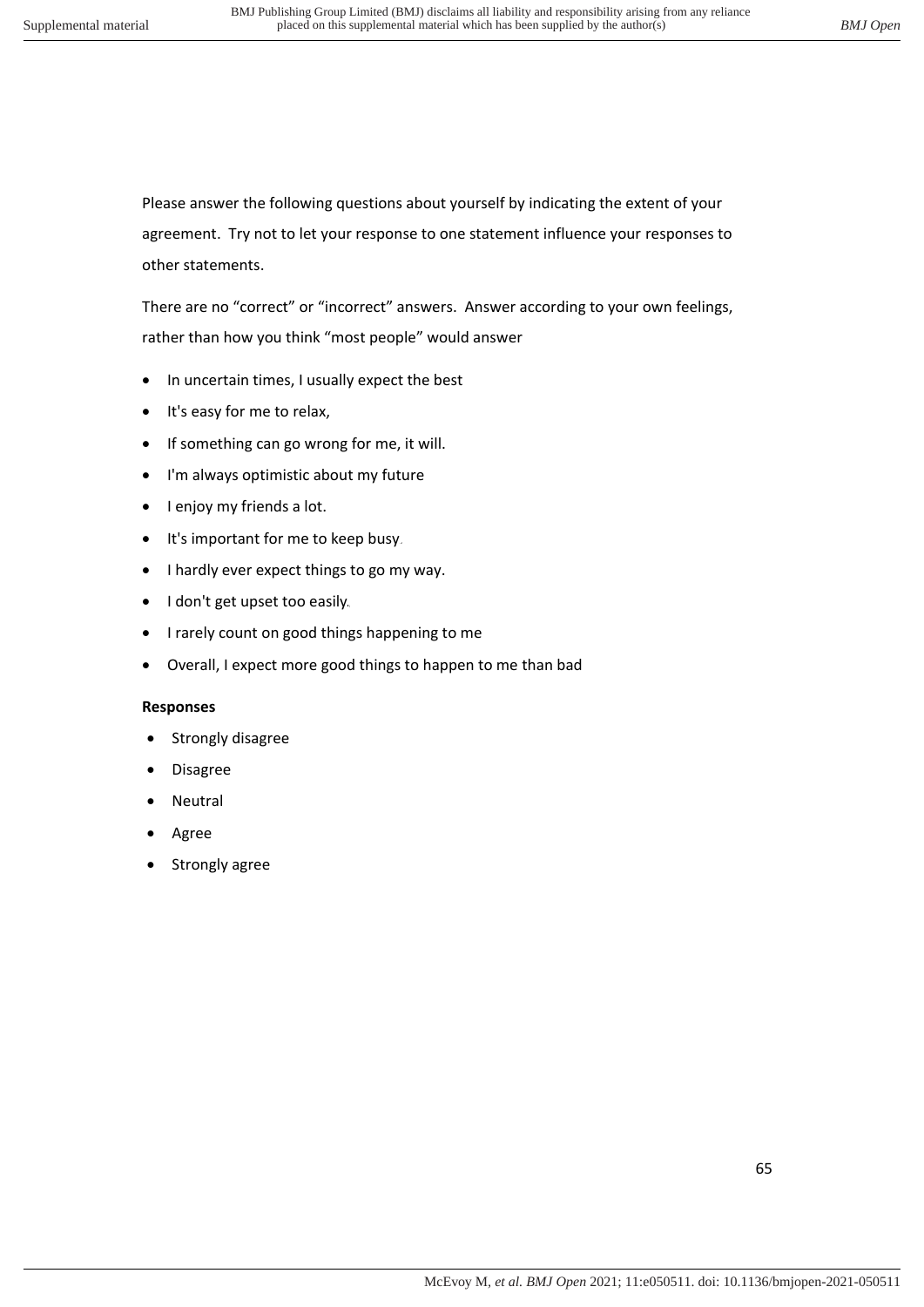# **Perceived control – Life control scale**

These questions ask about control over your life. Please indicate how much each statement describes you

- At home, I feel I have control over what happens in most situations
- I feel that what happens in my life is often determined by factors beyond my control
- Over the next 5–10 years, I expect to have more positive than negative experiences
- I often have the feeling that I am being treated unfairly
- In the past 10 years, my life has been full of changes without my knowing what will happen next
- I gave up trying to make big improvements or changes in my life a long time ago

- Disagree strongly
- **Disagree**
- Disagree slightly
- Agree slightly
- Agree
- Agree strongly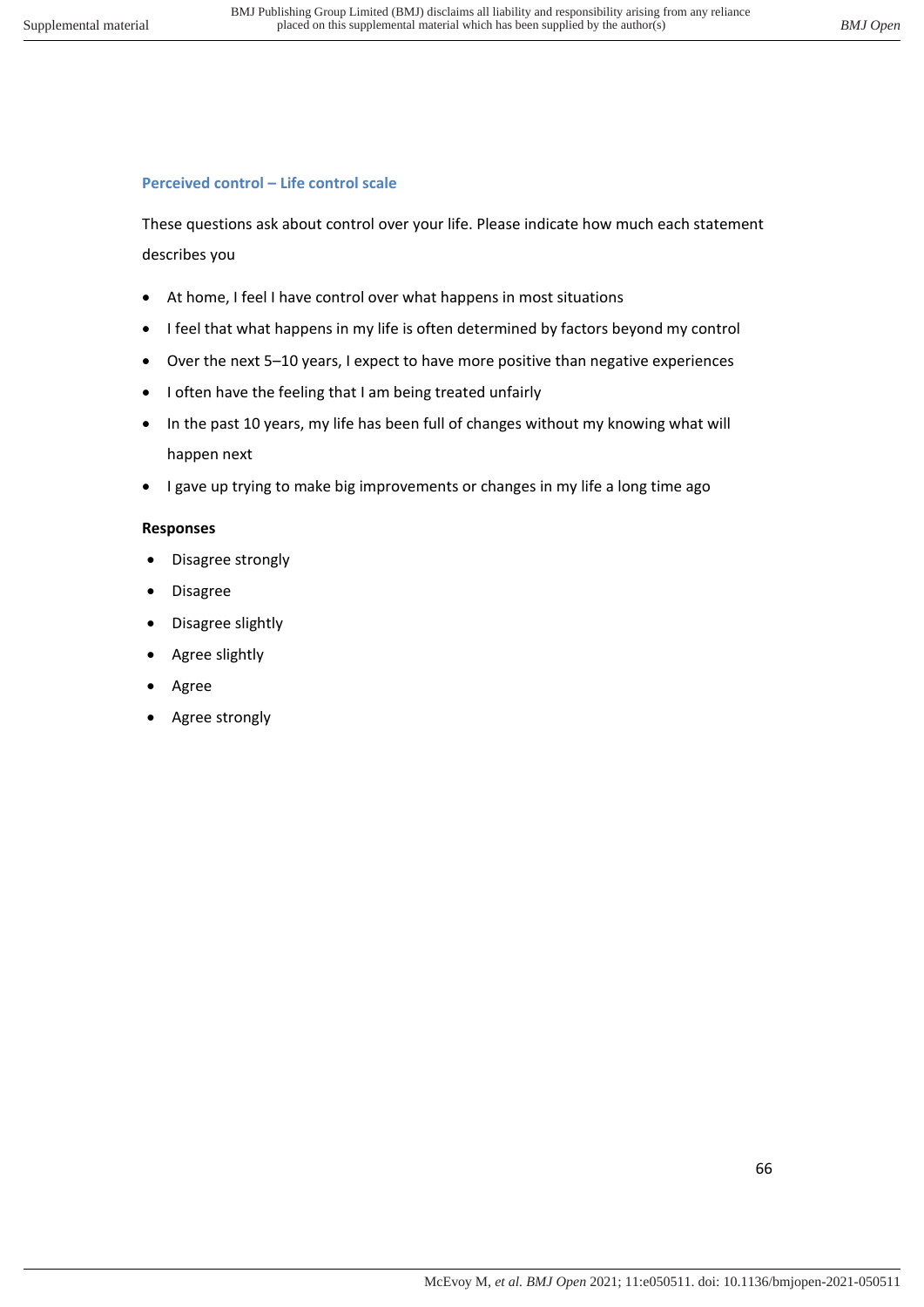## **Mindfulness - MAAS**

Below is a collection of statements about your everyday experience. Using the 1-6 scale below, please indicate how frequently or infrequently you currently have each experience. Please answer according to what really reflects your experience rather than what you think your experience should be. Please treat each item separately from every other item.

- I could be experiencing some emotion and not be conscious of it until some time later.
- I break or spill things because of carelessness, not paying attention, or thinking of something else.
- I find it difficult to stay focused on what's happening in the present.
- I tend to walk quickly to get where I'm going without paying attention to what I experience along the way.
- I tend not to notice feelings of physical tension or discomfort until they really grab my attention.
- I forget a person's name almost as soon as I've been told it for the first time.
- It seems I am "running on automatic," without much awareness of what I'm doing.
- I rush through activities without being really attentive to them.
- I get so focused on the goal I want to achieve that I lose touch with what I'm doing right now to get there.
- I do jobs or tasks automatically, without being aware of what I'm doing.
- I find myself listening to someone with one ear, doing something else at the same time.
- I drive places on "automatic pilot" and then wonder why I went there.
- I find myself preoccupied with the future or the past.
- I find myself doing things without paying attention.
- I snack without being aware that I'm eating

- Almost always
- Very frequently
- Somewhat frequently
- Somewhat infrequently
- Very infrequently
- Almost never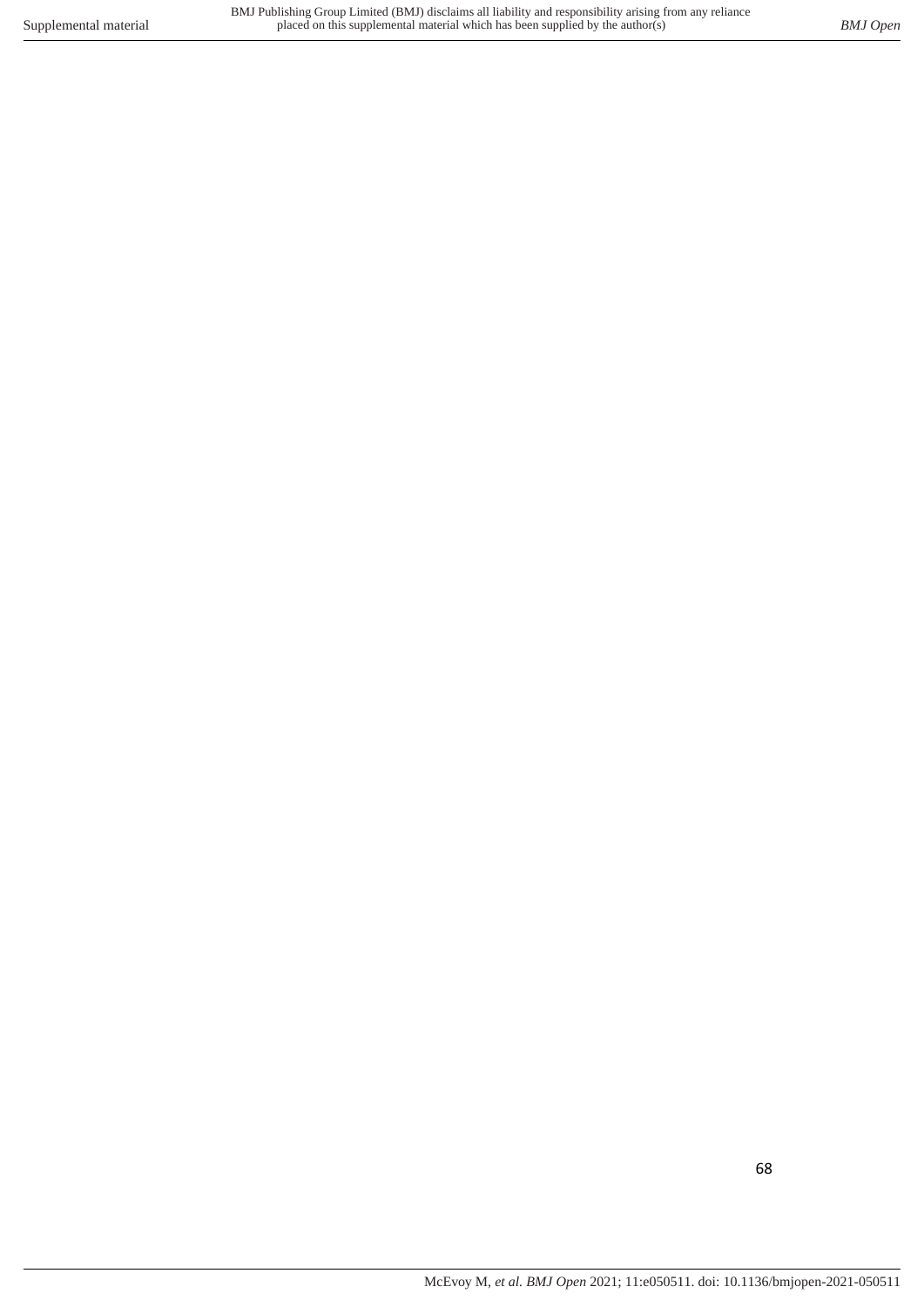### **Cognitive functioning – MOS Cognitive functioning Scale**

Please answer the following questions about your memory. Please indicate how much each statement applies to you:

- How much of the time during the past month did you have difficulty reasoning and solving problems, for example making plans, making decisions or learning new things?
- During the past month how much of the time did you forget, for example things that happened recently, where you put things or appointments?
- How much of the time during the past month did you have trouble keeping your attention on any activity for long?
- During the past month how much of the time did you have difficulty doing activities involving concentration and thinking?
- How much of the time did you become confused and start several actions at a time?
- Did you react slowly to things that were said or done?

- All of the time
- Most of the time
- A good bit of the time
- Some of the time
- A little of the time
- None of the time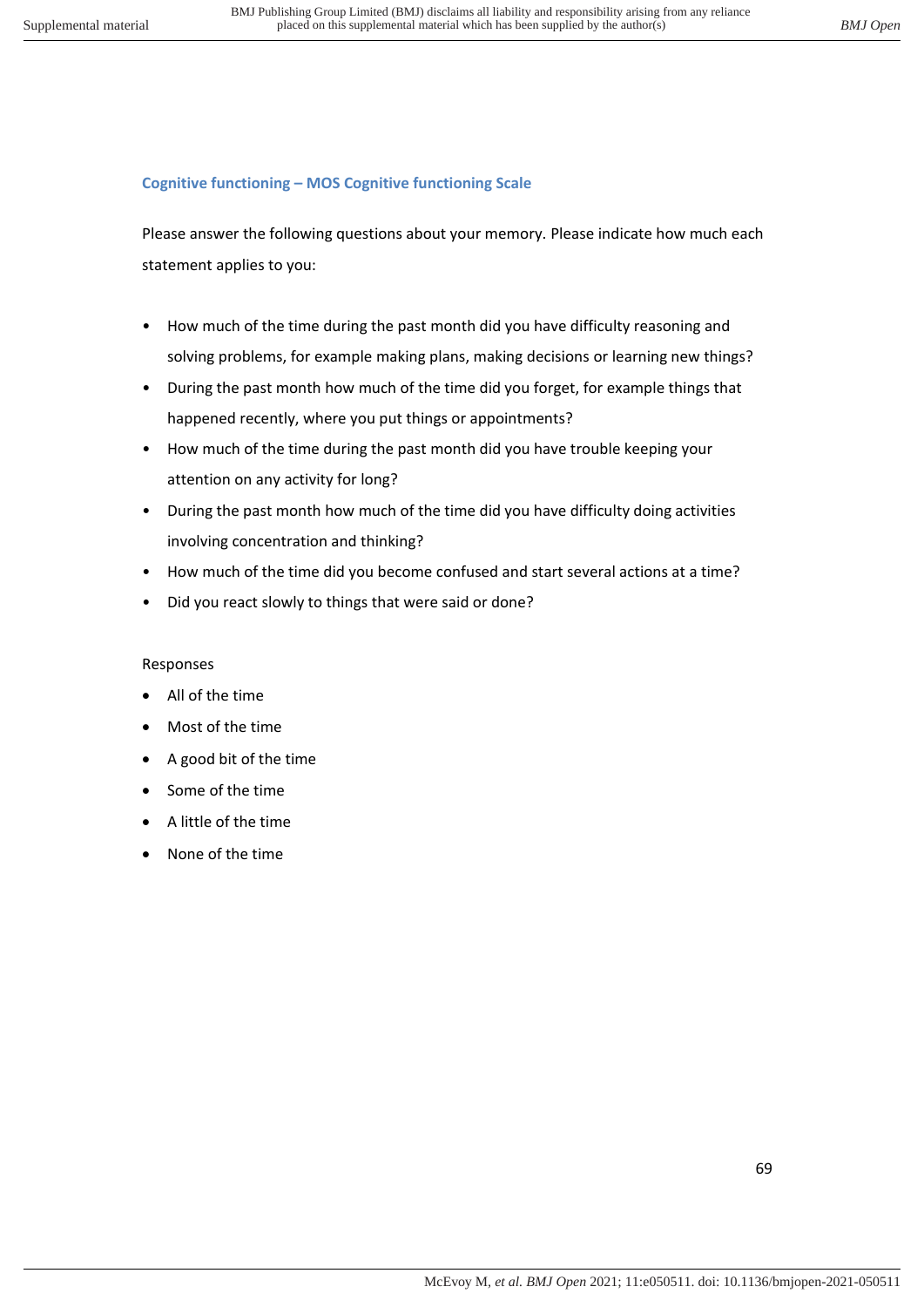**Social support including perceived availability - Duke Social Support Index (11-item)** 

The next 11 questions ask about your relationships with family and friends.

1. How many persons who live within one hour travelling time from your home do you feel you can depend on or feel very close to (other than members of your own family)? (mark one only)

None

1 -2 people

More than 2 people

2. (Other than at work) How many times during the past week did you spend some time with someone who does not live with you? For example, you went to see them or they came to visit you, or you went out together?

| None          |
|---------------|
| Once          |
| Twice         |
| Three times   |
| Four          |
| Five          |
| Six           |
| Seven or more |

3. (Other than at work) How many times did you talk to someone - friends, relatives or others - on the telephone in the past week (either they called you, or you called them)?

None

Once

Twice

Three times

70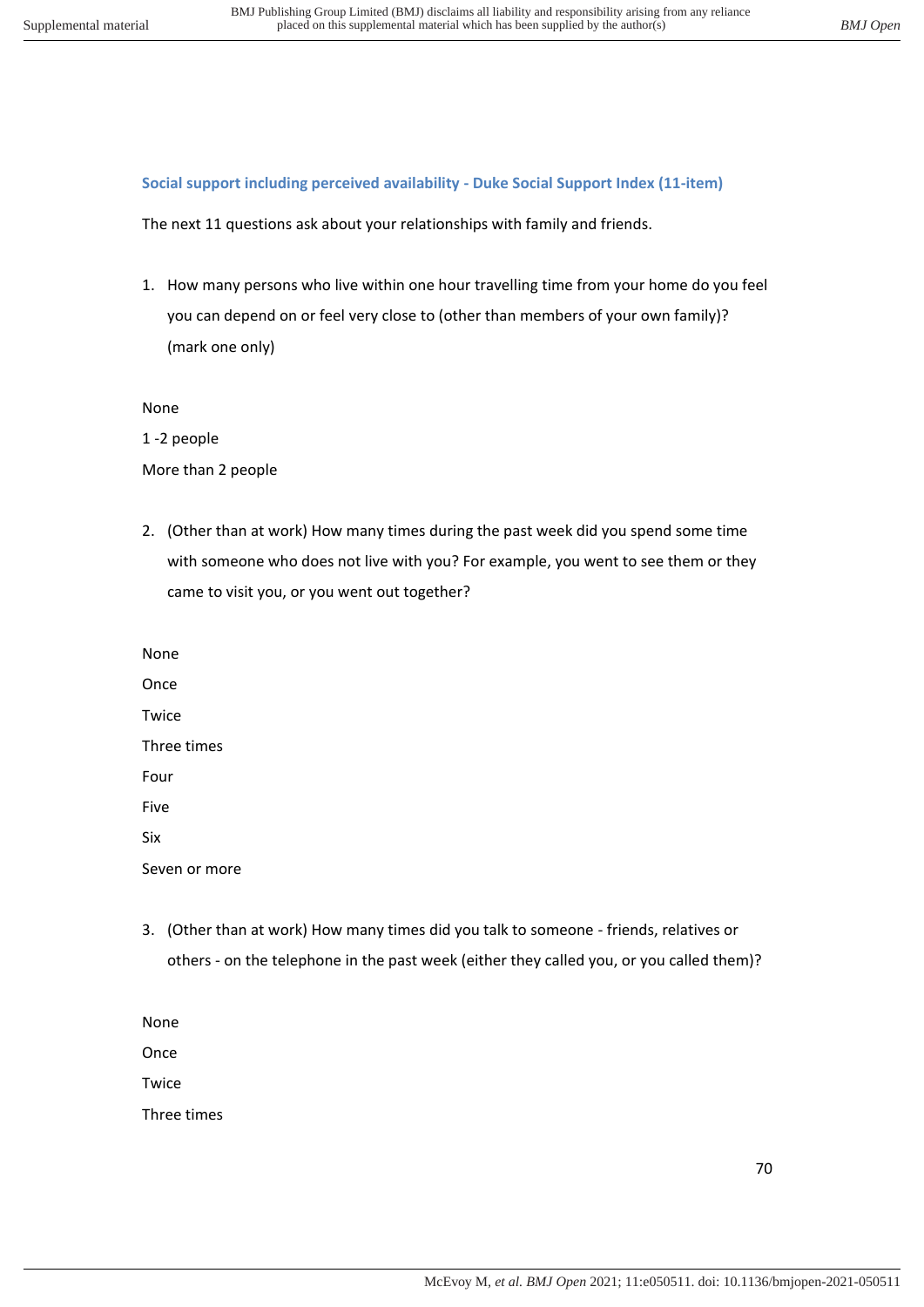Four

Five

Six

Seven or more

4. (Other than at work) About how often did you go to meetings of social clubs, religious meetings, or other groups that you belong to in the past week?

None

**Once** 

Twice

Three times

Four

Five

Six

Seven or more

5. Does it seem that your family and friends (that is, people who are important to you) understand you?

| Hardly ever      |
|------------------|
| Some of the time |
| Most of the time |

6. Do you feel useful to your family and friends (that is, people who are important to you)?

| Hardly ever      |
|------------------|
| Some of the time |
| Most of the time |

7. Do you know what is going on with your family and friends?

Hardly ever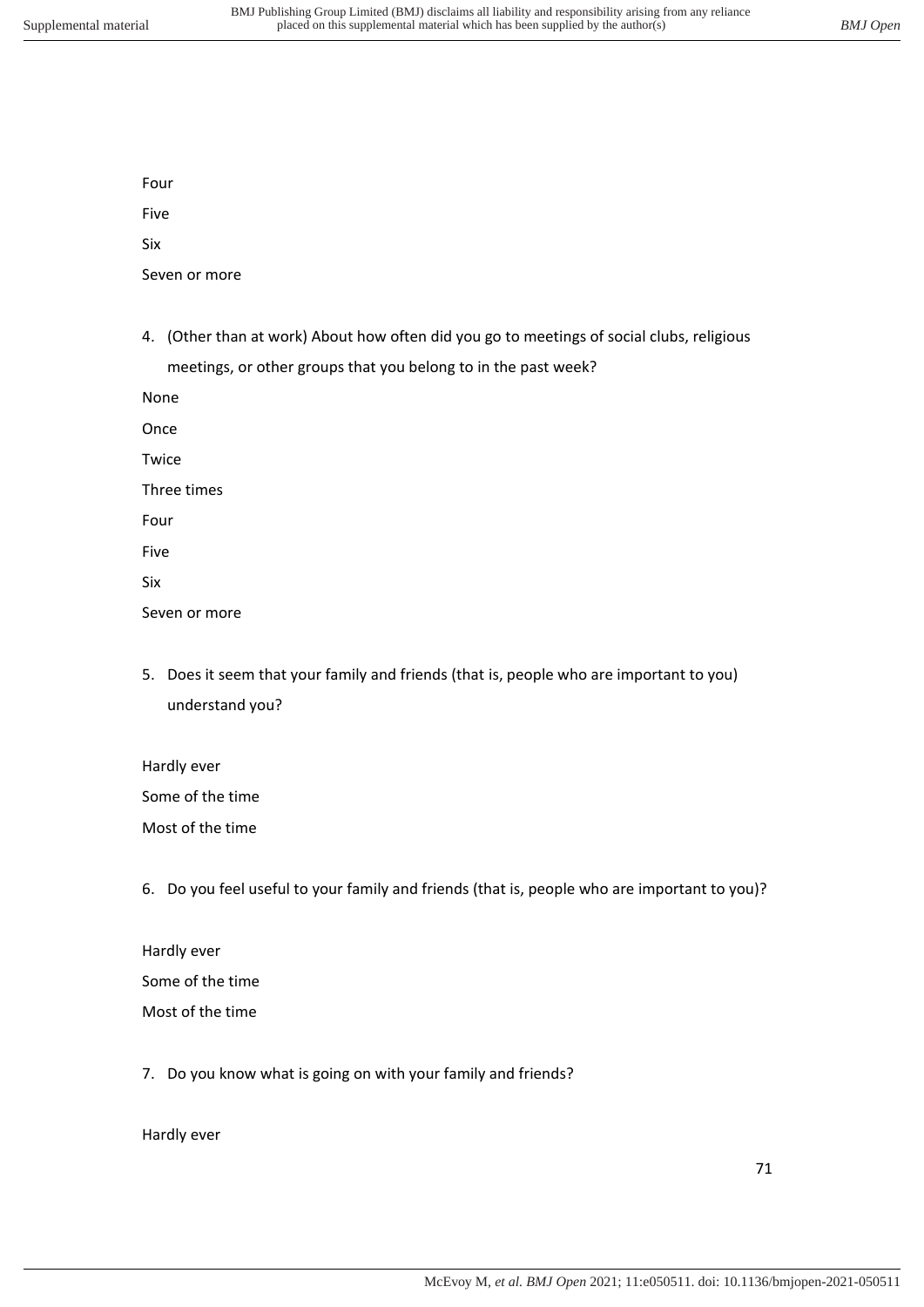Some of the time Most of the time

8. When you are talking with your family and friends, do you feel you are being listened to?

Hardly ever Some of the time Most of the time

9. Do you feel you have a definite role (place) in your family and among your friends?

Hardly ever Some of the time Most of the time

10. Can you talk about your deepest problems with at least some of your family and friends?

| Hardly ever      |
|------------------|
| Some of the time |
| Most of the time |

11. How satisfied are you with the kinds of relationships you have with your family and friends?

| Very dissatisfied     |
|-----------------------|
| Somewhat dissatisfied |
| Satisfied             |

## **Social isolation and loneliness - UCLA Loneliness Scale Version 3 (3-item)**

Indicate how often you feel the way described in each of the following statements.

• First, how often do you feel that you lack companionship?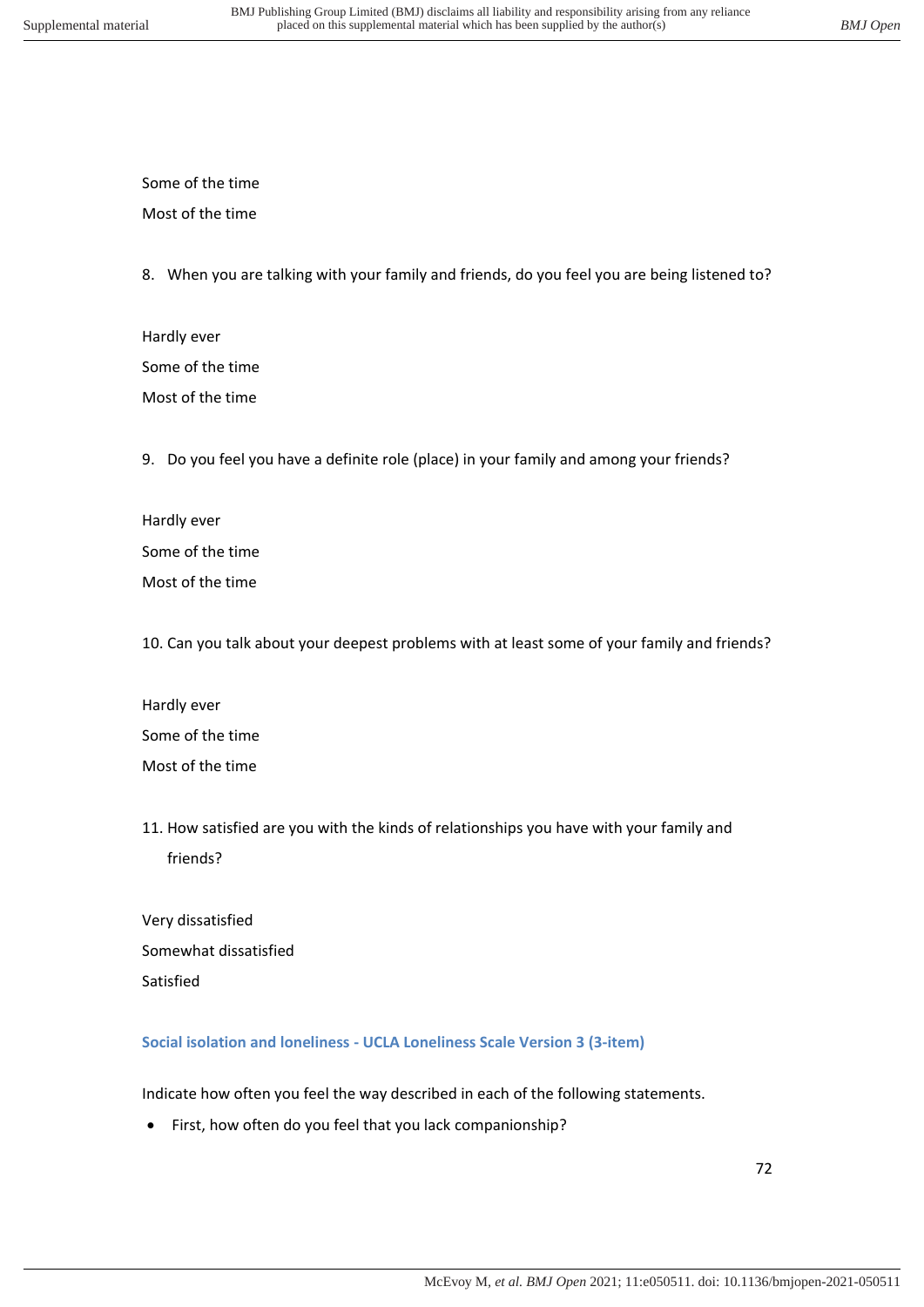- How often do you feel left out?
- How often do you feel isolated from others?

Responses

- Hardly ever
- Some of the time
- Often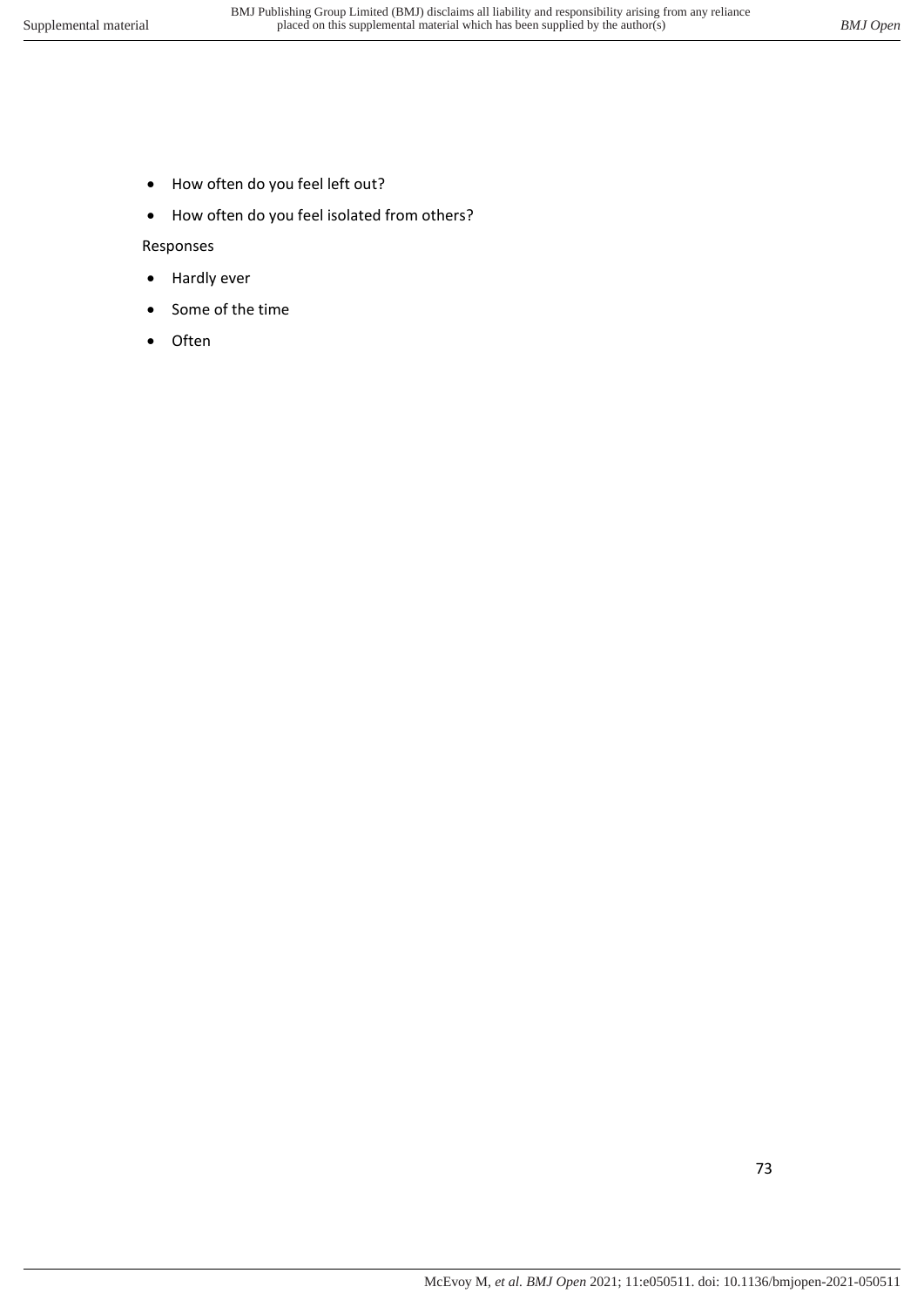### **Life events**

Please indicate whether any of the following life events listed below have happened to you in the past 12 months by marking yes or no after each item. If any event does not apply to you, mark no for that item. These questions cover specific lifetime events that people often experience as stressful.

| In the last 12 months                                                                                                                                              | No           | Yes          |
|--------------------------------------------------------------------------------------------------------------------------------------------------------------------|--------------|--------------|
| has a close relative or family member been hospitalised or needed to take a<br>month off work or school because they have BECOME seriously ill or been<br>injured? | O            | O            |
| has a member of your family died (e.g. parent, brother, wife, child)?                                                                                              | O            | O            |
| has any other relative or close friend died?                                                                                                                       | O            | O            |
| have arguments or marital difficulties with your partner worsened?                                                                                                 | O            | O            |
| have you become separated from your partner or had a relationship<br>breakdown?                                                                                    | O            | O            |
| have you begun to have serious arguments or problems with someone who<br>lives in the same household?                                                              | O            | O            |
| have you begun to have serious arguments or problems with a close friend,<br>neighbour or relative NOT living in the same household?                               | O            | $\circ$      |
| have you BECOME unemployed AND been seeking work for a month or more?                                                                                              | $\circ$      | O            |
| have you been sacked or downgraded at work?                                                                                                                        | O            | O            |
| have you had a major financial crisis?                                                                                                                             | O            | $\circ$      |
| have you been involved in an accident that carried serious risk to the health or<br>life of yourself or others?                                                    | O            | O            |
| has some other adverse event occurred? (Please describe)                                                                                                           | O            | $\circ$      |
| 12. Were you affected by a weather disaster in the last 12 months (for example<br>flood, bush fire, storm)?<br>was your home damaged or destroyed?                 | $\circ$<br>O | $\circ$<br>O |
|                                                                                                                                                                    |              |              |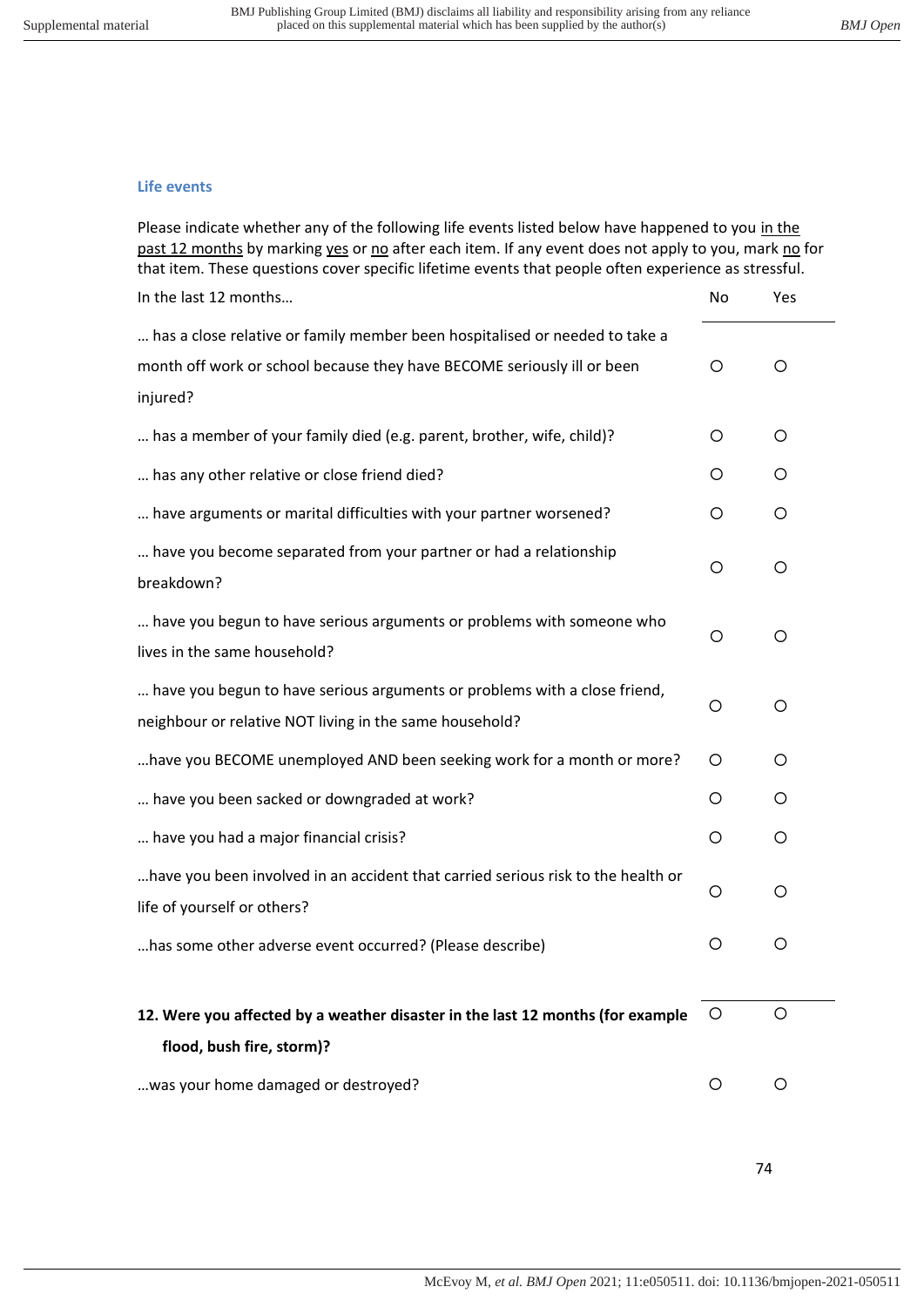| did you think you might die?                                     |  |
|------------------------------------------------------------------|--|
| did you personally know people who were killed or badly injured? |  |
| did you feel terrified, helpless or hopeless?                    |  |
| are you still currently distressed about it?                     |  |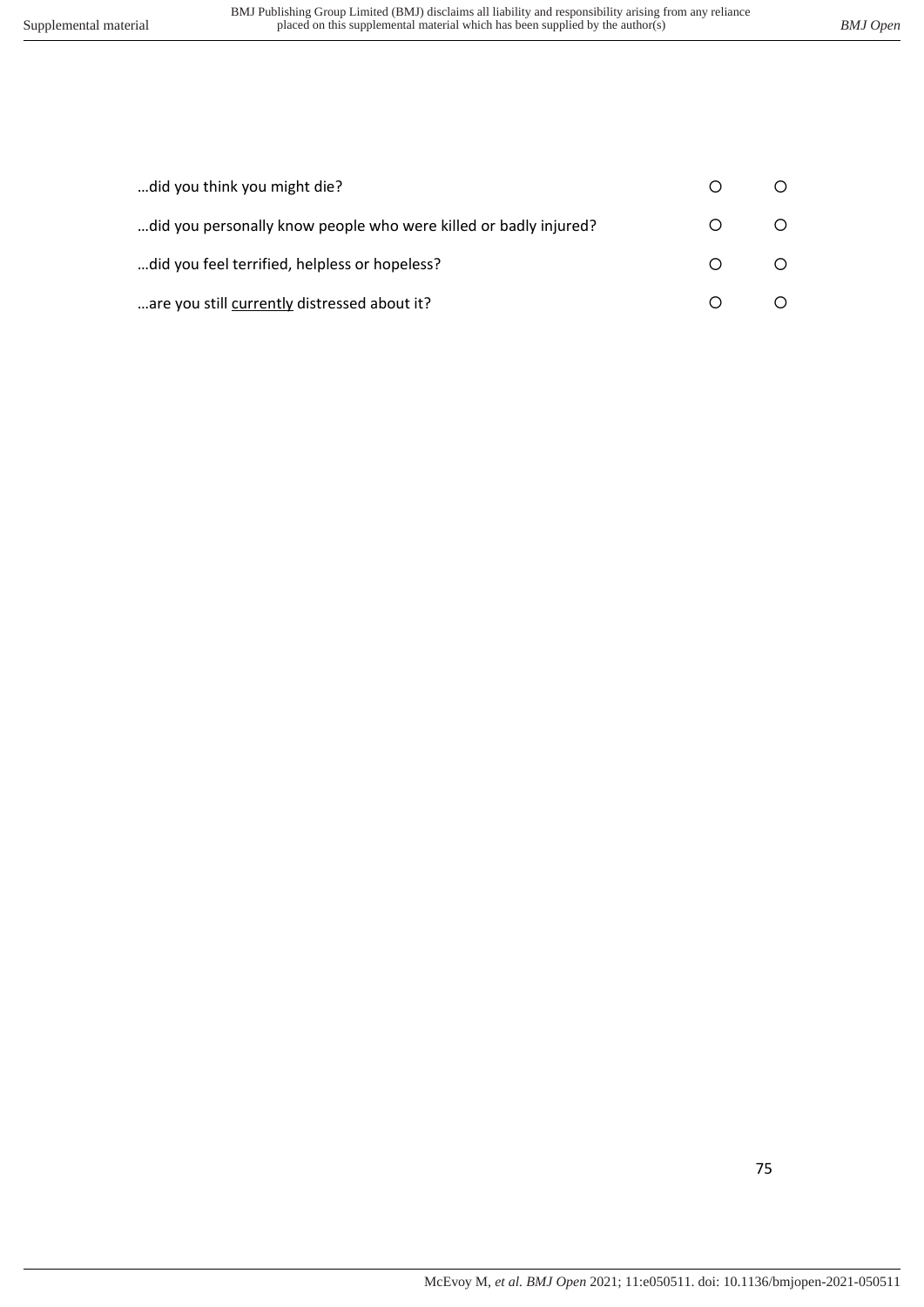## Section 4: Lifestyle

Please click 'Continue to next page' to move onto the Lifestyle questions.

## **Physical activity - International Physical Activity Questionnaire short form (7-item)**

This measure assesses the types of intensity of physical activity and sitting time that people do as part of their daily lives are considered to estimate total physical activity in METmin/week and time spent sitting.

We are interested in finding out about the kinds of physical activities that people do as part of their everyday lives. The questions will ask you about the time you spent being physically active in the **last 7 days**. Please answer each question even if you do not consider yourself to be an active person. Please think about the activities you do at work, as part of your house and yard work, to get from place to place, and in your spare time for recreation, exercise or sport.

Think about all the **vigorous** activities that you did in the **last 7 days**. **Vigorous** physical activities refer to activities that take hard physical effort and make you breathe much harder than normal. Think *only* about those physical activities that you did for at least 10 minutes at a time.

**1.** During the **last 7 days**, on how many days did you do **vigorous** physical activities like heavy lifting, digging, aerobics, or fast bicycling?

## \_\_\_\_\_ **days per week**

No vigorous physical activities *Skip to question 3* 

**2.** How much time did you usually spend doing **vigorous** physical activities on one of those days?

\_\_\_\_\_ **hours per day** 

\_\_\_\_\_ **minutes per day** 

Don't know/Not sure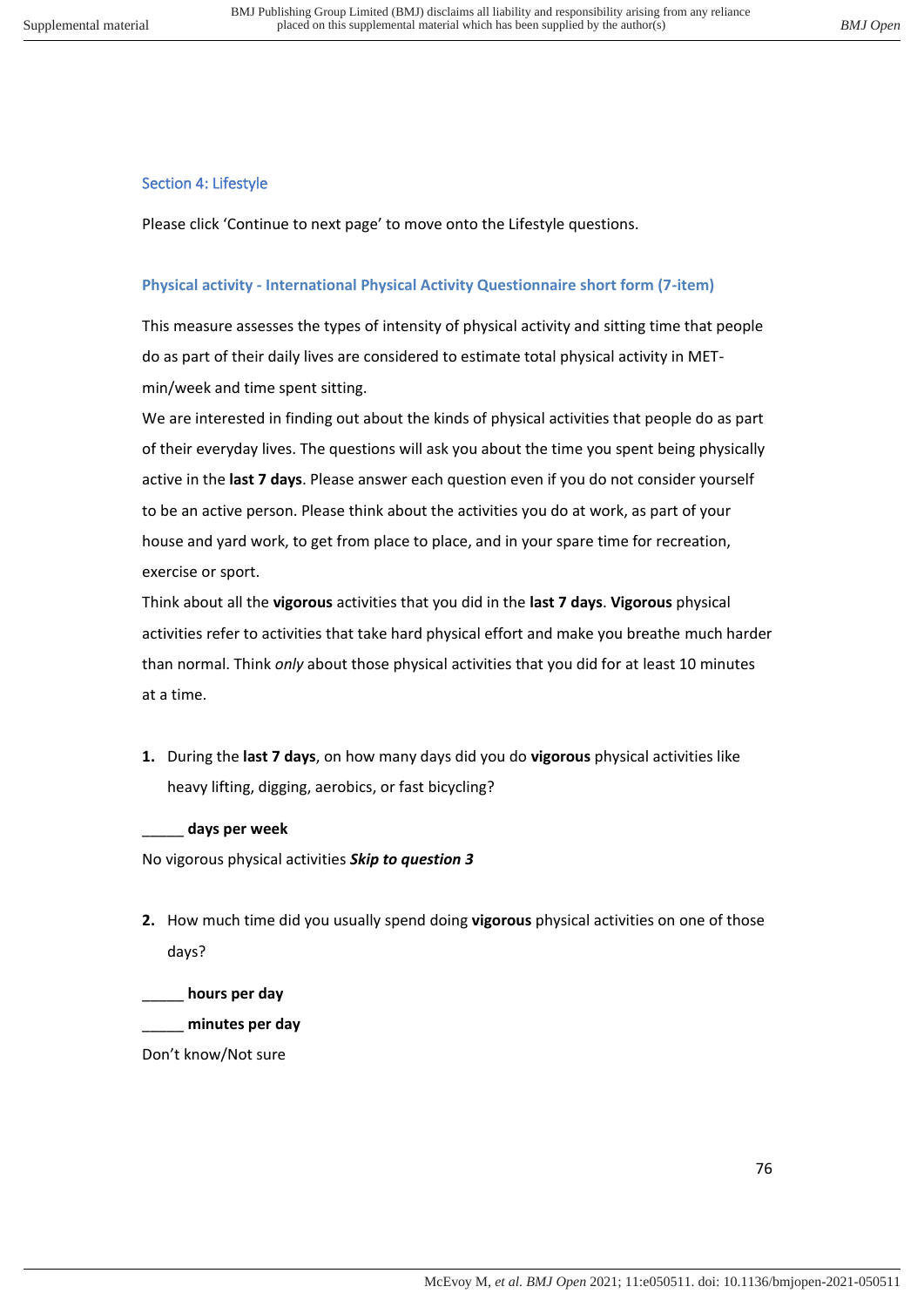Think about all the **moderate** activities that you did in the **last 7 days**. **Moderate** activities refer to activities that take moderate physical effort and make you breathe somewhat harder than normal. Think only about those physical activities that you did for at least 10 minutes at a time.

**3.** During the **last 7 days**, on how many days did you do **moderate** physical activities like carrying light loads, bicycling at a regular pace, or doubles tennis?

Do not include walking.

### \_\_\_\_\_ **days per week**

No moderate physical activities *Skip to question 5* 

**4.** How much time did you usually spend doing **moderate** physical activities on one of those days?

\_\_\_\_\_ **hours per day** 

\_\_\_\_\_ **minutes per day** 

Don't know/Not sure

Think about the time you spent **walking** in the **last 7 days**. This includes at work and at home, walking to travel from place to place, and any other walking that you have done solely for recreation, sport, exercise, or leisure.

**5.** During the **last 7 days**, on how many days did you **walk** for at least 10 minutes at a time?

\_\_\_\_\_ **days per week**  No walking *Skip to question 7* 

**6.** How much time did you usually spend **walking** on one of those days?

\_\_\_\_\_ **hours per day** 

\_\_\_\_\_ **minutes per day** 

Don't know/Not sure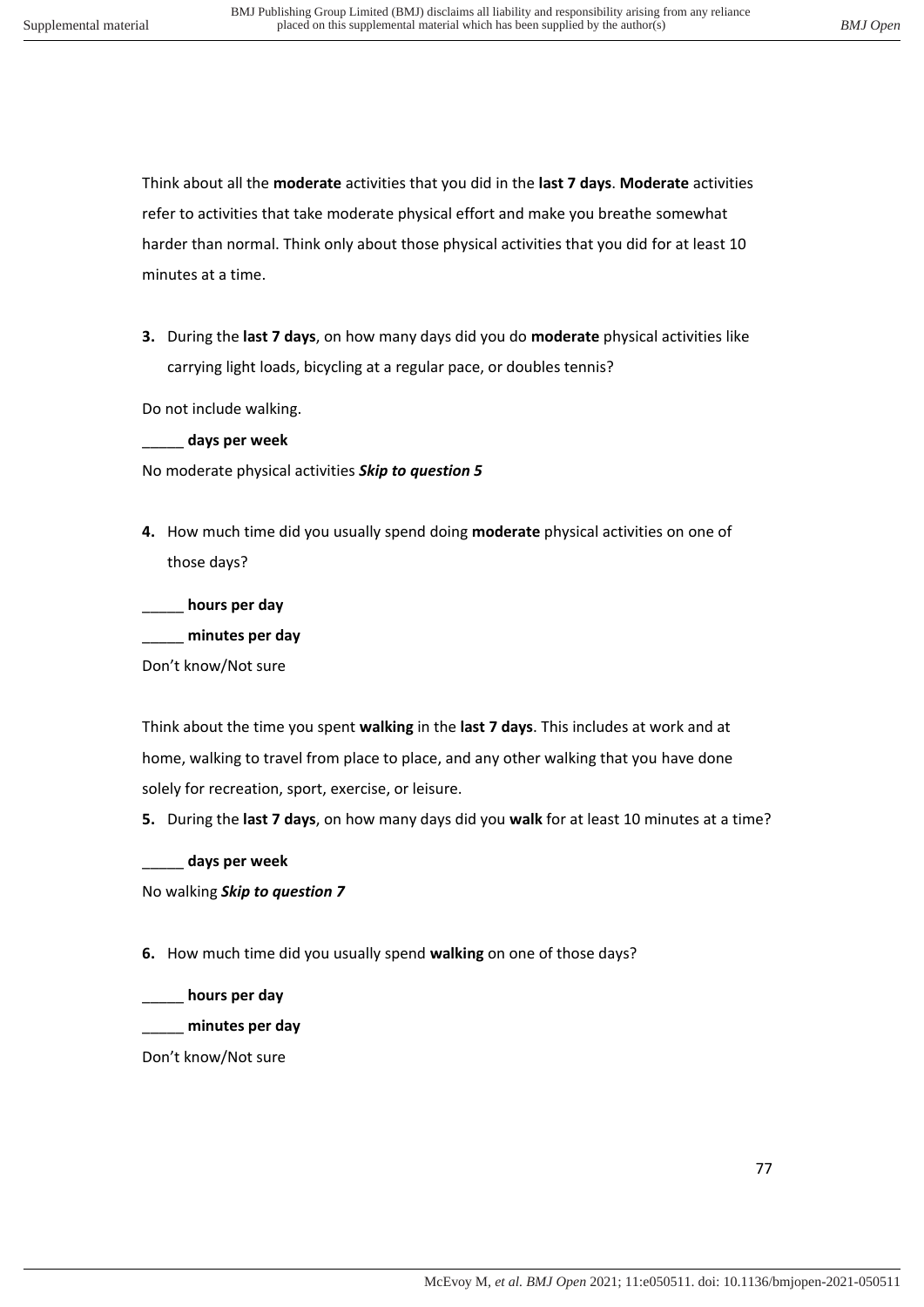The last question is about the time you spent **sitting** on weekdays during the **last 7 days**. Include time spent at work, at home, while doing course work and during leisure time. This may include time spent sitting at a desk, visiting friends, reading, or sitting or lying down to watch television.

**7.** During the **last 7 days**, how much time did you spend **sitting** on a **week day**?

\_\_\_\_\_ **hours per day** 

\_\_\_\_\_ **minutes per day** 

Don't know/Not sure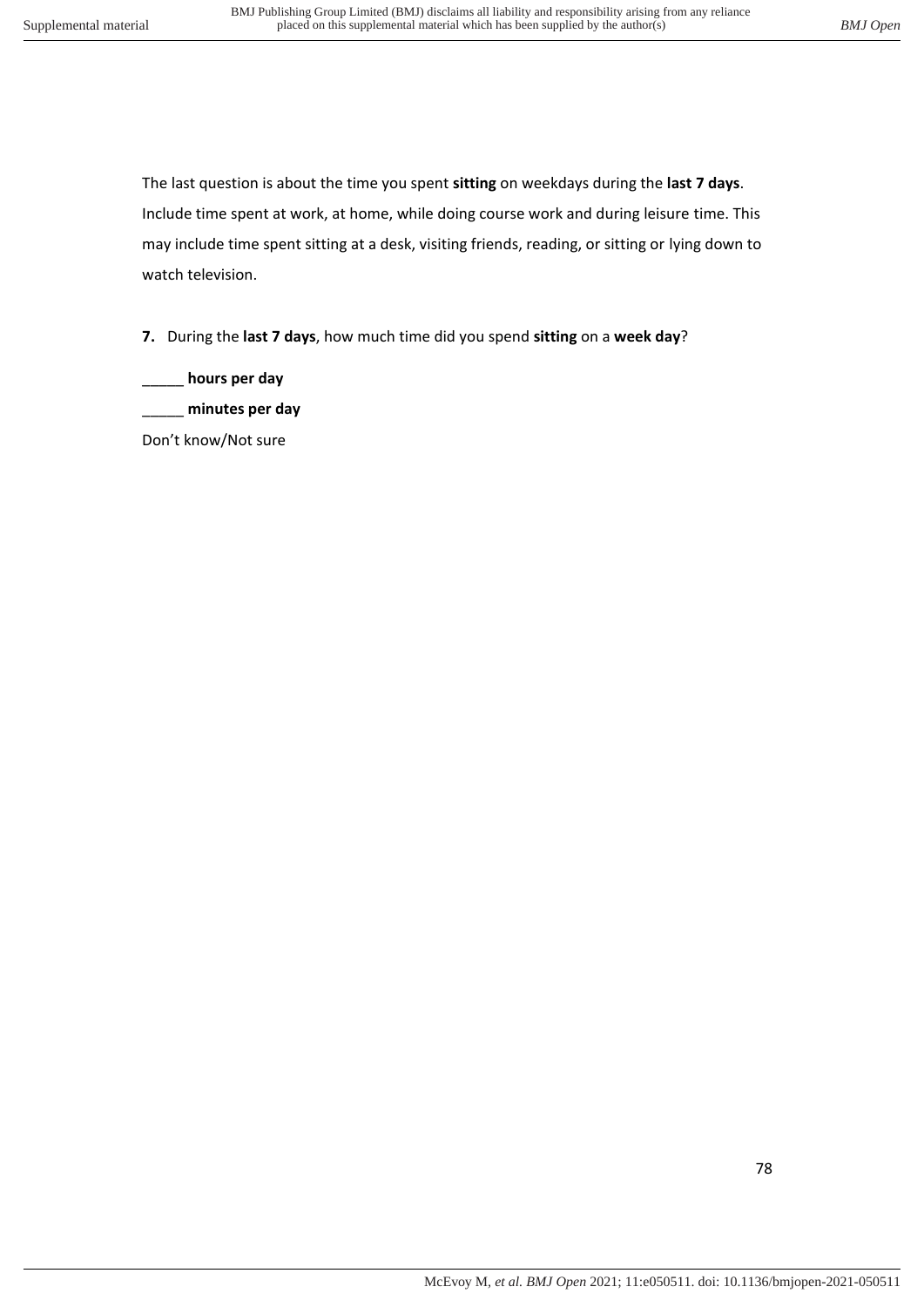# **Alcohol consumption**

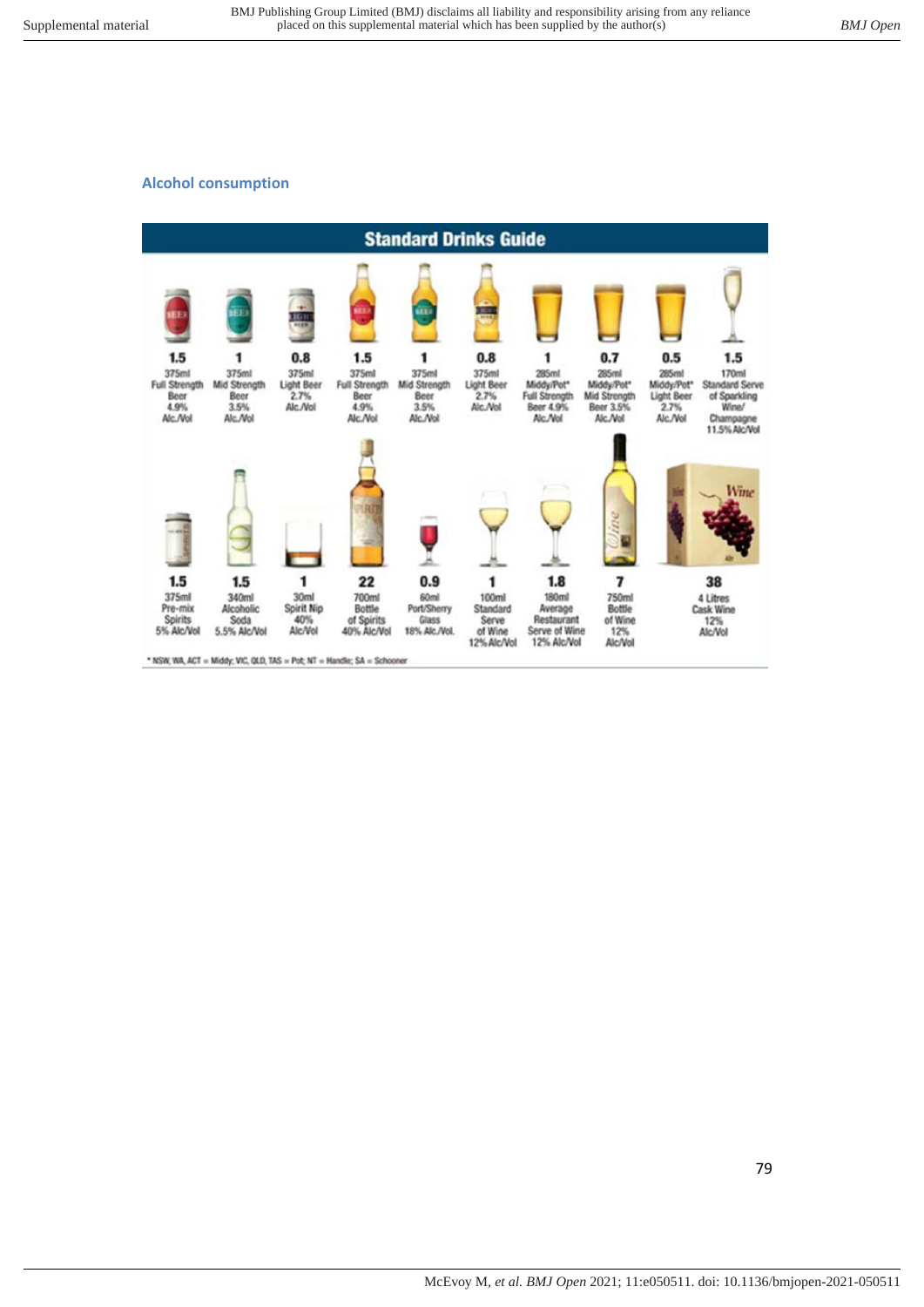Please check one box that best describes your answer to each question

| 1. How often do you have a drink         | Never  | Monthly $2-4$ |         | $2 - 3$  | 4 or    |
|------------------------------------------|--------|---------------|---------|----------|---------|
| containing alcohol?                      |        | or less       | times a | times a  | more    |
|                                          |        |               | month   | week     | times a |
|                                          |        |               |         |          | week    |
| 2. How many drinks containing alcohol do | 1 or 2 | 3 or 4        | 5 or 6  | $7$ to 9 | $10$ or |
| you have on a typical day when you are   |        |               |         |          | more    |
| drinking?                                |        |               |         |          |         |
| 3. How often do you have five or more    | Never  | Less          | Monthly | Weekly   | Daily   |
| drinks on one occasion?                  |        | than          |         |          | or      |
|                                          |        | monthly       |         |          | almost  |
|                                          |        |               |         |          | daily   |
|                                          |        |               |         |          |         |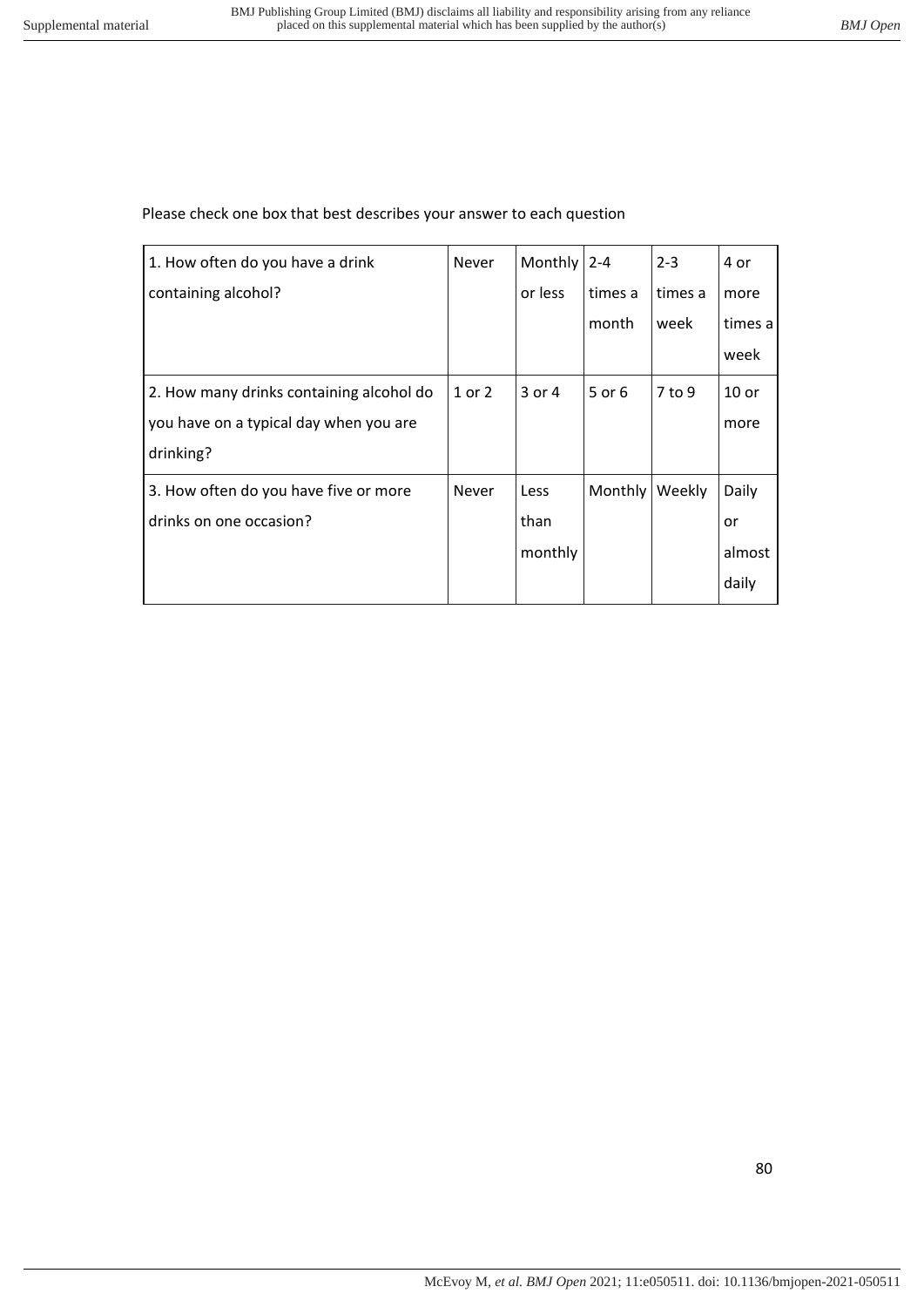# **Smoking**

In your entire life, have you smoked 100 or more cigarettes?

No Go to next section

Yes

Do you now smoke cigarettes? (Choose "yes" even if you only smoke some days.)

## **Yes**

• At what age did you first start smoking regularly?

**|\_\_|\_\_|**Years Old

• On average, about how many cigarettes a day do you smoke? (*If less than 1 cigarette per day, put 0)* 

**|\_\_|\_\_|** Cigarettes

• How many years have you smoked, not counting time periods when you had to quit?

# **|\_\_|\_\_|** Years

**No** 

• How old were you the last time you quit smoking cigarettes?

**|\_\_|\_\_|** Years Old

• How many years did you smoke, not counting time periods when you had quit? (*If less than 1 put 0).* 

**|\_\_|\_\_|** Years

• On average, when you were smoking, how many cigarettes a day did you smoke? *(If less than 1 cigarette per day, put 0).*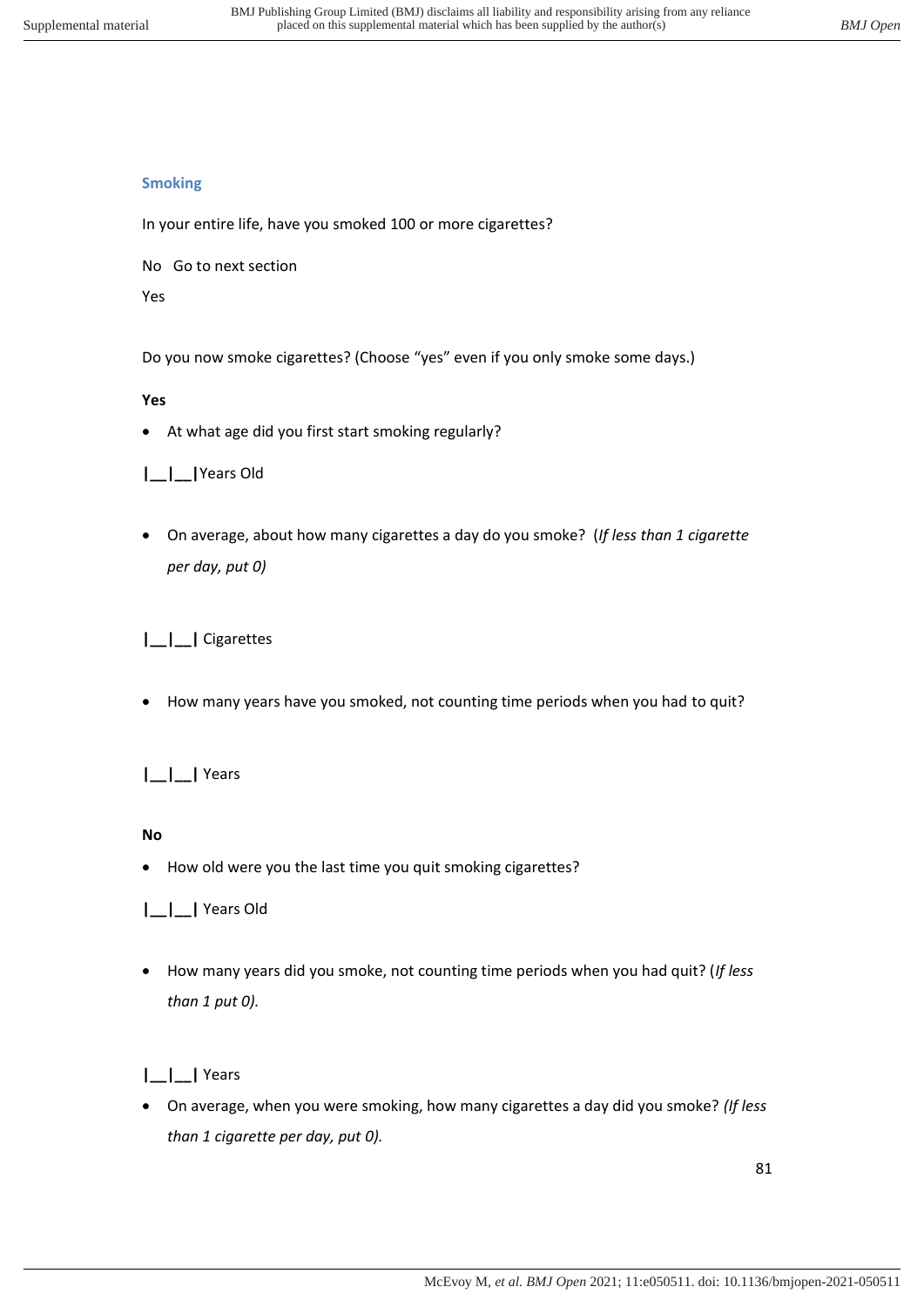# **|\_\_|\_\_|** Cigarettes

• Did you quit smoking because you had a serious health problem that was caused or made worse by smoking?

No

Yes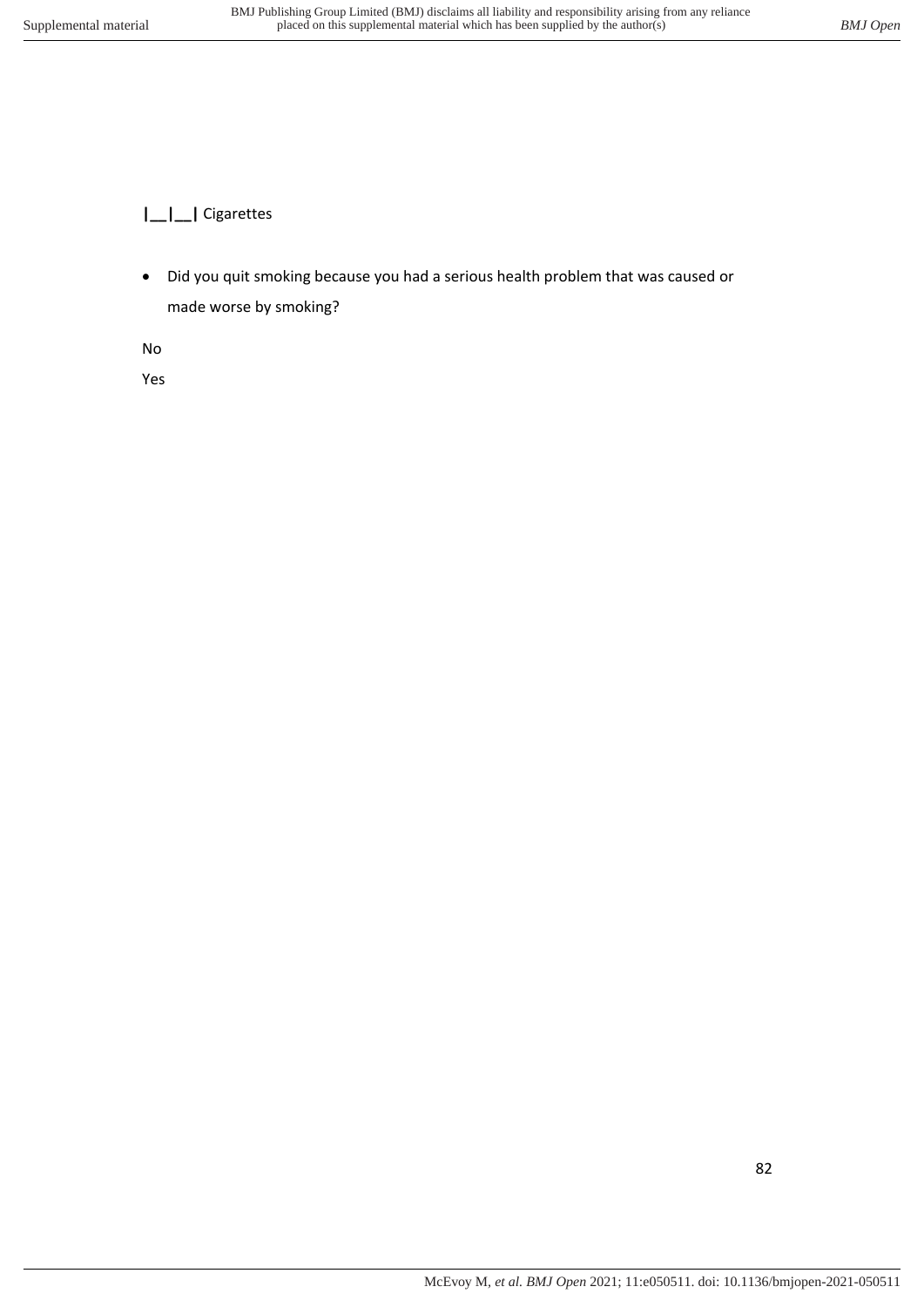# **Dietary quality**

How many serves of vegetables do you usually eat each day? (a 'serve' =  $\frac{1}{2}$  cup cooked vegetables or 1 cup of salad vegetables)

**Response options:** 1 serve or less, 2-3 serves, 4-5 serves, 6 serves or more, and don't eat vegetables.

• How many serves of fruit do you usually eat each day? (a 'serve' =1 medium piece or two small pieces of fruit or 1 cup of diced pieces)

**Response options:** 1 serve or less, 2-3 serves, 4-5 serves, 6 serves or more, and don't eat fruit.

• How often do you drink fruit juices such as orange, grapefruit or tomato per day, week or month?

Please select one of the follow frequency options and then indicate an amount. If you select rarely, never or you do not know, please enter a value of zero (0).

**Response options:** number of times per day, number of times per week, number of times per month, rarely or never, I don't know/can't say.

• Not counting juice, how often do you eat fruit? (Fruit includes fresh, canned, frozen, dried), per day, week or months?

Please select one of the follow frequency options and then indicate an amount. If you select rarely, never or you do not know, please enter a value of zero (0).

**Response options:** number of times per day, number of times per week, number of times per month, rarely or never, I don't know/can't say.

• How often do you eat chips, French fries, wedges, fried potatoes or crisps per day, week or month?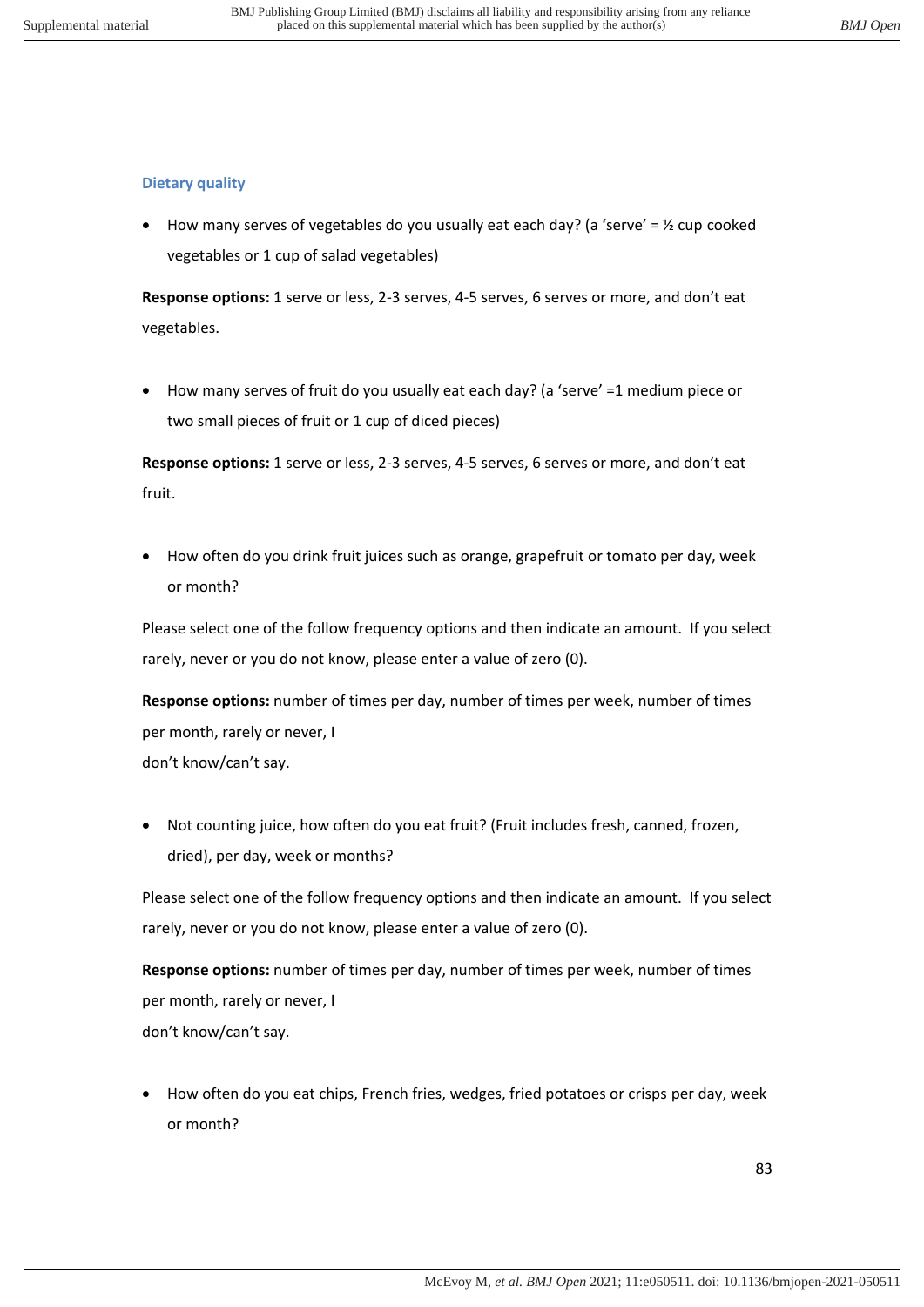Please select one of the follow frequency options and then indicate an amount. If you select rarely, never or you do not know, please enter a value of zero (0).

**Response options:** number of times per day, number of times per week, number of times per month, rarely or never, I don't know/can't say.

• How often do you eat potatoes? (not including chips, French fries, wedges, fried potatoes or crisps)

Please select one of the follow frequency options and then indicate an amount. If you select rarely, never or you do not know, please enter a value of zero (0).

**Response options:** number of times per day, number of times per week, number of times per month, rarely or never, I don't know/can't say.

• How often do you eat salad? (salad includes mixed green salad and other mixtures of raw vegetables)

Please select one of the follow frequency options and then indicate an amount. If you select rarely, never or you do not know, please enter a value of zero (0).

**Response options:** number of times per day, number of times per week, number of times per month, rarely or never, I don't know/can't say.

• Not counting potatoes and salad, how often do you eat cooked vegetables?

Please select one of the follow frequency options and then indicate an amount. If you select rarely, never or you do not know, please enter a value of zero (0).

**Response options:** number of times per day, number of times per week, number of times per month, rarely or never, I don't know/can't say.

• How often do you eat red meat? (beef, lamb, liver and kidney but not pork or ham) (In this category include all minimally processed forms of red meat such as chops, steaks, roasts, rissoles, hamburgers, mince, stir fries and casseroles)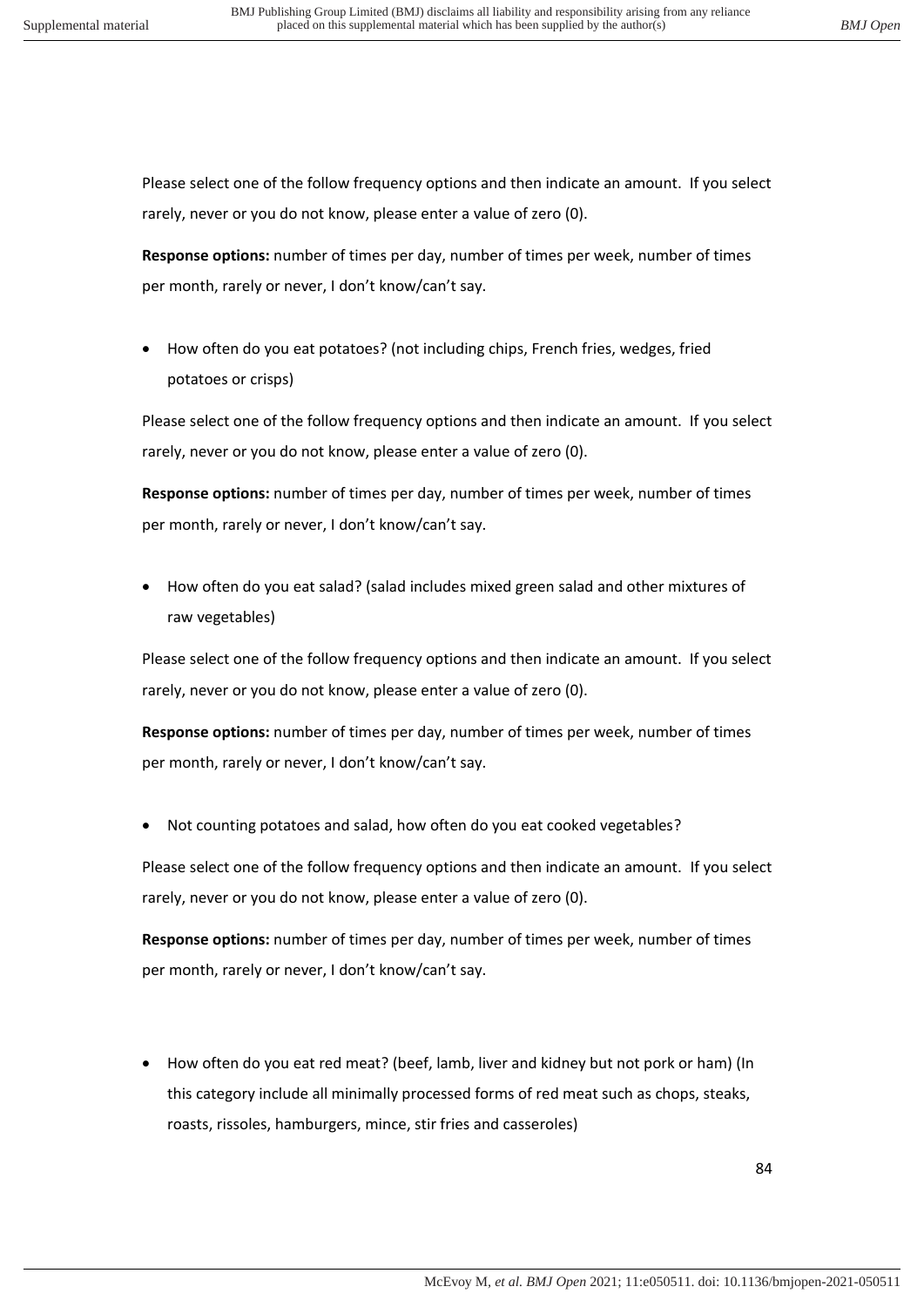**Response options:** number of times per day, number of times per week, number of times per month, rarely or never, I don't know/can't say.

• How often do you eat meat products such as sausages, frankfurter, Belgium, devon, salami, meat pies, bacon or ham?

Please select one of the follow frequency options and then indicate an amount. If you select rarely, never or you do not know, please enter a value of zero (0).

**Response options:** number of times per day, number of times per week, number of times per month, rarely or never, I don't know/can't say.

• How often do you eat bread? (include bread rolls, flat breads, crumpets, bagels, English or bread type muffins).

Please select one of the follow frequency options and then indicate an amount. If you select rarely, never or you do not know, please enter a value of zero (0).

**Response options:** number of times per day, number of times per week, number of times per month, rarely or never, I don't know/can't say.

• How often do you eat pasta, rice, noodles or other cooked cereals? (not including cooked breakfast cereals)

Please select one of the follow frequency options and then indicate an amount. If you select rarely, never or you do not know, please enter a value of zero (0).

**Response options:** number of times per day, number of times per week, number of times per month, rarely or never, I don't know/can't say.

• What type of milk do you usually consume?

**Response options:** Whole, low/reduced fat, skim, evaporated/sweetened condensed, none of the above and don't know.

• How much milk (in total) do you usually have in a day?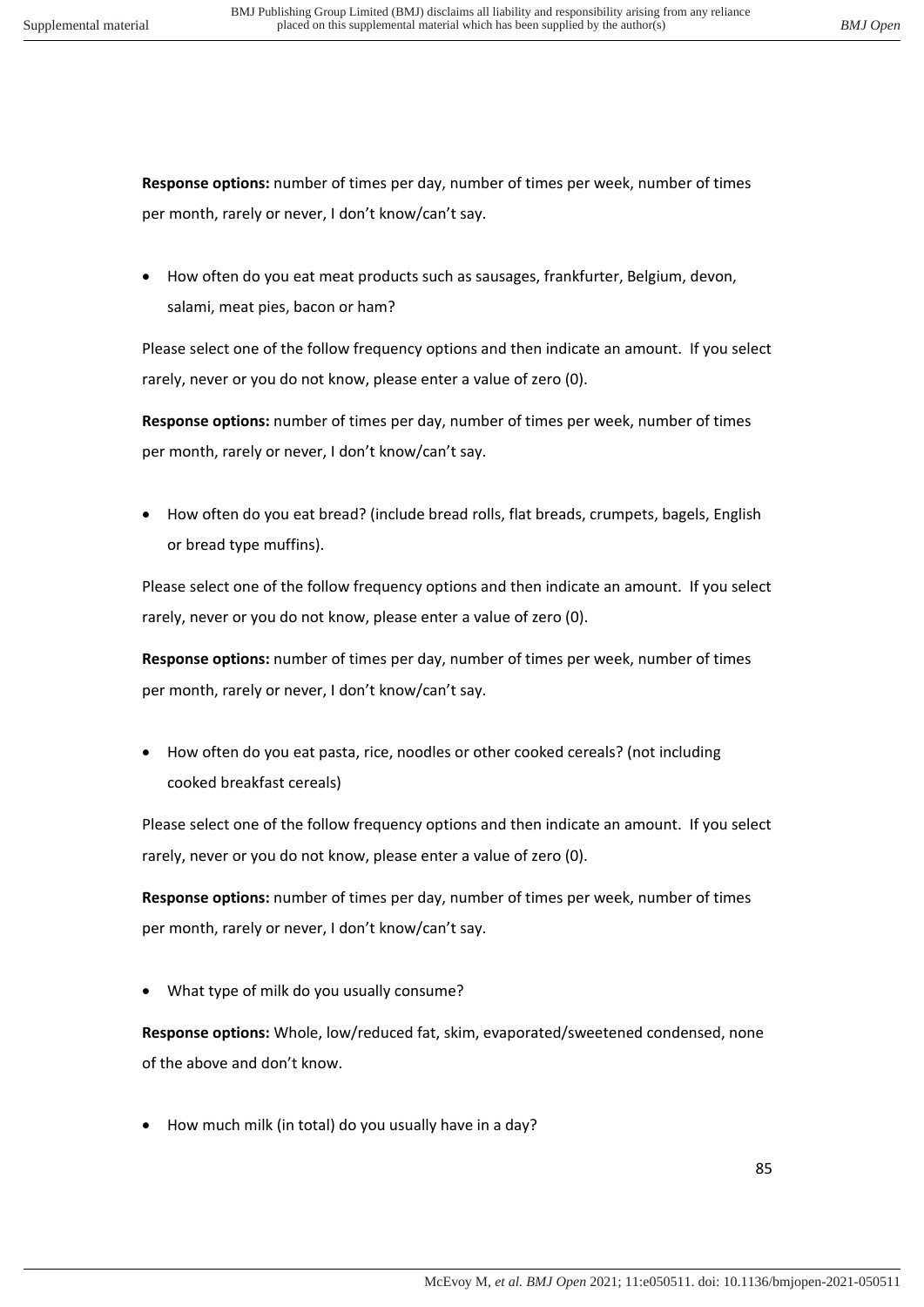**Response options:** Less than 150ml (or 5ozs), 150-300ml (300ml is a small carton – 10ozs),

## 301 to

600ml (600ml is approximately an old 'pint' – 20ozs), more than 600ml.

• Did your sense of hunger and satiety change during the period at home for the COVID-19 pandemic?

Less appetite

No change

More appetite

• Did you lose or gain weight during the COVID-19 pandemic?

My weight is stable No, I think I lost weight I think I gained a small amount of weight I think I gained a lot of weight

• Are you following any of these diets? *(Mark all that apply)*

Low carb (Atkins, Paleo, etc.), Intermittent fasting, Diabetic, DASH, Mediterranean, Vegetarian, Gluten free, Low sodium, Keto, Low fat, Low calorie, Vegan, Other (specify), None

• In the last 12 months, how often did you worry about whether your food would run out before you had money to buy more?

Response – often, sometimes, never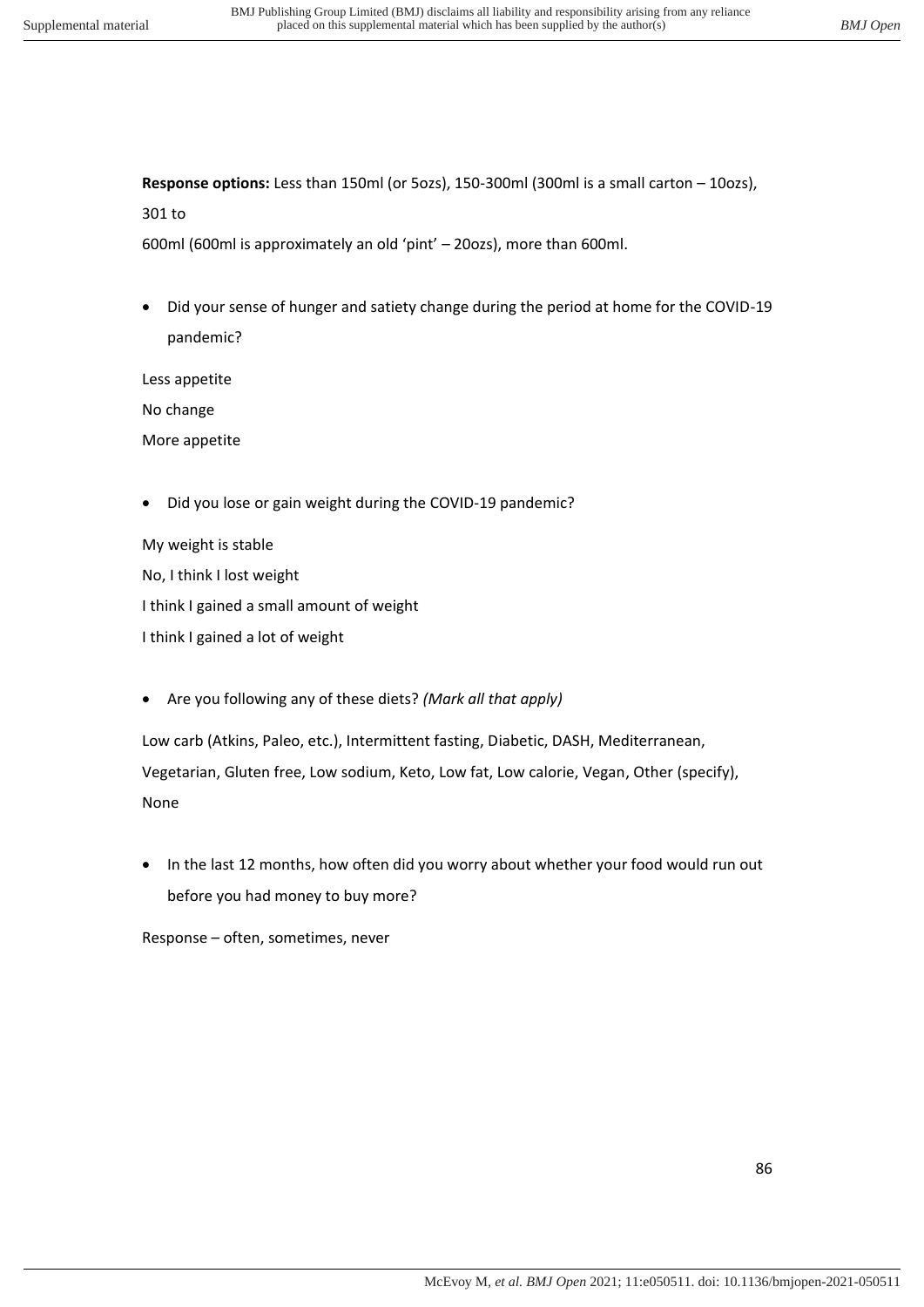## **Sleep (duration and quality) and insomnia - Pittsburgh Sleep Quality Index (10-item)**

The following questions relate to your usual sleep habits during the past month only. Your answers should indicate the most accurate reply for the majority of days and nights in the past month. Please answer all questions. Please note times are in 24-hour format and must be typed in HH:MM format, with the colon included.

• During the past month, what time have you usually gone to bed at night?

During the past month, how long (in minutes) has it usually taken you to fall asleep each night? \_\_\_\_\_\_\_\_\_\_

- During the past month, what time have you usually gotten up in the morning?
- During the past month, how many hours of actual sleep did you get at night? (This may be different than the number of hours you spent in bed.) **we allow the set of the set of the set of the set of the set of the set of the set of the set of the set of the set of the set of the set of the set of the set of t**

For each of the remaining questions, check the one best response. Please answer all questions. During the past month, how often have you had trouble sleeping because you…

- Cannot get to sleep within 30 minutes
- Wake up in the middle of the night or early morning
- Have to get up to use the bathroom
- Cannot breathe comfortably

 $\frac{1}{2}$  ,  $\frac{1}{2}$  ,  $\frac{1}{2}$  ,  $\frac{1}{2}$  ,  $\frac{1}{2}$  ,  $\frac{1}{2}$  ,  $\frac{1}{2}$  ,  $\frac{1}{2}$  ,  $\frac{1}{2}$  ,  $\frac{1}{2}$  ,  $\frac{1}{2}$  ,  $\frac{1}{2}$  ,  $\frac{1}{2}$  ,  $\frac{1}{2}$  ,  $\frac{1}{2}$  ,  $\frac{1}{2}$  ,  $\frac{1}{2}$  ,  $\frac{1}{2}$  ,  $\frac{1$ 

 $\frac{1}{2}$  ,  $\frac{1}{2}$  ,  $\frac{1}{2}$  ,  $\frac{1}{2}$  ,  $\frac{1}{2}$  ,  $\frac{1}{2}$  ,  $\frac{1}{2}$  ,  $\frac{1}{2}$  ,  $\frac{1}{2}$  ,  $\frac{1}{2}$  ,  $\frac{1}{2}$  ,  $\frac{1}{2}$  ,  $\frac{1}{2}$  ,  $\frac{1}{2}$  ,  $\frac{1}{2}$  ,  $\frac{1}{2}$  ,  $\frac{1}{2}$  ,  $\frac{1}{2}$  ,  $\frac{1$ 

- Cough or snore loudly
- Feel too cold
- Feel too hot
- Have bad dreams
- Have pain
- Other reason(s), please describe: How often during the past month have you had trouble sleeping because of this other reason(s)?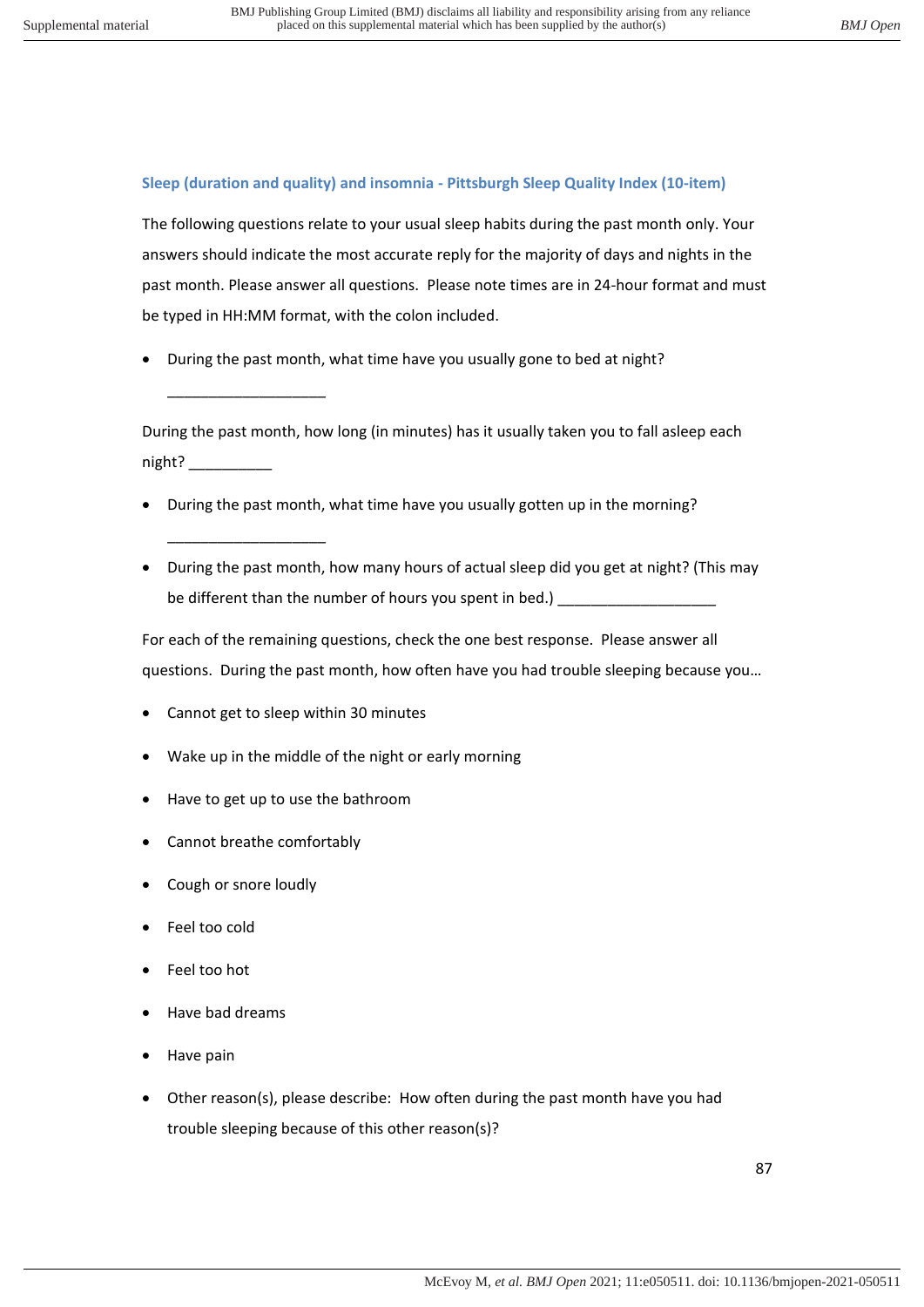### **Response categories**

Not during the past month Less than once a week Once or twice a week Three or more times a week

> • During the past month, how often have you taken medicine to help you sleep (prescribed or "over the counter")?

Not during the past month Less than once a week Once or twice a week Three or more times a week

> • During the past month, how often have you had trouble staying awake while driving, eating meals, or engaging in social activity?

Not during the past month Less than once a week Once or twice a week Three or more times a week

> • During the past month, how much of a problem has it been for you to keep up enough enthusiasm to get things done?

Not a problem at all Only a very slight problem Somewhat of a problem A very big problem

• During the past month, how would you rate your sleep quality overall?

Very good Fairly good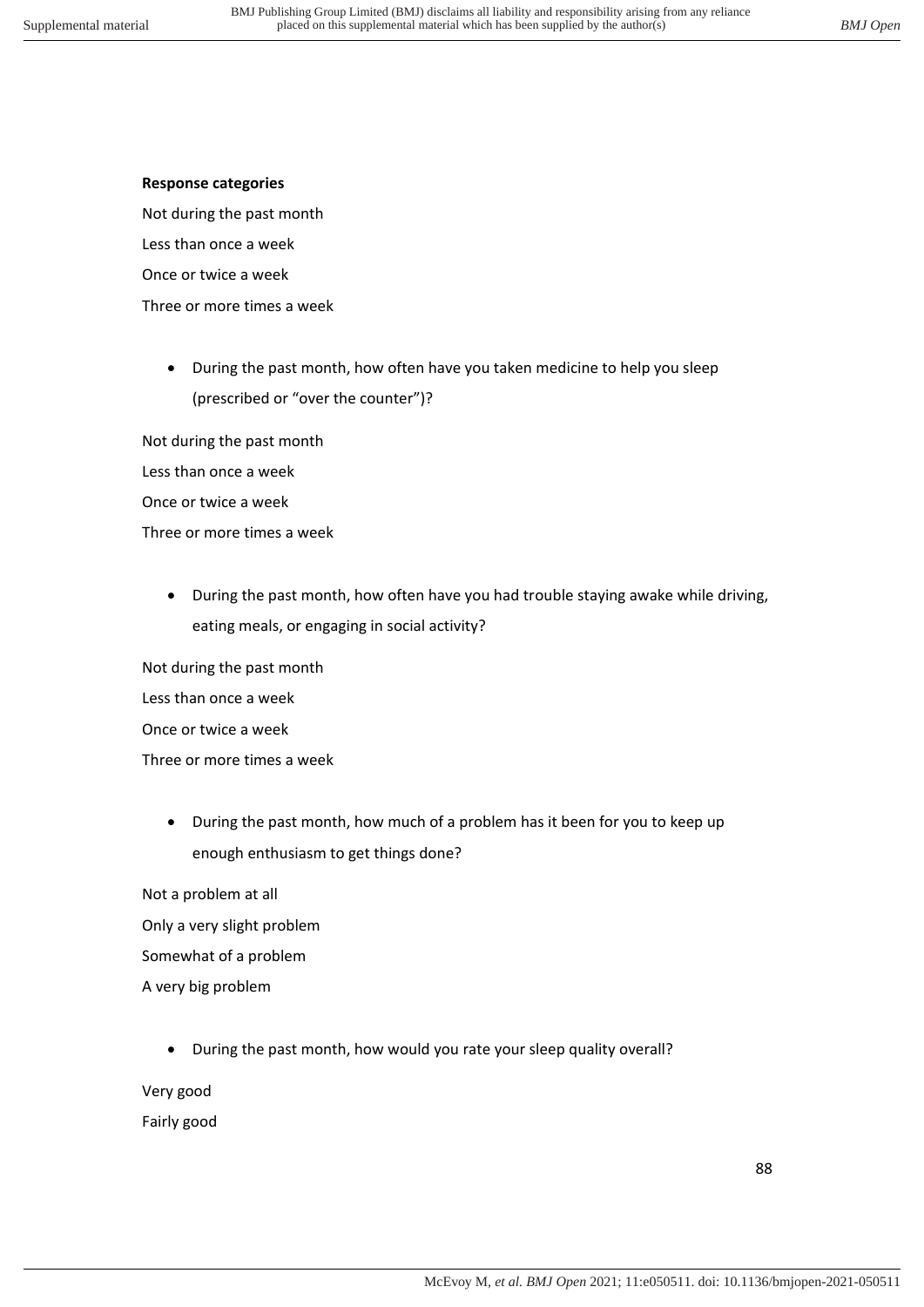Fairly bad

Very bad

• Do you have a bed partner or room mate?

No bed partner or room mate Partner/room mate in other room Partner in same room, but not same bed Partner in same bed

• If you have a room-mate or bed partner, ask him/her how often in the past month you have had:

Loud snoring Long pauses between breaths while asleep Legs twitching or jerking while you sleep Episodes of disorientation or confusion during sleep Other restlessness while you sleep: please describe

• Please advise how often the above restlessness reasons have troubled you in the past month?

## **Response categories**

Not during the past month Less than once a week Once or twice a week Three or more times a week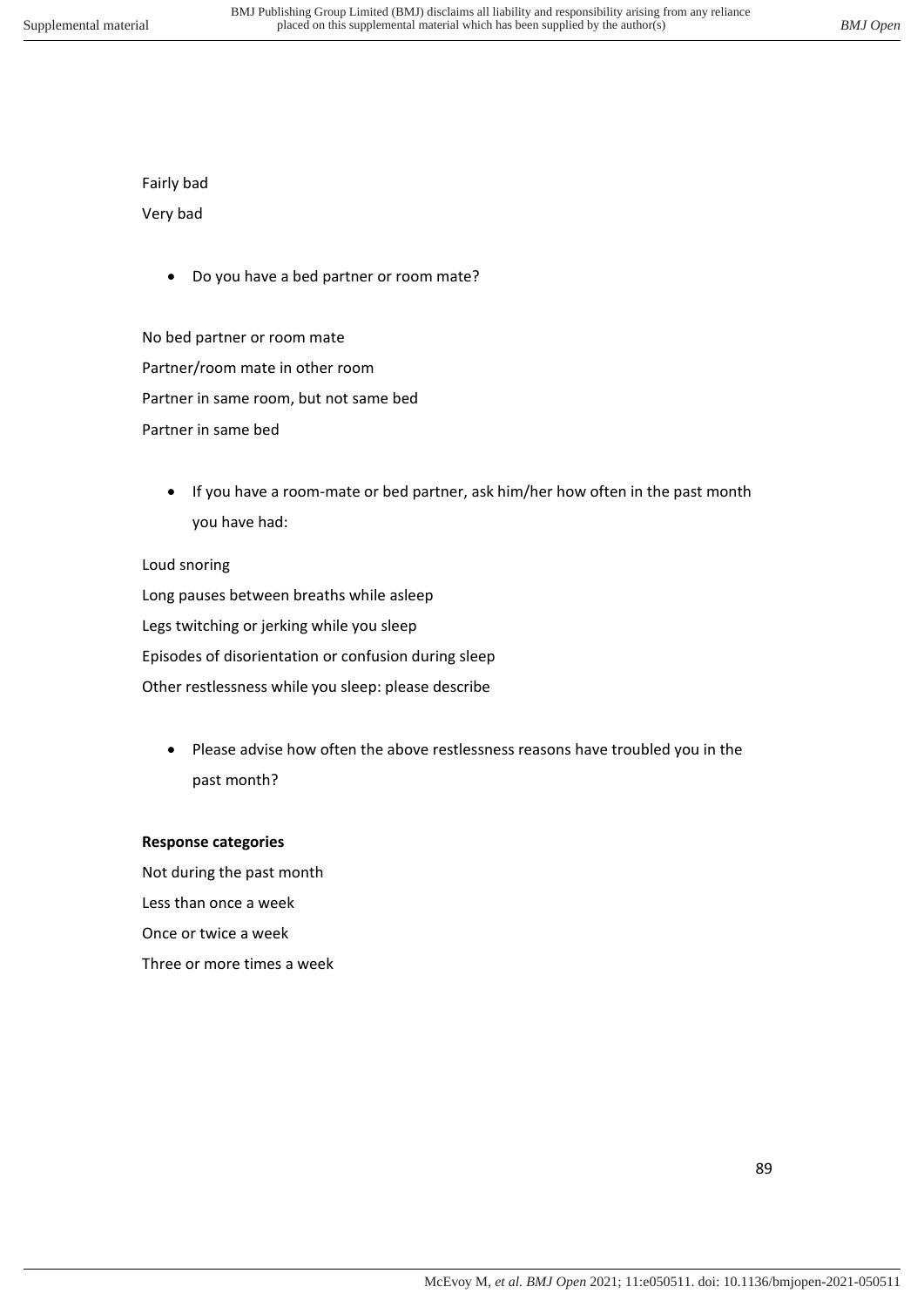# **Lifestyle changes during the COVID-19 pandemic**

For each of the following lifestyle choices please indicate if there has been a significant increase, slight increase, no change, slight decrease, or significant decrease since the beginning of the COVID-19 pandemic?

- Time spent walking
- Time spent doing moderate physical activity
- Time spent doing vigorous physical activity
- Time spent doing leisure and household chores
- Time spent sitting and screen time
- Consumption of alcohol
- **Smoking**
- Number of serves of vegetables
- Number of serves of fruit
- Daily frequency of fruit juice
- Daily frequency of fruit
- Daily intake of milk
- Daily frequency of daily frequency of chips, French fries, wedges, fried potatoes or crisps
- Daily frequency of daily frequency of potatoes (not including French fries, wedges, fried potatoes or crisps)
- Daily frequency of fruit (salad includes mixed green salad and other mixtures of raw vegetables)
- Daily frequency of cooked vegetables
- Daily number of serves of red meat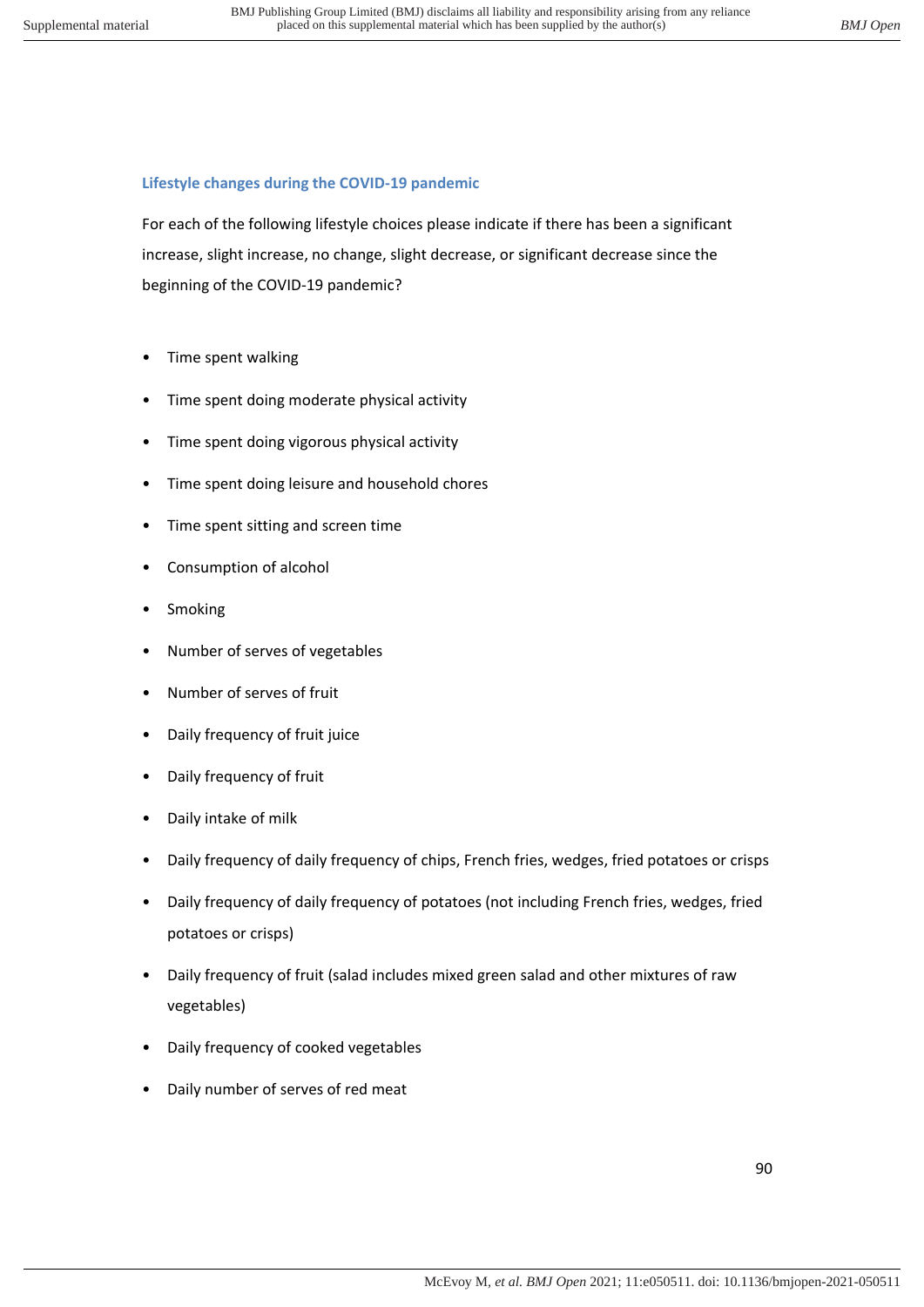- Daily frequency of meat products such as sausages, frankfurter, Belgium, devon, salami, meat pies, bacon or ham
- Daily frequency of bread (include bread rolls, flat breads, crumpets, bagels, English or bread type muffins)
- Daily frequency of pasta, rice, noodles or other cooked cereals
- Habit of snacking between meals
- Quantity/portions of meals and snacks
- Consumption of junk food/fast food and fried food
- Participation in cooking new/traditional recipes
- Hours of sleep
- Quality of sleep
- **Response categories**
- Significantly increased
- Slightly increased
- Grossly similar
- Slightly decreased
- Significantly decreased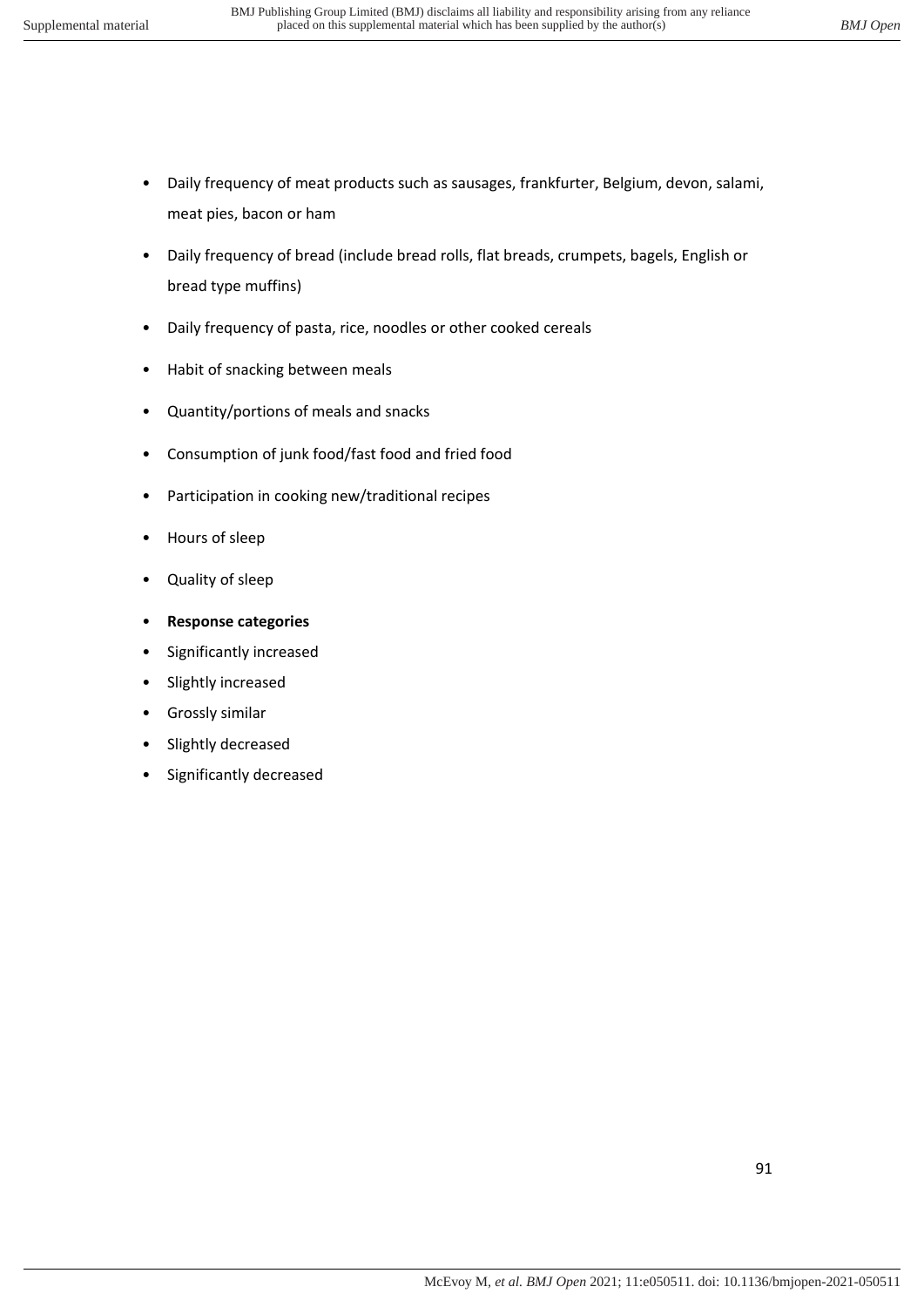## **Positive aspects of restrictions/lockdown**

Every cloud has a silver lining. Please reflect of some of the positive experiences you may have encountered during the COVID-19 pandemic. Consider the following statements and tick all that apply.

I felt supported by family and friends who were there for me when I needed them

I felt closer to colleagues, family or friends as a result of supporting each other through the difficult times

I felt less stressed working from home

I appreciated less traffic congestion (e.g. quicker to get to work, less pollution)

I enjoyed spending more time at home with my family

There was more time for getting things done around the house

There was more time for hobbies

I was able to be more involved with my children's learning

I saved more money

I learned new ways of working remotely

I learned new skills or extended my scope of practice at work

I felt a sense of community and social cohesion (e.g. we are all in this together)

I was able to participate in online learning, digitalised continuing professional education or remote conferences from home

I have a new-found sense of gratitude for the freedoms I used to take for granted

I have gratitude for frontline healthcare workers and other essential workers

Other – please specify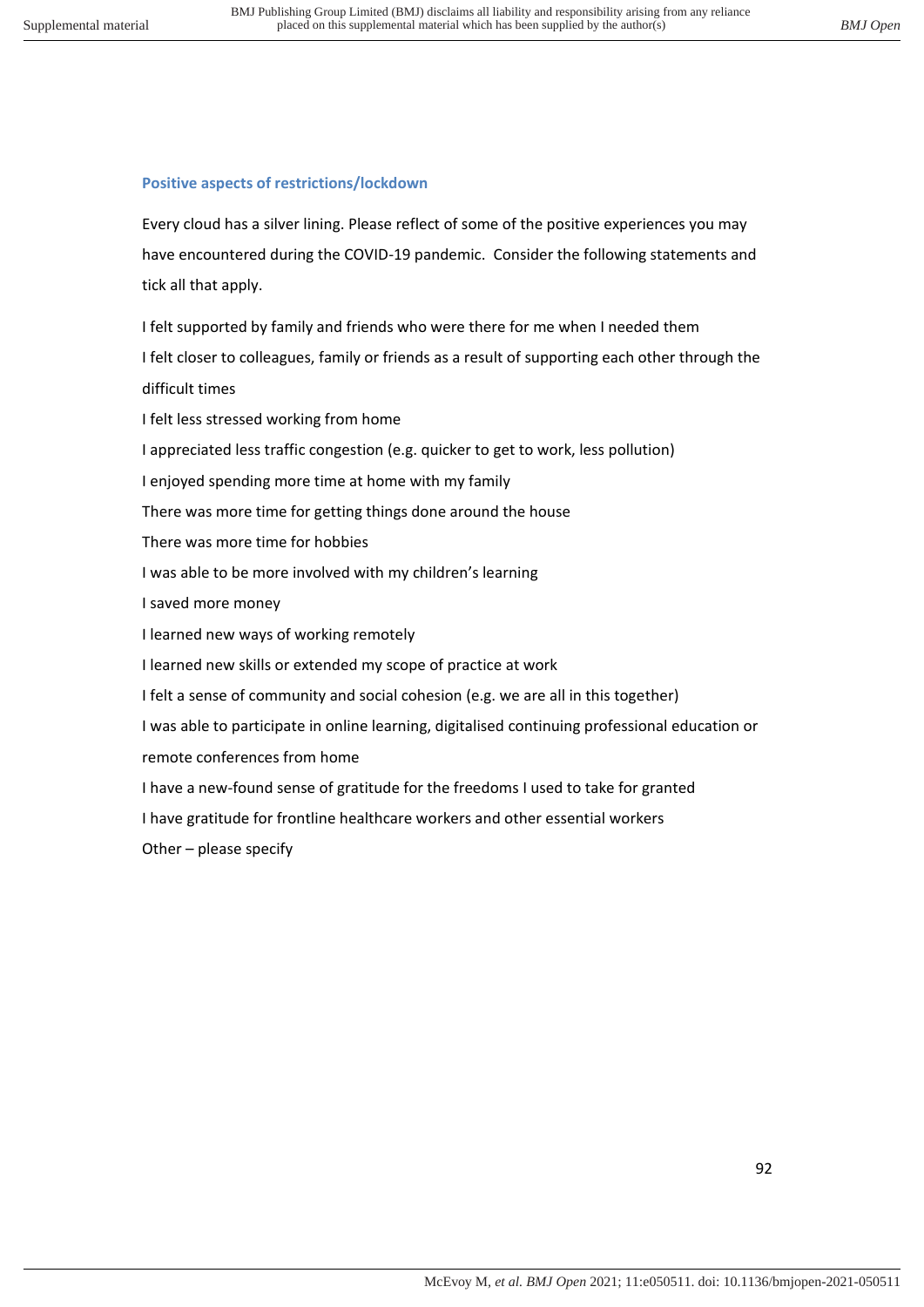**Congratulations! You have made it to the end of the main questionnaire.** 

# **But wait! There's more!! There's an optional section asking about your medical and surgical history.**

It is important for us to know any physical symptoms you are currently experiencing and what medical conditions your already have so that we can take these into account when looking at your current health & well-being and any future health events.

This information is commonly collected in the best international research studies of this type because it allows researchers to look at relationships between all sorts of factors such as diet or sleep and future health conditions. To do this we need to know about medical conditions that you already have. This way we can look at the factors that have contributed to your current health but also any future health events.

What we currently know about things like smoking and cholesterol and heart disease, for example, came from ground-breaking research studies just like the one you are now involved in.

So please take the time to complete this final section of the questionnaire as it will be a huge contribution to our understanding of the effects of the pandemic on the health of our community.

Remember, if you would like to return to complete this section at a later time, please close the web browser, and when ready, click the link within the Loddon Mallee Healthcare Worker COVID Study "Welcome" email you received to return to the questionnaire and continue.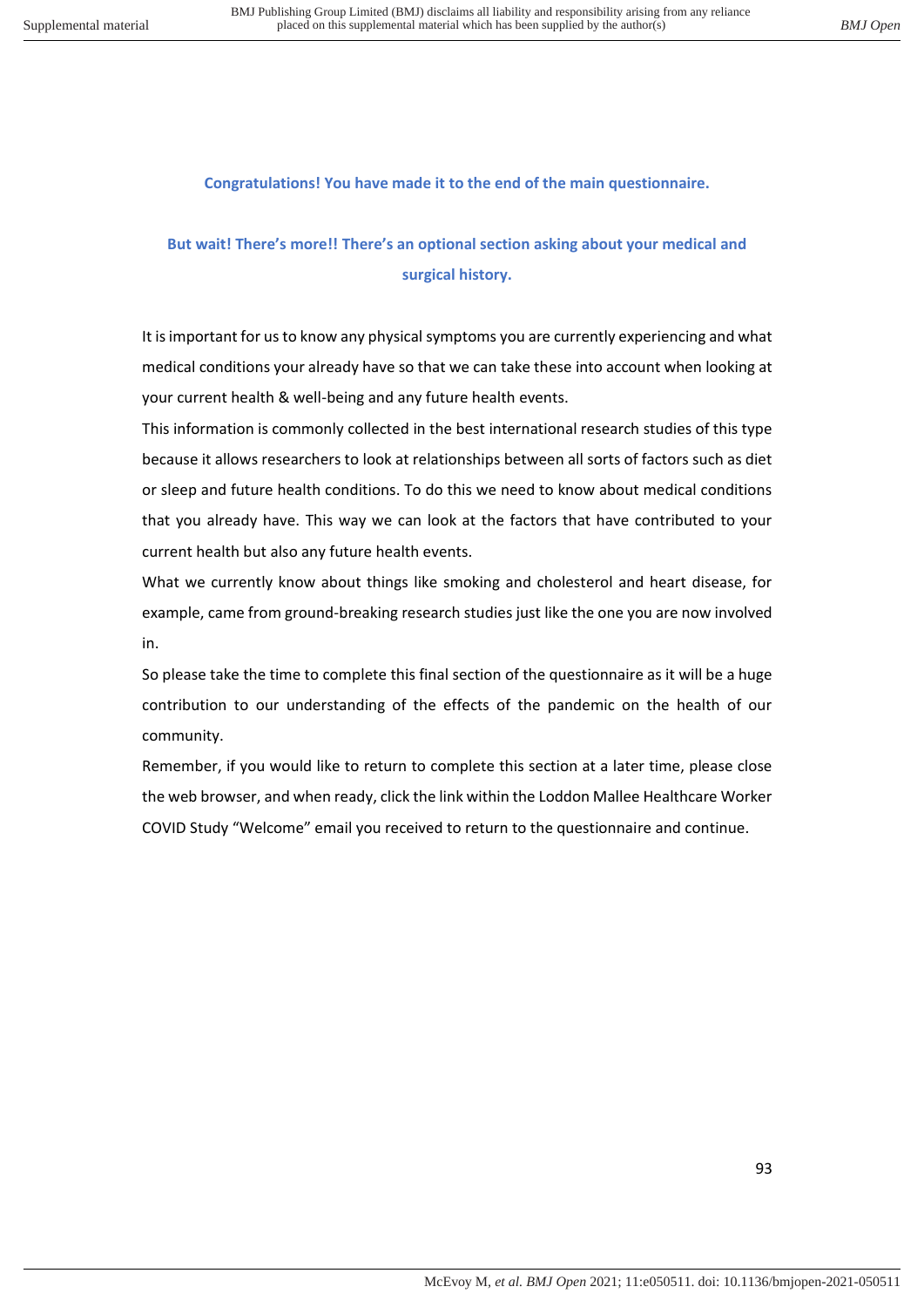# Section 5: Medical & Surgical history [OPTIONAL]

The following questions ask about any symptoms you may be experiencing and your medical & surgical history. It is important for us to know any physical symptoms you are currently experiencing and what medical conditions your already have so that we can take this into account when looking at your current health & well-being and any future health events. Height & Weight

We would like to know your height and weight so that we can calculate your body mass index. Body mass index is an important measure to consider when looking at the relationship between your current health & well-being and future health events. It is recommended that you follow the following instructions for measuring height and weight. However, if you are not able to measure these, please provide your best estimate.

- Do you wish to complete this optional section about your medical and surgical history?
- Yes
- No

We would like to know your height and weight, so that we an calculate your body mass index (BMI).

Body mass index (BMI) is an important measure to consider when looking at the relationship between your current health and wellbeing, and futer health events.

It is recommended that you follow the following instructions for measuring height and

weight. However, if you are not able to measure these, please provide your best estimate.

## **Instructions:**

## **Height**

Step 1: Remove any footwear (shoes, slippers, sandals etc).

Step 2: Remove any head gear (hat, cap, hair bows, comb, ribbons, etc).

Step 3: Stand against the wall with your feet together and heels against the back board with knees straight.

Step 4: Look straight ahead and don't look up making sure that your eyes are the same level as the ears.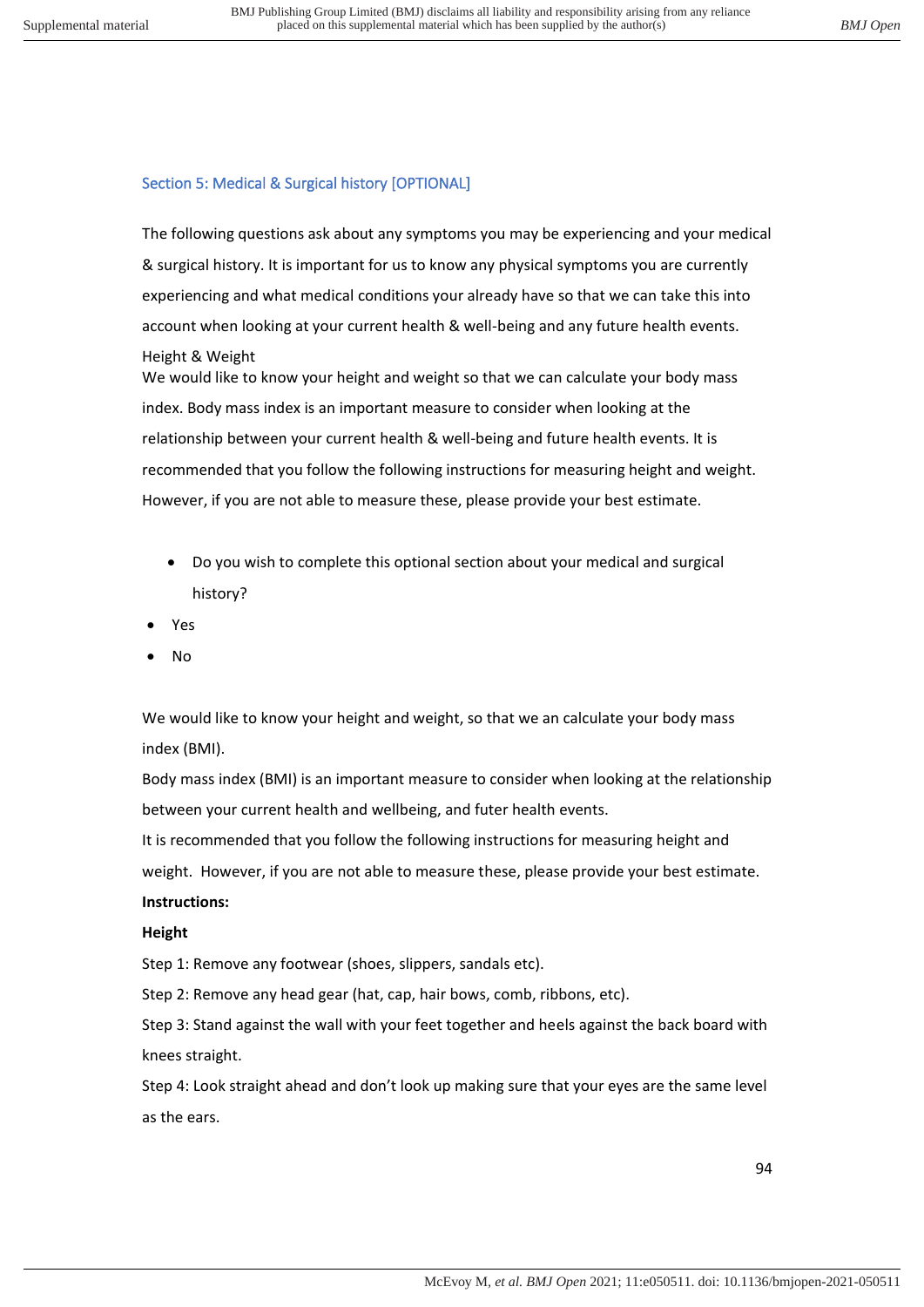Step 5: Ask a companion to move a tape measure gently down onto the top of your head and while breathing in and standing tall read the height at the exact point.

## **Weight**

Step 1: Remove any footwear (shoes, slippers, sandals etc) and socks.

Step 2: Put the scale on a firm, flat surface.

Step 3: Step onto scale with one foot on each side of the scale.

Step 4: Stand still, face forward, place arms on the side and record the weight in kilograms.

- What is your height in cm/feet/inches?
- What is your weight in kg/Stone/pounds?

#### **Resting heart rate**

What is your resting pulse rate: (take after sitting for 5 min.)

If using an automated blood pressure device to record your blood pressure, heart rate can be done simultaneously while taking your blood pressure measurement. However, if you would like to measure your heart rate by taking your pulse, please follow these steps. **Step 1:** After sitting still for five minutes, place your pointer and middle fingers on the inside of your opposite wrist just below the thumb.

**Step 2:** Don't use your thumb to check your pulse, as the artery in your thumb can make it harder to count accurately.

**Step 3:** Once you can feel your pulse, count how many beats you feel in 15 seconds.

**Step 4:** Multiply this number by 4 to get your heart rate. For instance, 20 beats in 15 seconds equals a heart rate of 80 beats per minute (bpm).

If you are unable to take this measurement, please select unsure instead of leaving the question response blank.

- <55/min
- 55–59
- 60–64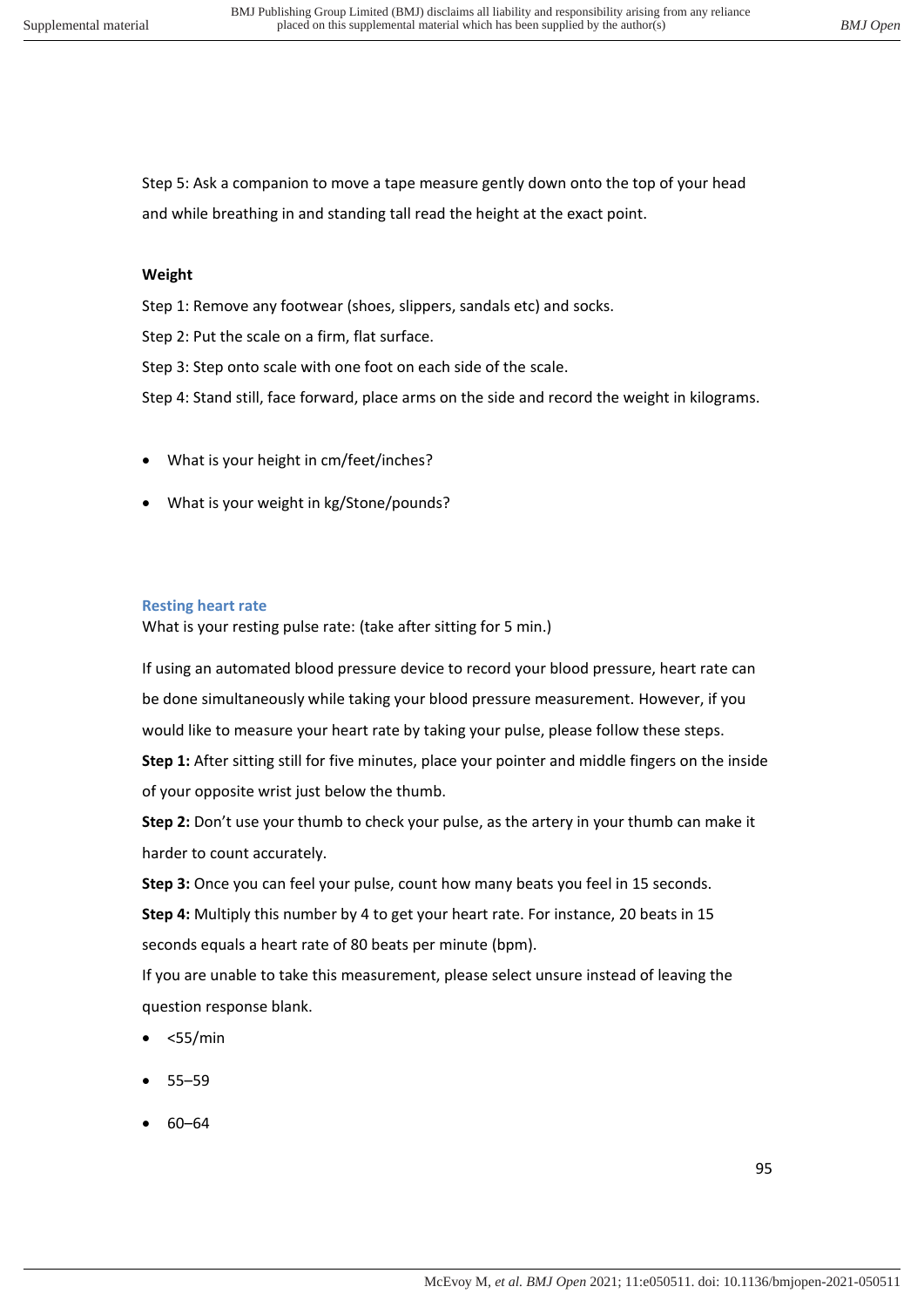- 65–69
- 70–74
- 75–79
- 80–84
- 85–89
- 90–99
- 100 or more
- **Unsure**

### **Blood pressure**

If you have recently had your blood pressure taken by a medical professional in the last year and know your results, please select the most appropriate answers below for both the systolic (i.e. larger number) and diastolic (I.e. smaller number) pressures. If you have your own electronic blood pressure machine and would like to measure this yourself, please follow the steps below to measure this yourself and please select the most appropriate answers below for both the systolic (i.e. larger number) and diastolic (i.e.

smaller number) pressures.

If you do not know your measurements and/or have not had this measured by a medical professional in the last year, please select 'Unknown/not checked within the last year'.

Step 1: Sit quietly and rest for 15 minutes with your legs uncrossed.

Step 2: Place your right arm on the table with the palm facing upward.

Step 3: Remove or roll up clothing on the arm.

Step 4: Position the cuff above the elbow.

Step 5: Wrap the cuff snugly onto the arm and securely fasten with the Velcro making sure that the lower edge of the cuff is placed 1.2 to 2.5 cm above the inner side of the elbow joint.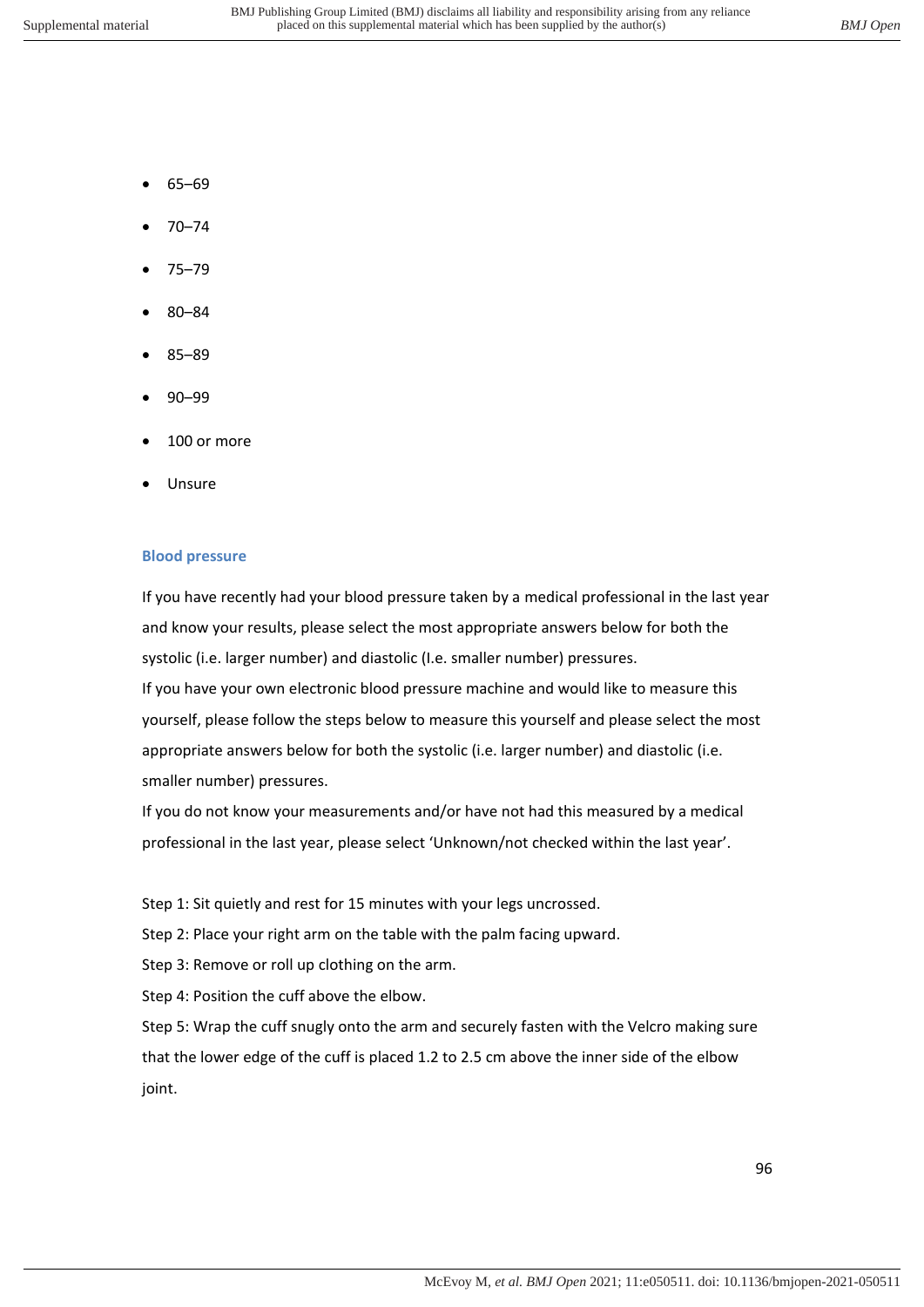Step 6: Make sure to keep the level of the cuff at the same level as the heart during measurement.

Step 7: You will need to refer to the operating instructions included with the device to measure the blood pressure.

Step 8: Three measurements should be taken and for analysis purposes. You need to take the average of the second and third readings while resting for three minutes between each reading. (To calculate the average, add the second reading and third reading values together and divide by two).

Step 9: Record the reading for the systolic pressure (i.e. larger number) and the diastolic pressure (i.e. smaller number).

What is your current usual blood pressure – Systolic reading (if checked within the last year)?

- Unknown/Not checked within the last year
- <105 mmHg
- 105–114
- 115–124
- 125–134
- 125–134
- 135–144
- 145–154
- 155–164
- 165–174
- 175+

What is your current usual blood pressure – Diastolic reading (if checked within the last year)?

- Unknown/Not checked within the last year
- <65 mmHg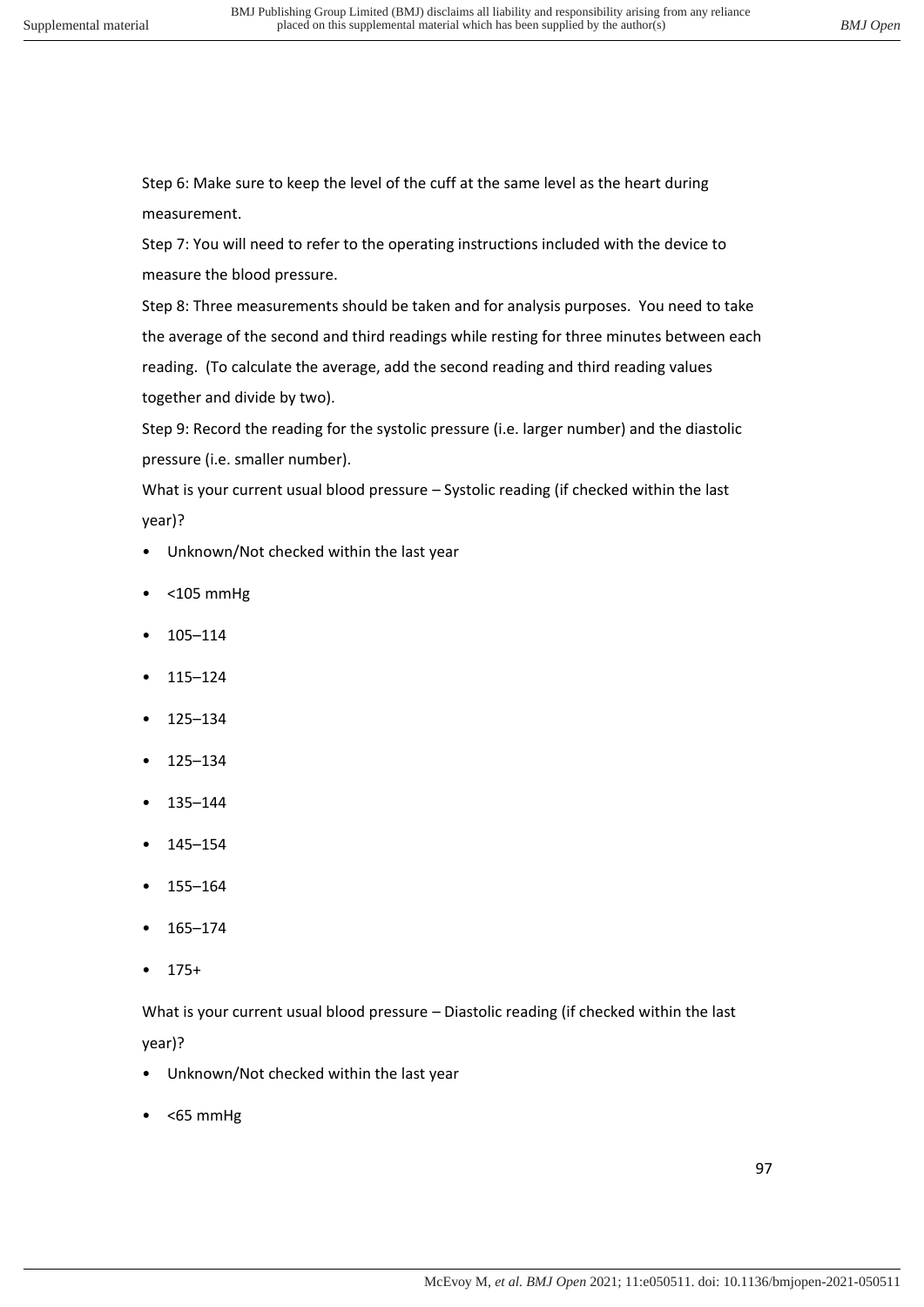- 65–74
- 75–84
- 85–89
- 90–94
- 95–104
- 105+

### **Somatic complaints - Somatic Symptom Checklist (12-items)**

Please complete the following symptoms checklist.

Having an understanding of your day to day physical symptoms will help us form a more complete understanding of the factors that are responsible for your current health & wellbeing.

Choose from 0 to 4, where 0 is not a problem and 4 is occurs daily.

If you indicate that a symptom or illness was a problem in the last year, please make sure to also indicate how bothersome it was, when presented with the option.

Please make sure to complete both sections, how often and how bothersome for all 17 symptoms.

| HOW OFTEN?                | HOW BOTHERSOME?            |
|---------------------------|----------------------------|
| 0 Not a problem           | 0 Not a problem            |
| 1. Occurs about once a    | 1 Slightly bothersome when |
| month                     | occurs                     |
| 2. Occurs about once a    | 2 Moderately bothersome    |
| week                      | when occurs                |
| 3. Occurs several times a | 3 Severely bothersome when |
| week                      | occurs                     |

4 Occurs daily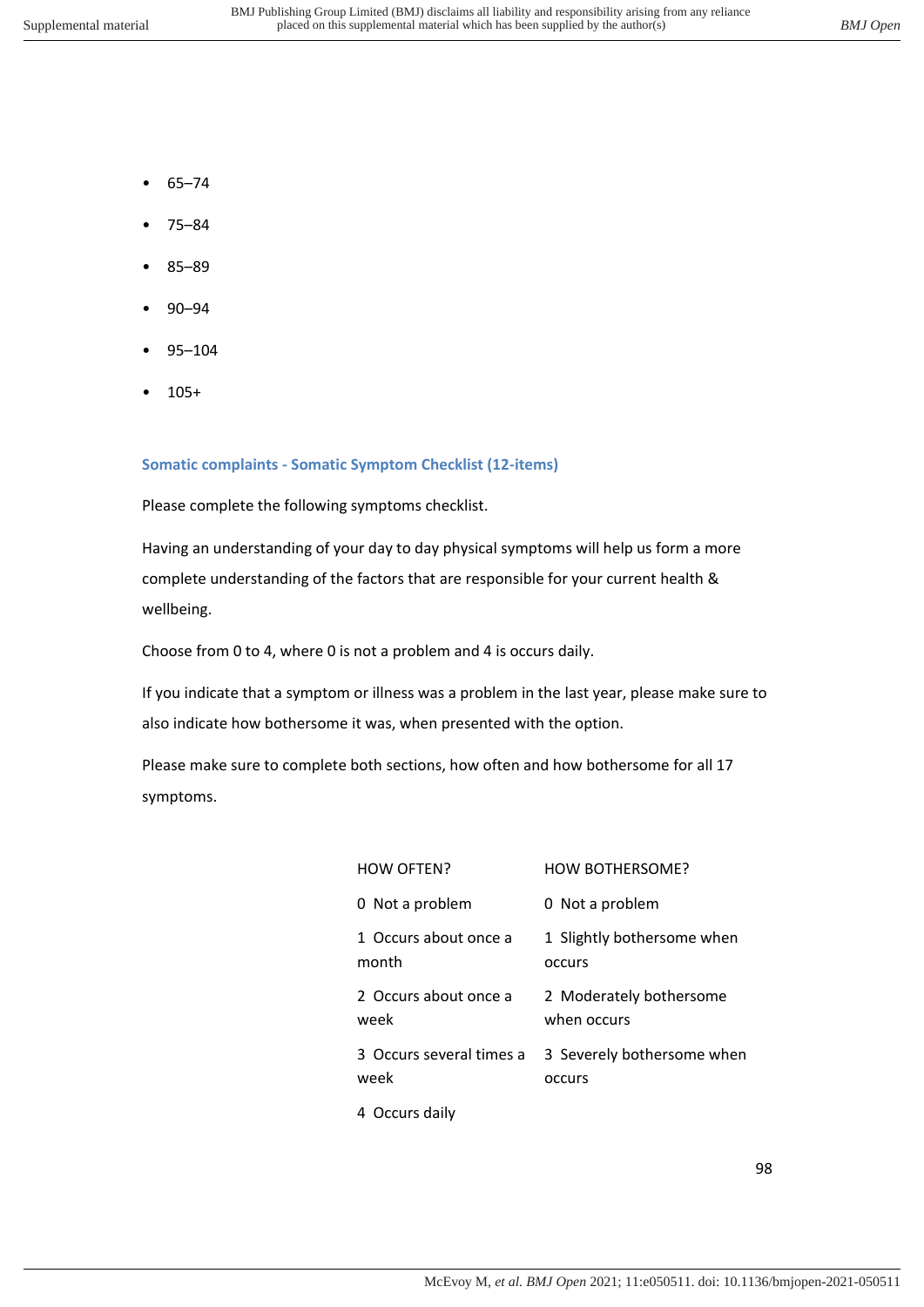4 Extremely bothersome when occurs

- 1 Headaches
- 2 Backaches
- 3 Stomach (Gastric) or Duodenal ulcer
- 4 Stomach pain
- 5 Asthma
- 6 Spastic colon (irritable bowel)
- 7 Insomnia (difficulty sleeping)
- 8 High blood pressure
- 9 Fatigue (tiredness)
- 10 Depression
- 11 Nausea
- 12 General stiffness
- 13 Heart palpitation
- 14 Eye pain associated with reading
- 15 Diarrhea/Constipation
- 16 Dizziness
- 17 Weakness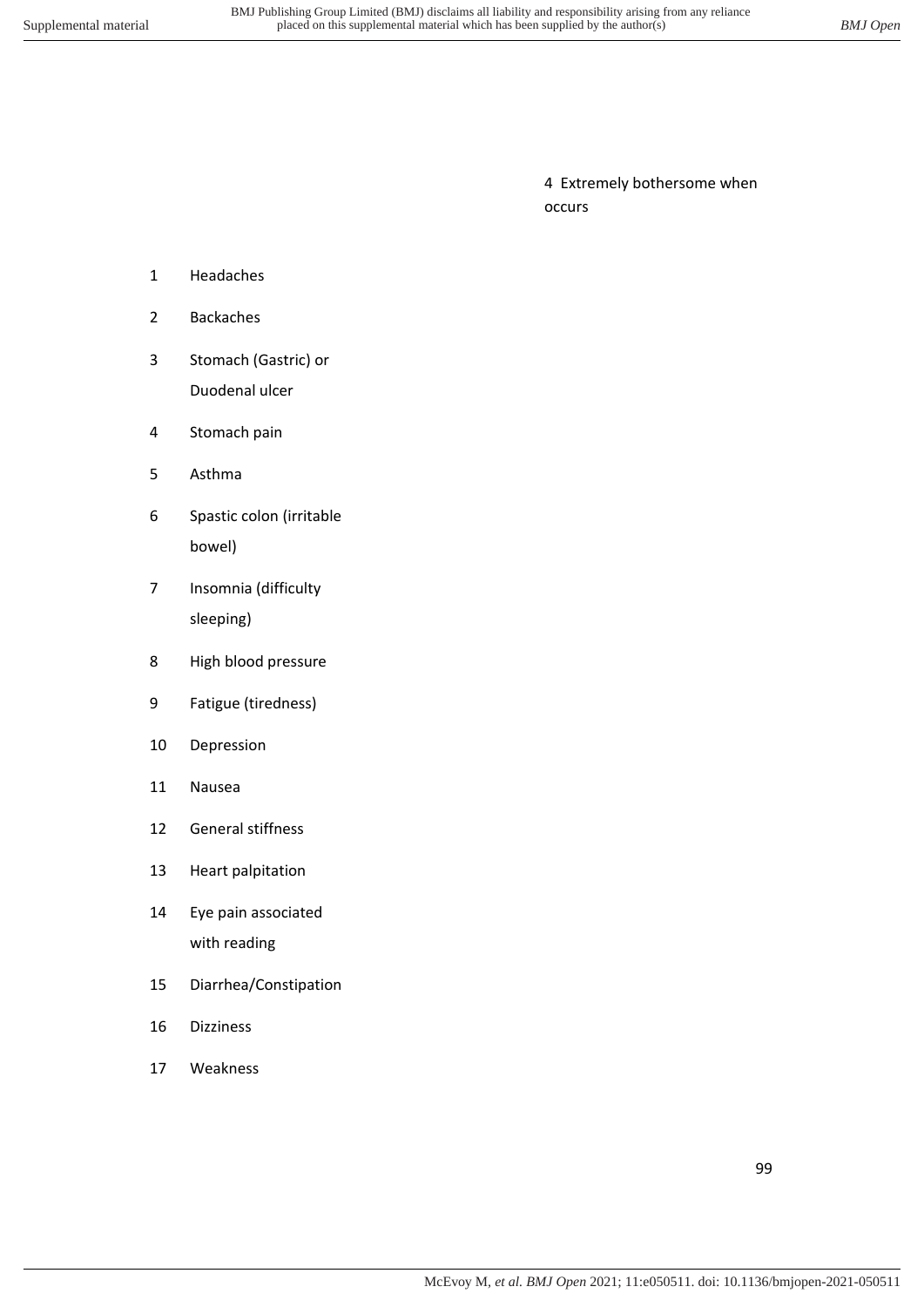## **Medical and Surgical history**

Have you *ever* been diagnosed by a doctor with any of the following conditions? It is important for us to know what medical conditions your already have so that we can take this into account when looking at your current health and well-being and any future health events.

Please tick conditions below that have been diagnosed by a doctor for you and enter the year of diagnosis in the corresponding box. If you do not know the year diagnosed, please leave the box blank.

(Not: Angina pectoris, fibrocystic/other benign breast disease and endometriosis if selected, also have an additional question that will present after the list of diagnoses, which asks if these have been confirmed by a scan or biopsy. Kidney stones also has an additional field in which to enter total number of episodes greater than 6 months apart).

Myocardial infarction (heart attack) Angina pectoris - Confirmed by angiography? (yes or no) Coronary bypass, angioplasty or stent Congestive heart failure Atrial fibrillation Transient ischemic attack (TIA) Stroke (CVA) Pulmonary embolus Deep vein thrombosis Fibrocystic/other benign breast disease - Confirmed by breast biopsy? (yes or no) Breast cancer Cancer of the uterus (endometrium) Cancer of the ovary Colon or rectal polyp (benign) Cancer of the colon or rectum Melanoma

Other cancer - Specify site of other cancer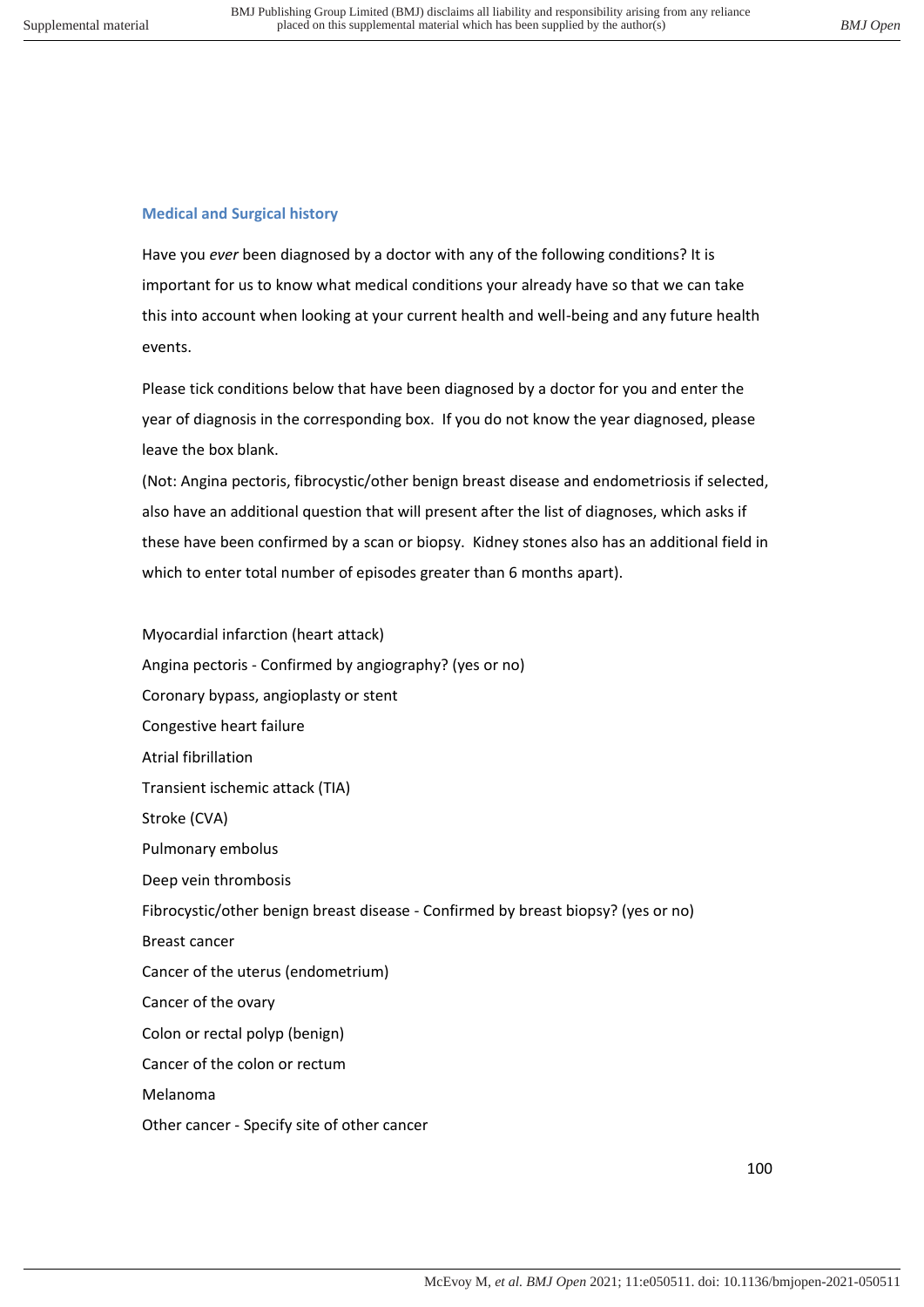- Crohn's/Ulcerative or Microscopic colitis
- Gastric or duodenal ulcer
- Barrett's oesophagus
- Cholecystectomy
- Pre-diabetes (glucose intolerance)
- Diabetes mellitus
- Elevated cholesterol
- High blood pressure
- Endometriosis—1st diagnosis Confirmed by laparoscopy? (yes or no)
- Multiple Sclerosis
- Asthma, Clinician diagnosed
- Emphysema/Chronic bronchitis
- Hyperthyroidism/Graves' disease
- Hypothyroidism
- Gout
- SLE (systemic lupus)
- Rheumatoid arthritis
- Depression, Clinician diagnosed
- Generalised anxiety disorder/panic disorder
- Bipolar disorder
- Schizophrenia
- Schizoaffective disorder
- Psychosis
- Obsessive-compulsive disorder
- Personality disorder
- Post traumatic stress disorder
- Substance abuse/addiction
- Eating disorder
- ADHD
- Autism
- Parkinson's disease
- Hip Fracture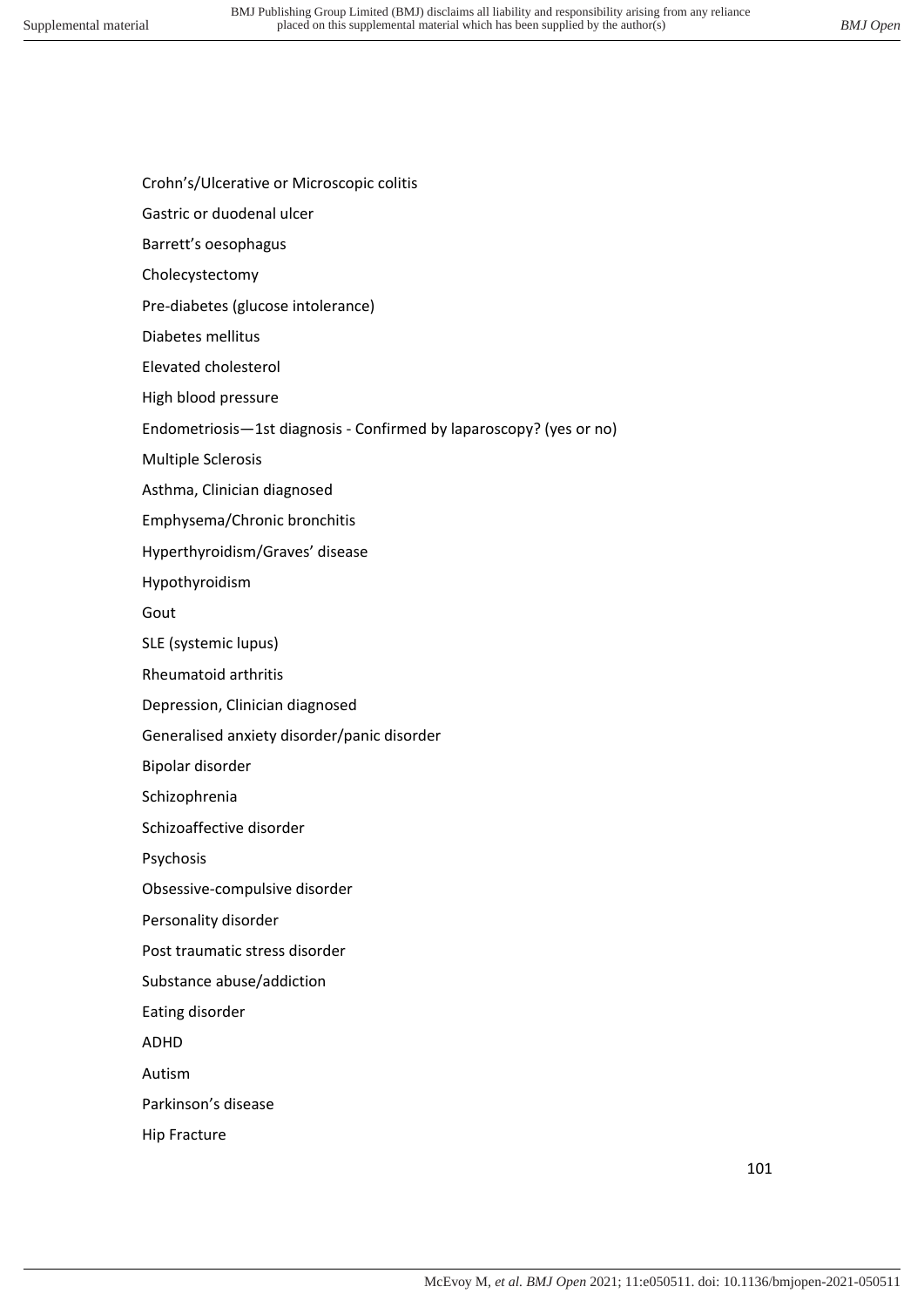Vertebral fracture

Osteopenia/Low bone density

Osteoporosis

Coeliac disease

Gluten/wheat intolerance or sensitivity

Sarcoidosis

Hip replacement

Knee replacement

Macular degeneration

Glaucoma

Liver cirrhosis

Sleep apnea

Eczema (atopic dermatitis)

Psoriasis

Peripheral neuropathy

Chronic sinusitis (12+ weeks)

Kidney stones (first diagnosis) - Total lifetime episodes (at least six months apart): (1, 2, 3+)

Other major illness or surgery?

## **Hearing**

**Hearing is an important contributor to your quality of life and will help us form a more complete understanding of the factors that are responsible for your current health & wellbeing** 

- Which best describes your hearing?
- **Excellent**
- Good
- A little hearing trouble
- Moderate hearing trouble
- A lot of hearing trouble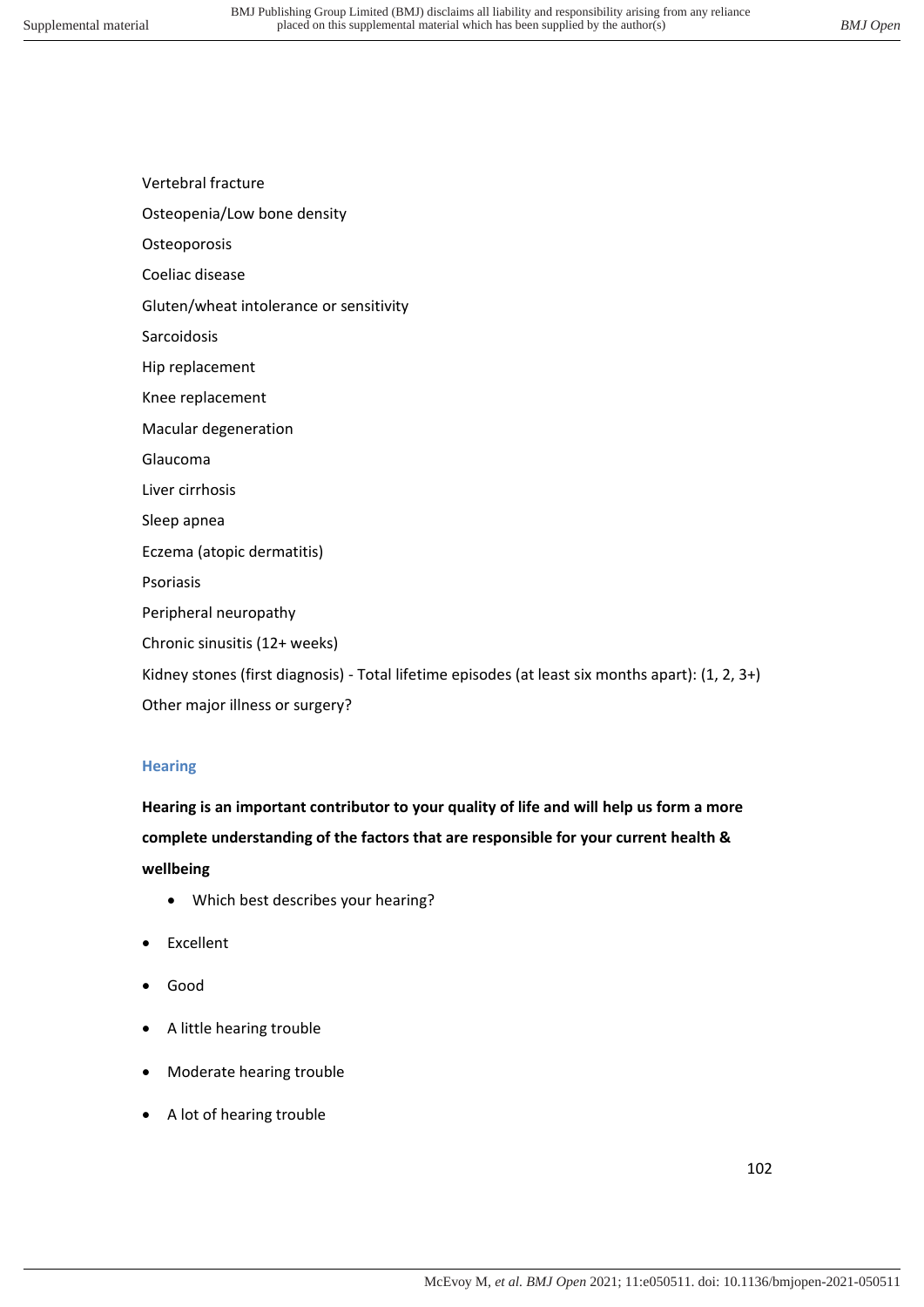- Deaf
	- Do you use a hearing aid?
- Yes
- No

## **Vision**

**Eyesight is an important contributor to your quality of life and will help us form a more complete understanding of the factors that are responsible for your current health & wellbeing** 

- At the present time, how would you say your eyesight using both eyes (with glasses or contact lenses, if you wear them)?
- $1$  = Excellent
- $2 = Good$
- $3 =$  Fair
- $4 = Poor$
- 5 = Very Poor

## **Screening**

**We would like to know about screening for medical conditions like breast cancer or bowel cancer and if these have changed due to the COVID-19 pandemic, so that we have an understanding of the contribution of screening or lack of screening to undiagnosed or late diagnosis of some diseases.** 

• In the past two years, have you had screening for any of the following? (check all that apply)

A physical exam by a doctor? Exam by an eye doctor? Mammogram (or other breast imaging)? Fasting blood sugar?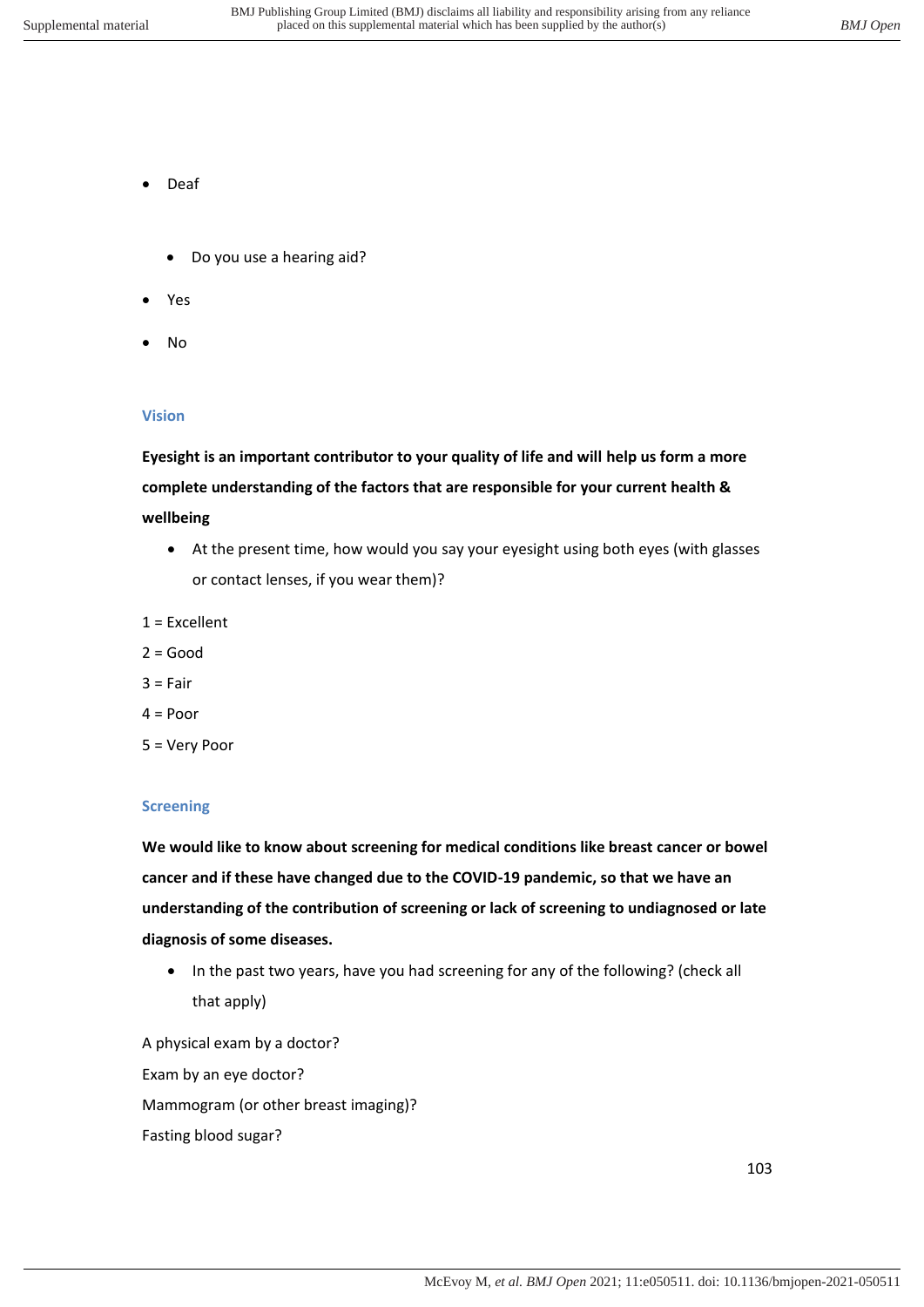Upper endoscopy? (Virtual) CT Colonoscopy? Faecal/stool testing Cervical screening test (i.e., Pap test) Colonoscopy? Sigmoidoscopy? **Initial reason(s) you had Colonoscopy/Sigmoidoscopy?** 

- Visible blood
- Diarrhea/constipation
- Faecal/stool DNA testing
- Prior polyps
- Occult faecal blood Abdominal pain
- Family history of colon cancer
- Follow-up of (virtual) CT colonoscopy
- Asymptomatic or routine screening
	- Due to the COVID-19 pandemic have you postponed, delayed, or forgone any health screening (e.g. mammogram, prostate cancer screen) appointments that you would otherwise have attended?

No

## **Supplements**

It is important for us to know who is taking supplements as these may be an important contributor to your health and well-being.

- Do you currently take multivitamins?
- Yes How many do you take per week? (2 or less, 3-5, 6-9, 10+)
- No

Yes – What was it?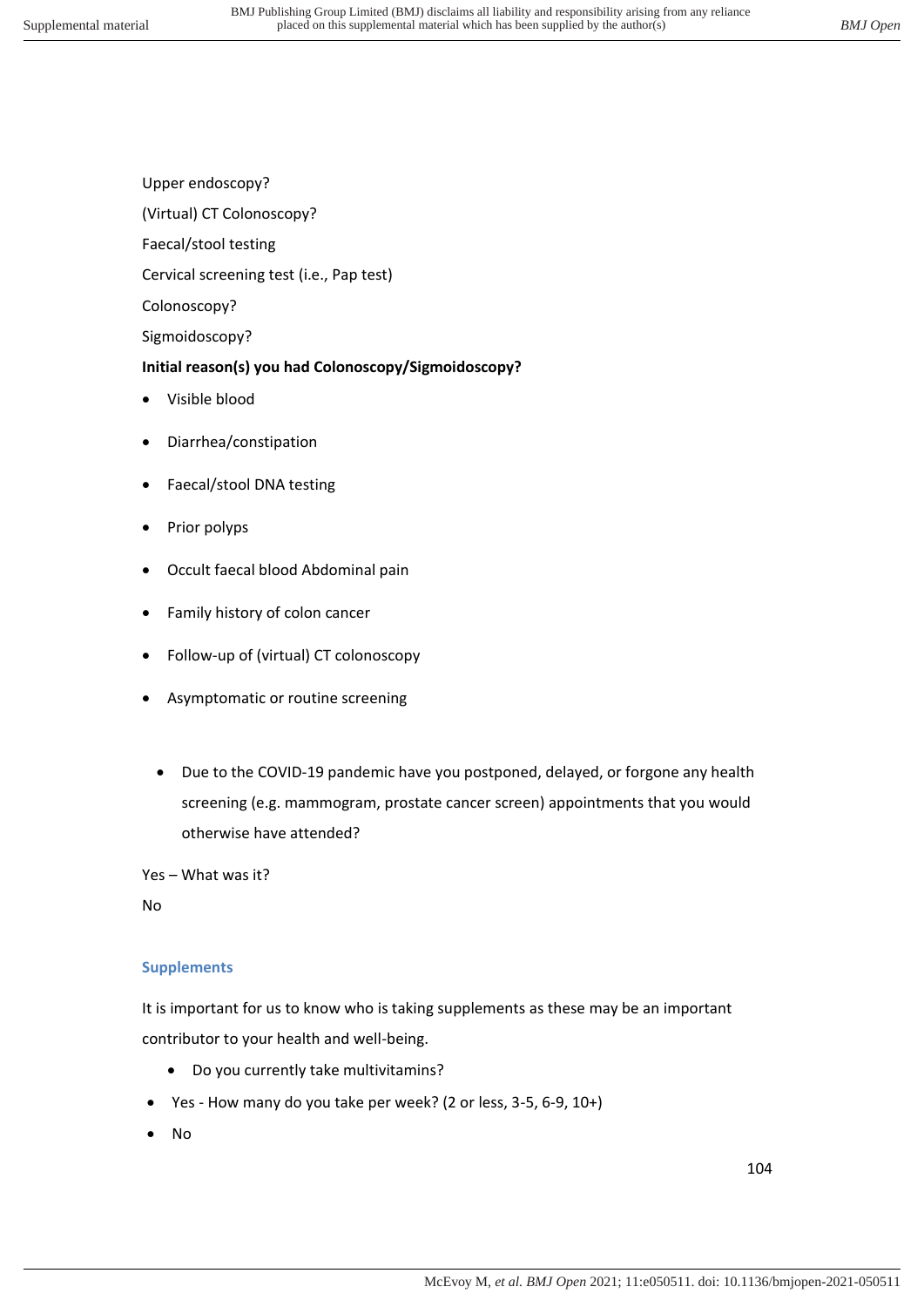Are there other supplements that you take on a regular basis? (select all that apply)

- **Metamucil**
- B-Complex
- Flax Seed Oil
- Beta-carotene
- Iron
- Zinc
- Vitamin B12
- Folic Acid
- Magnesium
- Niacin
- Glucosamine/Chondroitin
- Fish Oil
- Lycopene
- Cod Liver Oil
- Coenzyme Q10
- **Other**
- None
	- Did you commence taking any of these supplements during or because of the COVID-19 pandemic?
- Yes
- No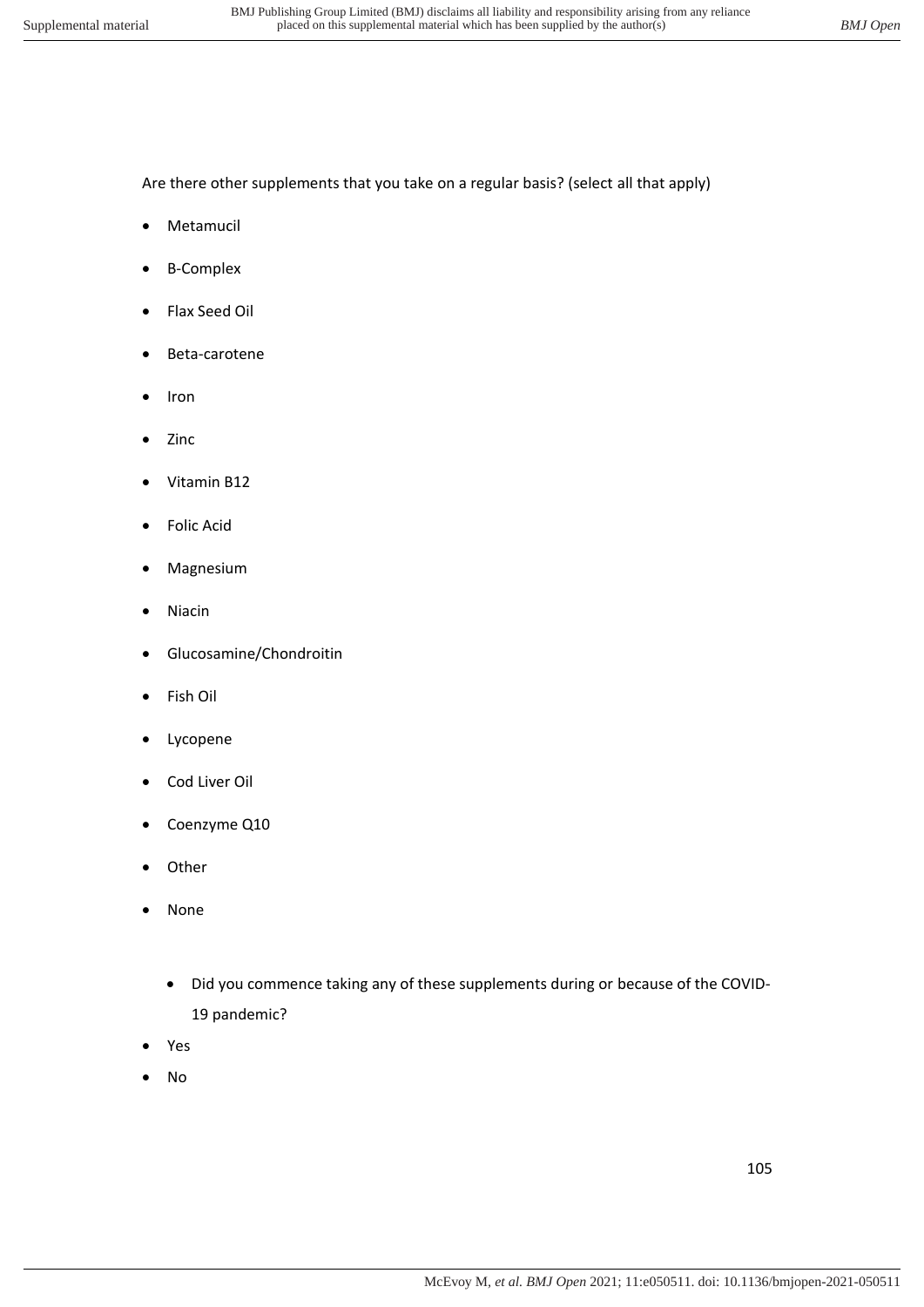- During COVID pandemic, how has your intake of supplements changed?
- Significantly increased
- Slightly increased
- Grossly similar
- Slightly decreased
- Significantly decreased

# **Reproductive history (Show only for those who indicate female at birth and gender in section 1)**

Age at first period, age at menopause, number of pregnancies, breastfeeding, use of oral contraceptives, and hormone replacement therapy are all known to be important determinants of current health & wellbeing and future health events. Please take the time to answer these questions about your reproductive history as it will help us understand all the factors that have contributed to your current health and well-being.

- At what age did you have your first menstrual period?
- Are you currently pregnant?

Yes

No

• Is this your first pregnancy?

Yes

No

- Including live births, stillbirths, miscarriages, abortions, and tubal and other ectopic pregnancies, how many times have you been pregnant? Be sure to count this pregnancy if you are currently pregnant.
- What was your age at each pregnancy?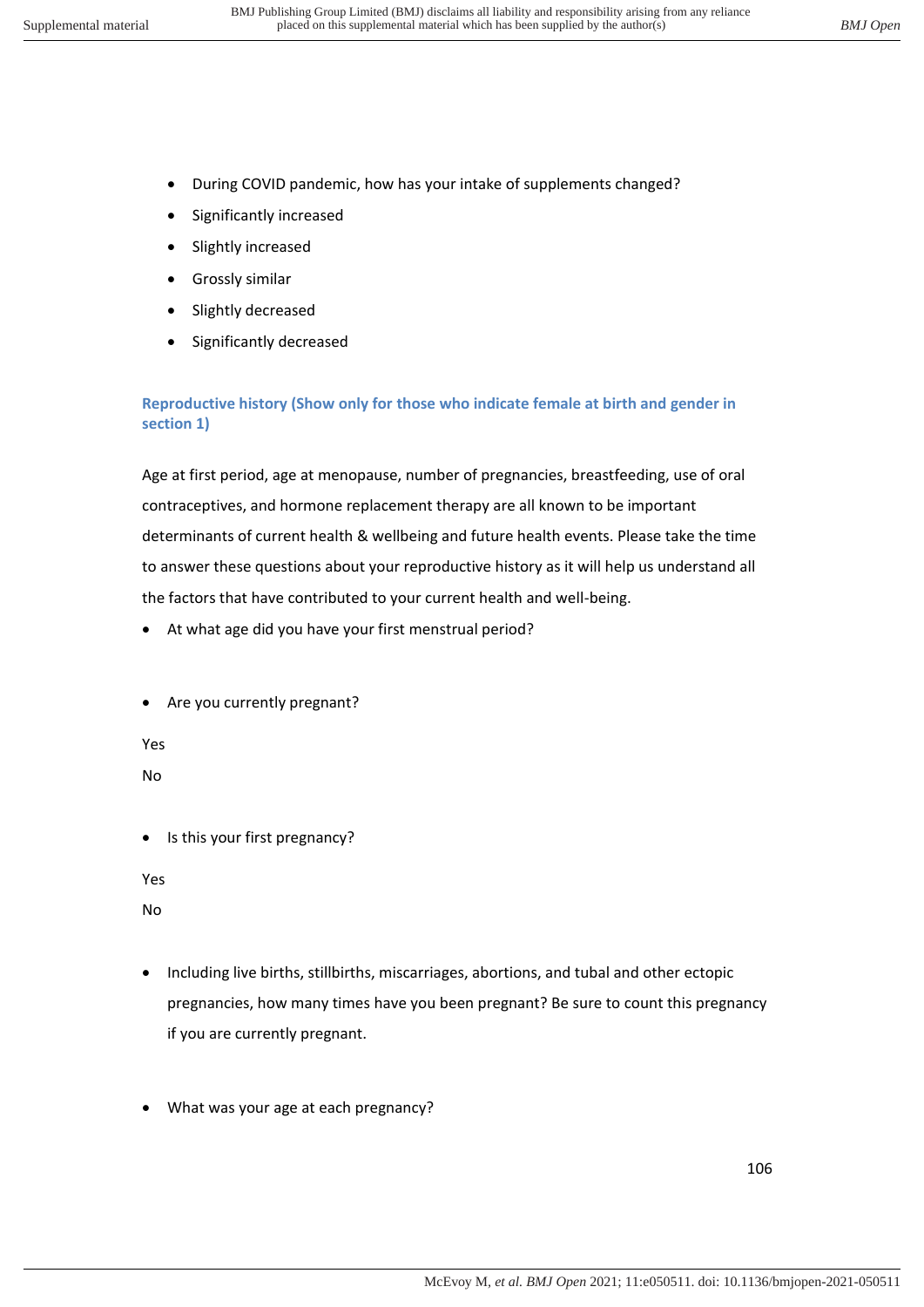• Did you breastfeed (any of these babies) for at least two weeks or longer?

Yes

No

• Has your medical provider told you that you have any of the following health or medical concerns with your current pregnancy? Please check all that apply:

## Gestational Diabetes

Hypertension during pregnancy (PIH/Gestational Hypertension)

Pre-eclampsia

Preterm labor

Prescribed bed rest due to conditions that could lead to preterm birth, i.e. placenta previa

or placenta abruption

Multiple Gestation

Other – please specify

- Are you currently taking the oral contraceptive pill (OCP) for any reason?
- No I don't use any contraception
- No I use a different form of contraception
- No I have reached menopause
- Yes Which OCP are you taking (provide categories)?
- How many years have you used a OCP?

Less than one year

- 1-2 years
- 3-4 years
- 5-6 years
- 7-8 years
- 9-10 years
- 11+ years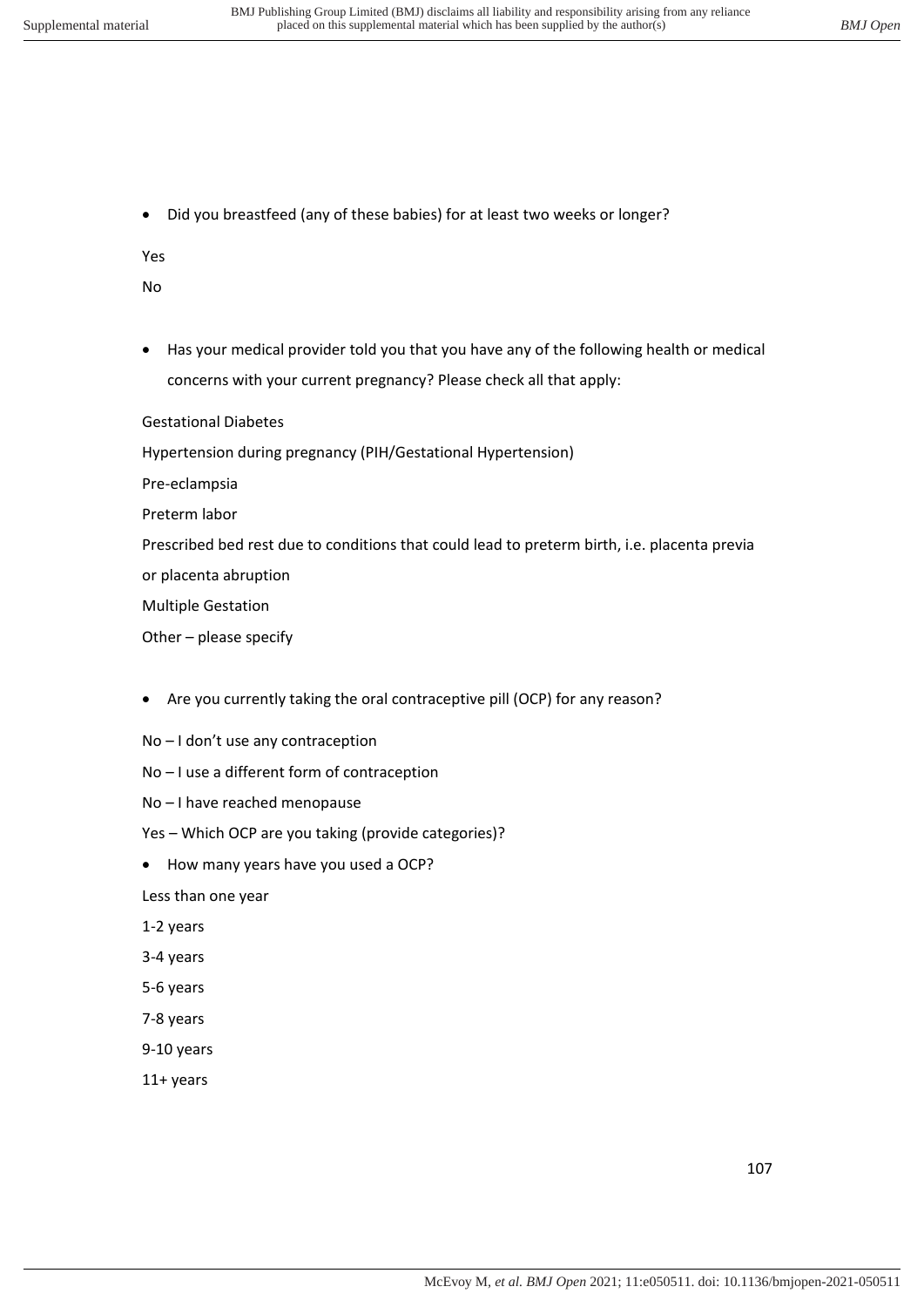- Have you ever take any type of hormone replacement therapy (HRT) or oestrogen, such as Premarin, for relief of menopausal symptoms, irregular periods, or prevention of disease such as bone loss? (Not including oral contraceptives)
- Yes Which HRT did you take? How many years have you used these hormones?
- No

Less than one year

1-2 years

3-4 years

5-6 years

7-8 years

9-10 years

11+ years

• Have you reached menopause?

Yes –At what age did you have your last period?

No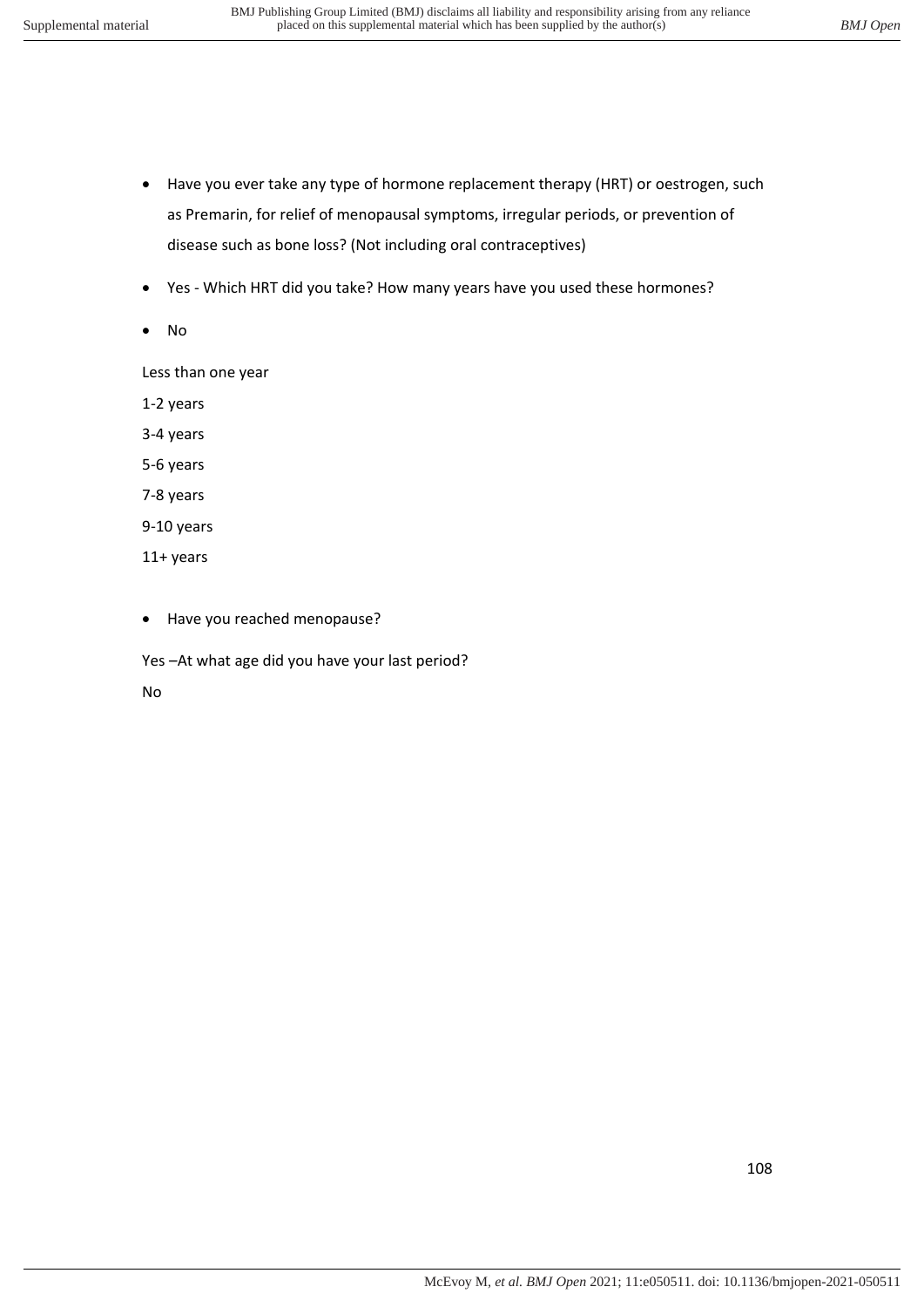# **Health Service Utilisation**

• Please select the response that best reflects the number of visits/online consultations (including mental health) you may have had with each of the following health care providers for any reason regarding your own health since the start of the COVID-19 pandemic (i.e. February 2020).

|                                | None    | $1 - 2$    | $3 - 4$    | $5-6$      | $7-9$   | $10 - 12$ | $13+$      |
|--------------------------------|---------|------------|------------|------------|---------|-----------|------------|
| <b>Visits</b>                  |         | times      | times      | times      | times   | times     | times      |
| General practitioner           | $\circ$ | $\circ$    | $\circ$    | $\circ$    | $\circ$ | $\circ$   | $\circ$    |
| <b>Emergency department</b>    | $\circ$ | $\bigcirc$ | $\circ$    | $\circ$    | $\circ$ | $\circ$   | $\circ$    |
| Hospital doctor                | $\circ$ | $\circ$    | $\circ$    | $\circ$    | $\circ$ | $\circ$   | $\circ$    |
| Psychiatrist                   | $\circ$ | $\circ$    | $\circ$    | $\circ$    | $\circ$ | $\circ$   | $\circ$    |
| Psychologist                   | $\circ$ | $\circ$    | $\circ$    | $\circ$    | $\circ$ | $\circ$   | $\circ$    |
| Drug and alcohol<br>counsellor | $\circ$ | $\circ$    | $\circ$    | $\circ$    | $\circ$ | $\circ$   | $\circ$    |
| Mental health nurse            | $\circ$ | $\circ$    | $\circ$    | $\circ$    | $\circ$ | $\circ$   | $\circ$    |
| Dentist                        | $\circ$ | $\bigcirc$ | $\circ$    | $\circ$    | $\circ$ | $\circ$   | $\circ$    |
| Physiotherapist                | $\circ$ | $\circ$    | $\circ$    | $\circ$    | $\circ$ | $\circ$   | $\circ$    |
| <b>Occupational Therapist</b>  | $\circ$ | $\bigcirc$ | $\bigcirc$ | $\bigcirc$ | $\circ$ | $\circ$   | $\circ$    |
| Speech therapist               | $\circ$ | $\bigcirc$ | $\bigcirc$ | $\circ$    | $\circ$ | $\circ$   | $\bigcirc$ |
| Podiatrist/Chiropodist         | $\circ$ | $\circ$    | $\circ$    | $\circ$    | $\circ$ | $\circ$   | $\circ$    |
| Pharmacist                     | $\circ$ | $\circ$    | $\circ$    | $\circ$    | $\circ$ | $\circ$   | $\circ$    |
| Dietitian                      | O       | $\circ$    | $\circ$    | $\circ$    | $\circ$ | $\circ$   | $\circ$    |
| Acupuncturist                  | $\circ$ | $\circ$    | $\circ$    | $\circ$    | $\circ$ | $\circ$   | $\circ$    |
| Chiropractor                   | $\circ$ | $\circ$    | $\circ$    | $\circ$    | $\circ$ | $\circ$   | $\circ$    |
| Naturopath                     | $\circ$ | $\circ$    | $\circ$    | $\circ$    | $\circ$ | $\circ$   | $\circ$    |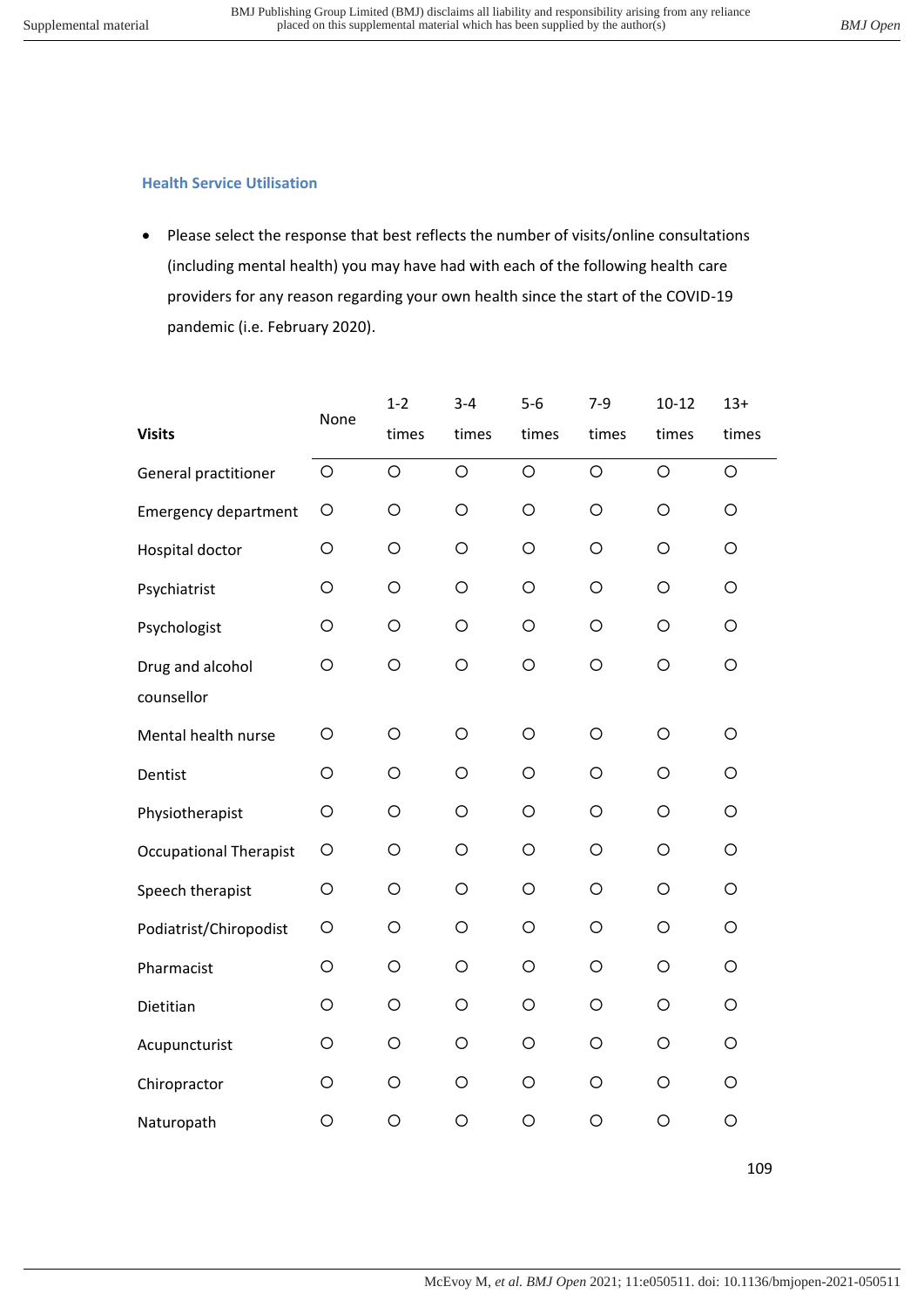| Exercise physiologist                                                                         | O       | Ω       | O       | $\circ$    | Ο          | O       | O |
|-----------------------------------------------------------------------------------------------|---------|---------|---------|------------|------------|---------|---|
| General practice nurse                                                                        | O       | O       | $\circ$ | $\bigcirc$ | O          | O       | O |
| Osteopath                                                                                     | $\circ$ | $\circ$ | $\circ$ | $\circ$    | O          | $\circ$ | O |
| Massage therapist                                                                             | O       | O       | $\circ$ | $\circ$    | O          | O       | O |
| Reflexologist                                                                                 | $\circ$ | $\circ$ | $\circ$ | $\bigcirc$ | $\bigcirc$ | $\circ$ | O |
| Aromatherapist                                                                                | $\circ$ | O       | $\circ$ | $\circ$    | O          | O       | O |
| Other professionals                                                                           | O       | O       | $\circ$ | $\bigcirc$ | O          | O       | ◯ |
| providing health<br>services                                                                  |         |         |         |            |            |         |   |
| Other professionals<br>providing mental health<br>services: social worker,<br>counsellor etc. | O       | O       | O       | O          | Ω          | ∩       |   |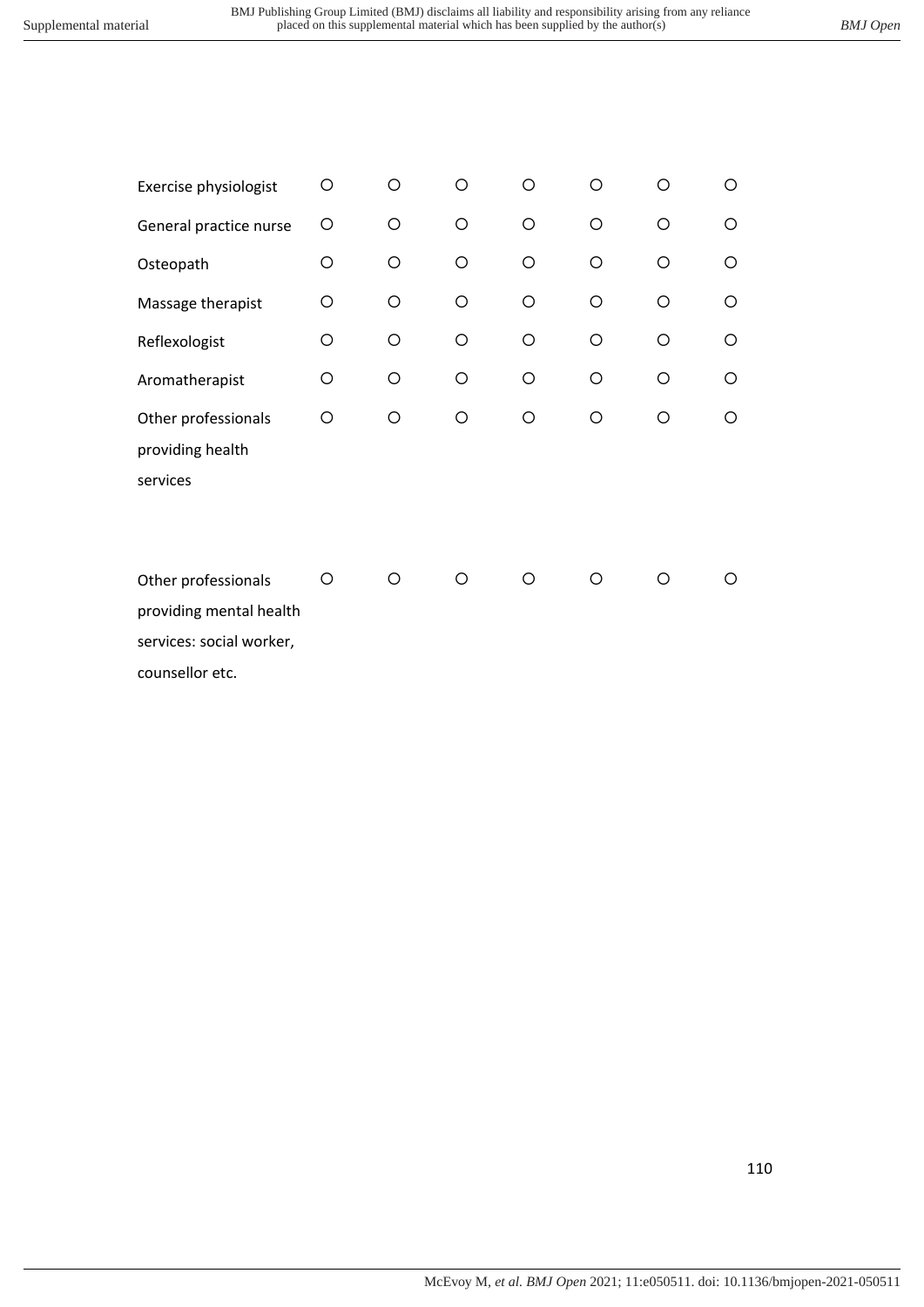# **Future research (OPTIONAL) - The role of gut microbes in health and disease**

In the future, if we send you a convenient, hygienic, pre-paid collection kit, would you be willing to provide a sample of your saliva and of your stool?

- Yes
- No